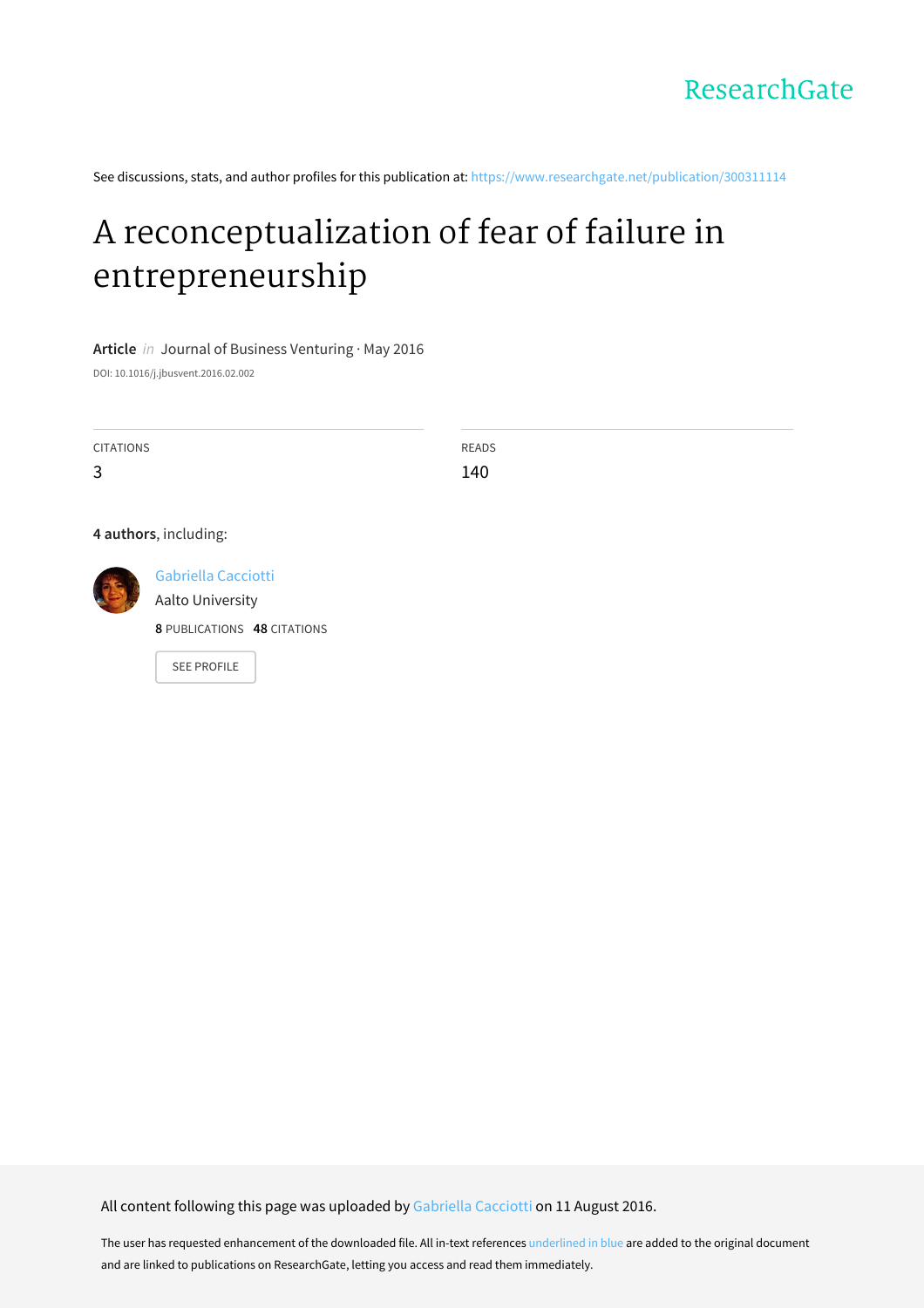Contents lists available at [ScienceDirect](http://www.sciencedirect.com/science/journal/08839026)

## Journal of Business Venturing





臅

of BUSINESS<br>Of BUSINESS

### Gabriella Cacciotti <sup>a,</sup>\*, James C. Hayton <sup>b</sup>, J. Robert Mitchell <sup>c</sup>, Andres Giazitzoglu <sup>d</sup>

<sup>a</sup> Department of Management Studies, School of Business Aalto University P.O. Box 21230 FI-00076 Aalto Finland

<sup>b</sup> School of Management and Labor Relations Rutgers, The State University of New Jersey 94 Rockefeller Road Piscataway, NJ 08854, USA

 $c$  Ivey Business School at Western University 1255 Western Rd. London, ON Canada N6G ON1

<sup>d</sup> Newcastle University Business School, 5 Barrack Road, Newcastle upon Tyne, NE1 4SE United Kingdom

#### article info abstract

Article history: Received 14 August 2015 Received in revised form 22 February 2016 Accepted 25 February 2016 Available online xxxx

Field Editor: D. Shepherd

Keywords: Fear of failure Entrepreneurship Conceptual development Socially-situated cognition

Fear of failure both inhibits and motivates entrepreneurial behavior and therefore represents a rich opportunity for better understanding entrepreneurial motivation. Although considerable attention has been given to the study of fear of failure in entrepreneurship, scholars in this field have investigated this construct from distinct disciplinary perspectives. These perspectives use definitions and measures of fear of failure that are potentially in conflict and are characterized by a static approach, thereby limiting the validity of existing findings about the relationship between fear of failure and entrepreneurship. The purpose of this paper is to delineate more precisely the nature of fear of failure within the entrepreneurial setting. Using an exploratory and inductive qualitative research design, we frame this construct in terms of socially situated cognition by adopting an approach that captures a combination of cognition, affect and action as it relates to the challenging, uncertain, and risk-laden experience of entrepreneurship. In so doing, we provide a unified perspective of fear of failure in entrepreneurship in order to facilitate progress in understanding its impact on entrepreneurial action and outcomes.

© 2016 Elsevier Inc. All rights reserved.

I think that worry and fear play a part in business. When I got into business, I got a second mortgage on my car. I didn't have a lot of money. I didn't have a lot of capital. I didn't have a lot of support. If the business hadn't gone up from day one, it would have failed. I can tell you that I was scared to death, because I didn't know where I would go or what I would do if the business failed. I think one of the motivations to a small businessman who's not being capitalized by Ford Motor Company or someone, is fear. Absolute fear. The fear of failure is a part of what motivates me, and any other small business (person) who's honest about it.

[Entrepreneur quoted in [Mitchell \(1996\)](#page-23-0)]

#### 1. Executive summary

In entrepreneurship research, fear of failure is predominantly investigated as a psychological factor that inhibits entrepreneur-ial behavior and acts as a barrier to entrepreneurship (e.g., [Bosma](https://www.researchgate.net/publication/null?el=1_x_8&enrichId=rgreq-79255f33ff526740e71246f573d8f528-XXX&enrichSource=Y292ZXJQYWdlOzMwMDMxMTExNDtBUzozOTM4NDE3ODcwNjQzMzNAMTQ3MDkxMDYwNzg3MQ==)[et](https://www.researchgate.net/publication/null?el=1_x_8&enrichId=rgreq-79255f33ff526740e71246f573d8f528-XXX&enrichSource=Y292ZXJQYWdlOzMwMDMxMTExNDtBUzozOTM4NDE3ODcwNjQzMzNAMTQ3MDkxMDYwNzg3MQ==) [al.,](https://www.researchgate.net/publication/null?el=1_x_8&enrichId=rgreq-79255f33ff526740e71246f573d8f528-XXX&enrichSource=Y292ZXJQYWdlOzMwMDMxMTExNDtBUzozOTM4NDE3ODcwNjQzMzNAMTQ3MDkxMDYwNzg3MQ==) [2007](https://www.researchgate.net/publication/null?el=1_x_8&enrichId=rgreq-79255f33ff526740e71246f573d8f528-XXX&enrichSource=Y292ZXJQYWdlOzMwMDMxMTExNDtBUzozOTM4NDE3ODcwNjQzMzNAMTQ3MDkxMDYwNzg3MQ==)[;](#page-21-0) [Hatala,](https://www.researchgate.net/publication/229737921_Identifying_Barriers_to_Self-employment_The_Development_and_Validation_of_the_Barriers_to_Entrepreneurship_Success_Tool?el=1_x_8&enrichId=rgreq-79255f33ff526740e71246f573d8f528-XXX&enrichSource=Y292ZXJQYWdlOzMwMDMxMTExNDtBUzozOTM4NDE3ODcwNjQzMzNAMTQ3MDkxMDYwNzg3MQ==) [2005](https://www.researchgate.net/publication/229737921_Identifying_Barriers_to_Self-employment_The_Development_and_Validation_of_the_Barriers_to_Entrepreneurship_Success_Tool?el=1_x_8&enrichId=rgreq-79255f33ff526740e71246f573d8f528-XXX&enrichSource=Y292ZXJQYWdlOzMwMDMxMTExNDtBUzozOTM4NDE3ODcwNjQzMzNAMTQ3MDkxMDYwNzg3MQ==); [Henderson](https://www.researchgate.net/publication/235310308_Who_Wants_to_Be_an_Entrepreneur_Young_Adult_Attitudes_to_Entrepreneurship_as_a_Career?el=1_x_8&enrichId=rgreq-79255f33ff526740e71246f573d8f528-XXX&enrichSource=Y292ZXJQYWdlOzMwMDMxMTExNDtBUzozOTM4NDE3ODcwNjQzMzNAMTQ3MDkxMDYwNzg3MQ==) [and](https://www.researchgate.net/publication/235310308_Who_Wants_to_Be_an_Entrepreneur_Young_Adult_Attitudes_to_Entrepreneurship_as_a_Career?el=1_x_8&enrichId=rgreq-79255f33ff526740e71246f573d8f528-XXX&enrichSource=Y292ZXJQYWdlOzMwMDMxMTExNDtBUzozOTM4NDE3ODcwNjQzMzNAMTQ3MDkxMDYwNzg3MQ==) [Robertson,](https://www.researchgate.net/publication/235310308_Who_Wants_to_Be_an_Entrepreneur_Young_Adult_Attitudes_to_Entrepreneurship_as_a_Career?el=1_x_8&enrichId=rgreq-79255f33ff526740e71246f573d8f528-XXX&enrichSource=Y292ZXJQYWdlOzMwMDMxMTExNDtBUzozOTM4NDE3ODcwNjQzMzNAMTQ3MDkxMDYwNzg3MQ==) [199](https://www.researchgate.net/publication/235310308_Who_Wants_to_Be_an_Entrepreneur_Young_Adult_Attitudes_to_Entrepreneurship_as_a_Career?el=1_x_8&enrichId=rgreq-79255f33ff526740e71246f573d8f528-XXX&enrichSource=Y292ZXJQYWdlOzMwMDMxMTExNDtBUzozOTM4NDE3ODcwNjQzMzNAMTQ3MDkxMDYwNzg3MQ==)[9\)](#page-21-0). Although several studies confirm that fear of failure exerts a negative impact on entrepreneurial activity (e.g. [Arenius and](#page-21-0) [Minniti,](https://www.researchgate.net/publication/null?el=1_x_8&enrichId=rgreq-79255f33ff526740e71246f573d8f528-XXX&enrichSource=Y292ZXJQYWdlOzMwMDMxMTExNDtBUzozOTM4NDE3ODcwNjQzMzNAMTQ3MDkxMDYwNzg3MQ==)[2005;](https://www.researchgate.net/publication/null?el=1_x_8&enrichId=rgreq-79255f33ff526740e71246f573d8f528-XXX&enrichSource=Y292ZXJQYWdlOzMwMDMxMTExNDtBUzozOTM4NDE3ODcwNjQzMzNAMTQ3MDkxMDYwNzg3MQ==)[Li,](https://www.researchgate.net/publication/225369976_Emotions_and_new_venture_judgment_in_China?el=1_x_8&enrichId=rgreq-79255f33ff526740e71246f573d8f528-XXX&enrichSource=Y292ZXJQYWdlOzMwMDMxMTExNDtBUzozOTM4NDE3ODcwNjQzMzNAMTQ3MDkxMDYwNzg3MQ==)[2011](https://www.researchgate.net/publication/225369976_Emotions_and_new_venture_judgment_in_China?el=1_x_8&enrichId=rgreq-79255f33ff526740e71246f573d8f528-XXX&enrichSource=Y292ZXJQYWdlOzMwMDMxMTExNDtBUzozOTM4NDE3ODcwNjQzMzNAMTQ3MDkxMDYwNzg3MQ==)[;](#page-21-0) [Minniti](https://www.researchgate.net/publication/null?el=1_x_8&enrichId=rgreq-79255f33ff526740e71246f573d8f528-XXX&enrichSource=Y292ZXJQYWdlOzMwMDMxMTExNDtBUzozOTM4NDE3ODcwNjQzMzNAMTQ3MDkxMDYwNzg3MQ==)[and](https://www.researchgate.net/publication/null?el=1_x_8&enrichId=rgreq-79255f33ff526740e71246f573d8f528-XXX&enrichSource=Y292ZXJQYWdlOzMwMDMxMTExNDtBUzozOTM4NDE3ODcwNjQzMzNAMTQ3MDkxMDYwNzg3MQ==)[Nardone,](https://www.researchgate.net/publication/null?el=1_x_8&enrichId=rgreq-79255f33ff526740e71246f573d8f528-XXX&enrichSource=Y292ZXJQYWdlOzMwMDMxMTExNDtBUzozOTM4NDE3ODcwNjQzMzNAMTQ3MDkxMDYwNzg3MQ==)[2007;](https://www.researchgate.net/publication/null?el=1_x_8&enrichId=rgreq-79255f33ff526740e71246f573d8f528-XXX&enrichSource=Y292ZXJQYWdlOzMwMDMxMTExNDtBUzozOTM4NDE3ODcwNjQzMzNAMTQ3MDkxMDYwNzg3MQ==)[Langowitz](https://www.researchgate.net/publication/228271099_The_Entrepreneurial_Propensity_of_Women?el=1_x_8&enrichId=rgreq-79255f33ff526740e71246f573d8f528-XXX&enrichSource=Y292ZXJQYWdlOzMwMDMxMTExNDtBUzozOTM4NDE3ODcwNjQzMzNAMTQ3MDkxMDYwNzg3MQ==)[and](https://www.researchgate.net/publication/228271099_The_Entrepreneurial_Propensity_of_Women?el=1_x_8&enrichId=rgreq-79255f33ff526740e71246f573d8f528-XXX&enrichSource=Y292ZXJQYWdlOzMwMDMxMTExNDtBUzozOTM4NDE3ODcwNjQzMzNAMTQ3MDkxMDYwNzg3MQ==)[Minniti,](https://www.researchgate.net/publication/228271099_The_Entrepreneurial_Propensity_of_Women?el=1_x_8&enrichId=rgreq-79255f33ff526740e71246f573d8f528-XXX&enrichSource=Y292ZXJQYWdlOzMwMDMxMTExNDtBUzozOTM4NDE3ODcwNjQzMzNAMTQ3MDkxMDYwNzg3MQ==)[2007;](https://www.researchgate.net/publication/228271099_The_Entrepreneurial_Propensity_of_Women?el=1_x_8&enrichId=rgreq-79255f33ff526740e71246f573d8f528-XXX&enrichSource=Y292ZXJQYWdlOzMwMDMxMTExNDtBUzozOTM4NDE3ODcwNjQzMzNAMTQ3MDkxMDYwNzg3MQ==)[Wagner,](https://www.researchgate.net/publication/null?el=1_x_8&enrichId=rgreq-79255f33ff526740e71246f573d8f528-XXX&enrichSource=Y292ZXJQYWdlOzMwMDMxMTExNDtBUzozOTM4NDE3ODcwNjQzMzNAMTQ3MDkxMDYwNzg3MQ==)[200](https://www.researchgate.net/publication/null?el=1_x_8&enrichId=rgreq-79255f33ff526740e71246f573d8f528-XXX&enrichSource=Y292ZXJQYWdlOzMwMDMxMTExNDtBUzozOTM4NDE3ODcwNjQzMzNAMTQ3MDkxMDYwNzg3MQ==)[7\)](#page-21-0), some empirical evidence

⁎ Corresponding author at: Aalto University School of Business PO Box 21230 Fi-00076 Aalto Helsinki Finland.

E-mail addresses: [gabriella.cacciotti@gmail.com](mailto:gabriella.cacciotti@gmail.com) (G. Cacciotti), [james.hayton@smlr.rutgers.edu](mailto:james.hayton@smlr.rutgers.edu) (J.C. Hayton), [rmitchell@ivey.uwo.ca](mailto:rmitchell@ivey.uwo.ca) (J.R. Mitchell), [andreas.giazitzoglu@ncl.ac.uk](mailto:andreas.giazitzoglu@ncl.ac.uk) (A. Giazitzoglu).

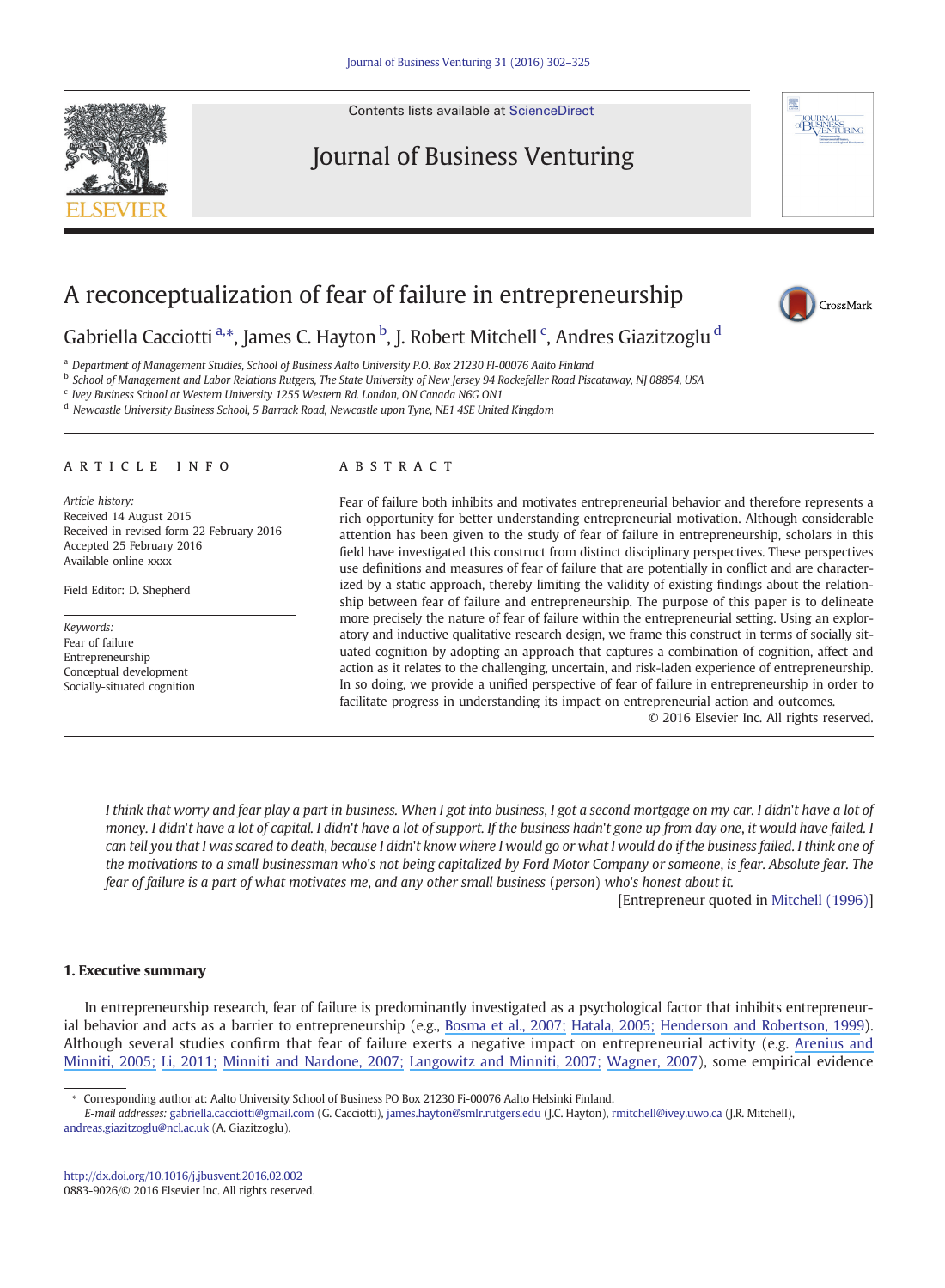suggests the possibility of both motivating and inhibitory responses to fear of failure in entrepreneurial action ([Ray, 1994;](#page-23-0) [Mitchell and Shepherd, 2011\)](#page-23-0).

Although prior research has made progress in understanding fear of failure in entrepreneurship, an examination of the existing entrepreneurship literature on fear of failure reveals that scholars have used multiple theoretical perspectives to explain the nature of this phenomenon and investigate its effects on entrepreneurial behavior ([Arenius and Minniti, 2005; Vaillant and](#page-21-0) [Lafuente, 2007; Li, 2011\)](#page-21-0). The description of fear of failure from these different perspectives involves multiple definitions and measures of this construct. These definitions and measures are potentially in conflict and are characterized by a static approach, thereby limiting the validity of existing findings about the relationship between fear of failure and entrepreneurship.

With these limitations as background, the purpose of this paper is to provide a better understanding of the fear of failure phenomenon within the entrepreneurial process. We adopt a qualitative approach to investigate the experience of fear of failure at different stages of the entrepreneurial process. An analysis of 65 interviews with entrepreneurs and potential entrepreneurs in the UK and Canada highlights that fear of failure is more complex than it is depicted in the entrepreneurship literature and is not fully described when characterized as a unidimensional variable. Fear of failure emerges as a combination of cognition, affect and action. All of these components are brought together in a model that describes the process through which the experience of fear of failure is associated with entrepreneurial activity characterized in terms of approach versus avoidance motivations [\(Atkinson,](#page-21-0) [1957; Birney et al., 1969; Elliot, 1999; Elliot and Church, 1997\)](#page-21-0).

In doing so, this study contributes to the field of entrepreneurship by shedding light on the fear of failure phenomenon within the entrepreneurial process. Although there is great scholarly interest in this topic more generally, fear of failure is an understudied construct within the entrepreneurship literature. It is not clear whether it is a personality disposition that entrepreneurs should not have (e.g. [Arenius and Minniti, 2005\)](#page-21-0) or whether it is a feeling that leaves people discouraged and afraid that they will not succeed even before starting a business (e.g. [Ekore and Okekeocha, 2012](#page-22-0)). In addition, with most of the existing research focusing on factors that impact on the decision to start a business, there is limited understanding of how people experience fear of failure and respond to it throughout the entrepreneurial process. We begin to address these research gaps by developing a richer conceptual understanding of the fear of failure construct. This study also contributes to the fear of failure literature by discussing and testing the boundary conditions of existing theories of this construct. Although psychological research has recognized the importance of environmental features in shaping the experience of fear of failure [\(Conroy, 2001](#page-22-0)), by recognizing the uniqueness of the entrepreneurship domain, we highlight the limits of existing models of fear of failure and use the contextsensitivity of this phenomenon as an opportunity to extend the theory on this construct ([Whetten, 2009](#page-23-0)).

#### 2. Introduction

We introduce this open and honest quotation from an entrepreneur to make three points. First, the quotation highlights the potentially pivotal and ubiquitous role played by fear of failure in entrepreneurship and the need to account for this construct in explanations of entrepreneurial decision making and behavior [\(Cacciotti and Hayton, 2015; Morgan and Sisak, 2016](#page-22-0)). Second, contrary to prior research on the topic ([Arenius and Minniti, 2005; Langowitz and Minniti, 2007; Minniti and Nardone, 2007;](#page-21-0) [Vaillant and Lafuente, 2007\)](#page-21-0), fear of failure needs to be viewed as not only having an inhibiting effect on entrepreneurial behavior, but also as potentially having a motivational effect. And as the entrepreneur seems to suggest, the effect of fear of failure is situated in a larger social context and can depend on the entrepreneur's point in the entrepreneurial process ([Mitchell et al.,](#page-23-0) [2014](#page-23-0)). Third, based on these prior two points, we suggest that fear of failure is an ideal construct of study for understanding the richness of the entrepreneurial motivation—a broad topic that has seen increased interest and focus in recent years (e.g., [Asiedu and Nduro, 2015; Chua and Bedford, 2015; Frese and Gielnik, 2014\)](#page-21-0).

Research in the area of entrepreneurial motivation has, for example, highlighted how need for achievement, self-efficacy, optimism, and passion have been found to motivate behavior toward venture emergence (e.g., [Bird, 1989; Cardon et al., 2009;](#page-21-0) [Frese and Gielnik, 2014; Hmieleski and Baron, 2009; Shane et al., 2003\)](#page-21-0). Likewise, lack of confidence and aversion to business risk have been demonstrated to inhibit entrepreneurial behavior and to act as barriers to entrepreneurship (e.g., [Asiedu and](#page-21-0) [Nduro, 2015; Bosma et al., 2007; Chua and Bedford, 2015; Hatala, 2005; Henderson and Robertson, 1999\)](#page-21-0). But evidence suggests that fear of failure can result in both inhibiting and motivating effects ([Ray, 1994; Mitchell, 1996; Mitchell and Shepherd, 2011;](#page-23-0) [Morgan and Sisak, 2016](#page-23-0)), indicating why this construct has received considerable attention [\(Arenius and Minniti, 2005;](#page-21-0) [Cacciotti and Hayton, 2015; Langowitz and Minniti, 2007; Minniti and Nardone, 2007; Mitchell and Shepherd, 2010; Wood](#page-21-0) [et al., 2014\)](#page-21-0). Indeed, this research on fear of failure has demonstrated how this construct can obstruct nascent entrepreneurial activities ([Arenius and Minniti, 2005\)](#page-21-0), help shape the opportunity identification process [\(Mitchell and Shepherd, 2010; Wood](#page-23-0) et [al., 2014](#page-23-0)), negatively influence entrepreneurship as an occupational choice (e.g., [Arenius and Minniti, 2005; Kihlstrom and](#page-21-0) [Laffont, 1979\)](#page-21-0), and distinguish between nascent entrepreneurs and non-entrepreneurs ([Arenius and Minniti, 2005; Minniti and](#page-21-0) [Nardone, 2007; Langowitz and Minniti, 2007; Wagner, 2007](#page-21-0)).

But as previously noted, notwithstanding the negative connotation generally attached to the fear of failure construct in entrepreneurship, prior empirical work also suggests the possibility of both inhibiting and motivating responses to fear of failure in entrepreneurial action ([Ray, 1994; Mitchell, 1996; Mitchell and Shepherd, 2011; Morgan and Sisak, 2016\)](#page-23-0). Consistent with psychological theory on avoidance and approach motivation [\(Atkinson, 1957; Birney et al., 1969; Elliot, 1999; Elliot and](#page-21-0) [Church, 1997\)](#page-21-0), these tentative findings demonstrate that individuals may also avoid failure by working harder to achieve success. In other words, fear of failure may drive both approach and avoidance behavior. Although evidence of the dualistic behavioral impact of fear of failure is consistent with psychological research, these findings highlight a potential opportunity to focus on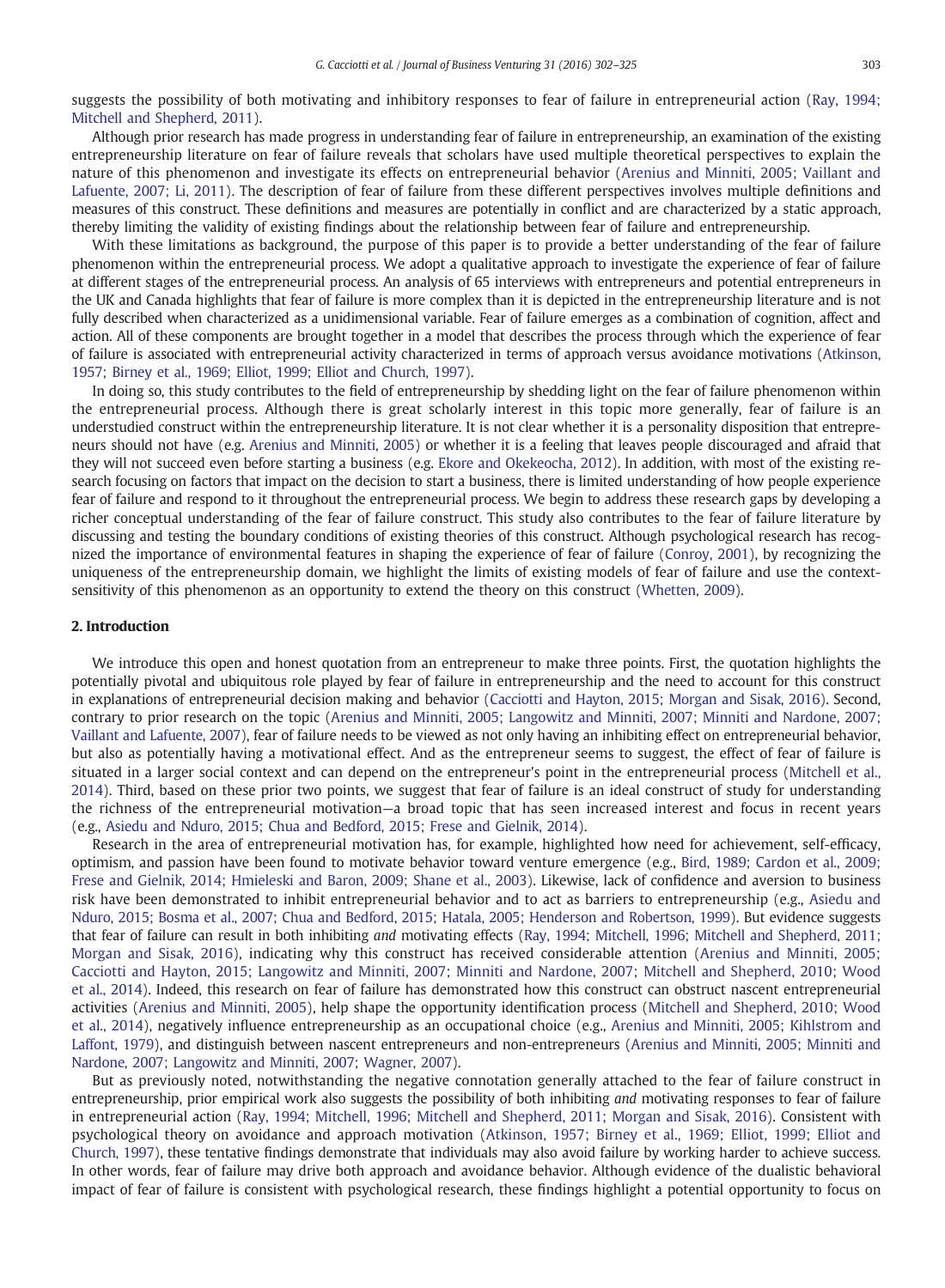fear of failure as exemplifying the richness of entrepreneurial motivation research and in doing so to deepen our understanding of the fear of failure construct.

A thorough examination of the existing entrepreneurship literature on fear of failure reveals substantial concerns regarding the nature of this concept and its relationship with the entrepreneurial process ([Cacciotti and Hayton, 2015\)](#page-22-0). These concerns include the fact that prior research has investigated fear of failure from perspectives that are potentially in conflict, leading to multiple definitions of this construct (e.g., a dispositional trait [cf. [Arenius and Minniti, 2005](#page-21-0)] versus an affective state [cf. [Li, 2011\]](#page-22-0)). As a result of these multiple conflicting perspectives, the actual conceptual meaning of the construct in entrepreneurship research remains underspecified. Likewise, it is not clear whether methods used in prior research even capture the same construct, which may limit the potential validity of existing findings on the relationship between fear and failure in entrepreneurship [\(Cacciotti and Hayton, 2015\)](#page-22-0). Finally, existing literature is dominated by a more static approach to the study of this construct (cf. [Smith and Semin, 2006\)](#page-23-0), one that views fear of failure and action in terms of being stable trait that is a barrier to entrepreneurship only (e.g., [Ravindra](https://www.researchgate.net/publication/303179181_A_review_of_facilitators_barriers_and_gateways_to_entrepreneurship_directions_for_future_research?el=1_x_8&enrichId=rgreq-79255f33ff526740e71246f573d8f528-XXX&enrichSource=Y292ZXJQYWdlOzMwMDMxMTExNDtBUzozOTM4NDE3ODcwNjQzMzNAMTQ3MDkxMDYwNzg3MQ==)[and](https://www.researchgate.net/publication/303179181_A_review_of_facilitators_barriers_and_gateways_to_entrepreneurship_directions_for_future_research?el=1_x_8&enrichId=rgreq-79255f33ff526740e71246f573d8f528-XXX&enrichSource=Y292ZXJQYWdlOzMwMDMxMTExNDtBUzozOTM4NDE3ODcwNjQzMzNAMTQ3MDkxMDYwNzg3MQ==)[Wajid,](https://www.researchgate.net/publication/303179181_A_review_of_facilitators_barriers_and_gateways_to_entrepreneurship_directions_for_future_research?el=1_x_8&enrichId=rgreq-79255f33ff526740e71246f573d8f528-XXX&enrichSource=Y292ZXJQYWdlOzMwMDMxMTExNDtBUzozOTM4NDE3ODcwNjQzMzNAMTQ3MDkxMDYwNzg3MQ==)[201](https://www.researchgate.net/publication/303179181_A_review_of_facilitators_barriers_and_gateways_to_entrepreneurship_directions_for_future_research?el=1_x_8&enrichId=rgreq-79255f33ff526740e71246f573d8f528-XXX&enrichSource=Y292ZXJQYWdlOzMwMDMxMTExNDtBUzozOTM4NDE3ODcwNjQzMzNAMTQ3MDkxMDYwNzg3MQ==)[3](#page-23-0)) instead of seeing it as being situated in a larger social context and dependent on the entrepreneur's point in the entrepreneurial process. Such an approach leads to a somewhat limited understanding of the dynamics of how people experience fear of failure throughout the entrepreneurial process. In this sense, the ambiguity and diversity that characterize the existing entrepreneurship literature on fear of failure hinder the potential progress in understanding the impact that this construct has on action and outcomes within the entrepreneurial setting.

Accordingly, the purpose of this paper is to more precisely delineate the nature of fear of failure in entrepreneurship. Specifically, we use an exploratory and inductive qualitative approach to examine fear of failure as it is experienced in the entrepreneurship. To do this, we look at fear and failure in terms of socially situated cognition ([Mitchell](https://www.researchgate.net/publication/298095577_Introduction_Historical_context_present_trends_and_future_directions_in_entrepreneurial_cognition_research?el=1_x_8&enrichId=rgreq-79255f33ff526740e71246f573d8f528-XXX&enrichSource=Y292ZXJQYWdlOzMwMDMxMTExNDtBUzozOTM4NDE3ODcwNjQzMzNAMTQ3MDkxMDYwNzg3MQ==)[et](https://www.researchgate.net/publication/298095577_Introduction_Historical_context_present_trends_and_future_directions_in_entrepreneurial_cognition_research?el=1_x_8&enrichId=rgreq-79255f33ff526740e71246f573d8f528-XXX&enrichSource=Y292ZXJQYWdlOzMwMDMxMTExNDtBUzozOTM4NDE3ODcwNjQzMzNAMTQ3MDkxMDYwNzg3MQ==)[al.,](https://www.researchgate.net/publication/298095577_Introduction_Historical_context_present_trends_and_future_directions_in_entrepreneurial_cognition_research?el=1_x_8&enrichId=rgreq-79255f33ff526740e71246f573d8f528-XXX&enrichSource=Y292ZXJQYWdlOzMwMDMxMTExNDtBUzozOTM4NDE3ODcwNjQzMzNAMTQ3MDkxMDYwNzg3MQ==)[201](https://www.researchgate.net/publication/298095577_Introduction_Historical_context_present_trends_and_future_directions_in_entrepreneurial_cognition_research?el=1_x_8&enrichId=rgreq-79255f33ff526740e71246f573d8f528-XXX&enrichSource=Y292ZXJQYWdlOzMwMDMxMTExNDtBUzozOTM4NDE3ODcwNjQzMzNAMTQ3MDkxMDYwNzg3MQ==)[4](#page-23-0)), by which we mean the interactive psychological processes that connect individuals to their environments and environments to individuals [\(Smith and Semin, 2006\)](#page-23-0). In doing so, we adopt an approach that captures a combination of cognition, affect and action as it relates to the challenging, uncertain, and risk-laden experience of entrepreneurship ([Mitchell et al., 2011; Morris et al., 2012;](#page-23-0) [Sarasvathy,](https://www.researchgate.net/publication/228264452_Making_It_Happen_Beyond_Theories_of_the_Firm_to_Theories_of_Firm_Design?el=1_x_8&enrichId=rgreq-79255f33ff526740e71246f573d8f528-XXX&enrichSource=Y292ZXJQYWdlOzMwMDMxMTExNDtBUzozOTM4NDE3ODcwNjQzMzNAMTQ3MDkxMDYwNzg3MQ==)[200](https://www.researchgate.net/publication/228264452_Making_It_Happen_Beyond_Theories_of_the_Firm_to_Theories_of_Firm_Design?el=1_x_8&enrichId=rgreq-79255f33ff526740e71246f573d8f528-XXX&enrichSource=Y292ZXJQYWdlOzMwMDMxMTExNDtBUzozOTM4NDE3ODcwNjQzMzNAMTQ3MDkxMDYwNzg3MQ==)[4\)](#page-23-0). This approach, which focuses on failure in the subjective experience of entrepreneurship at various points in the entrepreneurial process, highlights temporal and situational dynamics in the processes of appraising external situated social cues and internal cognitive evaluations. It moves away from categorizations of fear of failure as a discrete emotion or a discrete trait about a potential outcome of entrepreneurial action, and moves toward a reconceptualization of fear of failure as a socially situated psychological state that is embodied in the cognition and affect of individuals who consider engaging in the social and interactive process of acting to create a venture.

We make three primary contributions. First, we provide a unified perspective of fear of failure in entrepreneurship. We suggest fear of failure to be a phenomenon involving cognitive, affective, and behavioral responses and to be distributed over the entrepreneurial process. To accomplish this, we develop a socially situated conceptualization of fear of failure, as it is experienced in entrepreneurship, that connects threat cues, cognitive evaluations, affect, behavioral responses, and outcomes of fear of failure (cf. [Mitchell et al., 2011; Smith and Semin, 2004\)](#page-23-0). With this conceptualization, we begin to outline a description of the process through which these components are associated with entrepreneurial activity characterized in terms of both approach and avoidance, as opposed to avoidance alone. Second, we explore the unfolding experience of fear of failure within the entrepreneurial setting and support the theoretical interpretation of fear of failure as a situated and context-sensitive phenomenon [\(Cacciotti](#page-22-0) [and Hayton, 2015; Whetten, 2009\)](#page-22-0). This moves the discussion beyond key assumptions and implications of current literature: that fear of failing only inhibits behavior; that those pursuing entrepreneurial actions do not experience such fears. Third, we embed our theorizing in the existing entrepreneurship and psychology literature and use our reconceptualization of fear of failure to bridge this disparate work on fear of failure in entrepreneurship. As part of this, we propose an agenda for future research on fear of failure in entrepreneurship.

We proceed as follows. To begin, we briefly provide the background of existing research on fear of failure as a foundation, highlighting opportunities for further development of this construct. Next, we present our research design in which we pursued a systematic inductive process involving 65 open-ended interviews [\(Glaser and Strauss, 1967](#page-22-0)) with entrepreneurs and potential entrepreneurs in the United Kingdom and Canada. This design enables us to accurately describe the phenomenon from the point of view of the entrepreneur. We then present the findings from a systematic, thematic analysis, which involved an examination of the elicited data for coherent, contextualized insights, and which enabled us to interpret fear of failure from the perspectives of our research participants. Finally, we apply socially situated cognition theory to the results of our analysis to support the conceptual development of the fear of failure construct. In doing so, we offer a series of propositions that integrate the existing literature with our results and establish a foundation for future research and practice in the area of fear of failure.

#### 3. Theoretical background

#### 3.1. Fear of failure in psychology

As a construct, fear of failure was originally conceptualized in the psychology literature as the motive to avoid failure as opposed the motive to achieve success (e.g., [McClelland et al., 1953](#page-23-0)). These initial conceptualizations defined fear of failure as the "disposition to avoid failure and/or the capacity for experiencing shame and humiliation as a consequence of failure" [\(Atkinson, 1966: 13\)](#page-21-0) and as the "disposition to become anxious about failure under achievement stress" [\(Atkinson and Litwin,](#page-21-0) [1973: 146](#page-21-0)). These definitions emphasize not only the connection between the disposition and the emotional experience such as the feeling of shame (see [McGregor and Elliot, 2005](#page-23-0)) or anxiety (see [Atkinson and Litwin, 1973\)](#page-21-0), but also the importance of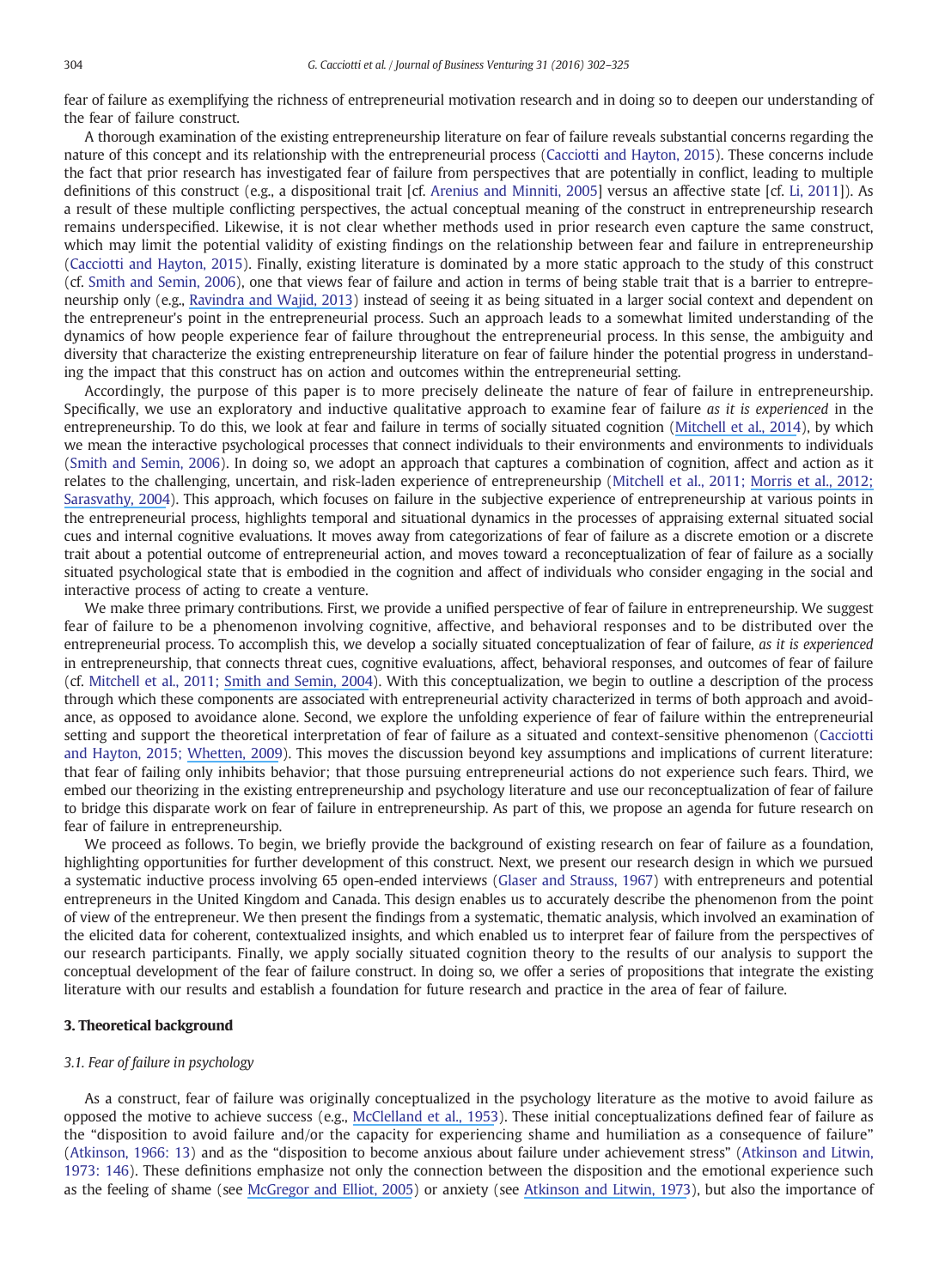situational cues (e.g., achievement contexts) in activating that connection. Further conceptual development clarified that the disposition to avoid negative outcomes or environmental threats to the self could also lead to approach behaviors [\(Birney et al.,](#page-21-0) [1969; Elliot, 1999](#page-21-0)), where behavior is undertaken to achieve the positive outcome of success (i.e., not failing).

As research on fear of failure continued, new models (e.g., the hierarchical model of achievement motivation [\[E](https://www.researchgate.net/publication/280746164_Approach_and_avoidance_motivation_and_achievement_goals?el=1_x_8&enrichId=rgreq-79255f33ff526740e71246f573d8f528-XXX&enrichSource=Y292ZXJQYWdlOzMwMDMxMTExNDtBUzozOTM4NDE3ODcwNjQzMzNAMTQ3MDkxMDYwNzg3MQ==)[lliot, 1999\]](#page-22-0)), approaches (e.g., test anxiety [\[S](https://www.researchgate.net/publication/288894445_Anxiety_as_an_emotional_state_Anxiety_Current_trends_in_theory_and_researchVol?el=1_x_8&enrichId=rgreq-79255f33ff526740e71246f573d8f528-XXX&enrichSource=Y292ZXJQYWdlOzMwMDMxMTExNDtBUzozOTM4NDE3ODcwNjQzMzNAMTQ3MDkxMDYwNzg3MQ==)[pielberger, 1972](#page-23-0)[\]](https://www.researchgate.net/publication/288894445_Anxiety_as_an_emotional_state_Anxiety_Current_trends_in_theory_and_researchVol?el=1_x_8&enrichId=rgreq-79255f33ff526740e71246f573d8f528-XXX&enrichSource=Y292ZXJQYWdlOzMwMDMxMTExNDtBUzozOTM4NDE3ODcwNjQzMzNAMTQ3MDkxMDYwNzg3MQ==)) and perspectives (e.g., self-worth [[Covington and Beery, 1976](#page-22-0)[\]](https://www.researchgate.net/publication/232443790_Self-Worth_and_School_Learning?el=1_x_8&enrichId=rgreq-79255f33ff526740e71246f573d8f528-XXX&enrichSource=Y292ZXJQYWdlOzMwMDMxMTExNDtBUzozOTM4NDE3ODcwNjQzMzNAMTQ3MDkxMDYwNzg3MQ==)) on fear of failure have been developed. This research aimed to explain how the motive to avoid failure could be manifest as both approach and avoidance behaviors in sports and education settings. For example, building on the appraisal theory of emotions ([Lazarus,](#page-22-0) [199](https://www.researchgate.net/publication/null?el=1_x_8&enrichId=rgreq-79255f33ff526740e71246f573d8f528-XXX&enrichSource=Y292ZXJQYWdlOzMwMDMxMTExNDtBUzozOTM4NDE3ODcwNjQzMzNAMTQ3MDkxMDYwNzg3MQ==)[1](#page-22-0)), [Conroy \(2001;](#page-22-0) [Conroy](https://www.researchgate.net/publication/229009577_Evaluative_Criteria_and_Consequences_Associated_with_Failure_and_Success_for_Elite_Athletes_and_Performing_Artists?el=1_x_8&enrichId=rgreq-79255f33ff526740e71246f573d8f528-XXX&enrichSource=Y292ZXJQYWdlOzMwMDMxMTExNDtBUzozOTM4NDE3ODcwNjQzMzNAMTQ3MDkxMDYwNzg3MQ==)[et](https://www.researchgate.net/publication/229009577_Evaluative_Criteria_and_Consequences_Associated_with_Failure_and_Success_for_Elite_Athletes_and_Performing_Artists?el=1_x_8&enrichId=rgreq-79255f33ff526740e71246f573d8f528-XXX&enrichSource=Y292ZXJQYWdlOzMwMDMxMTExNDtBUzozOTM4NDE3ODcwNjQzMzNAMTQ3MDkxMDYwNzg3MQ==)[al.,](https://www.researchgate.net/publication/229009577_Evaluative_Criteria_and_Consequences_Associated_with_Failure_and_Success_for_Elite_Athletes_and_Performing_Artists?el=1_x_8&enrichId=rgreq-79255f33ff526740e71246f573d8f528-XXX&enrichSource=Y292ZXJQYWdlOzMwMDMxMTExNDtBUzozOTM4NDE3ODcwNjQzMzNAMTQ3MDkxMDYwNzg3MQ==)[2001](https://www.researchgate.net/publication/229009577_Evaluative_Criteria_and_Consequences_Associated_with_Failure_and_Success_for_Elite_Athletes_and_Performing_Artists?el=1_x_8&enrichId=rgreq-79255f33ff526740e71246f573d8f528-XXX&enrichSource=Y292ZXJQYWdlOzMwMDMxMTExNDtBUzozOTM4NDE3ODcwNjQzMzNAMTQ3MDkxMDYwNzg3MQ==)) elaborated a multidimensional model of fear of failure that aimed to integrate previous conceptualizations of this phenomenon. This research defined fear of failure as the process of appraising threats in evaluative situations with the potential for failure and highlighted five different cognitive beliefs about the aversive consequences of failure ([Conroy et al., 2002, 2003](#page-22-0)). In this conceptualization, the anxiety underlying fear of failure stems from a fear of: 1) experiencing shame and embarrassment, 2) devaluing one's self-estimate, 3) having an uncertain future, 4) important others losing interest, and 5) upsetting important others. By defining fear of failure as the process of appraisal of threats in evaluative situations with the potential for failure, Conroy and colleagues also suggested that environmental circumstances play a central role in shaping the experience of fear of failure ([Conroy et al., 2001\)](#page-22-0). As we later demonstrate in the conceptual development section, the person–environment relationship is fundamental in understanding the experience of fear of failure, especially in entrepreneurship.

#### 3.2. Fear of failure in entrepreneurship

Fear of failure in entrepreneurship has been examined in terms of economics and psychology (with the psychology approaches reflecting a social psychological view specifically, as well as a purely psychological view more generally). But as [Cacciotti and](#page-22-0) [Hayton \(2015\)](#page-22-0) articulated, there is extensive dispersal of fear of failure across different streams of research "with little or no cross-citation among these streams of research" in psychology generally or in entrepreneurship specifically ([Cacciotti and](#page-22-0) [Hayton, 2015: 179](#page-22-0)). We discuss these different views in turn.

First, the economics-based view of fear of failure in entrepreneurship is that fear of failure perceptions negatively influence entrepreneurship as an occupational choice (e.g., [Arenius and Minniti, 2005; Kihlstrom and Laffont, 1979](#page-21-0)). Several studies suggest that a reduction of these perceptions will increase the probability of starting a business (e.g., [Arenius and Minniti, 2005;](#page-21-0) [Langowitz and Minniti, 2007; Minniti and Nardone, 2007; Morales-Gualdron and Roig, 2005; Wagner, 2007\)](#page-21-0). From this perspective, researchers have heavily relied upon the Global Entrepreneurship Monitor (GEM) database where fear of failure is measured by a single item: "fear of failure would prevent me from starting a business" [\(Bosma et al., 2007: 11](#page-21-0)). The wording of this item assumes a static relationship in the nature of the behaviors associated with the fear of failure, specifically that avoidance is the only behavioral outcome.

Second, the social psychological view of fear of failure in entrepreneurship is that fear of failure is a socio-cultural trait that influences attention to rewards in the social environment (e.g., [Gómez-Araujo et al., 2015;](#page-22-0) [Vaillant](https://www.researchgate.net/publication/237933920_Do_Different_Institutional_Frameworks_Condition_the_Influence_of_Local_Fear_of_Failure_and_Entrepreneurial_Examples_Over_Entrepreneurial_Activity?el=1_x_8&enrichId=rgreq-79255f33ff526740e71246f573d8f528-XXX&enrichSource=Y292ZXJQYWdlOzMwMDMxMTExNDtBUzozOTM4NDE3ODcwNjQzMzNAMTQ3MDkxMDYwNzg3MQ==)[and](https://www.researchgate.net/publication/237933920_Do_Different_Institutional_Frameworks_Condition_the_Influence_of_Local_Fear_of_Failure_and_Entrepreneurial_Examples_Over_Entrepreneurial_Activity?el=1_x_8&enrichId=rgreq-79255f33ff526740e71246f573d8f528-XXX&enrichSource=Y292ZXJQYWdlOzMwMDMxMTExNDtBUzozOTM4NDE3ODcwNjQzMzNAMTQ3MDkxMDYwNzg3MQ==)[Lafuente,](https://www.researchgate.net/publication/237933920_Do_Different_Institutional_Frameworks_Condition_the_Influence_of_Local_Fear_of_Failure_and_Entrepreneurial_Examples_Over_Entrepreneurial_Activity?el=1_x_8&enrichId=rgreq-79255f33ff526740e71246f573d8f528-XXX&enrichSource=Y292ZXJQYWdlOzMwMDMxMTExNDtBUzozOTM4NDE3ODcwNjQzMzNAMTQ3MDkxMDYwNzg3MQ==)[200](https://www.researchgate.net/publication/237933920_Do_Different_Institutional_Frameworks_Condition_the_Influence_of_Local_Fear_of_Failure_and_Entrepreneurial_Examples_Over_Entrepreneurial_Activity?el=1_x_8&enrichId=rgreq-79255f33ff526740e71246f573d8f528-XXX&enrichSource=Y292ZXJQYWdlOzMwMDMxMTExNDtBUzozOTM4NDE3ODcwNjQzMzNAMTQ3MDkxMDYwNzg3MQ==)[7](#page-22-0)). This research suggests that people's attitude toward failure is influenced by the presence of social norms that see failing as a shameful experience ([Tezuka, 1997;](#page-23-0) [Hessels](https://www.researchgate.net/publication/227135589_Entrepreneurial_exit_and_entrepreneurial_engagement?el=1_x_8&enrichId=rgreq-79255f33ff526740e71246f573d8f528-XXX&enrichSource=Y292ZXJQYWdlOzMwMDMxMTExNDtBUzozOTM4NDE3ODcwNjQzMzNAMTQ3MDkxMDYwNzg3MQ==)[et](https://www.researchgate.net/publication/227135589_Entrepreneurial_exit_and_entrepreneurial_engagement?el=1_x_8&enrichId=rgreq-79255f33ff526740e71246f573d8f528-XXX&enrichSource=Y292ZXJQYWdlOzMwMDMxMTExNDtBUzozOTM4NDE3ODcwNjQzMzNAMTQ3MDkxMDYwNzg3MQ==)[al.,](https://www.researchgate.net/publication/227135589_Entrepreneurial_exit_and_entrepreneurial_engagement?el=1_x_8&enrichId=rgreq-79255f33ff526740e71246f573d8f528-XXX&enrichSource=Y292ZXJQYWdlOzMwMDMxMTExNDtBUzozOTM4NDE3ODcwNjQzMzNAMTQ3MDkxMDYwNzg3MQ==)[201](https://www.researchgate.net/publication/227135589_Entrepreneurial_exit_and_entrepreneurial_engagement?el=1_x_8&enrichId=rgreq-79255f33ff526740e71246f573d8f528-XXX&enrichSource=Y292ZXJQYWdlOzMwMDMxMTExNDtBUzozOTM4NDE3ODcwNjQzMzNAMTQ3MDkxMDYwNzg3MQ==)[1\)](#page-23-0). This research also assumes that fear of failure is equivalent to risk aversion. As such, fear of failure reduces the likelihood that individuals expose themselves to situations characterized by the risk of failure (e.g. entrepreneurship) [\(Clark](https://www.researchgate.net/publication/null?el=1_x_8&enrichId=rgreq-79255f33ff526740e71246f573d8f528-XXX&enrichSource=Y292ZXJQYWdlOzMwMDMxMTExNDtBUzozOTM4NDE3ODcwNjQzMzNAMTQ3MDkxMDYwNzg3MQ==)[et](https://www.researchgate.net/publication/null?el=1_x_8&enrichId=rgreq-79255f33ff526740e71246f573d8f528-XXX&enrichSource=Y292ZXJQYWdlOzMwMDMxMTExNDtBUzozOTM4NDE3ODcwNjQzMzNAMTQ3MDkxMDYwNzg3MQ==)[al.,](https://www.researchgate.net/publication/null?el=1_x_8&enrichId=rgreq-79255f33ff526740e71246f573d8f528-XXX&enrichSource=Y292ZXJQYWdlOzMwMDMxMTExNDtBUzozOTM4NDE3ODcwNjQzMzNAMTQ3MDkxMDYwNzg3MQ==)[1956](https://www.researchgate.net/publication/null?el=1_x_8&enrichId=rgreq-79255f33ff526740e71246f573d8f528-XXX&enrichSource=Y292ZXJQYWdlOzMwMDMxMTExNDtBUzozOTM4NDE3ODcwNjQzMzNAMTQ3MDkxMDYwNzg3MQ==)[;](#page-22-0) [Hancock](https://www.researchgate.net/publication/null?el=1_x_8&enrichId=rgreq-79255f33ff526740e71246f573d8f528-XXX&enrichSource=Y292ZXJQYWdlOzMwMDMxMTExNDtBUzozOTM4NDE3ODcwNjQzMzNAMTQ3MDkxMDYwNzg3MQ==)[and](https://www.researchgate.net/publication/null?el=1_x_8&enrichId=rgreq-79255f33ff526740e71246f573d8f528-XXX&enrichSource=Y292ZXJQYWdlOzMwMDMxMTExNDtBUzozOTM4NDE3ODcwNjQzMzNAMTQ3MDkxMDYwNzg3MQ==)[Teevan,](https://www.researchgate.net/publication/null?el=1_x_8&enrichId=rgreq-79255f33ff526740e71246f573d8f528-XXX&enrichSource=Y292ZXJQYWdlOzMwMDMxMTExNDtBUzozOTM4NDE3ODcwNjQzMzNAMTQ3MDkxMDYwNzg3MQ==)[196](https://www.researchgate.net/publication/null?el=1_x_8&enrichId=rgreq-79255f33ff526740e71246f573d8f528-XXX&enrichSource=Y292ZXJQYWdlOzMwMDMxMTExNDtBUzozOTM4NDE3ODcwNjQzMzNAMTQ3MDkxMDYwNzg3MQ==)[4](#page-22-0)). Many of these studies similarly rely upon the GEM data and single-item measure ([Vaillant and Lafuente, 2007; Autio and Pathak, 2010; Hessels et al., 2011; Brixi et al., 2012](#page-23-0)). Given the format of the fear of failure measure, the results unsurprisingly suggest a negative influence of fear of failure on entrepreneur-ial behavior (e.g., [Autio and Pathak, 2010; Brixi et al., 2012;](#page-21-0) [Hessels et al., 2011; Vaillant and Lafuente, 2007; Wennberg et al.,](#page-22-0) [2013\)](#page-22-0).

Third, the purely psychological view of fear of failure in entrepreneurship is that fear of failure is a negative feeling that results from the anticipation of the possibility of failure and is associated with psychological and behavioral outcomes (e.g., [Chua an](#page-22-0)[d](https://www.researchgate.net/publication/282419619_A_Qualitative_Exploration_of_Fear_of_Failure_and_Entrepreneurial_Intent_in_Singapore?el=1_x_8&enrichId=rgreq-79255f33ff526740e71246f573d8f528-XXX&enrichSource=Y292ZXJQYWdlOzMwMDMxMTExNDtBUzozOTM4NDE3ODcwNjQzMzNAMTQ3MDkxMDYwNzg3MQ==) [Bedford, 2015; Li, 2011; Mitchell and Shepherd, 2010, 2011; Welpe et al., 2012; Wood and Pearson, 2009; Wood and Rowe,](#page-22-0) [2011; Wood et al., 2013, 2014\)](#page-22-0). Interestingly, these studies differ in the measurement of fear of failure. For example, [Li \(2011\)](#page-22-0) and [Welpe](https://www.researchgate.net/publication/227980856_Emotions_and_Opportunities_The_Interplay_of_Opportunity_Evaluation_Fear_Joy_and_Anger_as_Antecedent_of_Entrepreneurial_Exploitation?el=1_x_8&enrichId=rgreq-79255f33ff526740e71246f573d8f528-XXX&enrichSource=Y292ZXJQYWdlOzMwMDMxMTExNDtBUzozOTM4NDE3ODcwNjQzMzNAMTQ3MDkxMDYwNzg3MQ==)[et](https://www.researchgate.net/publication/227980856_Emotions_and_Opportunities_The_Interplay_of_Opportunity_Evaluation_Fear_Joy_and_Anger_as_Antecedent_of_Entrepreneurial_Exploitation?el=1_x_8&enrichId=rgreq-79255f33ff526740e71246f573d8f528-XXX&enrichSource=Y292ZXJQYWdlOzMwMDMxMTExNDtBUzozOTM4NDE3ODcwNjQzMzNAMTQ3MDkxMDYwNzg3MQ==)[al.](https://www.researchgate.net/publication/227980856_Emotions_and_Opportunities_The_Interplay_of_Opportunity_Evaluation_Fear_Joy_and_Anger_as_Antecedent_of_Entrepreneurial_Exploitation?el=1_x_8&enrichId=rgreq-79255f33ff526740e71246f573d8f528-XXX&enrichSource=Y292ZXJQYWdlOzMwMDMxMTExNDtBUzozOTM4NDE3ODcwNjQzMzNAMTQ3MDkxMDYwNzg3MQ==)[\(2012\)](https://www.researchgate.net/publication/227980856_Emotions_and_Opportunities_The_Interplay_of_Opportunity_Evaluation_Fear_Joy_and_Anger_as_Antecedent_of_Entrepreneurial_Exploitation?el=1_x_8&enrichId=rgreq-79255f33ff526740e71246f573d8f528-XXX&enrichSource=Y292ZXJQYWdlOzMwMDMxMTExNDtBUzozOTM4NDE3ODcwNjQzMzNAMTQ3MDkxMDYwNzg3MQ==) employed the PANAS scale [\(W](#page-23-0)[atson](https://www.researchgate.net/publication/240322066_The_PANAS-X_manual_for_the_positive_and_negative_affect_schedule?el=1_x_8&enrichId=rgreq-79255f33ff526740e71246f573d8f528-XXX&enrichSource=Y292ZXJQYWdlOzMwMDMxMTExNDtBUzozOTM4NDE3ODcwNjQzMzNAMTQ3MDkxMDYwNzg3MQ==)[and](https://www.researchgate.net/publication/240322066_The_PANAS-X_manual_for_the_positive_and_negative_affect_schedule?el=1_x_8&enrichId=rgreq-79255f33ff526740e71246f573d8f528-XXX&enrichSource=Y292ZXJQYWdlOzMwMDMxMTExNDtBUzozOTM4NDE3ODcwNjQzMzNAMTQ3MDkxMDYwNzg3MQ==)[Clark,](https://www.researchgate.net/publication/240322066_The_PANAS-X_manual_for_the_positive_and_negative_affect_schedule?el=1_x_8&enrichId=rgreq-79255f33ff526740e71246f573d8f528-XXX&enrichSource=Y292ZXJQYWdlOzMwMDMxMTExNDtBUzozOTM4NDE3ODcwNjQzMzNAMTQ3MDkxMDYwNzg3MQ==)[1994](https://www.researchgate.net/publication/240322066_The_PANAS-X_manual_for_the_positive_and_negative_affect_schedule?el=1_x_8&enrichId=rgreq-79255f33ff526740e71246f573d8f528-XXX&enrichSource=Y292ZXJQYWdlOzMwMDMxMTExNDtBUzozOTM4NDE3ODcwNjQzMzNAMTQ3MDkxMDYwNzg3MQ==)) that gives a negative emotion score and utilizes experimental decision scenarios to induce emotions. It is not clear, however, whether negative affect is an antecedent or outcome of a particular decision. Other scholars who adopt a purely psychological view of fear of failure ([Mitchell](https://www.researchgate.net/publication/235298855_Oral_History_and_Expert_Scripts_Demystifying_the_Entrepreneurial_Experience?el=1_x_8&enrichId=rgreq-79255f33ff526740e71246f573d8f528-XXX&enrichSource=Y292ZXJQYWdlOzMwMDMxMTExNDtBUzozOTM4NDE3ODcwNjQzMzNAMTQ3MDkxMDYwNzg3MQ==)[and](https://www.researchgate.net/publication/235298855_Oral_History_and_Expert_Scripts_Demystifying_the_Entrepreneurial_Experience?el=1_x_8&enrichId=rgreq-79255f33ff526740e71246f573d8f528-XXX&enrichSource=Y292ZXJQYWdlOzMwMDMxMTExNDtBUzozOTM4NDE3ODcwNjQzMzNAMTQ3MDkxMDYwNzg3MQ==) [Shepherd, 2010,](#page-23-0) [2011; Wood and Pearson, 2009; Wood and Rowe, 2011; Wood et al., 2013, 2014](#page-23-0)) employed the Performance Failure Appraisal Inventory (PFAI) by [Conroy](https://www.researchgate.net/publication/247515108_Multidimensional_Fear_of_Failure_Measurement_The_Performance_Failure_Appraisal_Inventory?el=1_x_8&enrichId=rgreq-79255f33ff526740e71246f573d8f528-XXX&enrichSource=Y292ZXJQYWdlOzMwMDMxMTExNDtBUzozOTM4NDE3ODcwNjQzMzNAMTQ3MDkxMDYwNzg3MQ==)[et](https://www.researchgate.net/publication/247515108_Multidimensional_Fear_of_Failure_Measurement_The_Performance_Failure_Appraisal_Inventory?el=1_x_8&enrichId=rgreq-79255f33ff526740e71246f573d8f528-XXX&enrichSource=Y292ZXJQYWdlOzMwMDMxMTExNDtBUzozOTM4NDE3ODcwNjQzMzNAMTQ3MDkxMDYwNzg3MQ==)[al.](https://www.researchgate.net/publication/247515108_Multidimensional_Fear_of_Failure_Measurement_The_Performance_Failure_Appraisal_Inventory?el=1_x_8&enrichId=rgreq-79255f33ff526740e71246f573d8f528-XXX&enrichSource=Y292ZXJQYWdlOzMwMDMxMTExNDtBUzozOTM4NDE3ODcwNjQzMzNAMTQ3MDkxMDYwNzg3MQ==)[\(200](https://www.researchgate.net/publication/247515108_Multidimensional_Fear_of_Failure_Measurement_The_Performance_Failure_Appraisal_Inventory?el=1_x_8&enrichId=rgreq-79255f33ff526740e71246f573d8f528-XXX&enrichSource=Y292ZXJQYWdlOzMwMDMxMTExNDtBUzozOTM4NDE3ODcwNjQzMzNAMTQ3MDkxMDYwNzg3MQ==)[2,](#page-22-0) [200](https://www.researchgate.net/publication/232435914_A_2_2_Achievement_Goals_Questionnaire_for_Sport_Evidence_for_Factorial_Invariance_Temporal_Stability_and_External_Validity?el=1_x_8&enrichId=rgreq-79255f33ff526740e71246f573d8f528-XXX&enrichSource=Y292ZXJQYWdlOzMwMDMxMTExNDtBUzozOTM4NDE3ODcwNjQzMzNAMTQ3MDkxMDYwNzg3MQ==)[3\)](#page-22-0). In the case of the PFAI, it is not clear whether the scale assesses the actual emotional experience or a predisposition to experience fear of failure. Although it is characterized by operational variation, much of the research in this approach (but not all of it [see, e.g., [Mitchell and Shepherd, 201](#page-23-0)[1\]](https://www.researchgate.net/publication/254556022_Afraid_of_opportunity_the_effects_of_fear_of_failure_on_entrepreneurial_decisions?el=1_x_8&enrichId=rgreq-79255f33ff526740e71246f573d8f528-XXX&enrichSource=Y292ZXJQYWdlOzMwMDMxMTExNDtBUzozOTM4NDE3ODcwNjQzMzNAMTQ3MDkxMDYwNzg3MQ==)) also views fear of failure as a barrier to entrepreneurial behavior. A summary of these perspectives is presented in [Table 1.](#page-5-0)

Although prior research has made progress in understanding the role of fear of failure in entrepreneurship, important questions remain regarding the nature of this concept and its relationship with the entrepreneurial process ([Cacciotti and](#page-22-0) [Hayton, 2015](#page-22-0)). The use of multiple perspectives has resulted in the lack of a clear conceptualization and operationalization of the fear of failure phenomenon. By focusing on a specific aspect of the construct (trait versus state), existing entrepreneurship literature seems to be characterized by a narrowly defined and static approach to understanding fear of failure. However, our view—and that of the psychology literature (e.g., [Atkinson](https://www.researchgate.net/publication/null?el=1_x_8&enrichId=rgreq-79255f33ff526740e71246f573d8f528-XXX&enrichSource=Y292ZXJQYWdlOzMwMDMxMTExNDtBUzozOTM4NDE3ODcwNjQzMzNAMTQ3MDkxMDYwNzg3MQ==)[and](https://www.researchgate.net/publication/null?el=1_x_8&enrichId=rgreq-79255f33ff526740e71246f573d8f528-XXX&enrichSource=Y292ZXJQYWdlOzMwMDMxMTExNDtBUzozOTM4NDE3ODcwNjQzMzNAMTQ3MDkxMDYwNzg3MQ==)[Feather,](https://www.researchgate.net/publication/null?el=1_x_8&enrichId=rgreq-79255f33ff526740e71246f573d8f528-XXX&enrichSource=Y292ZXJQYWdlOzMwMDMxMTExNDtBUzozOTM4NDE3ODcwNjQzMzNAMTQ3MDkxMDYwNzg3MQ==)[1966;](https://www.researchgate.net/publication/null?el=1_x_8&enrichId=rgreq-79255f33ff526740e71246f573d8f528-XXX&enrichSource=Y292ZXJQYWdlOzMwMDMxMTExNDtBUzozOTM4NDE3ODcwNjQzMzNAMTQ3MDkxMDYwNzg3MQ==) [C](#page-21-0)[onroy,](https://www.researchgate.net/publication/234710997_Fear_of_Failure_An_Exemplar_for_Social_Development_Research_in_Sport?el=1_x_8&enrichId=rgreq-79255f33ff526740e71246f573d8f528-XXX&enrichSource=Y292ZXJQYWdlOzMwMDMxMTExNDtBUzozOTM4NDE3ODcwNjQzMzNAMTQ3MDkxMDYwNzg3MQ==)[2001;](https://www.researchgate.net/publication/234710997_Fear_of_Failure_An_Exemplar_for_Social_Development_Research_in_Sport?el=1_x_8&enrichId=rgreq-79255f33ff526740e71246f573d8f528-XXX&enrichSource=Y292ZXJQYWdlOzMwMDMxMTExNDtBUzozOTM4NDE3ODcwNjQzMzNAMTQ3MDkxMDYwNzg3MQ==)[McClelland](https://www.researchgate.net/publication/232427653_The_Achievement_Motive?el=1_x_8&enrichId=rgreq-79255f33ff526740e71246f573d8f528-XXX&enrichSource=Y292ZXJQYWdlOzMwMDMxMTExNDtBUzozOTM4NDE3ODcwNjQzMzNAMTQ3MDkxMDYwNzg3MQ==)[et](https://www.researchgate.net/publication/232427653_The_Achievement_Motive?el=1_x_8&enrichId=rgreq-79255f33ff526740e71246f573d8f528-XXX&enrichSource=Y292ZXJQYWdlOzMwMDMxMTExNDtBUzozOTM4NDE3ODcwNjQzMzNAMTQ3MDkxMDYwNzg3MQ==)[al.,](https://www.researchgate.net/publication/232427653_The_Achievement_Motive?el=1_x_8&enrichId=rgreq-79255f33ff526740e71246f573d8f528-XXX&enrichSource=Y292ZXJQYWdlOzMwMDMxMTExNDtBUzozOTM4NDE3ODcwNjQzMzNAMTQ3MDkxMDYwNzg3MQ==)[195](https://www.researchgate.net/publication/232427653_The_Achievement_Motive?el=1_x_8&enrichId=rgreq-79255f33ff526740e71246f573d8f528-XXX&enrichSource=Y292ZXJQYWdlOzMwMDMxMTExNDtBUzozOTM4NDE3ODcwNjQzMzNAMTQ3MDkxMDYwNzg3MQ==)[3](#page-21-0))—is that a stable predisposition to experience fear of failure and the experience of fear of failure itself represent two sides of the same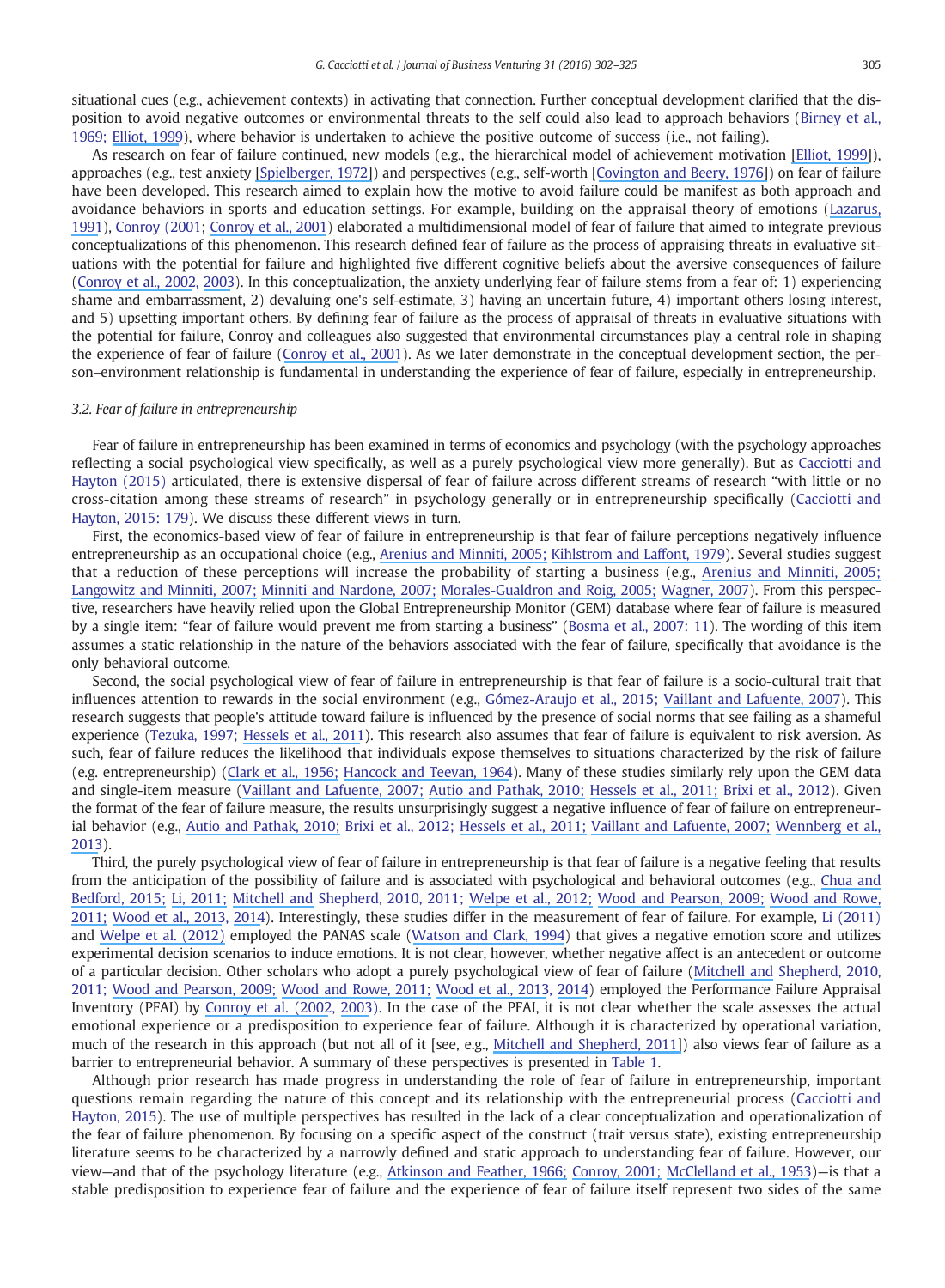#### <span id="page-5-0"></span>Table 1

Summary of theoretical perspectives of fear of failure in entrepreneurship.

|                           | Perspective Definition(s)                                                                                                                                                                                                                                                                                                                | $Measure(s)$ /<br>dimensionality                                                                                                                                                                        | Main outcome( $s$ )/effect( $s$ )                                                                                                                                                                                                                                                                                                                                                             | Illustrative studies                                                                                                                                  |
|---------------------------|------------------------------------------------------------------------------------------------------------------------------------------------------------------------------------------------------------------------------------------------------------------------------------------------------------------------------------------|---------------------------------------------------------------------------------------------------------------------------------------------------------------------------------------------------------|-----------------------------------------------------------------------------------------------------------------------------------------------------------------------------------------------------------------------------------------------------------------------------------------------------------------------------------------------------------------------------------------------|-------------------------------------------------------------------------------------------------------------------------------------------------------|
| Economics                 | • Perceived risk                                                                                                                                                                                                                                                                                                                         | Single item: "fear of<br>failure would prevent<br>me from starting a<br>business"/<br>unidimensional                                                                                                    | • Decreases the probability of<br>starting a business<br>• Distinguishes entrepreneurs from<br>non-entrepreneurs<br>• Varies between males and<br>females                                                                                                                                                                                                                                     | Arenius and Minniti (2005); Minniti and<br>Nardone (2007); Langowitz and Minniti<br>(2007); Wagner (2007); Morales-<br>Gualdron and Roig (2005)       |
| Social<br>psychol-<br>ogy | · Socio-cultural trait<br>• Risk aversion                                                                                                                                                                                                                                                                                                | Single item: "fear of<br>failure would prevent<br>me from starting a<br>business"/<br>unidimensional                                                                                                    | • Decreases international<br>entrepreneurship<br>• Decreases entrepreneurial<br>intention<br>• Negatively impacts on<br>entrepreneurial activity<br>• Negatively impacts on<br>entrepreneurial processes                                                                                                                                                                                      | Alon et al. (2013); Vaillant and Lafuente<br>(2007); Autio and Pathak (2010); Hessels<br>et al. (2011); Brixi et al. (2012); Shinnar<br>et al. (2012) |
| Psychology                | • Discrete negative emotion<br>• Capacity or propensity to<br>experience shame upon failure<br>• Desire to avert the perceived<br>consequences of the<br>"non-attainment of one's level<br>of aspiration<br>• Feeling that leaves a person<br>discouraged and afraid that he<br>or she will not succeed even<br>before making an attempt | PANAS (Watson and<br>Clark, 1994)/<br>unidimensional<br><b>Bosman and van</b><br><b>Winden's (2002)</b><br>emotion lists/<br>unidimensional<br>PFAI (Conroy et al.,<br>2002, 2003)/<br>multidimensional | • Negatively influences people's<br>judgment on the value founding<br>a new venture.<br>• Decreases entrepreneurial<br>intention<br>• Increases focus on the internally-<br>focused desirability components<br>of opportunities, and a decreases<br>focus on certain externally-fo-<br>cused environmental aspects<br>• Negatively influences decision to<br>engage in entrepreneurial action | Li (2011); Welpe et al. (2012); Mitchell<br>and Shepherd (2010); Wood and Pearson<br>(2009); Ekore and Okekeocha (2012);<br>Chua and Bedford (2015)   |

coin. An exclusive emphasis on the negative relationship between fear of failure and the decision to start a business also limits understanding of this construct vis-à-vis the dynamism of the entrepreneurial process. As a result, existing research does not explain much about the experience of fear of failure in entrepreneurship as it relates to an interaction between the person and the environment over time ([Lazarus,](https://www.researchgate.net/publication/null?el=1_x_8&enrichId=rgreq-79255f33ff526740e71246f573d8f528-XXX&enrichSource=Y292ZXJQYWdlOzMwMDMxMTExNDtBUzozOTM4NDE3ODcwNjQzMzNAMTQ3MDkxMDYwNzg3MQ==)[199](https://www.researchgate.net/publication/null?el=1_x_8&enrichId=rgreq-79255f33ff526740e71246f573d8f528-XXX&enrichSource=Y292ZXJQYWdlOzMwMDMxMTExNDtBUzozOTM4NDE3ODcwNjQzMzNAMTQ3MDkxMDYwNzg3MQ==)[1\)](#page-22-0).

Given the dynamic- and process-based nature of entrepreneurship [\(McMullen and Dimov, 2013\)](#page-23-0), we would expect a more complicated person–environment relationship than the one described in the cognitive appraisal theory (e.g., [Lazarus,](https://www.researchgate.net/publication/null?el=1_x_8&enrichId=rgreq-79255f33ff526740e71246f573d8f528-XXX&enrichSource=Y292ZXJQYWdlOzMwMDMxMTExNDtBUzozOTM4NDE3ODcwNjQzMzNAMTQ3MDkxMDYwNzg3MQ==)[199](https://www.researchgate.net/publication/null?el=1_x_8&enrichId=rgreq-79255f33ff526740e71246f573d8f528-XXX&enrichSource=Y292ZXJQYWdlOzMwMDMxMTExNDtBUzozOTM4NDE3ODcwNjQzMzNAMTQ3MDkxMDYwNzg3MQ==)[1\)](#page-22-0). In relatively static situations, such as taking of tests in an educational setting, or the performance of a sport, it might be reasonable to conceptualize the environment, as in cognitive appraisal theory, solely as a trigger of an inner process that leads to behavior. In highly dynamic situations, such as entrepreneurship, we would expect that fear of failure will also be dynamic and based in a more nuanced moment-to-moment interaction (cf. [Randolph-Seng et al., 2014\)](#page-23-0) among the cognitive evaluations and affective experiences of the person and the external situated social cues. The importance of understanding the dualistic effect of fear of failure on behavior (cf. [Elliot,](https://www.researchgate.net/publication/280746164_Approach_and_avoidance_motivation_and_achievement_goals?el=1_x_8&enrichId=rgreq-79255f33ff526740e71246f573d8f528-XXX&enrichSource=Y292ZXJQYWdlOzMwMDMxMTExNDtBUzozOTM4NDE3ODcwNjQzMzNAMTQ3MDkxMDYwNzg3MQ==)[1999;](https://www.researchgate.net/publication/280746164_Approach_and_avoidance_motivation_and_achievement_goals?el=1_x_8&enrichId=rgreq-79255f33ff526740e71246f573d8f528-XXX&enrichSource=Y292ZXJQYWdlOzMwMDMxMTExNDtBUzozOTM4NDE3ODcwNjQzMzNAMTQ3MDkxMDYwNzg3MQ==)[Elliot](https://www.researchgate.net/publication/232590069_A_Hierarchical_Model_of_Approach_and_Avoidance_Achievement_Motivation?el=1_x_8&enrichId=rgreq-79255f33ff526740e71246f573d8f528-XXX&enrichSource=Y292ZXJQYWdlOzMwMDMxMTExNDtBUzozOTM4NDE3ODcwNjQzMzNAMTQ3MDkxMDYwNzg3MQ==)[and](https://www.researchgate.net/publication/232590069_A_Hierarchical_Model_of_Approach_and_Avoidance_Achievement_Motivation?el=1_x_8&enrichId=rgreq-79255f33ff526740e71246f573d8f528-XXX&enrichSource=Y292ZXJQYWdlOzMwMDMxMTExNDtBUzozOTM4NDE3ODcwNjQzMzNAMTQ3MDkxMDYwNzg3MQ==)[Church,](https://www.researchgate.net/publication/232590069_A_Hierarchical_Model_of_Approach_and_Avoidance_Achievement_Motivation?el=1_x_8&enrichId=rgreq-79255f33ff526740e71246f573d8f528-XXX&enrichSource=Y292ZXJQYWdlOzMwMDMxMTExNDtBUzozOTM4NDE3ODcwNjQzMzNAMTQ3MDkxMDYwNzg3MQ==)[199](https://www.researchgate.net/publication/232590069_A_Hierarchical_Model_of_Approach_and_Avoidance_Achievement_Motivation?el=1_x_8&enrichId=rgreq-79255f33ff526740e71246f573d8f528-XXX&enrichSource=Y292ZXJQYWdlOzMwMDMxMTExNDtBUzozOTM4NDE3ODcwNjQzMzNAMTQ3MDkxMDYwNzg3MQ==)[7](#page-22-0)), especially as it relates to fear of failure in specific situations, leads us to conceptualize fear of failure as a socially situated construct [\(Smith and Semin, 2004](#page-23-0)). Furthermore, the connection between fear and failure becomes extremely relevant in the entrepreneurship context, where failure is still one of the most stigmatized business outcomes ([Shepherd and Haynie, 2011](#page-23-0)). By examining the phenomenon as entrepreneurs experience it at different stages of the entrepreneurial process, we go beyond the current psychological models and develop a deeper understanding of the factors that lead entrepreneurs to experience fear of failure in an attempt to provide a unified perspective on this topic. To do so, we use an exploratory and inductive qualitative research design as part of developing a socially situated conceptualization of fear of failure as it is experienced in entrepreneurship.

#### 4. Research design

We adopt a qualitative approach as a core part of our efforts to delineate the nature of fear of failure in entrepreneurship. Four key reasons underlie our adoption of this strategy. First, a qualitative, inductive approach allows us to capture variety in the experience of fear of failure across individuals with differing backgrounds and experiences. We see this approach—as opposed to an approach grounded in the representativeness of an overall population—as being essential to the initial work of reconceptualizing the fear of failure construct in entrepreneurship ([Morse, 1991](#page-23-0)). Second, and related to the prior point, because we examine fear of failure as it is experienced, it is essential that we use data that most closely reflect the variety of the subjective "lived experiences" of entrepreneurs [\(Miles and Huberman, 1994](#page-23-0)). Third, qualitative data can likewise offer rich descriptions of the fear of failure phenomenon in entrepreneurship [\(Yin,](https://www.researchgate.net/publication/225084024_Case_Study_Research_Design_Methods?el=1_x_8&enrichId=rgreq-79255f33ff526740e71246f573d8f528-XXX&enrichSource=Y292ZXJQYWdlOzMwMDMxMTExNDtBUzozOTM4NDE3ODcwNjQzMzNAMTQ3MDkxMDYwNzg3MQ==)[2009;](https://www.researchgate.net/publication/225084024_Case_Study_Research_Design_Methods?el=1_x_8&enrichId=rgreq-79255f33ff526740e71246f573d8f528-XXX&enrichSource=Y292ZXJQYWdlOzMwMDMxMTExNDtBUzozOTM4NDE3ODcwNjQzMzNAMTQ3MDkxMDYwNzg3MQ==)[Miles](https://www.researchgate.net/publication/251880092_Qualitative_Data_Analysis?el=1_x_8&enrichId=rgreq-79255f33ff526740e71246f573d8f528-XXX&enrichSource=Y292ZXJQYWdlOzMwMDMxMTExNDtBUzozOTM4NDE3ODcwNjQzMzNAMTQ3MDkxMDYwNzg3MQ==)[and](https://www.researchgate.net/publication/251880092_Qualitative_Data_Analysis?el=1_x_8&enrichId=rgreq-79255f33ff526740e71246f573d8f528-XXX&enrichSource=Y292ZXJQYWdlOzMwMDMxMTExNDtBUzozOTM4NDE3ODcwNjQzMzNAMTQ3MDkxMDYwNzg3MQ==)[Huberman,](https://www.researchgate.net/publication/251880092_Qualitative_Data_Analysis?el=1_x_8&enrichId=rgreq-79255f33ff526740e71246f573d8f528-XXX&enrichSource=Y292ZXJQYWdlOzMwMDMxMTExNDtBUzozOTM4NDE3ODcwNjQzMzNAMTQ3MDkxMDYwNzg3MQ==)[1994;](https://www.researchgate.net/publication/251880092_Qualitative_Data_Analysis?el=1_x_8&enrichId=rgreq-79255f33ff526740e71246f573d8f528-XXX&enrichSource=Y292ZXJQYWdlOzMwMDMxMTExNDtBUzozOTM4NDE3ODcwNjQzMzNAMTQ3MDkxMDYwNzg3MQ==) [S](#page-24-0)[iggelkow,](https://www.researchgate.net/publication/234021898_Persuasion_With_Case_Studies?el=1_x_8&enrichId=rgreq-79255f33ff526740e71246f573d8f528-XXX&enrichSource=Y292ZXJQYWdlOzMwMDMxMTExNDtBUzozOTM4NDE3ODcwNjQzMzNAMTQ3MDkxMDYwNzg3MQ==)[200](https://www.researchgate.net/publication/234021898_Persuasion_With_Case_Studies?el=1_x_8&enrichId=rgreq-79255f33ff526740e71246f573d8f528-XXX&enrichSource=Y292ZXJQYWdlOzMwMDMxMTExNDtBUzozOTM4NDE3ODcwNjQzMzNAMTQ3MDkxMDYwNzg3MQ==)[7](#page-24-0)) and may help reconcile existing work in entrepreneurship that does not necessarily accord with psychological research suggesting that fear of failure can promote both inaction and action (e.g., [Birney et al., 1969;](#page-21-0) [Elliot,](https://www.researchgate.net/publication/280746164_Approach_and_avoidance_motivation_and_achievement_goals?el=1_x_8&enrichId=rgreq-79255f33ff526740e71246f573d8f528-XXX&enrichSource=Y292ZXJQYWdlOzMwMDMxMTExNDtBUzozOTM4NDE3ODcwNjQzMzNAMTQ3MDkxMDYwNzg3MQ==)[1999;](https://www.researchgate.net/publication/280746164_Approach_and_avoidance_motivation_and_achievement_goals?el=1_x_8&enrichId=rgreq-79255f33ff526740e71246f573d8f528-XXX&enrichSource=Y292ZXJQYWdlOzMwMDMxMTExNDtBUzozOTM4NDE3ODcwNjQzMzNAMTQ3MDkxMDYwNzg3MQ==) [M](#page-21-0)[artin](https://www.researchgate.net/publication/247505640_Fear_of_Failure_Friend_or_Foe?el=1_x_8&enrichId=rgreq-79255f33ff526740e71246f573d8f528-XXX&enrichSource=Y292ZXJQYWdlOzMwMDMxMTExNDtBUzozOTM4NDE3ODcwNjQzMzNAMTQ3MDkxMDYwNzg3MQ==)[and](https://www.researchgate.net/publication/247505640_Fear_of_Failure_Friend_or_Foe?el=1_x_8&enrichId=rgreq-79255f33ff526740e71246f573d8f528-XXX&enrichSource=Y292ZXJQYWdlOzMwMDMxMTExNDtBUzozOTM4NDE3ODcwNjQzMzNAMTQ3MDkxMDYwNzg3MQ==)[Marsh,](https://www.researchgate.net/publication/247505640_Fear_of_Failure_Friend_or_Foe?el=1_x_8&enrichId=rgreq-79255f33ff526740e71246f573d8f528-XXX&enrichSource=Y292ZXJQYWdlOzMwMDMxMTExNDtBUzozOTM4NDE3ODcwNjQzMzNAMTQ3MDkxMDYwNzg3MQ==)[200](https://www.researchgate.net/publication/247505640_Fear_of_Failure_Friend_or_Foe?el=1_x_8&enrichId=rgreq-79255f33ff526740e71246f573d8f528-XXX&enrichSource=Y292ZXJQYWdlOzMwMDMxMTExNDtBUzozOTM4NDE3ODcwNjQzMzNAMTQ3MDkxMDYwNzg3MQ==)[3](#page-21-0)). Fourth, qualitative research can facilitate an understanding of the socially situated nature of fear of failure as a specific phenomenon within a specific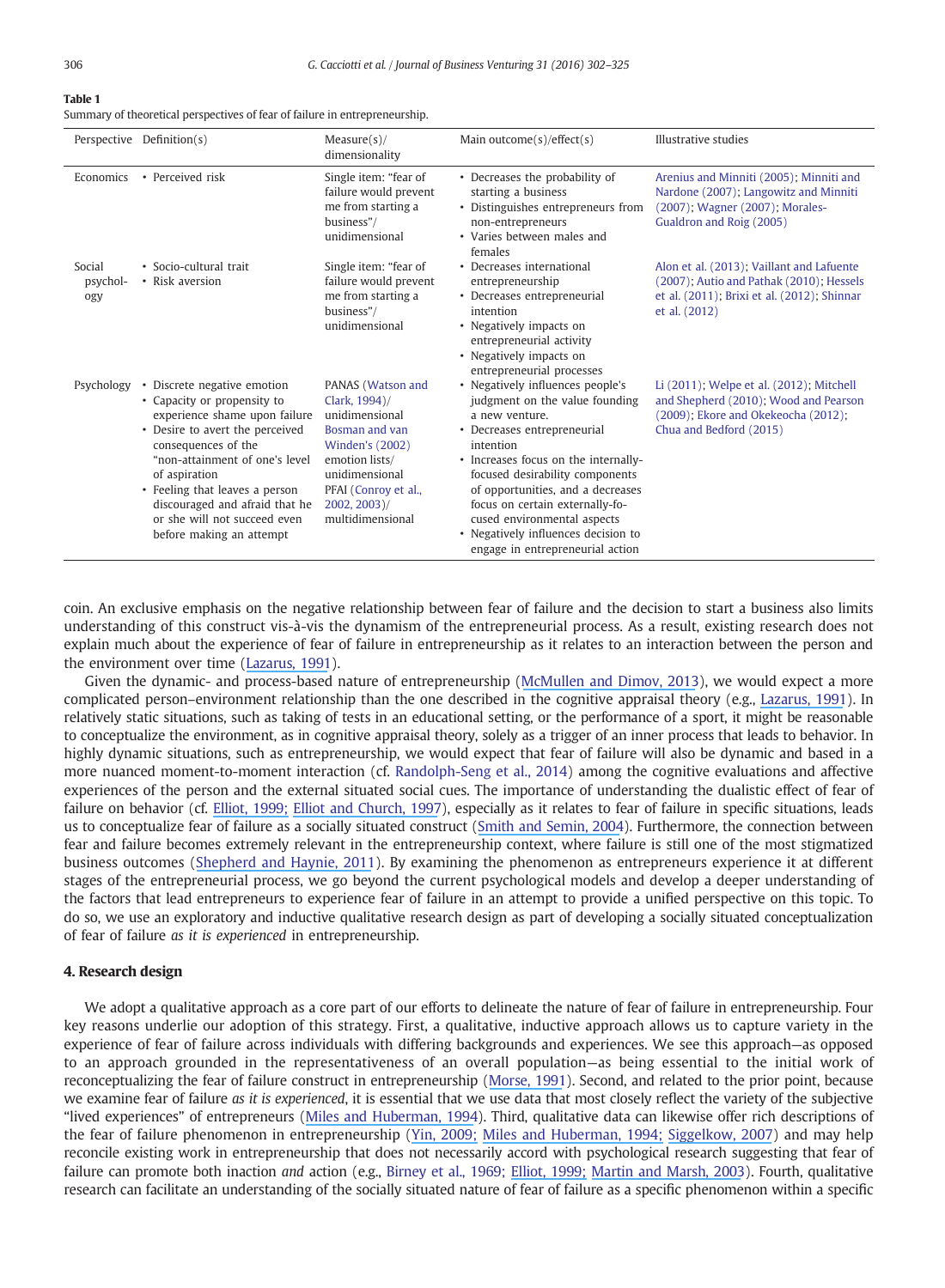context (cf. [Denzin](https://www.researchgate.net/publication/246524194_Introduction_Entering_the_field_of_qualitative_research?el=1_x_8&enrichId=rgreq-79255f33ff526740e71246f573d8f528-XXX&enrichSource=Y292ZXJQYWdlOzMwMDMxMTExNDtBUzozOTM4NDE3ODcwNjQzMzNAMTQ3MDkxMDYwNzg3MQ==)[and](https://www.researchgate.net/publication/246524194_Introduction_Entering_the_field_of_qualitative_research?el=1_x_8&enrichId=rgreq-79255f33ff526740e71246f573d8f528-XXX&enrichSource=Y292ZXJQYWdlOzMwMDMxMTExNDtBUzozOTM4NDE3ODcwNjQzMzNAMTQ3MDkxMDYwNzg3MQ==)[Lincoln,](https://www.researchgate.net/publication/246524194_Introduction_Entering_the_field_of_qualitative_research?el=1_x_8&enrichId=rgreq-79255f33ff526740e71246f573d8f528-XXX&enrichSource=Y292ZXJQYWdlOzMwMDMxMTExNDtBUzozOTM4NDE3ODcwNjQzMzNAMTQ3MDkxMDYwNzg3MQ==)[199](https://www.researchgate.net/publication/246524194_Introduction_Entering_the_field_of_qualitative_research?el=1_x_8&enrichId=rgreq-79255f33ff526740e71246f573d8f528-XXX&enrichSource=Y292ZXJQYWdlOzMwMDMxMTExNDtBUzozOTM4NDE3ODcwNjQzMzNAMTQ3MDkxMDYwNzg3MQ==)[4\)](#page-22-0). In the following paragraphs, we describe the nature of our research context and discuss our rationale for using thematic analysis to evaluate the qualitative data.

#### 4.1. Data collection

Data collection and analysis proceeded in two phases (summarized in [Appendix A](#page-20-0)), both of which consisted of face-to-face interviews. The kind of interviews we conducted is especially relevant when the phenomenon of interest lacks clear conceptualization ([Polit](https://www.researchgate.net/publication/237036447_Nursing_Research_Principles_and_Methods?el=1_x_8&enrichId=rgreq-79255f33ff526740e71246f573d8f528-XXX&enrichSource=Y292ZXJQYWdlOzMwMDMxMTExNDtBUzozOTM4NDE3ODcwNjQzMzNAMTQ3MDkxMDYwNzg3MQ==)[and](https://www.researchgate.net/publication/237036447_Nursing_Research_Principles_and_Methods?el=1_x_8&enrichId=rgreq-79255f33ff526740e71246f573d8f528-XXX&enrichSource=Y292ZXJQYWdlOzMwMDMxMTExNDtBUzozOTM4NDE3ODcwNjQzMzNAMTQ3MDkxMDYwNzg3MQ==)[Hungler,](https://www.researchgate.net/publication/237036447_Nursing_Research_Principles_and_Methods?el=1_x_8&enrichId=rgreq-79255f33ff526740e71246f573d8f528-XXX&enrichSource=Y292ZXJQYWdlOzMwMDMxMTExNDtBUzozOTM4NDE3ODcwNjQzMzNAMTQ3MDkxMDYwNzg3MQ==)[1999](https://www.researchgate.net/publication/237036447_Nursing_Research_Principles_and_Methods?el=1_x_8&enrichId=rgreq-79255f33ff526740e71246f573d8f528-XXX&enrichSource=Y292ZXJQYWdlOzMwMDMxMTExNDtBUzozOTM4NDE3ODcwNjQzMzNAMTQ3MDkxMDYwNzg3MQ==)[;](#page-23-0) [Spivack](https://www.researchgate.net/publication/259516457_Habitual_entrepreneurs_Possible_cases_of_entrepreneurship_addiction?el=1_x_8&enrichId=rgreq-79255f33ff526740e71246f573d8f528-XXX&enrichSource=Y292ZXJQYWdlOzMwMDMxMTExNDtBUzozOTM4NDE3ODcwNjQzMzNAMTQ3MDkxMDYwNzg3MQ==)[et](https://www.researchgate.net/publication/259516457_Habitual_entrepreneurs_Possible_cases_of_entrepreneurship_addiction?el=1_x_8&enrichId=rgreq-79255f33ff526740e71246f573d8f528-XXX&enrichSource=Y292ZXJQYWdlOzMwMDMxMTExNDtBUzozOTM4NDE3ODcwNjQzMzNAMTQ3MDkxMDYwNzg3MQ==)[al.,](https://www.researchgate.net/publication/259516457_Habitual_entrepreneurs_Possible_cases_of_entrepreneurship_addiction?el=1_x_8&enrichId=rgreq-79255f33ff526740e71246f573d8f528-XXX&enrichSource=Y292ZXJQYWdlOzMwMDMxMTExNDtBUzozOTM4NDE3ODcwNjQzMzNAMTQ3MDkxMDYwNzg3MQ==)[201](https://www.researchgate.net/publication/259516457_Habitual_entrepreneurs_Possible_cases_of_entrepreneurship_addiction?el=1_x_8&enrichId=rgreq-79255f33ff526740e71246f573d8f528-XXX&enrichSource=Y292ZXJQYWdlOzMwMDMxMTExNDtBUzozOTM4NDE3ODcwNjQzMzNAMTQ3MDkxMDYwNzg3MQ==)[4](#page-23-0)). In the first phase the interview data were collected and analyzed to produce a preliminary, tentative conceptual framework. In the second phase, another set of participants was interviewed using the same interview protocol with additional questions raised from the first analysis to deepen and further clarify participants' descriptions of the phenomenon. The aim was to both triangulate and refine the initial framework.

In phase one the 35 interviews were conducted by one of the co-authors, trained and experienced in ethnographic and phenomenological approaches to data collection. The other three authors who performed the data coding and analysis were kept separate from the data collection process in order to avoid contaminating the collection of data, although the interviewer was monitored during the initial interviews [\(Bernard, 2002\)](#page-21-0). This strategy reduced the risk of imposing a priori theoretical perspectives onto the data, while ensuring that the interview protocol was administrated correctly and appropriately enriched with follow-up questions. In this phase, participants were identified through four non-profit regional entrepreneurship support organizations in the United Kingdom and through a snowball sampling strategy. The latter allowed us to identify cases that were rich in information about the topic under investigation ([Neergaard,](https://www.researchgate.net/publication/298493306_Handbook_of_qualitative_research_methods_in_entrepreneurship?el=1_x_8&enrichId=rgreq-79255f33ff526740e71246f573d8f528-XXX&enrichSource=Y292ZXJQYWdlOzMwMDMxMTExNDtBUzozOTM4NDE3ODcwNjQzMzNAMTQ3MDkxMDYwNzg3MQ==)[200](https://www.researchgate.net/publication/298493306_Handbook_of_qualitative_research_methods_in_entrepreneurship?el=1_x_8&enrichId=rgreq-79255f33ff526740e71246f573d8f528-XXX&enrichSource=Y292ZXJQYWdlOzMwMDMxMTExNDtBUzozOTM4NDE3ODcwNjQzMzNAMTQ3MDkxMDYwNzg3MQ==)[7\)](#page-23-0). Each participant was asked to give multiple referrals and each new referral was explored until we collected data to reach variety in the sample (exponential nondiscriminative snowball sampling strategy). In doing so, we included individuals who are currently active entrepreneurs or nascent entrepreneurs, and also individuals who indicated that at a recent time they had an entrepreneurial idea that they pursued and then dropped.

Our logic for including a variety of different individuals engaged in the entrepreneurship process was that if existing entrepreneurship research is correct, then those who continue to engage in entrepreneurial actions might not experience fear of failure. If fear of failure is only applicable to those who are inhibited, then non-entrepreneurs who might have become entrepreneurs but for their fear of failure would be appropriate to study. On the other hand, if practicing entrepreneurs also experience fear of failure, then it follows that they should also be included in the study as they can add richness to the variety of experience within the entrepreneurial context. Consistent with our research question and strategy, we therefore sought greater variety in the participants to allow us to understand fear of failure as it is experienced at different stages of the entrepreneurial process. Of the 35 participants from phase one, 14 had continued to pursue their entrepreneurial idea and considered themselves entrepreneurs at the time of the interview. The extent of entrepreneurial experience ranged from recently started entrepreneurial activities to established entrepreneurs with several decades of experience. There were 21 respondents who had at one point developed entrepreneurial ideas but had either not pursued them, or had ceased their initial entrepreneurial activities before a venture was established.

In phase two, which followed the coding and analysis of the first round of interview data, we focused only upon individuals who were nascent or established entrepreneurs, with a sample of 30 participants who were identified through a non-profit regional entrepreneurship support organization. A research associate, who was briefed and trained by the research team, completed these interviews. This involved training in best practices in qualitative research, training about the initial semi-structured interviews from phase one, and training regarding the questions that were asked in phase one. Following the initial interviews, the research associate also received follow-up to ensure accuracy of the process. All 30 of the participants from phase two had in some way acted upon an entrepreneurial idea and considered themselves entrepreneurs at the time of research (although not all of the individuals had established a venture at the time of the study). We ceased contacting potential participants when the interviews were adding only marginal increases to our knowledge. We interviewed 65 individuals in total. The participants in phase one who identified as entrepreneurs ( $n = 14$ ) were 36% female, with an average age of 36 years and 64% of whom had a university education or higher. The participants in phase one who did not yet identify as entrepreneurs ( $n = 21$ ) were 43% female, with an average age of 32 years, 71% of whom had a university education or higher. The participants in phase two, all of whom identified as entrepreneurs ( $n = 30$ ), were 7% female, with an average age of 39 years, 80% of whom had a university education or higher.

All interviews were semi-structured, ranging in duration from 30 min to 1 h. Our protocol aimed to elicit information about the origin of the fear of failure experience and the different components (e.g., thoughts, feelings, and behaviors) associated with such experience. We believed that the topic under investigation is very problematic. People may not be willing to openly share their experience in a research setting and/or tend to change their accounts to present themselves in a more favorable light ([Crowne and Marlowe, 1964\)](#page-22-0). In order to reduce social desirability bias, we applied three strategies [\(Podsakoff et al.,](#page-23-0) [2003](#page-23-0)). First, before starting the interview, we informed our participants that their identity would not be revealed at any point of the research project. Second, we clarified that there were no right or wrong answers to the questions and asked them to respond as honestly as possible. Third, we conducted the research into two different research contexts. During the interviews, we used both the words 'fear' and 'anxiety' to target the object of our investigation. In the psychological literature, fear is considered to be a response to "an immediate, concrete, physical danger," whereas anxiety reflects the appraisal of less specific threats such as the possibility of negative social evaluations [\(Lazarus, 1991: 122\)](#page-22-0). However, in the context of research on achievement motivation, it is common to use the term "fear of failure" to describe the appraisal of both concrete and ambiguous threats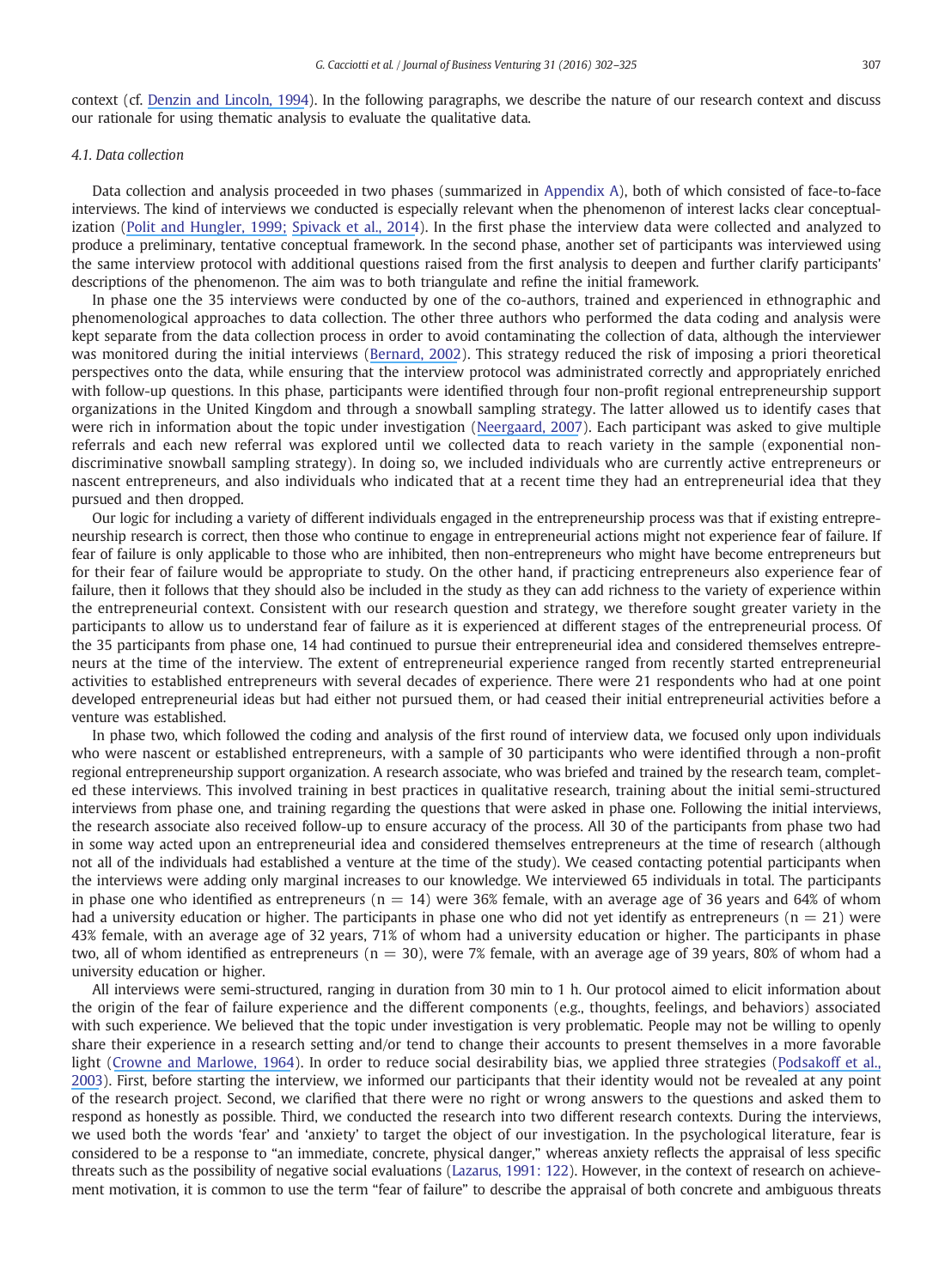[\(](#page-21-0)[Atkinson](https://www.researchgate.net/publication/303157185_Achievement_motive_and_test_anxiety_conceived_as_motive_to_avoid_failure?el=1_x_8&enrichId=rgreq-79255f33ff526740e71246f573d8f528-XXX&enrichSource=Y292ZXJQYWdlOzMwMDMxMTExNDtBUzozOTM4NDE3ODcwNjQzMzNAMTQ3MDkxMDYwNzg3MQ==)[and](https://www.researchgate.net/publication/303157185_Achievement_motive_and_test_anxiety_conceived_as_motive_to_avoid_failure?el=1_x_8&enrichId=rgreq-79255f33ff526740e71246f573d8f528-XXX&enrichSource=Y292ZXJQYWdlOzMwMDMxMTExNDtBUzozOTM4NDE3ODcwNjQzMzNAMTQ3MDkxMDYwNzg3MQ==)[Litwin,](https://www.researchgate.net/publication/303157185_Achievement_motive_and_test_anxiety_conceived_as_motive_to_avoid_failure?el=1_x_8&enrichId=rgreq-79255f33ff526740e71246f573d8f528-XXX&enrichSource=Y292ZXJQYWdlOzMwMDMxMTExNDtBUzozOTM4NDE3ODcwNjQzMzNAMTQ3MDkxMDYwNzg3MQ==)[1960;](https://www.researchgate.net/publication/303157185_Achievement_motive_and_test_anxiety_conceived_as_motive_to_avoid_failure?el=1_x_8&enrichId=rgreq-79255f33ff526740e71246f573d8f528-XXX&enrichSource=Y292ZXJQYWdlOzMwMDMxMTExNDtBUzozOTM4NDE3ODcwNjQzMzNAMTQ3MDkxMDYwNzg3MQ==)[Barlow,](https://www.researchgate.net/publication/279143848_Unraveling_the_mysteries_of_anxiety_and_its_disorders_from_the_perspective_of_emotion_theory?el=1_x_8&enrichId=rgreq-79255f33ff526740e71246f573d8f528-XXX&enrichSource=Y292ZXJQYWdlOzMwMDMxMTExNDtBUzozOTM4NDE3ODcwNjQzMzNAMTQ3MDkxMDYwNzg3MQ==)[2000;](https://www.researchgate.net/publication/279143848_Unraveling_the_mysteries_of_anxiety_and_its_disorders_from_the_perspective_of_emotion_theory?el=1_x_8&enrichId=rgreq-79255f33ff526740e71246f573d8f528-XXX&enrichSource=Y292ZXJQYWdlOzMwMDMxMTExNDtBUzozOTM4NDE3ODcwNjQzMzNAMTQ3MDkxMDYwNzg3MQ==)[Feather,](https://www.researchgate.net/publication/null?el=1_x_8&enrichId=rgreq-79255f33ff526740e71246f573d8f528-XXX&enrichSource=Y292ZXJQYWdlOzMwMDMxMTExNDtBUzozOTM4NDE3ODcwNjQzMzNAMTQ3MDkxMDYwNzg3MQ==)[1965](https://www.researchgate.net/publication/null?el=1_x_8&enrichId=rgreq-79255f33ff526740e71246f573d8f528-XXX&enrichSource=Y292ZXJQYWdlOzMwMDMxMTExNDtBUzozOTM4NDE3ODcwNjQzMzNAMTQ3MDkxMDYwNzg3MQ==)[;](#page-21-0) [Lazarus,](https://www.researchgate.net/publication/null?el=1_x_8&enrichId=rgreq-79255f33ff526740e71246f573d8f528-XXX&enrichSource=Y292ZXJQYWdlOzMwMDMxMTExNDtBUzozOTM4NDE3ODcwNjQzMzNAMTQ3MDkxMDYwNzg3MQ==)[199](https://www.researchgate.net/publication/null?el=1_x_8&enrichId=rgreq-79255f33ff526740e71246f573d8f528-XXX&enrichSource=Y292ZXJQYWdlOzMwMDMxMTExNDtBUzozOTM4NDE3ODcwNjQzMzNAMTQ3MDkxMDYwNzg3MQ==)[1, 1999\)](#page-21-0). Since the seminal studies of Atkinson and colleagues (e.g., [Atkinson, 1957; Atkinson and Litwin, 1960, 1973](#page-21-0)) it has been "common practice to operationalize fear of failure as a form of performance anxiety" ([Conroy, 2001: 432\)](#page-22-0). All interviews were recorded and transcribed. Coding of transcripts followed the process of thematic analysis, which we describe next.

#### 4.2. Data analysis

Thematic analysis is a method used in qualitative psychology ([Braun](https://www.researchgate.net/publication/235356393_Using_Thematic_Analysis_in_Psychology?el=1_x_8&enrichId=rgreq-79255f33ff526740e71246f573d8f528-XXX&enrichSource=Y292ZXJQYWdlOzMwMDMxMTExNDtBUzozOTM4NDE3ODcwNjQzMzNAMTQ3MDkxMDYwNzg3MQ==)[and](https://www.researchgate.net/publication/235356393_Using_Thematic_Analysis_in_Psychology?el=1_x_8&enrichId=rgreq-79255f33ff526740e71246f573d8f528-XXX&enrichSource=Y292ZXJQYWdlOzMwMDMxMTExNDtBUzozOTM4NDE3ODcwNjQzMzNAMTQ3MDkxMDYwNzg3MQ==)[Clarke,](https://www.researchgate.net/publication/235356393_Using_Thematic_Analysis_in_Psychology?el=1_x_8&enrichId=rgreq-79255f33ff526740e71246f573d8f528-XXX&enrichSource=Y292ZXJQYWdlOzMwMDMxMTExNDtBUzozOTM4NDE3ODcwNjQzMzNAMTQ3MDkxMDYwNzg3MQ==)[200](https://www.researchgate.net/publication/235356393_Using_Thematic_Analysis_in_Psychology?el=1_x_8&enrichId=rgreq-79255f33ff526740e71246f573d8f528-XXX&enrichSource=Y292ZXJQYWdlOzMwMDMxMTExNDtBUzozOTM4NDE3ODcwNjQzMzNAMTQ3MDkxMDYwNzg3MQ==)[6\)](#page-21-0) and has also been applied in the context of entrepreneurship ([Jones et al., 2011](#page-22-0)). Thematic analysis is an appropriate strategy for exploring phenomenological data [\(Gill,](https://www.researchgate.net/publication/266378460_The_Possibilities_of_Phenomenology_for_Organizational_Research?el=1_x_8&enrichId=rgreq-79255f33ff526740e71246f573d8f528-XXX&enrichSource=Y292ZXJQYWdlOzMwMDMxMTExNDtBUzozOTM4NDE3ODcwNjQzMzNAMTQ3MDkxMDYwNzg3MQ==)[201](https://www.researchgate.net/publication/266378460_The_Possibilities_of_Phenomenology_for_Organizational_Research?el=1_x_8&enrichId=rgreq-79255f33ff526740e71246f573d8f528-XXX&enrichSource=Y292ZXJQYWdlOzMwMDMxMTExNDtBUzozOTM4NDE3ODcwNjQzMzNAMTQ3MDkxMDYwNzg3MQ==)[4](#page-22-0)) and has significant advantages for moving between inductive and deductive modes of reasoning [\(D](#page-22-0)[uriau](https://www.researchgate.net/publication/234021481_A_Content_Analysis_of_the_Content_Analysis_Literature_in_Organization_Studies_Research_Themes_Data_Sources_and_Methodological_Refinements?el=1_x_8&enrichId=rgreq-79255f33ff526740e71246f573d8f528-XXX&enrichSource=Y292ZXJQYWdlOzMwMDMxMTExNDtBUzozOTM4NDE3ODcwNjQzMzNAMTQ3MDkxMDYwNzg3MQ==) [et al., 2007\)](#page-22-0) such as where the development of adolescent theories is the goal ([Sonpar and Golden-Biddle, 2008\)](#page-23-0). Thematic analysis begins with the identification and coding of basic themes in the data. The original interviewee statements represent basic themes [\(Attride-Stirling, 2001; Boyatzis, 1998; Braun and Clarke, 2006\)](#page-21-0). Higher-level "organizing themes" represent ideas, meanings, inferences, or actions recurring across multiple statements and respondents. These organizing themes are therefore subjective inferences made by the researcher(s) about the commonalities across the basic themes evident in the raw data. The organizing themes are then themselves arranged into high level "global themes" that reflect the principal categories in the interview texts ([Attride-Stirling, 2001\)](#page-21-0). In this way a parsimonious interpretation of the rich body of textual data is obtained by a series of interpretations, typically made by a team of researchers [\(Boyatzis, 1998; Braun and Clarke, 2006\)](#page-21-0). Because it consists of searching for certain themes or patterns across an entire dataset, thematic analysis overlaps with other qualitative analytic methods such as grounded theory ([Corbin and Strauss, 1990](#page-22-0)), interpretative phenomenological analysis ([Smith and Osborn,](#page-23-0) [2003\)](#page-23-0), and discourse analysis ([Burman and Parker, 1993](#page-22-0)).

As we collected the first set of interviews (phase one), two of the authors manually undertook the initial coding ([Appendix B\)](#page-21-0). They began with a thorough reading of the data [\(C](#page-22-0)[orbin](https://www.researchgate.net/publication/272177823_Grounded_Theory_Research_Procedures_Canons_and_Evaluative_Criteria?el=1_x_8&enrichId=rgreq-79255f33ff526740e71246f573d8f528-XXX&enrichSource=Y292ZXJQYWdlOzMwMDMxMTExNDtBUzozOTM4NDE3ODcwNjQzMzNAMTQ3MDkxMDYwNzg3MQ==)[and](https://www.researchgate.net/publication/272177823_Grounded_Theory_Research_Procedures_Canons_and_Evaluative_Criteria?el=1_x_8&enrichId=rgreq-79255f33ff526740e71246f573d8f528-XXX&enrichSource=Y292ZXJQYWdlOzMwMDMxMTExNDtBUzozOTM4NDE3ODcwNjQzMzNAMTQ3MDkxMDYwNzg3MQ==)[Strauss,](https://www.researchgate.net/publication/272177823_Grounded_Theory_Research_Procedures_Canons_and_Evaluative_Criteria?el=1_x_8&enrichId=rgreq-79255f33ff526740e71246f573d8f528-XXX&enrichSource=Y292ZXJQYWdlOzMwMDMxMTExNDtBUzozOTM4NDE3ODcwNjQzMzNAMTQ3MDkxMDYwNzg3MQ==)[199](https://www.researchgate.net/publication/272177823_Grounded_Theory_Research_Procedures_Canons_and_Evaluative_Criteria?el=1_x_8&enrichId=rgreq-79255f33ff526740e71246f573d8f528-XXX&enrichSource=Y292ZXJQYWdlOzMwMDMxMTExNDtBUzozOTM4NDE3ODcwNjQzMzNAMTQ3MDkxMDYwNzg3MQ==)[0](#page-22-0)). Guided by the theoretical interest of the study, the researchers independently identified and retained statements related to the experience of fear of failure. The two authors then agreed upon the relevance of the statements and disagreements were resolved through discussion. Next, working independently they labeled each statement according to the specific theme it represented. These labels were then discussed and disagreements were resolved. Once these preliminary themes were agreed upon, the coding proceeded by assigning labels to each statement. In this way a list of basic themes was identified, and then labeled according to the meaning agreed by the two coders. Next the second level, organizing themes, were identified. When basic themes occurred frequently, they were organized into these second-level organizing themes. In order to avoid constraining conceptualization at a preliminary stage, even infrequently occurring basic themes were grouped in organizing themes.

In the final step, the organizing themes were grouped into global themes. The underlying logic of the creation of global themes can be either inductive or deductive (employing pre-existing categories) ([Boyatzis, 1998\)](#page-21-0). Since our objective is to derive a conceptual framing of the construct, its antecedents, and consequences, we inductively identified global themes on the basis of meaningful categories of factors or variables in the data such as sources of threat, affect, behavior and so on. In the first round of interview data analysis the goal was to obtain complete agreement between the raters on the labeling of the three levels of themes and devise a preliminary coding framework to guide subsequent analysis.

The phase 1 data coding provided a preliminary coding scheme. In order to enhance validity, we then triangulated across data and analysts in the second phase. Specifically, the three coders for the second round of interview data included one of the authors who had not participated in the coding for phase one and could question, interrogate, and challenge the initial coding framework ([Mantere](https://www.researchgate.net/publication/274444434_Reversal_of_Strategic_Change?el=1_x_8&enrichId=rgreq-79255f33ff526740e71246f573d8f528-XXX&enrichSource=Y292ZXJQYWdlOzMwMDMxMTExNDtBUzozOTM4NDE3ODcwNjQzMzNAMTQ3MDkxMDYwNzg3MQ==) [et al., 2012, 2013](#page-22-0)). For the 30 interviews in phase two, the transcripts were read thoroughly by the coders ([Strauss and Corbin,](#page-23-0) [1990\)](#page-23-0). Statements related to the experience of fear of failure were identified and coded independently by the three authors, according to the preliminary coding framework identified in the first set of interviews. During this manual process (summarized in [Appendix C\)](#page-21-0), the coding team met to refine thematic categories—and where necessary create new thematic categories where statements could not be assigned to existing ones. Once agreement was reached for a final set of categories, the statements were re-coded. We base our analysis only on the statements for which the three coders reached unanimous agreement.

We calculated the percentage of agreement as an index of reliability used for content analysis ([Lombard](https://www.researchgate.net/publication/227605219_Content_Analysis_in_Mass_Communication_Assessment_and_Reporting_of_Intercoder_Reliability?el=1_x_8&enrichId=rgreq-79255f33ff526740e71246f573d8f528-XXX&enrichSource=Y292ZXJQYWdlOzMwMDMxMTExNDtBUzozOTM4NDE3ODcwNjQzMzNAMTQ3MDkxMDYwNzg3MQ==)[et](https://www.researchgate.net/publication/227605219_Content_Analysis_in_Mass_Communication_Assessment_and_Reporting_of_Intercoder_Reliability?el=1_x_8&enrichId=rgreq-79255f33ff526740e71246f573d8f528-XXX&enrichSource=Y292ZXJQYWdlOzMwMDMxMTExNDtBUzozOTM4NDE3ODcwNjQzMzNAMTQ3MDkxMDYwNzg3MQ==)[al.,](https://www.researchgate.net/publication/227605219_Content_Analysis_in_Mass_Communication_Assessment_and_Reporting_of_Intercoder_Reliability?el=1_x_8&enrichId=rgreq-79255f33ff526740e71246f573d8f528-XXX&enrichSource=Y292ZXJQYWdlOzMwMDMxMTExNDtBUzozOTM4NDE3ODcwNjQzMzNAMTQ3MDkxMDYwNzg3MQ==)[2002](https://www.researchgate.net/publication/227605219_Content_Analysis_in_Mass_Communication_Assessment_and_Reporting_of_Intercoder_Reliability?el=1_x_8&enrichId=rgreq-79255f33ff526740e71246f573d8f528-XXX&enrichSource=Y292ZXJQYWdlOzMwMDMxMTExNDtBUzozOTM4NDE3ODcwNjQzMzNAMTQ3MDkxMDYwNzg3MQ==)[;](#page-22-0) [Duriau](https://www.researchgate.net/publication/234021481_A_Content_Analysis_of_the_Content_Analysis_Literature_in_Organization_Studies_Research_Themes_Data_Sources_and_Methodological_Refinements?el=1_x_8&enrichId=rgreq-79255f33ff526740e71246f573d8f528-XXX&enrichSource=Y292ZXJQYWdlOzMwMDMxMTExNDtBUzozOTM4NDE3ODcwNjQzMzNAMTQ3MDkxMDYwNzg3MQ==) [et al., 2007](#page-22-0)). We chose this index as it is simple, intuitive, and can accommodate more than two coders. It was calculated as the number of unanimous agreements about assignment of a statement to an organizing theme, as a proportion of total number of statements associated with that theme. The percentage of agreement across organizing themes ranged from 92% to 100%. Reliability scores higher than .90 are considered to be acceptable ([Neuendorf,](https://www.researchgate.net/publication/247817272_The_Content_Analysis_Guidebook?el=1_x_8&enrichId=rgreq-79255f33ff526740e71246f573d8f528-XXX&enrichSource=Y292ZXJQYWdlOzMwMDMxMTExNDtBUzozOTM4NDE3ODcwNjQzMzNAMTQ3MDkxMDYwNzg3MQ==)[200](https://www.researchgate.net/publication/247817272_The_Content_Analysis_Guidebook?el=1_x_8&enrichId=rgreq-79255f33ff526740e71246f573d8f528-XXX&enrichSource=Y292ZXJQYWdlOzMwMDMxMTExNDtBUzozOTM4NDE3ODcwNjQzMzNAMTQ3MDkxMDYwNzg3MQ==)[2\)](#page-23-0), thus supporting our coding of the Canadian interview data. Disagreements were identified and reconciled through discussion until there was a unanimous agreement on the assignment for each statement to one or more categories. In some instances, statements could be assigned to more than one category (e.g., motivation and affect). In a few cases, statements that were adjacent in transcripts and were found to repeat the same basic meaning were combined. In other cases, the meaning of a statement was insufficiently clear and agreement was not possible. Those cases were deleted.

In order to further test the refined coding scheme based on the phase two data, we returned to the interview transcripts from phase one, and two of the authors re-coded them according to the refined coding scheme resulting from the second phase of data. Working independently, the coders were in agreement on 90 of 98 statements (90.8%). This reflects a robust degree of agreement [\(M](#page-23-0)[iles](https://www.researchgate.net/publication/251880092_Qualitative_Data_Analysis?el=1_x_8&enrichId=rgreq-79255f33ff526740e71246f573d8f528-XXX&enrichSource=Y292ZXJQYWdlOzMwMDMxMTExNDtBUzozOTM4NDE3ODcwNjQzMzNAMTQ3MDkxMDYwNzg3MQ==)[and](https://www.researchgate.net/publication/251880092_Qualitative_Data_Analysis?el=1_x_8&enrichId=rgreq-79255f33ff526740e71246f573d8f528-XXX&enrichSource=Y292ZXJQYWdlOzMwMDMxMTExNDtBUzozOTM4NDE3ODcwNjQzMzNAMTQ3MDkxMDYwNzg3MQ==)[Huberman,](https://www.researchgate.net/publication/251880092_Qualitative_Data_Analysis?el=1_x_8&enrichId=rgreq-79255f33ff526740e71246f573d8f528-XXX&enrichSource=Y292ZXJQYWdlOzMwMDMxMTExNDtBUzozOTM4NDE3ODcwNjQzMzNAMTQ3MDkxMDYwNzg3MQ==)[1994;](https://www.researchgate.net/publication/251880092_Qualitative_Data_Analysis?el=1_x_8&enrichId=rgreq-79255f33ff526740e71246f573d8f528-XXX&enrichSource=Y292ZXJQYWdlOzMwMDMxMTExNDtBUzozOTM4NDE3ODcwNjQzMzNAMTQ3MDkxMDYwNzg3MQ==)[Neuendorf,](https://www.researchgate.net/publication/247817272_The_Content_Analysis_Guidebook?el=1_x_8&enrichId=rgreq-79255f33ff526740e71246f573d8f528-XXX&enrichSource=Y292ZXJQYWdlOzMwMDMxMTExNDtBUzozOTM4NDE3ODcwNjQzMzNAMTQ3MDkxMDYwNzg3MQ==)[200](https://www.researchgate.net/publication/247817272_The_Content_Analysis_Guidebook?el=1_x_8&enrichId=rgreq-79255f33ff526740e71246f573d8f528-XXX&enrichSource=Y292ZXJQYWdlOzMwMDMxMTExNDtBUzozOTM4NDE3ODcwNjQzMzNAMTQ3MDkxMDYwNzg3MQ==)[2\)](#page-23-0). Upon discussion, it was possible to resolve differences and reach 100% agreement. The expanded list of themes in the revised coding scheme was fully represented in the original interview transcripts. This result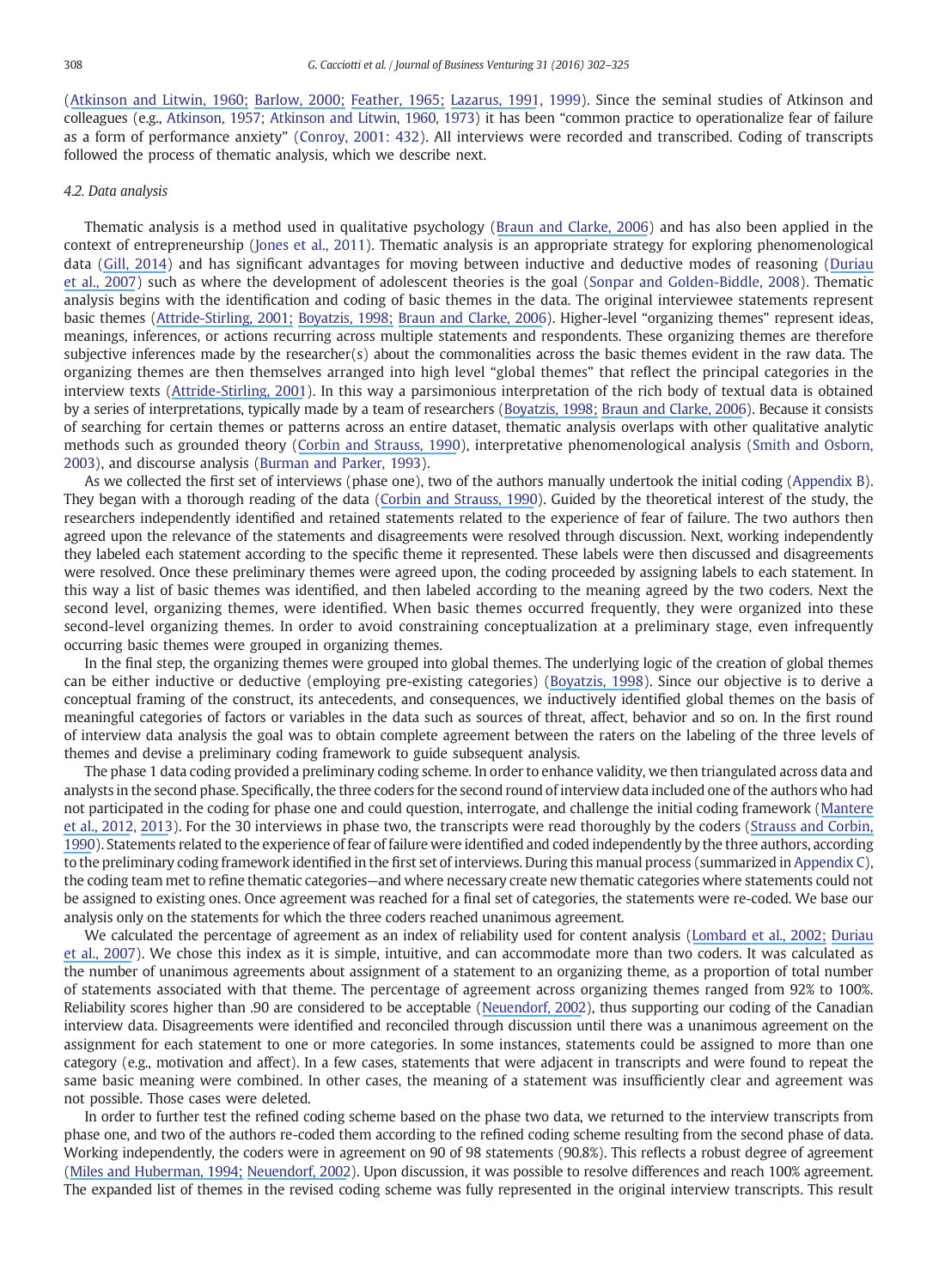#### Table 2

From basic to organizing to global themes.

| Basic themes                                               | Organizing themes                           | Global themes              |
|------------------------------------------------------------|---------------------------------------------|----------------------------|
| 1. Loss or potential loss of money and savings             | Financial security                          | Sources of fear of failure |
| 2. Lack of income                                          |                                             |                            |
| 3. Loss of current standards of living for self and family |                                             |                            |
| 4. Lack of ability to pursue the opportunity               | Personal ability                            |                            |
| 5. Lack of ability to execute entrepreneurial tasks        |                                             |                            |
| 6. Lack of ability to make the business successful         |                                             |                            |
| 7. Lack of ability to generate financial capital           | Ability to finance the venture <sup>a</sup> |                            |
| 8. Lack of ability to attract investors' interest          |                                             |                            |
| 9. Potential of the entrepreneurial idea                   | Potential of the idea                       |                            |
| 10. Value of the opportunity                               |                                             |                            |
| 11. Existence of a market for the opportunity              |                                             |                            |
| 12. Idea to difficult to implement                         |                                             |                            |
| 13. Disappointing important others                         | Social esteem                               |                            |
| 14. Losing the trust and respect of others                 |                                             |                            |
| 15. Losing reputation in the professional network          |                                             |                            |
| 16. Ability to meet client expectations                    | Venture's ability to execute <sup>a</sup>   |                            |
| 17. Ability to overcome technical challenges               |                                             |                            |
| 18. Ability to execute the business plan                   |                                             |                            |
| 19. Ability to make sales                                  |                                             |                            |
| 20. Loss of work-life balance                              | Opportunity costs <sup>a</sup>              |                            |
| 21. Investing time and money on other activities           |                                             |                            |
| 22. Not spending enough time with family and friends       |                                             |                            |
| 23. Choosing a more secure job                             |                                             |                            |
| 24. Feeling of stress                                      | Negative affect                             | Affective arousal          |
| 25. Feeling of frustration                                 |                                             |                            |
| 26. Feeling of sadness                                     |                                             |                            |
| 27. Feeling of depression                                  |                                             |                            |
| 28. Feeling of excitement                                  | Positive affect <sup>a</sup>                |                            |
| 29. Feeling of amazement                                   |                                             |                            |
| 30. Feeling of satisfaction                                |                                             |                            |
| 31. Decrease in, or cessation of, opportunity pursuit      | Inhibition                                  | Behavioral responses       |
| 32. Procrastination of entrepreneurial action              |                                             |                            |
| 33. Extreme caution in entrepreneurial action              |                                             |                            |
| 34. Continuation of opportunity pursuit behavior           | Motivation                                  |                            |
| 35. Increase efforts in the direction of the opportunity   |                                             |                            |
| 36. Fear pushes you                                        |                                             |                            |
| 37. Ignoring the pain                                      | Repression                                  |                            |
| 38. Engaging in distracting non-entrepreneurial action     |                                             |                            |
| 39. Changing intensity of fear                             | Commitment                                  | Temporal dynamics          |
| 40. Changing nature of fear                                |                                             |                            |
| 41. Learning from previous experience                      | Learning                                    |                            |

<sup>a</sup> Thematic categories that emerged in the second round of interviews.

supports the applicability of the refined coding scheme to the entire body of data from both sets of interviews. Therefore, the thematically analyzed data from both phases inform our conceptualization. The final structure of the data is presented in Table 2.

Using inductive reasoning, all the statements in the raw data were reduced into 41 basic themes. As each theme emerged, we then engaged in a process of deductive reasoning, searching the existing literature for concepts and frameworks that could help organize and explain what we saw in our interview data. Following this approach, we moved from basic to organizing themes. For example, description of different behavioral responses to the fear of failure experience in the basic themes led us to refer to the achievement motivation literature [\(Atkinson, 1957;](#page-21-0) [McClelland,](https://www.researchgate.net/publication/272160008_The_Achieving_Society?el=1_x_8&enrichId=rgreq-79255f33ff526740e71246f573d8f528-XXX&enrichSource=Y292ZXJQYWdlOzMwMDMxMTExNDtBUzozOTM4NDE3ODcwNjQzMzNAMTQ3MDkxMDYwNzg3MQ==)[196](https://www.researchgate.net/publication/272160008_The_Achieving_Society?el=1_x_8&enrichId=rgreq-79255f33ff526740e71246f573d8f528-XXX&enrichSource=Y292ZXJQYWdlOzMwMDMxMTExNDtBUzozOTM4NDE3ODcwNjQzMzNAMTQ3MDkxMDYwNzg3MQ==)[1](#page-21-0)). Building on this literature, we were able to organize the basic themes about specific behavioral outcomes into higher order categories (organizing themes) according to their motivation to avoid or approach entrepreneurial action. We then grouped the organizing themes into global theme that are represented in the final column of Table 2. Our data revealed that the experience of fear of failure involves different elements: sources of fear of failure, affective arousal, behavioral responses, and temporal dynamics such as learning and changing levels of commitment.

Finally, we engaged in a recursive process of inductive and deductive analysis. We re-examined our interview data to gain an understanding of the relationships among the components of the fear of failure experience, and the temporal sequencing of its unfolding. Therefore, the global themes are presented in a temporal sequence that corresponds with the order in which they shape the experience of fear of failure, as reported by our participants ([Van de Ven, 2007](#page-23-0)).

#### 5. Research findings

We present our findings by combining the data reduction and analysis of the two sets of interviews. We report the experience of fear of failure and its cognitive, affective, and behavioral components as described by the actors involved in the study. We support our analysis with representative evidence from our data in [Tables 3](#page-9-0)–6.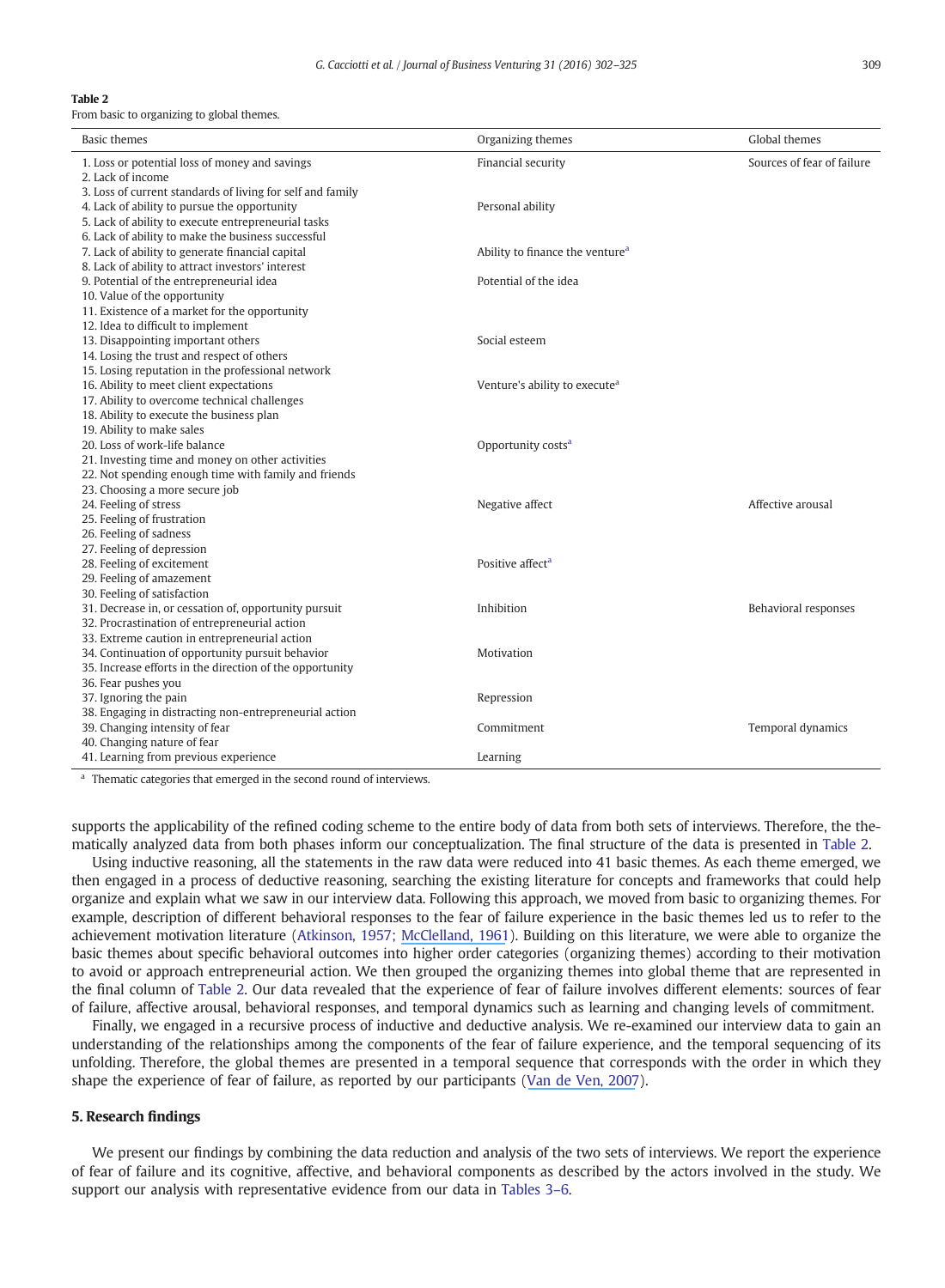#### <span id="page-9-0"></span>Table 3

Representative evidence: sources of fear of failure.

| Representative quotations                                                                                                                                                                                                                                                                                                                                                                                                                                                                                                                                                                                                                                                                                                                                                                                                                                                                                                                                                                                                                                                     | Organizing themes                 |
|-------------------------------------------------------------------------------------------------------------------------------------------------------------------------------------------------------------------------------------------------------------------------------------------------------------------------------------------------------------------------------------------------------------------------------------------------------------------------------------------------------------------------------------------------------------------------------------------------------------------------------------------------------------------------------------------------------------------------------------------------------------------------------------------------------------------------------------------------------------------------------------------------------------------------------------------------------------------------------------------------------------------------------------------------------------------------------|-----------------------------------|
| "The main fear was that the security I had working for this company was no longer there. I was going to be running the company,<br>which is a different kettle of fish. So I was no longer working with a secure wage but running the company and making the<br>changes I needed to make to make it a success." <sup>a</sup><br>"Yeah. Ironically, I am more concerned with the day job because the way things went in the last year, you know, even though I have<br>confidence in myself, I have just seen that no matter how hard you work or how lucky you are there is always that possibility. So<br>it is not that you are a pessimist but you just got to be prepared for it so that makes me anxious. Cause then I think I will have this<br>new business and no source of income and then we will really have to pound the pavement for dough whereas my partner, he has<br>his medical residency, it is a fairly sure thing, so for him I know on the funds front he is definitely not nearly as anxious about that<br>sort of thing. It is more of a sure thing." | Financial security                |
| Interviewer: "Now did you have any anxiety of fear of failure about developing the idea?"<br>Subject: "Yes because I didn't understand how much it would involve  So with me having no knowledge behind how apps work it<br>wasn't something that I felt I could develop, even though it was a good idea." <sup>a</sup>                                                                                                                                                                                                                                                                                                                                                                                                                                                                                                                                                                                                                                                                                                                                                       | Personal ability                  |
| "There was anxiety in terms of how I was going to be able to create the programming, there was a bit of anxiety there." <sup>b</sup><br>"There are always anxieties on the fundraising side." <sup>a</sup><br>"I think there is a lot of anxiety of just trying to get the funds necessary to launch the initiative."                                                                                                                                                                                                                                                                                                                                                                                                                                                                                                                                                                                                                                                                                                                                                         | Ability to finance the<br>venture |
| "There is always a fear of failure when you go into anything like this. But the comic side, you know, chest related [the product was a<br>light-hearted product related to women's breasts, made by a female entrepreneur], it adds to the fear. The failure would seem<br>even more humiliating." <sup>a</sup><br>"A lot of smart people will say this isn't going to work, you need to do this, this, this and this but as the person with the idea and in a                                                                                                                                                                                                                                                                                                                                                                                                                                                                                                                                                                                                                | Potential of the idea             |
| way in some places you're kind of ignorant because you're focused on one aspect right and being young I didn't really have that<br>much experience especially last year when I was just getting into it."<br>Interviewer: "What was the nature of your anxiety and fear?"                                                                                                                                                                                                                                                                                                                                                                                                                                                                                                                                                                                                                                                                                                                                                                                                     | Social esteem                     |
| Subject: "I wouldn't want to make my family disappointed by it."<br>"Well nobody likes to publically fail. You know, when you stick your neck out and you say I'm going to do this, you know, family and                                                                                                                                                                                                                                                                                                                                                                                                                                                                                                                                                                                                                                                                                                                                                                                                                                                                      |                                   |
| friends were aware of it. It's not embarrassing if strangers, like some doctor in Toronto that's a customer that I don't know<br>personally, OK, so suddenly the product is not available any more for sale, big deal, right? But, you know, family and friends<br>knowing that we took a shot at it and it didn't work out, that's kind of embarrassing. Once we ended up winning some local awards<br>from the Chamber of Commerce, some innovation awards, and then, you know (laughter), winding down the business later and<br>having them say, well how's it going, and you say, uh actually we closed that business (laughter), that kind of sucked." <sup>b</sup>                                                                                                                                                                                                                                                                                                                                                                                                     |                                   |
| "I guess leaving the client and feeling anxiety over whether or not they will successfully use the system but I guess another example<br>is losing a client or working with people that are very difficult. So I had a client that I worked very hard at, I put so much effort in<br>and there is certain staff at that business that we submarine a project." <sup>b</sup>                                                                                                                                                                                                                                                                                                                                                                                                                                                                                                                                                                                                                                                                                                   | Venture's ability to<br>execute   |
| "I suppose the highest levels of anxiety I would certainly say are times when you may have some hiccup in the software solution that<br>may cause you to lose credibility with either some prospects or a customer." <sup>b</sup>                                                                                                                                                                                                                                                                                                                                                                                                                                                                                                                                                                                                                                                                                                                                                                                                                                             |                                   |
| " that was where the anxiety set in that the longer I continued to pursue this task, the more I'm kind of hurting myself in the long<br>run."b                                                                                                                                                                                                                                                                                                                                                                                                                                                                                                                                                                                                                                                                                                                                                                                                                                                                                                                                | Opportunity costs                 |
| "I start to feel a lot more anxious because I'm not spending a lot of time with friends and family, or I miss an event, or I didn't know<br>what was going on in someone's life that's important, or something like that, then that in and of itself is a trigger to me that, you<br>know, I'm out of balance right now because I'm feeling all this negativity, I'm feeling anxiety."                                                                                                                                                                                                                                                                                                                                                                                                                                                                                                                                                                                                                                                                                        |                                   |

<sup>a</sup> Evidence from the first set of interviews.

**b** Evidence from the second set of interviews.

#### 5.1. Sources of fear of failure

A key element of individuals' experience of fear of failure relates to its specific causes or sources that are largely situated in a broader context (cf. [Mitchell et al., 2011\)](#page-23-0). This process of appraisal arises in a series of concerns that participants recognized as the origin of their fear of failure. Accordingly, we derived 23 basic themes to describe individuals' sources of fear of failure, which we grouped into the organizing themes of financial security, personal ability, ability to finance the venture, potential of the idea, social esteem, venture's ability to execute, and opportunity costs (see also Table 3). In the following paragraphs, we discuss each of these and provide representative quotations from the data to illustrate the themes.

#### Table 4

Representative evidence: affective arousal.

| Representative quotations                                                                                                                   | Organizing themes |
|---------------------------------------------------------------------------------------------------------------------------------------------|-------------------|
| "Its like I loved it (feeling the fear of failure), it was very, very exciting."                                                            | Positive affect   |
| "It is  kind of a rush. Cause when you do, when you are anxious that you know when you pull it off it is a good feeling.                    |                   |
| So the anxiety is kind of worth it." <sup>b</sup>                                                                                           |                   |
| "The sort of stress of starting off as well – when I thought of it I felt quite panicky like this will bring a lot of stress." <sup>a</sup> | Negative affect   |
| " when you look into the future oh could I keep doing this for a few years or more, it's just daunting and horrifying."                     |                   |
|                                                                                                                                             |                   |

<sup>a</sup> Evidence from the first set of interviews.

b Evidence from the second set of interviews.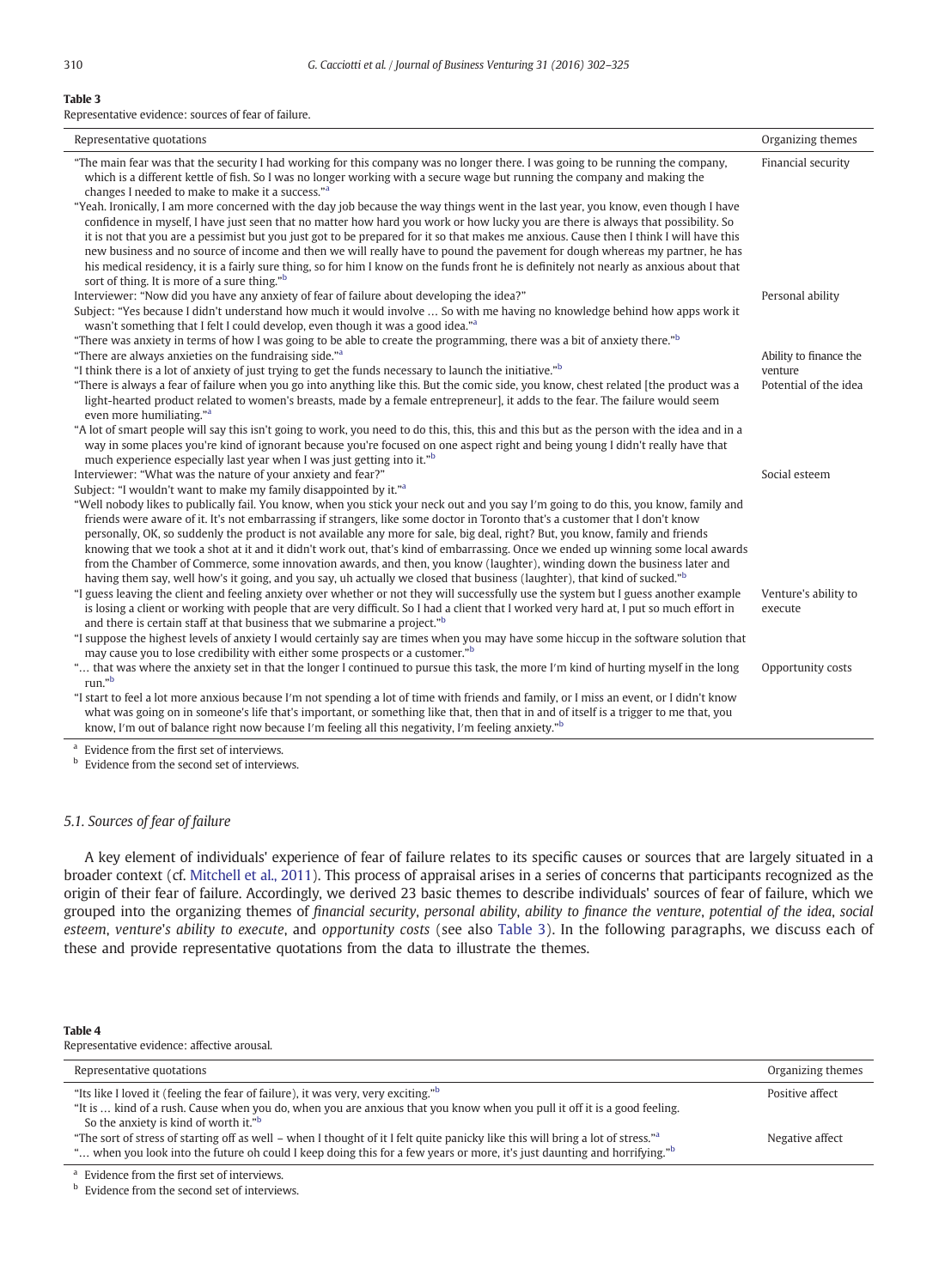#### G. Cacciotti et al. / Journal of Business Venturing 31 (2016) 302–325 311

#### <span id="page-10-0"></span>Table 5

Representative evidence: behavioral responses.

| Representative quotations                                                                                                                                                                                                                                                                                                                                                                                                                                                                                                                                                                                                                                                                                                                                                                                                                                                                                                                                                                                                                                                                                                                                                                                                                                                                                                                                                                                                                                                                                                                                                                                                                               | Organizing<br>themes |
|---------------------------------------------------------------------------------------------------------------------------------------------------------------------------------------------------------------------------------------------------------------------------------------------------------------------------------------------------------------------------------------------------------------------------------------------------------------------------------------------------------------------------------------------------------------------------------------------------------------------------------------------------------------------------------------------------------------------------------------------------------------------------------------------------------------------------------------------------------------------------------------------------------------------------------------------------------------------------------------------------------------------------------------------------------------------------------------------------------------------------------------------------------------------------------------------------------------------------------------------------------------------------------------------------------------------------------------------------------------------------------------------------------------------------------------------------------------------------------------------------------------------------------------------------------------------------------------------------------------------------------------------------------|----------------------|
| "Because it (the fear of failure) made me not enjoy it as much as I think I should and maybe not sell myself as much and push to get new people<br>because as I'm frightened they won't like me and their dogs wont like me and that something terrible will happen to their dog." <sup>a</sup><br>"On the failure side, you could I suppose say okay, well if I'm not entirely certain of this, maybe I won't ask for some additional investment<br>money right now from, you know, person X because you don't want them to lose their money or something like that so  maybe then you'll<br>operate the business as less capital then you sort of to make it successful, so that would be probably the only negative I can think of."<br>"Ah sometimes I think it (the fear of failure) can lead us to sort of like maybe not necessarily investing into the right parts of the business at the<br>right time I would say so you know with anxiety like that and sort of feelings that fear of you know how much money do I put into this and is<br>this a worthwhile cause and you know at what point should we be investing further and I think there has been a few times along the way that<br>certainly with the secondary business where I have looked at it and said you know we could probably gain some more like a larger client base<br>if we put more money into advertising and you know we did some more on the promotional end and hesitated along the way looking at it<br>with you know again sort of that sort of anxiety I'm saying is this actually going to be worth the extra investment and that side of things." <sup>b</sup> | Inhibition           |
| "Because it made me work harder. That is what drives me – that fear of failure. Anything I do, an entrepreneurial idea or even uni work, I have<br>that thing of I will not fail. It is fear of failure. One doesn't want to fail so they try to do their utmost and work as hard as they can and do their<br>best. And sometimes ventures do fail, as I've had happen. Like in the second year this failed as we got the price wrong. But fear drives you on." <sup>a</sup><br>" everything I think probably a positive effect in a lot of ways because  It's you know it (the fear of failure) pushes me to work harder and to<br>you know take more care into what I am doing and to educate myself to the best that I can as I was developing these businesses. So I think<br>overall probably it you know had a positive effect."                                                                                                                                                                                                                                                                                                                                                                                                                                                                                                                                                                                                                                                                                                                                                                                                                  | Motivation           |
| "It becomes a fuelling force where it makes you want to work harder and you want to see it right. Like there's a, I don't want to say it is a David<br>and Goliath thing but there is like always that element of, you know, you know the stats behind success and failure and you're up against<br>something big and, you know, it is motivating to know that maybe you can find some success in this crazy obstacle. I don't know." <sup>b</sup><br>"I think it (the fear of failure)'s one of those things no matter what is going on inside if you like you simply can't afford to let it surface, and let<br>clients or the team see that. You've got to learn to keep it all in I suppose." <sup>a</sup><br>"Rather than focus on the project or focusing on how I can get the grant money or focusing on a project that requires less of an investment. I sort<br>of focus on things that are maybe not so central to my project like a, looking at doing some sort of unrelated data analysis." <sup>b</sup><br>"There is something romantic about ideas where you just believe in them where you just have to  you have to believe in them because there is                                                                                                                                                                                                                                                                                                                                                                                                                                                                                    | Repression           |
| so many people or so many, I don't know, other things telling you why it wouldn't work so that fear comes, ah, you just have to put it aside." <sup>b</sup>                                                                                                                                                                                                                                                                                                                                                                                                                                                                                                                                                                                                                                                                                                                                                                                                                                                                                                                                                                                                                                                                                                                                                                                                                                                                                                                                                                                                                                                                                             |                      |

<sup>a</sup> Evidence from the first set of interviews.

<sup>b</sup> Evidence from the second set of interviews.

#### 5.1.1. Financial security

As one of the active entrepreneurs noted, as he moved further away from employment and into "being" an entrepreneur, his security was in some senses diminishing. He spoke of experiencing fear of failure as being: "mainly because ... I'd always had jobs that were secure and that I'd trained to do and ones that I knew I was getting a certain wage through every month to pay the rent and bills ... would I be able to afford to live?" This source of fear of failure refers to individuals' concerns over loss or potential for loss of their livelihood and stored wealth as triggers of fear of failure.

Threats to personal financial security were a prominent and frequently cited source of concern in both rounds of interviews. Potential and active entrepreneurs were afraid of investing too much of their own money into the venture, not being able to pay the debt back and losing their house as the result of potential insolvency. This source of fear has to do with personal, not venture, survival. Respondents were preoccupied about the consequences of not having a steady income to meet obligations and maintain

#### Table 6

Representative evidence: temporal dynamics.

| Representative quotations                                                                                                                                                                                                                                                                                                                                                                                                                                                                                                                                                                                                               | Organizing<br>themes |
|-----------------------------------------------------------------------------------------------------------------------------------------------------------------------------------------------------------------------------------------------------------------------------------------------------------------------------------------------------------------------------------------------------------------------------------------------------------------------------------------------------------------------------------------------------------------------------------------------------------------------------------------|----------------------|
| "I am experiencing more anxiety now (a 'few weeks into the project') than at that point (when idea was conceptualized)  when it went from Commitment<br>being an idea to a reality was when I sat down with one of the businesses that I thought would get involved with the pilot  So I have more<br>anxiety now because it's 5 weeks until the pilot  I'm over halfway  but until they're nailed and invoiced and followed up, and until they<br>walk through the door on the day that is where the anxiety will come! The anxiety didn't come beforehand because at that point it was a<br>notion, it's now a reality," <sup>a</sup> |                      |
| development phase and at the beginning your anxiety is how do I design this product so that it works and then later on it becomes how do."<br>I manufacture and supply it and kind of funding that is required and then there's sale and marketing. Can I sell enough to cover the cost of<br>this  you know something you've developed? Something left over. How do you do payroll every month? How do you grow a business? So<br>they were all concerns which happened in progression. None of then ever go away completely. It's all part of the fun of running a business." <sup>b</sup>                                            |                      |
| "I think once we had made the leap that fear of failure lessoned and it became an ongoing battle to try and find the right direction we were<br>going in." <sup>a</sup>                                                                                                                                                                                                                                                                                                                                                                                                                                                                 | Learning             |
| "One of the things that I have found is that sometimes the anxiety isn't always  it doesn't have a source that is traceable like causally to the<br>project you're working on. I've also found that there's just a day to day, well more a week and month to month fluctuation of moods that<br>occasionally if you over interpret it, you know if I'm in a bad, you know, a lower mood one week and I like look at my projects and I see only<br>negative things and reasons why it can't happen I started to learn that that's actually not associated with the projects but it's associated with                                     |                      |

my emotions. So I've actually recently been learning to actually separate that anxiety out because I've learn that it's just transient."<sup>E</sup>

Evidence from the first set of interviews.

**b** Evidence from the second set of interviews.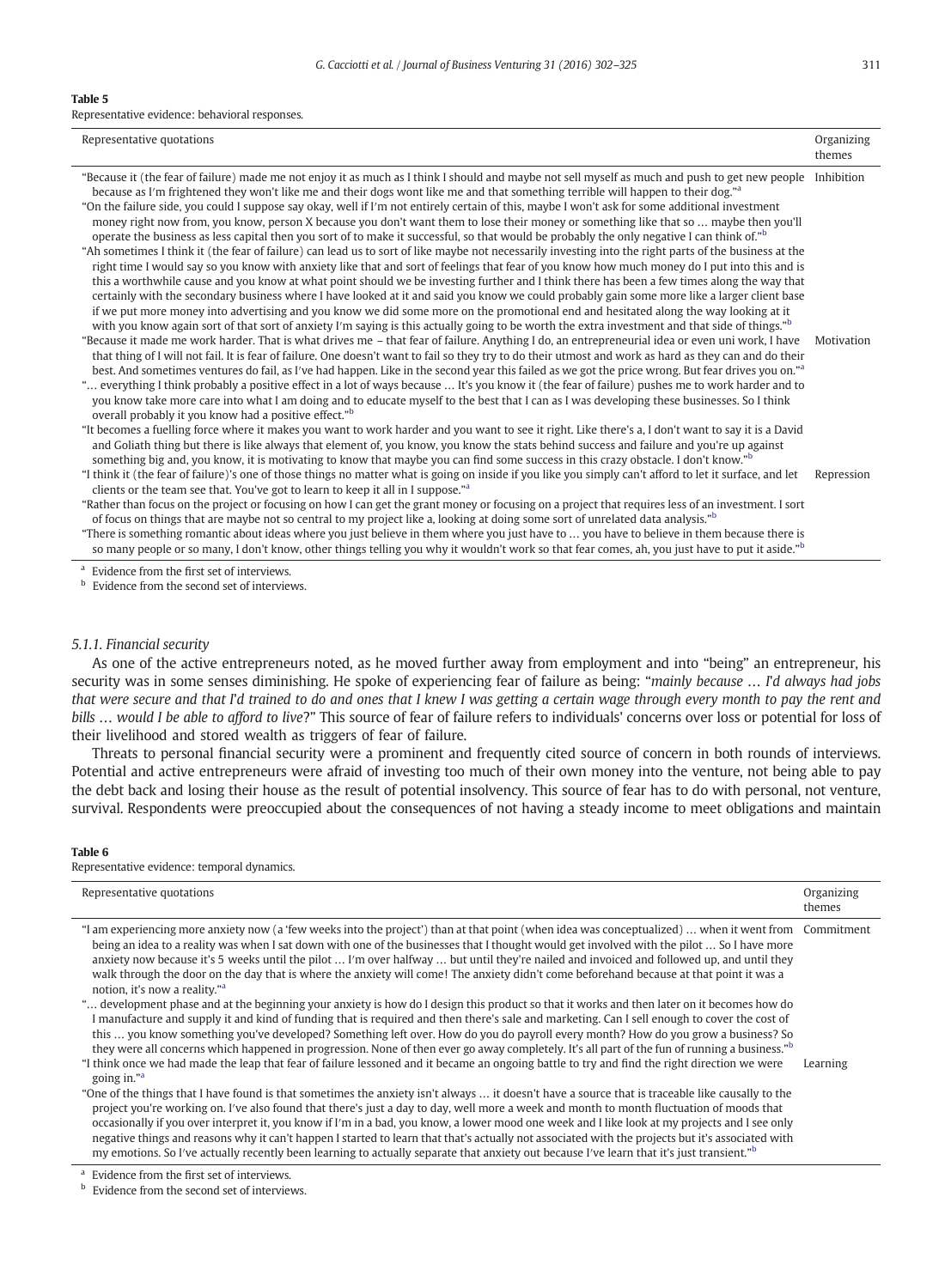certain living standards. This was especially relevant for people who left a secure job to start a business. The uncertain nature of entrepreneurship makes financial security a salient source of threat.

#### 5.1.2. Personal ability

As two of the entrepreneurs said: "Now, it's totally my problem, it's all my problem. If I don't succeed it's completely my fault"; and "If you fail you leave yourself feeling deflated and pointless." This source of fear of failure comprises concerns over individuals' ability to perform actions associated with the pursuit of an opportunity or idea, and/or the development of the venture. The entrepreneurial process involves a series of stages that follow one another including the idea or conception of a business, the initiation of operations, the implementation of the business and its subsequent growth. Because each stage requires the development of resources and competencies, the process of taking action can raise concerns about the ability to support the success/survival of the venture.

As respondents moved through the stages of the venture development process, fear of failure emerged from a tension between the need to execute specific tasks (e.g., developing the product/service, preparing for a pitch, hiring people, satisfying clients' requests, and meeting the deadlines) and their own level of competence. If the tasks are not successfully completed because of their perceived inability, entrepreneurs blame themselves and feel responsible for the failure. As the statements illustrate, a concern about personal ability is sometimes described in terms of being a threat to self-esteem.

#### 5.1.3. Ability to finance the venture

As two entrepreneurs said: "Where am I going to find even a first stage funding to help this company go anywhere if I can't get any investment? So that was probably the biggest [fear] at that point for sure"; and "I think there is a lot of anxiety of just trying to get the funds necessary to launch the initiative." This commonly raised source of fear of failure is related to both personal ability and to financial security. Several respondents made comments regarding their anxiety/fear of failure stemming from their ability to generate or attract needed financial capital. While the statements address monetary concerns, they are distinct from other sources in that they do not focus upon the possibility of personal financial risk, but rather on the capacity or probability of obtaining the financial capital to start or sustain the venture. This source of fear has to do with venture, not personal, survival. This source of threat therefore seems to exist at the intersection of financial worries and concerns over ability.

#### 5.1.4. Potential of the idea

One respondent recalled that: "You have to make it a design, and if it works then you know it's right. And if it's not right, it doesn't work at all … from my point of view that's where the anxiety has been." A further source of fear of failure that is especially situated in the entrepreneurial contexts is concern over the potential of the idea. It refers to fearful thoughts over the validity, potential or future market of the core idea on which the venture is based. Studies have already demonstrated that entrepreneurs assume responsibilities for the successes and failures of their venture, which can be attributed to their personal abilities as well as to the potential and quality of the opportunity. While personal ability refers to a self-oriented source of fear of failure, potential of the idea organizes statements that indicate the presence of an opportunity-oriented source of fear of failure.

#### 5.1.5. Social esteem

As several respondents noted: "the other thing that adds to the pressure is the fact that I'm not alone, when somebody else is involved you've got to be 100%"; "dealing with other people's money, you have this level of anxiety of well I need to deliver, I need to perform, I need to get this for my customer"; "I wouldn't want to make my family disappointed by it"; and "there's so much hope and expectation behind it that I don't want to be the one who made it collapse". Threats to social esteem represent an additional source of fear of failure that was frequently reported across the two pools of respondents. In the entrepreneurial process, there are multiple stakeholders that the entrepreneur seeks to satisfy. Our respondents referred to each of these stakeholders as important others who they either wished to keep involved, or did not want to let down. As these statements illustrate, these important others can include: investors, business partners, customers, family, and employees.

#### 5.1.6. Venture's ability to execute

A number of participants indicated that the nascent venture's ability to perform specific tasks or achieve goals was also a significant catalyst for fear: "I suppose the highest levels of anxiety … are times when you may have some hiccup in the software solution that may cause you to lose credibility with either some prospects or a customer"; "I think one of the big anxiety points is around intellectual property and how to protect it"; and "So in our business we have some issues on successful product manufacturing right? We couldn't get stuff to pass quality control for a while … so you have specific anxiety around that problem." The venture's ability to execute represents an important source of fear of failure that is especially situated in the entrepreneurial context. In one sense this is similar to concerns over personal ability. However, while personal ability concerns are distinctly egocentric, concerns over the capacity of the venture (as an organizational entity or team) to execute the variety of entrepreneurial tasks appears to be broader and less egocentric. This source of fear is neither a matter of devaluing the self, nor a matter of damaging social esteem. Rather, this organizing theme is about anxieties and fears around specific activities that the venture, as opposed to the individual, must undertake.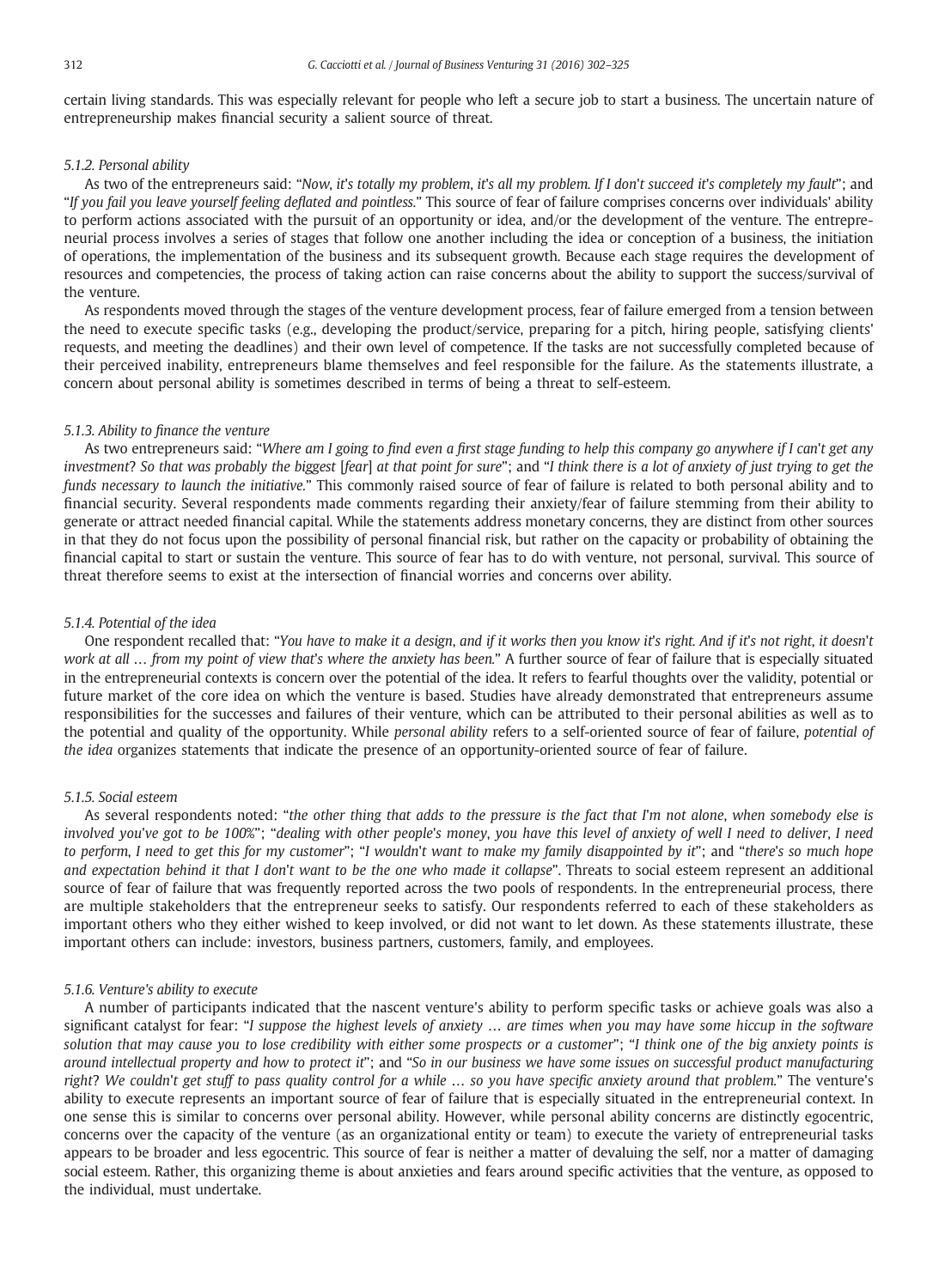#### 5.1.7. Opportunity costs

As one of the participants described: "I start to feel a lot more anxious because I'm not spending a lot of time with friends and family, or I miss an event, or I didn't know what was going on in someone's life that's important, or something like that, then that in and of itself is a trigger to me that, you know, I'm out of balance right now because I'm feeling all this negativity, I'm feeling anxiety." Concerns over opportunity costs for either time or money required to develop the venture represent a final source of fear of failure. The participants in the study were afraid of not being able to spend time on other income producing endeavors, losing their work-life balance, and not having enough time to spend with family, friends, and loved ones.

#### 5.1.8. Interrelatedness

One of the striking features of these seven sources of fear of failure is their interrelatedness. This is illustrated by the following statement: "so you have specific anxiety around that (manufacturing) problem, and those sort of things then generate cash flow problems, and then you worry about payroll and what's the impact on people if I can't meet payroll." These different sources of fear are not necessarily independent. However, they might be usefully grouped in terms of whether they arise from sources external to the individual (e.g., financial security, ability to finance the venture, and venture's ability to execute) or those that rest upon internal evaluations (e.g., personal ability, potential idea, social esteem, and opportunity costs).

#### 5.2. Affective arousal

While describing the experience of fear of failure, respondents made statements referring to moods and emotions accompanying such experience. Affective states emerged following the cognitive appraisal of emotionally relevant events. Accordingly, we derived seven basic themes to describe individuals' affective arousal, which we grouped into the organizing themes of negative affect and positive affect (see also [Table 4](#page-9-0)).

#### 5.2.1. Negative affect

Respondents indicated that: "the thought of debt and letting myself and other people down … it causes people a lot of stress"; "This one period of time, I got seriously depressed and had to go and see somebody … it was a depression that was sort of panic-anxietydriven … it was looking bad"; and "I don't think it slows you down but it does lead to a bit of frustration at times." These statements illustrate that as a behavioral response, negative affect (especially stress) can play a prominent role. In some cases this negative affect was strong enough to be a source of concern. In other cases the negative affect was still present, but on a less serious scale. While negative affect is commonly associated with the experience of fear of failure, the level of arousal of that affect varies considerably from low levels of arousal (e.g., depression), through moderate levels of arousal (e.g., frustration) to high levels of arousal (e.g., stress). In this sense, fear of failure as a phenomenon does not fit well with the concept of fear as a discrete emotion, since it may be associated with several different forms of negative affect.

#### 5.2.2. Positive affect

As other respondents indicated: "It's incredibly satisfying when you actually do that thing you're afraid of"; "It's like I was so excitedly anxious about it and I went in and every time I've felt that kind of anxiety and pushed through and done what I need to do. It's always been positive. It's always been amazing"; and "the anxiety is the reason you become sort of excited about it all". These statements demonstrate that positive affect can also result from negative emotional activation. This affective arousal can be seen in emotions such as exhilaration or relief when the source of negative emotion is overcome. As with negative affect, the level of arousal of that affect varies considerably from low levels of arousal (e.g., satisfaction), through moderate levels of arousal (e.g., amazement) to high levels of arousal (e.g., excitement). Interestingly, the extent to which positive affective arousal (e.g., being satisfied) is reported appears to depend upon the behavioral orientation and responses of the individual. That is, positive affect sometimes appears to be an outcome based in entrepreneurs' decisions or actions, rather than being a source of information that signals the threat of failure or being concomitant with the appraisal of a threat.

#### 5.3. Behavioral responses

A central focus in our interviews with entrepreneurs was whether the fear of failure was related to inhibition/withdrawal or persistence and striving. We saw eight basic themes that described nascent entrepreneurs' and existing entrepreneurs' behavioral responses to the experience of fear of failure. We grouped these into three different action-based organizing themes: Inhibition, Motivation, and Repression (see also [Table 5\)](#page-10-0).

#### 5.3.1. Inhibition

One respondent said that the reason he did not go forward with the idea was due to: "Lack of experience, lack of confidence and a fear of failure." When probed further on what was meant by fear of failure, the same respondent stated: "I'm good enough to do it but I'm scared … Yes, I get nervous. It's fine if I'm taking photos for friends and family, I'm good enough to do it, but if it's for other people I am afraid I'll fail." Other respondents indicated: "… I think where anxiety has been a hindrance … has been more related to the rate of change or the rate of adoption or the rate of decisions. I think it slows you down" and that fear of failure "sort of dilutes my focus … it causes procrastination".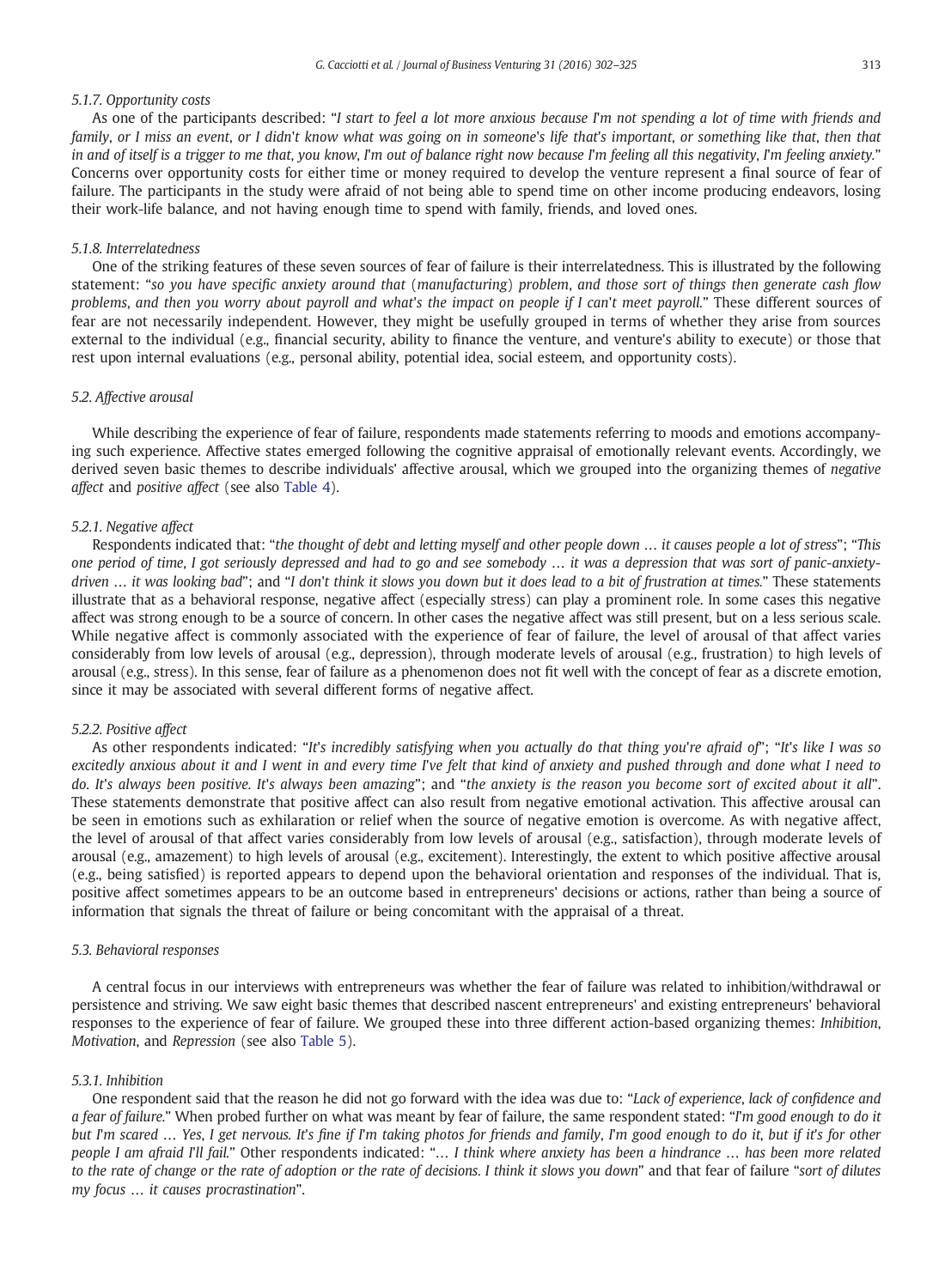Inhibition as a behavioral response represents the decrease or cessation of opportunity pursuit behavior, the preference for inaction over action, and the tendency to procrastinate fear-arousing activities. Such behavior can also manifest in taking extreme caution in entrepreneurial actions. In the first round, seven of the 21 respondents who had eventually chosen not to pursue their entrepreneurial aspirations made statements regarding the impact of fear of failure on behavior. It was common, although not universal, for these individuals to state that fear of failure had in some way demotivated them, or conversely had motivated them to avoid putting effort in, and ultimately contributed to them not pursuing their entrepreneurial idea. Consistent with prior work on fear of failure in entrepreneurship, many respondents who had not started their venture described fear of failure as a source of inhibition. The same theme arose for those who had started a venture. In this case, although fear of failure did not completely inhibit all entrepreneurial action, it slowed the entrepreneurs down or had led them to procrastinate as the aforementioned statements indicate. In this way, fear of failure can prevent entry into entrepreneurship, or can negatively influence the direction and the level of effort given to otherwise important tasks within the ongoing entrepreneurial process.

#### 5.3.2. Motivation

Respondents stated that fear of failure: "does mean that you do work a lot, on the business side, you work a lot harder"; and "would never inform me to not try again. In fact, quite the opposite. It gives me more fuel to be successful in another direction or another venture so I think that's … you have to get back on the horse, back on the bike … it's a positive experience ultimately." This behavioral response is in contrast with the dominant perspective in the entrepreneurship literature, in that the response to fear of failure was not limited to inhibition. Indeed, we saw statements that described an increased level of intensity and persistence of behavior in the direction of an opportunity, idea or venture, which was fuelled by the experience of fear of failure. This included all those actions undertaken to approach the fear-arousing threat in favor of some kind of entrepreneurial behavior. Across both the first and second sets of interviews, there were 15 independent references to fear of failure motivating action (by respondents with start-up experience). Evidently, rather than simply being fearless, some entrepreneurs also experience fearful thoughts and feelings, but may ultimately respond differently and continue on despite (or even because of) these experiences.

#### 5.3.3. Repression

One respondent noted that fear of failure "is one of those things no matter what is going on inside if you, you simply can't afford to let it surface, and let clients or the team see that. You've got to learn to keep it all in." This represents a third behavioral response that may denote individuals' inability to cope with the painful situation. On a behavioral level, repression manifests itself as entrepreneurs engage in a series of distracting activities that aim to suppress and dismiss the experience of fear. Although it may be classified as a kind of avoidance behavior, we distinguished it from motivated or inhibited responses in that it does not involve actions oriented toward or away from the opportunity, idea, or venture. Instead, it involves actions that are completely unrelated to the opportunity, idea, or venture and actions that pretend that the fear does not exist, as is illustrated in the aforementioned statement. This behavior allows people not to feel the fear of failure and repress or suppress the corresponding negative thoughts and feeling.

#### 5.4. Temporal dynamics

While fear of failure is commonly treated as a static variable, our data showed that in practice it varies with time and experience. Our interviews suggested three basic themes that demonstrated how the experience of fear of failure is subject to temporal dynamics. We have grouped these basic themes into two organizing themes, which we labeled commitment and learning. Both comprise statements about the changing intensity and nature of fear of failure across the various stages of the entrepreneurial process (see also [Table 6\)](#page-10-0).

#### 5.4.1. Commitments

As described by one of our respondents: "I would say that my anxiety level was fairly low to begin with … mid levels of anxiety in the product demo era and … higher level of anxiety at the delivery stage." This organizing theme is based on statements, which indicate that fear of failure perceptions increase as the level of commitments to the venture, and those associated with it, increase, as the venture became increasingly visible in the social space, and as their obligations and responsibilities outside of the venture grew. In this way, this organizing theme refers to variations in the experience of fear of failure that is caused by changing and transitory external conditions. We also saw some evidence suggesting that commitments could include the internal attitudinal state of the entrepreneur. As one respondent described: "So it was a couple of weeks of anxiety … Trying to decide on my comfort level … with having a very unstructured life for the next little while and once I made the decision which direction to go I found that elevated the anxiety. I was left stressed about being the entrepreneur." This organizing theme also captures the extent to which an individual's personal commitments to entrepreneurship are dynamic and how this shapes the experience of fear of failure in entrepreneurship over time.

#### 5.4.2. Learning

As described by one entrepreneur, engaging in the entrepreneurial process: "helps you grow, it helps you get better and then the next time maybe your are confronted with something similar you don't have anxiety." This organizing theme is based on statements that included indications of how the intensity of the experience of fear of failure changed as result of an internal process of learning from previous action and experience. The aforementioned statement links improvements in the ability to act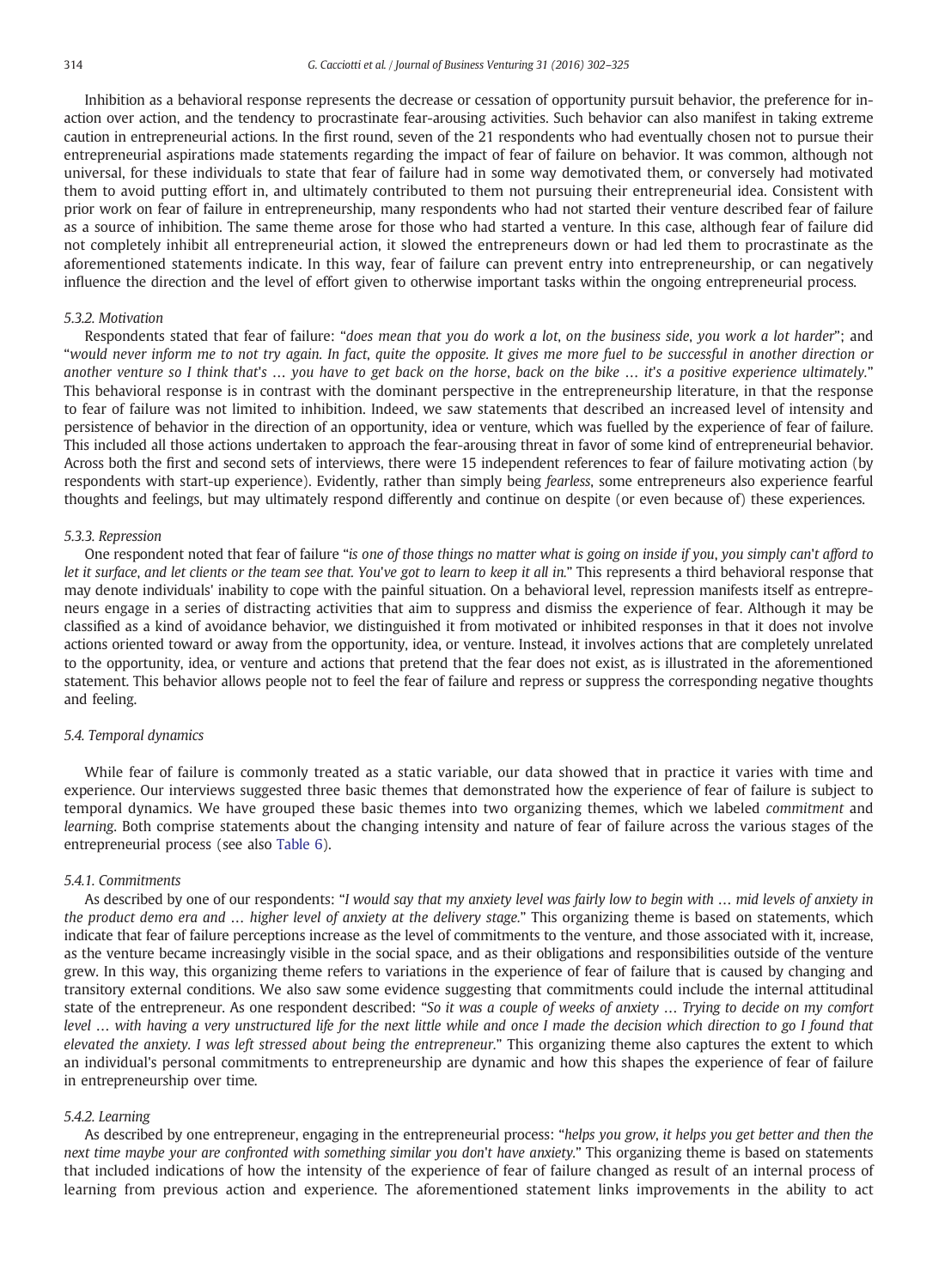<span id="page-14-0"></span>entrepreneurially with the reduction of anxiety, highlighting the dynamic aspect of fear of failure across the different stages of the entrepreneurial process.

#### 6. Conceptual development

Our thematic analysis of interview data suggests that there are several aspects or components of the experience of fear of failure in entrepreneurship that need to be taken into account in order to reconcile the economic-based, social psychologicalbased and general psychological-based approaches to fear of failure in entrepreneurship. As we have noted, in the entrepreneurship literature, fear of failure has in the past been viewed in terms of the perceived risk of starting a new venture [\(Arenius and](#page-21-0) [Minniti, 2005](#page-21-0)), as a socio-cultural trait [\(Vaillant and Lafuente, 2007\)](#page-23-0) and as a negative emotion experienced as the result of environmental cues [\(Li, 2011](#page-22-0)). Within the broader psychology literature, fear of failure has likewise been studied as a trait (e.g., [Birney et al., 1969\)](#page-21-0), as a basic emotion [\(E](#page-22-0)[kman,](https://www.researchgate.net/publication/null?el=1_x_8&enrichId=rgreq-79255f33ff526740e71246f573d8f528-XXX&enrichSource=Y292ZXJQYWdlOzMwMDMxMTExNDtBUzozOTM4NDE3ODcwNjQzMzNAMTQ3MDkxMDYwNzg3MQ==)[1992](https://www.researchgate.net/publication/null?el=1_x_8&enrichId=rgreq-79255f33ff526740e71246f573d8f528-XXX&enrichSource=Y292ZXJQYWdlOzMwMDMxMTExNDtBUzozOTM4NDE3ODcwNjQzMzNAMTQ3MDkxMDYwNzg3MQ==)[;](#page-22-0) [Lazarus,](https://www.researchgate.net/publication/null?el=1_x_8&enrichId=rgreq-79255f33ff526740e71246f573d8f528-XXX&enrichSource=Y292ZXJQYWdlOzMwMDMxMTExNDtBUzozOTM4NDE3ODcwNjQzMzNAMTQ3MDkxMDYwNzg3MQ==)[1991;](https://www.researchgate.net/publication/null?el=1_x_8&enrichId=rgreq-79255f33ff526740e71246f573d8f528-XXX&enrichSource=Y292ZXJQYWdlOzMwMDMxMTExNDtBUzozOTM4NDE3ODcwNjQzMzNAMTQ3MDkxMDYwNzg3MQ==)[Plutchik,](https://www.researchgate.net/publication/232282323_The_Psychology_and_Biology_of_Emotion?el=1_x_8&enrichId=rgreq-79255f33ff526740e71246f573d8f528-XXX&enrichSource=Y292ZXJQYWdlOzMwMDMxMTExNDtBUzozOTM4NDE3ODcwNjQzMzNAMTQ3MDkxMDYwNzg3MQ==)[199](https://www.researchgate.net/publication/232282323_The_Psychology_and_Biology_of_Emotion?el=1_x_8&enrichId=rgreq-79255f33ff526740e71246f573d8f528-XXX&enrichSource=Y292ZXJQYWdlOzMwMDMxMTExNDtBUzozOTM4NDE3ODcwNjQzMzNAMTQ3MDkxMDYwNzg3MQ==)[4](#page-22-0)), and in terms of the specific appraisals that are perceived to cause it ([Conroy, 2001](#page-22-0)). We seek to extend theory and thus conceptualize fear of failure as it is experienced in entrepreneurship as a constellation of all of these elements. This approach to our findings moves us away from a more static conceptualization toward a conceptualization that is broader and more dynamic.

In this socially situated conceptualization, the cognition and affect that underlie the experience of fear of failure in entrepreneurship: (1) are situated in the broader entrepreneurial social context, (2) are embodied in the mind and emotions of the individual,  $(3)$  can be oriented toward both inaction *and* action, and  $(4)$  are distributed in time and space among the social objects that exist as developing commitments to a venture, and those associated with it (cf. [Mitchell et al., 2011; Smith and Semin, 2004](#page-23-0)). In the following paragraphs, we discuss each of these four areas as we utilize the findings from our qualitative analysis to develop this dynamic conceptualization of the experience of fear of failure in entrepreneurship. In doing so, we offer a series of propositions that can serve as a foundation for understanding the experience of fear of failure in entrepreneurship. We summarize these propositions in Fig. 1.

#### 6.1. Fear of failure is socially situated

At the core of a socially situated conceptualization of fear of failure, is the idea that fear of failure is situated in a larger social context. As described by [Smith and Semin \(2006: 134\)](#page-23-0), cognition is "not isolated in inner representations and processes but causally interdependent with the current physical and social environment." From this perspective, both the external situation in which fear of failure is experienced (the current physical and social environment) and the individual's internal cognitive



Fig. 1. Theoretical model.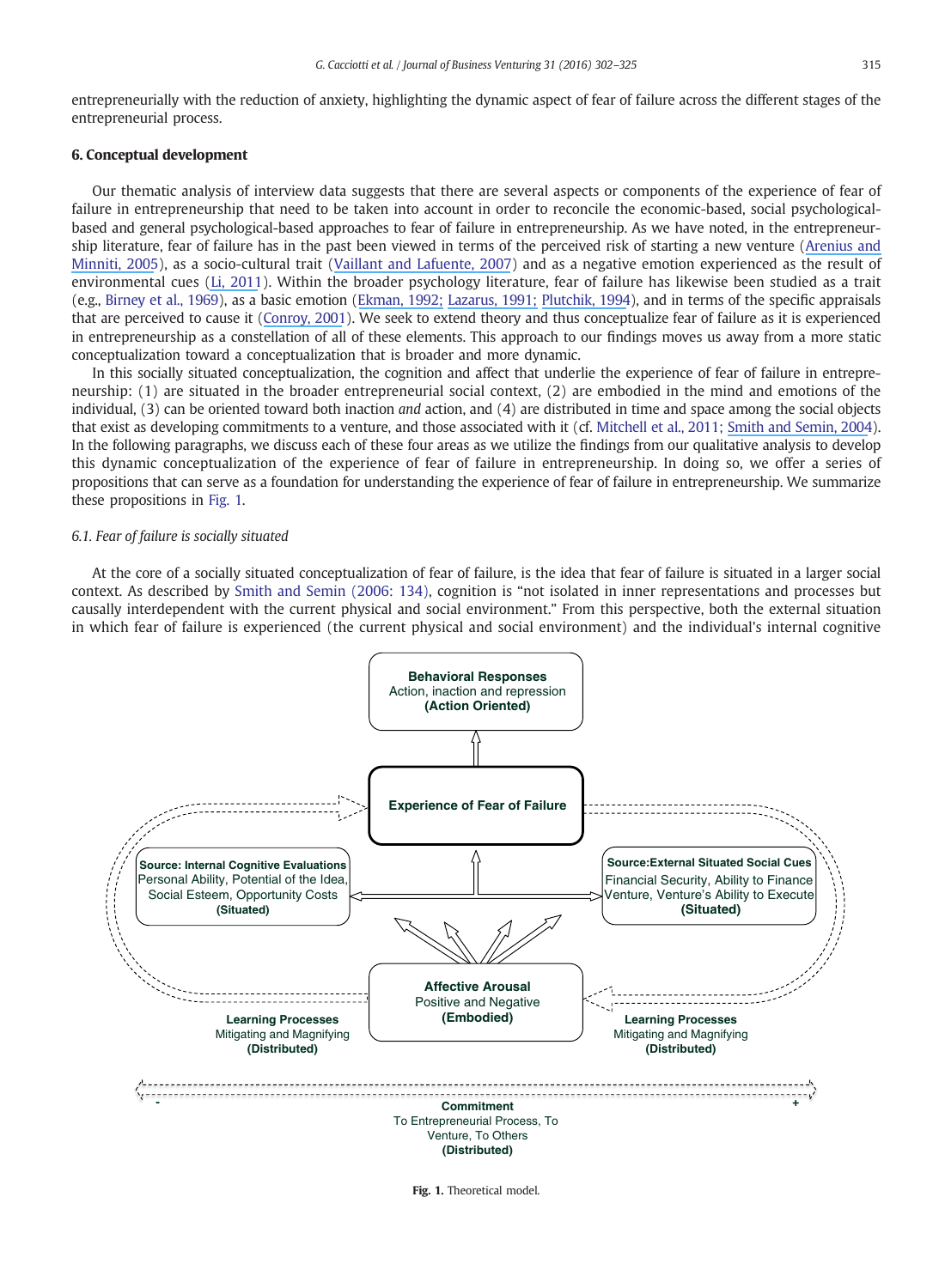<span id="page-15-0"></span>evaluations that underlie the experience of fear of failure (the inner representations and processes) matter and are causally interdependent. This is evident in our findings, wherein the sources of fear of failure (a global theme) can be understood as: (1) a set of external situated social cues that may be appraised for their threat potential: financial security, the venture's ability to execute, and the ability to finance the venture; and (2) a set of ego-centered, internal cognitive evaluations: personal ability, social esteem, the potential of the idea, and opportunity costs.

To begin with, the situation is experienced through events that give rise to the external situated social cues that are the proximal causes of the experience of fear of failure [\(Weiss and Cropanzano, 1996\)](#page-23-0). These events or situations can be defined as "natural units of social process" [\(Van de Ven and Engleman, 2004: 352](#page-23-0)). These situations are reflective of what is going on in the larger situated social environment of the entrepreneurial process (e.g., pitching the idea, asking for funding, developing the product/service, losing a client, not being paid, and not delivering on time). However, to trigger fear of failure, these situations need to be appraised as significant to the individual based on how they relate to the external situated social cues reflecting threats (i.e., financial security, ability to finance the venture, and the venture's ability to execute) and based on the internal cognitive evaluations that underlie the experience of fear of failure (i.e., personal ability, social esteem, the potential of the idea, and opportunity costs).

Consistent with key prior research on fear of failure in psychology [\(Birney et al., 1969; Conroy, 2001](#page-21-0)), the significance of the external cues to the experience of failure thus depends on the degree to which they are perceived to increase the potential of failing in the specific environmental context given an individual's internal cognitive evaluations. In other words, experiencing fear of failure in entrepreneurship depends on how strongly individuals believe or anticipate that certain aversive consequences will occur when external events may suggest that they or their venture is at a greater risk of failing. In this sense, fear of failure as it is experienced in entrepreneurship is just as much about a fear of failing at some element in the process as it is about fear of failure at the end of the process. In this way, the situations that give rise to external threats provide insights into the role of the specific sources of fear of failure appraisals.

This may be compared with findings in other contexts, such as art or sports [\(C](#page-22-0)[onroy](https://www.researchgate.net/publication/229009577_Evaluative_Criteria_and_Consequences_Associated_with_Failure_and_Success_for_Elite_Athletes_and_Performing_Artists?el=1_x_8&enrichId=rgreq-79255f33ff526740e71246f573d8f528-XXX&enrichSource=Y292ZXJQYWdlOzMwMDMxMTExNDtBUzozOTM4NDE3ODcwNjQzMzNAMTQ3MDkxMDYwNzg3MQ==)[et](https://www.researchgate.net/publication/229009577_Evaluative_Criteria_and_Consequences_Associated_with_Failure_and_Success_for_Elite_Athletes_and_Performing_Artists?el=1_x_8&enrichId=rgreq-79255f33ff526740e71246f573d8f528-XXX&enrichSource=Y292ZXJQYWdlOzMwMDMxMTExNDtBUzozOTM4NDE3ODcwNjQzMzNAMTQ3MDkxMDYwNzg3MQ==)[al.,](https://www.researchgate.net/publication/229009577_Evaluative_Criteria_and_Consequences_Associated_with_Failure_and_Success_for_Elite_Athletes_and_Performing_Artists?el=1_x_8&enrichId=rgreq-79255f33ff526740e71246f573d8f528-XXX&enrichSource=Y292ZXJQYWdlOzMwMDMxMTExNDtBUzozOTM4NDE3ODcwNjQzMzNAMTQ3MDkxMDYwNzg3MQ==)[200](https://www.researchgate.net/publication/229009577_Evaluative_Criteria_and_Consequences_Associated_with_Failure_and_Success_for_Elite_Athletes_and_Performing_Artists?el=1_x_8&enrichId=rgreq-79255f33ff526740e71246f573d8f528-XXX&enrichSource=Y292ZXJQYWdlOzMwMDMxMTExNDtBUzozOTM4NDE3ODcwNjQzMzNAMTQ3MDkxMDYwNzg3MQ==)[1\)](#page-22-0) in which situations in the external environment activate internal cognitive evaluations regarding multiple consequences of failing ([Conroy and Elliot,](#page-22-0) [200](https://www.researchgate.net/publication/228738891_Fear_of_failure_and_achievement_goals_in_sport_Addressing_the_issue_of_the_chicken_and_the_egg?el=1_x_8&enrichId=rgreq-79255f33ff526740e71246f573d8f528-XXX&enrichSource=Y292ZXJQYWdlOzMwMDMxMTExNDtBUzozOTM4NDE3ODcwNjQzMzNAMTQ3MDkxMDYwNzg3MQ==)[4\)](#page-22-0). The sources of fear of failure in our findings similarly reflect the situational and cognitive nature of existing multidimensional conceptualizations of fear of failure (albeit in a different situational context), but also move beyond an approach that considers fear of failure solely in terms of the appraisal of a situation that is the source of a threat. As previously noted, we adopt an approach that is broader and more dynamic [\(Mitchell et al., 2011; Smith and Semin, 2004\)](#page-23-0).

Indeed, in developing a socially situated conceptualization of fear of failure, in which internal cognitive processes are "causally interdependent" with the external environment, we propose that the cognitive appraisals of these cues are socially situated with respect to the external threats. That is, external situated social cues trigger the internal cognitive evaluations of the feasibility and desirability of action choices (cf. [Krueger,](https://www.researchgate.net/publication/228314730_The_Impact_of_Prior_Entrepreneurial_Exposure_on_Perceptions_of_New_Venture_Feasibility_and_Desirability?el=1_x_8&enrichId=rgreq-79255f33ff526740e71246f573d8f528-XXX&enrichSource=Y292ZXJQYWdlOzMwMDMxMTExNDtBUzozOTM4NDE3ODcwNjQzMzNAMTQ3MDkxMDYwNzg3MQ==)[199](https://www.researchgate.net/publication/228314730_The_Impact_of_Prior_Entrepreneurial_Exposure_on_Perceptions_of_New_Venture_Feasibility_and_Desirability?el=1_x_8&enrichId=rgreq-79255f33ff526740e71246f573d8f528-XXX&enrichSource=Y292ZXJQYWdlOzMwMDMxMTExNDtBUzozOTM4NDE3ODcwNjQzMzNAMTQ3MDkxMDYwNzg3MQ==)[3\)](#page-22-0), as well as potential implications for social-esteem. But at the same time, these internal cognitive evaluations regarding the feasibility and desirability of action choices can influence how the external situation in which fear of failure is experienced is viewed. This would suggest that:

Proposition 1a. Within the entrepreneurial process, the experience of fear of failure is triggered by the appraisal of external situated social cues relating to financial security, the ability to finance the venture, and the venture's ability to execute, which are influenced by the internal cognitive evaluations of personal ability, the potential of the idea, social esteem, and opportunity costs.

Proposition 1b. Within the entrepreneurial process, the experience of fear of failure can be triggered by the activation of the internal cognitive evaluations of personal ability, the potential of the idea, social esteem, and opportunity costs, which are influenced by external situated social cues relating to financial security, the ability to finance the venture, and the venture's ability to execute.

Proposition 1c. Within the entrepreneurial process, the experience of fear of failure is triggered based on the causally interdependent combination of external situated social cues and internal cognitive evaluations.

In this way, the experience of fear of failure represents an "emergent outcome of dynamic processes" between external situated social cues and internal evaluations ([Smith and Semin, 2004: 53\)](#page-23-0). It is for this reason that we see concern about personal ability being sometimes described in terms of being a threat to self-esteem. As we discuss in the following section, the embodied aspect of emotion further influences this dynamism in the experience of fear of failure.

Although the causally interdependent combination of external situated social cues and the internal cognitive evaluations are strongly associated with the situated entrepreneurial context, some of their elements (the organizing themes) can be positioned in terms of those sources that are implied in existing models of fear of failure. For example, threat to *financial security* falls under what [Birney et al. \(1969\)](#page-21-0) identified as "fear of non-ego punishment"; and [Conroy \(2001\)](#page-22-0) referred to this theme within the category of "having an uncertain future." Similarly, personal ability is consistent with [Birney et al. \(1969\)](#page-21-0) and [Conroy's \(2001\)](#page-22-0) ["](https://www.researchgate.net/publication/234710997_Fear_of_Failure_An_Exemplar_for_Social_Development_Research_in_Sport?el=1_x_8&enrichId=rgreq-79255f33ff526740e71246f573d8f528-XXX&enrichSource=Y292ZXJQYWdlOzMwMDMxMTExNDtBUzozOTM4NDE3ODcwNjQzMzNAMTQ3MDkxMDYwNzg3MQ==)fear of devaluing one's self estimate." Likewise, concerns over opportunity costs (potentially wasted time or money) can be seen as similar to "fear of non-ego punishment." And social esteem is what [Birney et al. \(1969\)](#page-21-0) described as "fear of a reduction in one's social value," and the two dimensions [Conroy \(2001\)](#page-22-0) described as "important others losing interest," and "fear of upsetting important others." The overlap of prior psychological theory with our findings gives face validity to this situated approach to conceptualizing the sources of fear of failure in entrepreneurship.

Nevertheless, not all of the sources of fear of failure map on to prior research. For instance, ability to finance the venture falls at the intersection of financial worries and concerns over ability. In this sense, it is not clear a priori whether this source relates to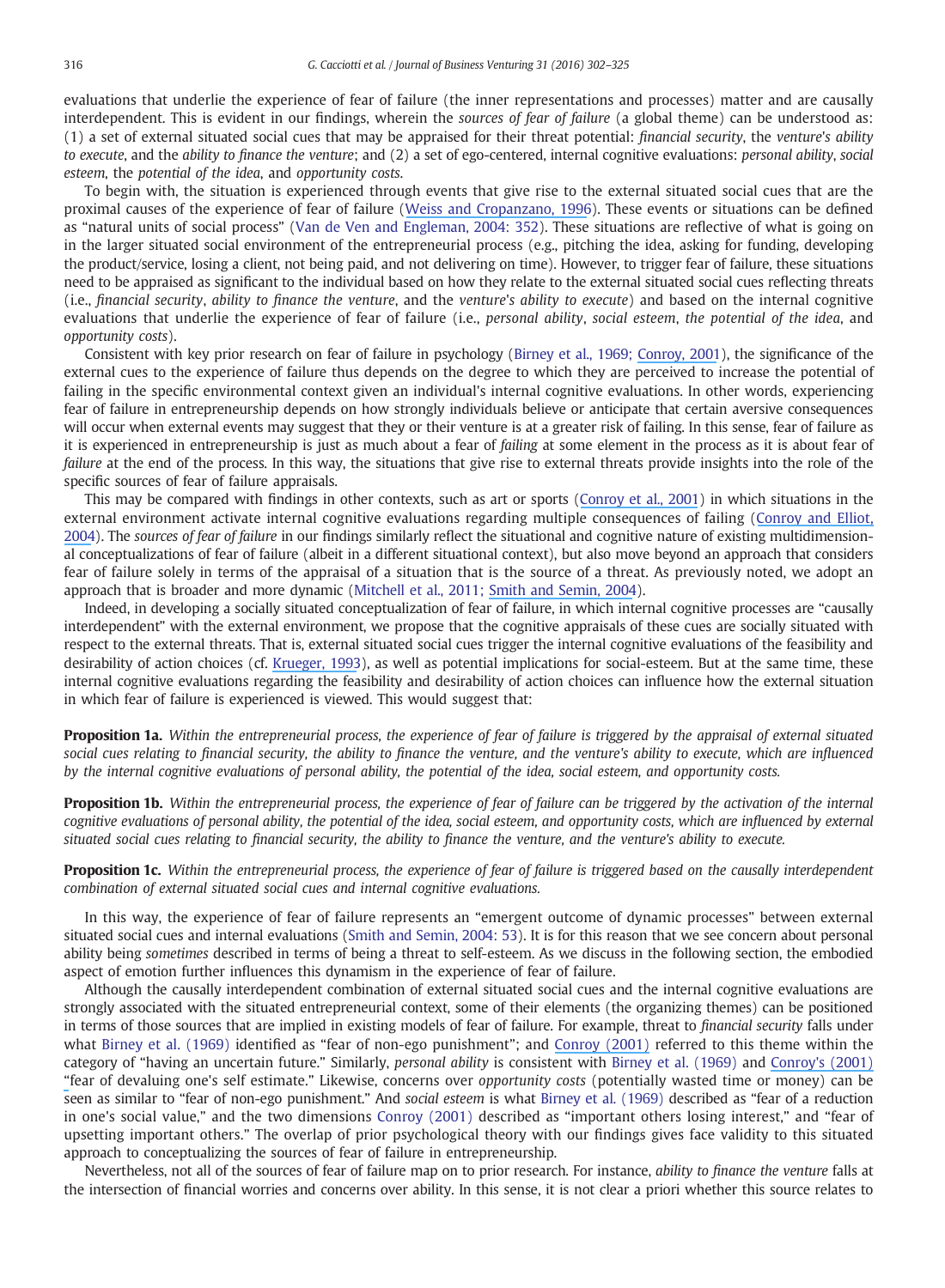the threat of non-ego punishment, or threat of personal diminishment, or possibly both [\(Birney et al., 1969\)](#page-21-0). A venture's ability to execute includes anxieties and fears around failing in specific activities that the venture itself, rather than the individual, must undertake. Because it is extremely focused on the situated entrepreneurial context at the organization level, it has not been captured in prior models of the sources of fear appraisal [\(Birney et al., 1969; Conroy, 2001\)](#page-21-0).

Potential of the idea is also not accounted for in prior models of fear of failure. But this organizing theme is strongly situated in the entrepreneurial context and has been discussed from the perspective of how fear of failure shapes beliefs about opportunities ([Mitchell and Shepherd, 2010; Wood et al., 2014\)](#page-23-0). Likewise, when an individual decides that an opportunity represents a desirable and feasible course of action ([S](#page-23-0)[hepherd](https://www.researchgate.net/publication/227763231_The_Formation_of_Opportunity_Beliefs_Overcoming_Ignorance_and_Reducing_Doubt?el=1_x_8&enrichId=rgreq-79255f33ff526740e71246f573d8f528-XXX&enrichSource=Y292ZXJQYWdlOzMwMDMxMTExNDtBUzozOTM4NDE3ODcwNjQzMzNAMTQ3MDkxMDYwNzg3MQ==)[et](https://www.researchgate.net/publication/227763231_The_Formation_of_Opportunity_Beliefs_Overcoming_Ignorance_and_Reducing_Doubt?el=1_x_8&enrichId=rgreq-79255f33ff526740e71246f573d8f528-XXX&enrichSource=Y292ZXJQYWdlOzMwMDMxMTExNDtBUzozOTM4NDE3ODcwNjQzMzNAMTQ3MDkxMDYwNzg3MQ==)[al.,](https://www.researchgate.net/publication/227763231_The_Formation_of_Opportunity_Beliefs_Overcoming_Ignorance_and_Reducing_Doubt?el=1_x_8&enrichId=rgreq-79255f33ff526740e71246f573d8f528-XXX&enrichSource=Y292ZXJQYWdlOzMwMDMxMTExNDtBUzozOTM4NDE3ODcwNjQzMzNAMTQ3MDkxMDYwNzg3MQ==)[200](https://www.researchgate.net/publication/227763231_The_Formation_of_Opportunity_Beliefs_Overcoming_Ignorance_and_Reducing_Doubt?el=1_x_8&enrichId=rgreq-79255f33ff526740e71246f573d8f528-XXX&enrichSource=Y292ZXJQYWdlOzMwMDMxMTExNDtBUzozOTM4NDE3ODcwNjQzMzNAMTQ3MDkxMDYwNzg3MQ==)[7\)](#page-23-0), the entrepreneur assumes responsibilities for the successes and failures of their venture. The internal cognitive evaluations are indicative of personal ability as well as to the potential of the idea [\(C](#page-22-0)[ardon](https://www.researchgate.net/publication/223544889_A_Tale_of_Passion_New_Insights_into_Entrepreneurship_from_a_Parenthood_Metaphor?el=1_x_8&enrichId=rgreq-79255f33ff526740e71246f573d8f528-XXX&enrichSource=Y292ZXJQYWdlOzMwMDMxMTExNDtBUzozOTM4NDE3ODcwNjQzMzNAMTQ3MDkxMDYwNzg3MQ==)[et](https://www.researchgate.net/publication/223544889_A_Tale_of_Passion_New_Insights_into_Entrepreneurship_from_a_Parenthood_Metaphor?el=1_x_8&enrichId=rgreq-79255f33ff526740e71246f573d8f528-XXX&enrichSource=Y292ZXJQYWdlOzMwMDMxMTExNDtBUzozOTM4NDE3ODcwNjQzMzNAMTQ3MDkxMDYwNzg3MQ==)[al.,](https://www.researchgate.net/publication/223544889_A_Tale_of_Passion_New_Insights_into_Entrepreneurship_from_a_Parenthood_Metaphor?el=1_x_8&enrichId=rgreq-79255f33ff526740e71246f573d8f528-XXX&enrichSource=Y292ZXJQYWdlOzMwMDMxMTExNDtBUzozOTM4NDE3ODcwNjQzMzNAMTQ3MDkxMDYwNzg3MQ==)[2005;](https://www.researchgate.net/publication/223544889_A_Tale_of_Passion_New_Insights_into_Entrepreneurship_from_a_Parenthood_Metaphor?el=1_x_8&enrichId=rgreq-79255f33ff526740e71246f573d8f528-XXX&enrichSource=Y292ZXJQYWdlOzMwMDMxMTExNDtBUzozOTM4NDE3ODcwNjQzMzNAMTQ3MDkxMDYwNzg3MQ==) [S](#page-22-0)[hepherd,](https://www.researchgate.net/publication/255625548_Learning_from_Business_Failure_Propositions_of_Grief_Recovery_for_the_Self-Employed?el=1_x_8&enrichId=rgreq-79255f33ff526740e71246f573d8f528-XXX&enrichSource=Y292ZXJQYWdlOzMwMDMxMTExNDtBUzozOTM4NDE3ODcwNjQzMzNAMTQ3MDkxMDYwNzg3MQ==)[2003;](https://www.researchgate.net/publication/255625548_Learning_from_Business_Failure_Propositions_of_Grief_Recovery_for_the_Self-Employed?el=1_x_8&enrichId=rgreq-79255f33ff526740e71246f573d8f528-XXX&enrichSource=Y292ZXJQYWdlOzMwMDMxMTExNDtBUzozOTM4NDE3ODcwNjQzMzNAMTQ3MDkxMDYwNzg3MQ==) [Ucbasaran et al., 2013\)](#page-22-0). Here then, is a second example of where extant models of fear of failure may not be sufficiently situated in the entrepreneurial context.

#### 6.2. Fear of failure as embodied emotion

As described in our findings, the embodied (physical) experience of fear of failure is important. That is, in addition to the causally interdependent role of external situated social cues and internal cognitive evaluations, the participants in our study experienced both negative and positive affective physical states as a result of external situated social cues. Previous studies have shown that affect represents an important source of information to which individuals pay attention and incorporate into decision making (e.g., [Clore and Huntsinger, 2007; Hayton and Cholakova, 2012; Li, 2011; Loewenstein et al., 2001; Welpe](#page-22-0) [et](https://www.researchgate.net/publication/227980856_Emotions_and_Opportunities_The_Interplay_of_Opportunity_Evaluation_Fear_Joy_and_Anger_as_Antecedent_of_Entrepreneurial_Exploitation?el=1_x_8&enrichId=rgreq-79255f33ff526740e71246f573d8f528-XXX&enrichSource=Y292ZXJQYWdlOzMwMDMxMTExNDtBUzozOTM4NDE3ODcwNjQzMzNAMTQ3MDkxMDYwNzg3MQ==)[al.,](https://www.researchgate.net/publication/227980856_Emotions_and_Opportunities_The_Interplay_of_Opportunity_Evaluation_Fear_Joy_and_Anger_as_Antecedent_of_Entrepreneurial_Exploitation?el=1_x_8&enrichId=rgreq-79255f33ff526740e71246f573d8f528-XXX&enrichSource=Y292ZXJQYWdlOzMwMDMxMTExNDtBUzozOTM4NDE3ODcwNjQzMzNAMTQ3MDkxMDYwNzg3MQ==)[201](https://www.researchgate.net/publication/227980856_Emotions_and_Opportunities_The_Interplay_of_Opportunity_Evaluation_Fear_Joy_and_Anger_as_Antecedent_of_Entrepreneurial_Exploitation?el=1_x_8&enrichId=rgreq-79255f33ff526740e71246f573d8f528-XXX&enrichSource=Y292ZXJQYWdlOzMwMDMxMTExNDtBUzozOTM4NDE3ODcwNjQzMzNAMTQ3MDkxMDYwNzg3MQ==)[2\)](#page-22-0). Affective states are important for several reasons. Emotions and moods, as "embodied" influences that are physically experienced ([Smith and Semin, 2006\)](#page-23-0), can exert "control precedence" over an individual [\(Frijda, 1993\)](#page-22-0). Individuals in a given emotional state or mood are controlled by that emotional state, and their cognitive processes and behaviors depend on that emotional state as long as the emotion persists [\(Isen and Baron, 1991; Morris, 1989; Smith and Semin, 2004](#page-22-0)).

The effects of embodied affect are asymmetric, meaning that the cognitive outcomes of negative affect are not simply an inverse of the cognitive outcomes associated with positive affect [\(Morris, 1989\)](#page-23-0). The embodied experience of negative affect is expected to promote local search, narrowing the focus of attention, leading to a more pessimistic appraisal regarding feasibility and desirability of a potential action (e.g., [Hayton and Cholakova, 2012](#page-22-0)). Likewise, the embodied experience of negative moods is associated with a greater focus on details (e.g., [Iyengar et al., 2006\)](#page-22-0), increased attention to discrepancies (e.g., [James et al.](#page-22-0)[,](https://www.researchgate.net/publication/247502107_Workplace_Affect_and_Workplace_Creativity_A_Review_and_Preliminary_Model?el=1_x_8&enrichId=rgreq-79255f33ff526740e71246f573d8f528-XXX&enrichSource=Y292ZXJQYWdlOzMwMDMxMTExNDtBUzozOTM4NDE3ODcwNjQzMzNAMTQ3MDkxMDYwNzg3MQ==) [2004; Gasper and Clore, 2002\)](#page-22-0), greater alertness to risks, and less reliance upon efficient, heuristic judgments (e.g., [Hassan](#page-22-0) [et al., 2013](#page-22-0)). The specific experience of fear leads decision makers to view their situation as being more uncertain ([Tiedens and](#page-23-0) [Linton, 2001](#page-23-0)). This is consistent with our findings that the negative affect embodied in the experience of fear of failure in entrepreneurship is likely to lead the entrepreneur to focus on specific external situated social cues or internal cognitive evaluations, perhaps at the expense of the bigger picture, in order to decrease uncertainty.

The embodied experience of positive affect is expected to enhance creativity (e.g., [Isen, 2000](#page-22-0)), increase individual's capacity to notice a wide range of events and stimuli (e.g., [Matlin and Foley, 2001](#page-23-0)), and lead to a more optimistic appraisal regarding the feasibility and desirability of a potential action (e.g., [Hayton and Cholakova, 2012](#page-22-0)). However, at least among our interviewees, the embodied experience of positive affect seems to follow successful actions performed under a fearful emotional state. In other words, upon success, individuals reporting fears of failure experience positive feelings such as excitement and satisfaction upon completing actions despite those fears. This is consistent with the appraisal pattern suggested in psychology literature on positive affect resulting from negative affect such as relief (see [Lazarus, 1991\)](#page-22-0). Although the nature of our data does not allow us to make clear causal assertions, we can rely on previous research to speculate on the role of positive affect in the socially situated experience of fear of failure. Like with shame [\(McGregor and Elliot, 2005\)](#page-23-0), the positive affect and internal cognitive evaluations that underlie the experience of fear of failure in entrepreneurship can work together to influence behavior only to the extent that entrepreneurs anticipate satisfaction or excitement for the success over challenging tasks or situations that are potentially doomed to failure.

Building on these observations, we can clearly distinguish between the cognitive and the embodied affective elements of fear of failure. While the situated elements of fear of failure (external situated social cues and internal cognitive evaluations) refer to beliefs (see [Proposition 1a](#page-15-0)–1c), the (anticipatory) embodied affective arousal element of fear of failure refers to feelings that are experienced in relation to failing at some element in the entrepreneurial process, or succeeding at them to avoid failure. Embodied affective arousal influences the effect of the situated sources of fear of failure (i.e., external situated social cues and internal cognitive evaluations) on the experience of fear of failure. This would suggest that:

Proposition 2. Within the entrepreneurial process, embodied negative and positive affective arousal can moderate the effect of the causally interdependent combination of (a) the external situated social cues relating to financial security, the venture's ability to execute, and the ability to finance the venture and (b) the internal cognitive evaluations of personal ability, the potential of the idea, social esteem, and opportunity costs on the experience of fear of failure.

Although the role of both positive and negative affect as being related to the situated element of fear of failure is implicit in prior research (e.g., [McClelland et al., 1953\)](#page-23-0), this notion is fairly underdeveloped. That is, while the global theme of affect is well established in research on fear of failure (e.g., [Atkinson,](https://www.researchgate.net/publication/null?el=1_x_8&enrichId=rgreq-79255f33ff526740e71246f573d8f528-XXX&enrichSource=Y292ZXJQYWdlOzMwMDMxMTExNDtBUzozOTM4NDE3ODcwNjQzMzNAMTQ3MDkxMDYwNzg3MQ==)[1966](https://www.researchgate.net/publication/null?el=1_x_8&enrichId=rgreq-79255f33ff526740e71246f573d8f528-XXX&enrichSource=Y292ZXJQYWdlOzMwMDMxMTExNDtBUzozOTM4NDE3ODcwNjQzMzNAMTQ3MDkxMDYwNzg3MQ==)[;](#page-21-0) [Atkinson](https://www.researchgate.net/publication/null?el=1_x_8&enrichId=rgreq-79255f33ff526740e71246f573d8f528-XXX&enrichSource=Y292ZXJQYWdlOzMwMDMxMTExNDtBUzozOTM4NDE3ODcwNjQzMzNAMTQ3MDkxMDYwNzg3MQ==)[and](https://www.researchgate.net/publication/null?el=1_x_8&enrichId=rgreq-79255f33ff526740e71246f573d8f528-XXX&enrichSource=Y292ZXJQYWdlOzMwMDMxMTExNDtBUzozOTM4NDE3ODcwNjQzMzNAMTQ3MDkxMDYwNzg3MQ==)[Litwin,](https://www.researchgate.net/publication/null?el=1_x_8&enrichId=rgreq-79255f33ff526740e71246f573d8f528-XXX&enrichSource=Y292ZXJQYWdlOzMwMDMxMTExNDtBUzozOTM4NDE3ODcwNjQzMzNAMTQ3MDkxMDYwNzg3MQ==)[1973](https://www.researchgate.net/publication/null?el=1_x_8&enrichId=rgreq-79255f33ff526740e71246f573d8f528-XXX&enrichSource=Y292ZXJQYWdlOzMwMDMxMTExNDtBUzozOTM4NDE3ODcwNjQzMzNAMTQ3MDkxMDYwNzg3MQ==)[;](#page-21-0) [McGregor](https://www.researchgate.net/publication/null?el=1_x_8&enrichId=rgreq-79255f33ff526740e71246f573d8f528-XXX&enrichSource=Y292ZXJQYWdlOzMwMDMxMTExNDtBUzozOTM4NDE3ODcwNjQzMzNAMTQ3MDkxMDYwNzg3MQ==)[and](https://www.researchgate.net/publication/null?el=1_x_8&enrichId=rgreq-79255f33ff526740e71246f573d8f528-XXX&enrichSource=Y292ZXJQYWdlOzMwMDMxMTExNDtBUzozOTM4NDE3ODcwNjQzMzNAMTQ3MDkxMDYwNzg3MQ==)[Elliot,](https://www.researchgate.net/publication/null?el=1_x_8&enrichId=rgreq-79255f33ff526740e71246f573d8f528-XXX&enrichSource=Y292ZXJQYWdlOzMwMDMxMTExNDtBUzozOTM4NDE3ODcwNjQzMzNAMTQ3MDkxMDYwNzg3MQ==)[200](https://www.researchgate.net/publication/null?el=1_x_8&enrichId=rgreq-79255f33ff526740e71246f573d8f528-XXX&enrichSource=Y292ZXJQYWdlOzMwMDMxMTExNDtBUzozOTM4NDE3ODcwNjQzMzNAMTQ3MDkxMDYwNzg3MQ==)[5](#page-21-0)), understanding of the combined effects of both positive and negative affect on the experience of fear of failure is more limited.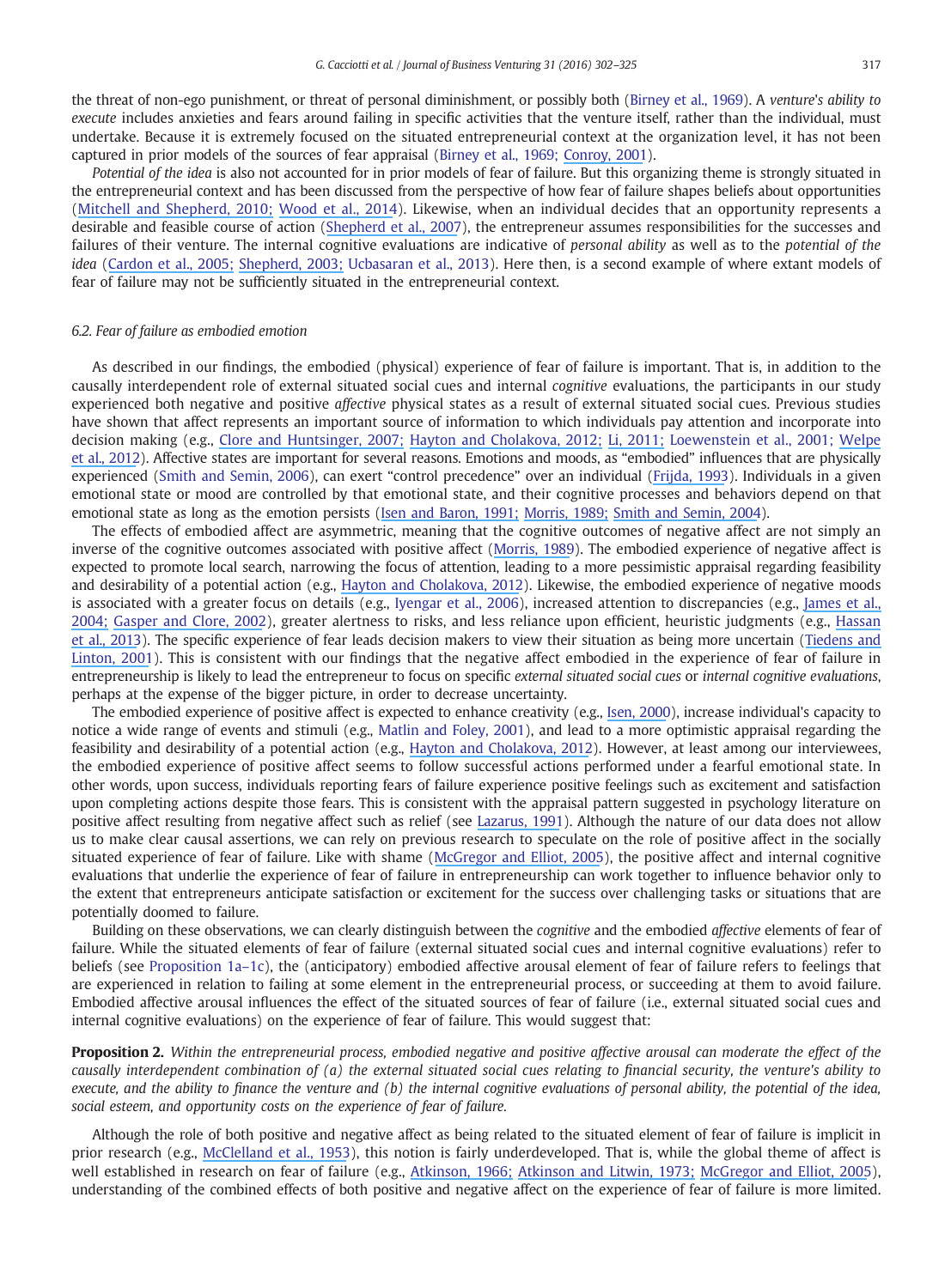Some notable exceptions include the work of [Welpe](https://www.researchgate.net/publication/227980856_Emotions_and_Opportunities_The_Interplay_of_Opportunity_Evaluation_Fear_Joy_and_Anger_as_Antecedent_of_Entrepreneurial_Exploitation?el=1_x_8&enrichId=rgreq-79255f33ff526740e71246f573d8f528-XXX&enrichSource=Y292ZXJQYWdlOzMwMDMxMTExNDtBUzozOTM4NDE3ODcwNjQzMzNAMTQ3MDkxMDYwNzg3MQ==)[et](https://www.researchgate.net/publication/227980856_Emotions_and_Opportunities_The_Interplay_of_Opportunity_Evaluation_Fear_Joy_and_Anger_as_Antecedent_of_Entrepreneurial_Exploitation?el=1_x_8&enrichId=rgreq-79255f33ff526740e71246f573d8f528-XXX&enrichSource=Y292ZXJQYWdlOzMwMDMxMTExNDtBUzozOTM4NDE3ODcwNjQzMzNAMTQ3MDkxMDYwNzg3MQ==)[al.](https://www.researchgate.net/publication/227980856_Emotions_and_Opportunities_The_Interplay_of_Opportunity_Evaluation_Fear_Joy_and_Anger_as_Antecedent_of_Entrepreneurial_Exploitation?el=1_x_8&enrichId=rgreq-79255f33ff526740e71246f573d8f528-XXX&enrichSource=Y292ZXJQYWdlOzMwMDMxMTExNDtBUzozOTM4NDE3ODcwNjQzMzNAMTQ3MDkxMDYwNzg3MQ==)[\(2012\)](https://www.researchgate.net/publication/227980856_Emotions_and_Opportunities_The_Interplay_of_Opportunity_Evaluation_Fear_Joy_and_Anger_as_Antecedent_of_Entrepreneurial_Exploitation?el=1_x_8&enrichId=rgreq-79255f33ff526740e71246f573d8f528-XXX&enrichSource=Y292ZXJQYWdlOzMwMDMxMTExNDtBUzozOTM4NDE3ODcwNjQzMzNAMTQ3MDkxMDYwNzg3MQ==) and [Li](https://www.researchgate.net/publication/225369976_Emotions_and_new_venture_judgment_in_China?el=1_x_8&enrichId=rgreq-79255f33ff526740e71246f573d8f528-XXX&enrichSource=Y292ZXJQYWdlOzMwMDMxMTExNDtBUzozOTM4NDE3ODcwNjQzMzNAMTQ3MDkxMDYwNzg3MQ==)[\(2011\)](https://www.researchgate.net/publication/225369976_Emotions_and_new_venture_judgment_in_China?el=1_x_8&enrichId=rgreq-79255f33ff526740e71246f573d8f528-XXX&enrichSource=Y292ZXJQYWdlOzMwMDMxMTExNDtBUzozOTM4NDE3ODcwNjQzMzNAMTQ3MDkxMDYwNzg3MQ==) in their focus on both positive and negative affect. But even in their research, fear is viewed primarily in terms of negative affect. This represents an instance of where extant models and approaches to fear of failure may not be sufficiently nuanced in their approach to the embodied, affective elements of fear of failure.

#### 6.3. Fear of failure as action-focused

As our findings highlight, action is at the core of fear of failure in entrepreneurship. But to understand the impact of fear of failure on behavior, we need to consider the effect of both the cognitive and affective elements, as they can stimulate distinct but overlapping behavioral outcomes ([Weiss and Cropanzano, 1996](#page-23-0)). As such, behavioral responses to fear of failure emerge as the result of the combined effect of cognitive appraisals and affective arousal. Consistent with the achievement motivation literature (e.g., [Atkinson, 1957;](#page-21-0) [Birney et al., 1969; Elliot, 1999; Elliot and Church, 1997; McClelland, 1961](#page-21-0)), we saw that people tend to avoid or approach action when experiencing fear of failure. We label these behavioral responses as simply inhibition and motivation to allow for a wide range of entrepreneurial actions and settings to be addressed from this model (e.g., initiation of entrepreneurial action, continuation, cessation, follow-on entrepreneurship, and reaction to success/failures).

In the case of inhibition individuals might avoid a situation they have not yet entered, withdraw from a situation that they are already engaged with, reduce their efforts, or redirect these efforts to easier objectives. Similarly, motivation includes initial engagement, the application of renewed energy to a task, the maintenance of effort in a given direction, and the selection of a task of a particular level of challenge. We also found that action and inaction are not mutually exclusive for an individual over time. That is, the experience of fear of failure in entrepreneurship can at times motivate and at other times inhibit an individual. The achievement motivation literature may argue that engaging in both behavioral responses is a function of the co-existence of approach and avoidance tendencies within the same individual (cf. [Covington, 1992; Elliot and Church, 1997](#page-22-0)). Although we agree with this approach, we also see in our data that the interaction of more proximal factors (sources of fear of failure and affective arousal) determines the action orientation.

Our data also suggest that some individuals choose to repress the fear of failure by undertaking actions to put the feeling out of the mind. In linking the repression response with relevant literature, we connect with discussions on defensive mechanisms for coping with anxiety [\(Freud, 1936\)](#page-22-0). Individuals unable to cope with fear/anxiety push uncomfortable thoughts into the subconscious and force themselves to ignore the feeling. Accordingly, our participants engaged in activities not related to the entrepreneurial process, as if trying to forget where the uncomfortable thoughts and feeling came from. Motivation and inhibition can be also seen as ways of coping with the fear of failure, because they refer to behavioral efforts to manage an uncomfortable situation (cf. [Lazarus and Folkman, 1984\)](#page-22-0). This would suggest that:

Proposition 3. Behavioral responses to the experience of fear of failure, that are triggered based on the external situated social cues and internal cognitive evaluations as they are impacted by affective arousal can include action, inaction and repression, potentially for the same individual.

From the data it is clear that appraisal of external sources of threats, internal cognitive evaluations, and affective arousal are more consistent with psychology literature ([Atkinson, 1957; Birney et al., 1969; Elliot, 1999; Elliot and Church, 1997\)](#page-21-0) in that they do not automatically imply a tendency to avoid engaging in entrepreneurial action, as is suggested within the existing entrepreneurship literature. Rather, people manifest their fear of failing in different behaviors. They also engage in defensive mechanisms (e.g., repression) aimed at warding off unpleasant feelings (e.g., anxiety and frustration [\[F](https://www.researchgate.net/publication/247864720_The_Ego_and_Mechanisms_of_Defence?el=1_x_8&enrichId=rgreq-79255f33ff526740e71246f573d8f528-XXX&enrichSource=Y292ZXJQYWdlOzMwMDMxMTExNDtBUzozOTM4NDE3ODcwNjQzMzNAMTQ3MDkxMDYwNzg3MQ==)[reud, 1936](#page-22-0)[\]](https://www.researchgate.net/publication/247864720_The_Ego_and_Mechanisms_of_Defence?el=1_x_8&enrichId=rgreq-79255f33ff526740e71246f573d8f528-XXX&enrichSource=Y292ZXJQYWdlOzMwMDMxMTExNDtBUzozOTM4NDE3ODcwNjQzMzNAMTQ3MDkxMDYwNzg3MQ==)). This reconceptualization of the experience of fear of failure as motivating inaction, action and/or repression thus serves as a potentially important contribution to the entrepreneurship literature.

#### 6.4. Fear of failure as distributed over time and space

As our findings demonstrate, fear of failure is not a static and isolated construct. Rather it is a dynamic and socially situated construct that exists in time and space. Implicit in the temporal and proximal dynamics of fear of failure is the need to focus on the changing nature of affective experiences ([Weiss](https://www.researchgate.net/publication/243459479_Reflections_on_Affective_Events_Theory?el=1_x_8&enrichId=rgreq-79255f33ff526740e71246f573d8f528-XXX&enrichSource=Y292ZXJQYWdlOzMwMDMxMTExNDtBUzozOTM4NDE3ODcwNjQzMzNAMTQ3MDkxMDYwNzg3MQ==)[and](https://www.researchgate.net/publication/243459479_Reflections_on_Affective_Events_Theory?el=1_x_8&enrichId=rgreq-79255f33ff526740e71246f573d8f528-XXX&enrichSource=Y292ZXJQYWdlOzMwMDMxMTExNDtBUzozOTM4NDE3ODcwNjQzMzNAMTQ3MDkxMDYwNzg3MQ==)[Beal,](https://www.researchgate.net/publication/243459479_Reflections_on_Affective_Events_Theory?el=1_x_8&enrichId=rgreq-79255f33ff526740e71246f573d8f528-XXX&enrichSource=Y292ZXJQYWdlOzMwMDMxMTExNDtBUzozOTM4NDE3ODcwNjQzMzNAMTQ3MDkxMDYwNzg3MQ==)[200](https://www.researchgate.net/publication/243459479_Reflections_on_Affective_Events_Theory?el=1_x_8&enrichId=rgreq-79255f33ff526740e71246f573d8f528-XXX&enrichSource=Y292ZXJQYWdlOzMwMDMxMTExNDtBUzozOTM4NDE3ODcwNjQzMzNAMTQ3MDkxMDYwNzg3MQ==)[5\)](#page-23-0). Research on emotions and moods emphasizes a within-person fluctuation of affect levels over time [\(Weiss and Cropanzano, 1996](#page-23-0)). Changes in the level of fear of failure, as described in statements in our data, are a function of the situated entrepreneurial environment, where events unfold one after another ([Dimov, 2007; Cope and Watts, 2000; Morris et al., 2012](#page-22-0)). The significance of an event is strongly influenced by the entrepreneur's level of commitment to the venture, and those associated with it and learning from previous experience. The experience of failing is always a traumatic event [\(Ucbasaran et al., 2013\)](#page-23-0). However, the financial, social and psychological costs associated with failure can vary with the level of involvement and investment in the venture (e.g., the time, money, and efforts [\[S](https://www.researchgate.net/publication/null?el=1_x_8&enrichId=rgreq-79255f33ff526740e71246f573d8f528-XXX&enrichSource=Y292ZXJQYWdlOzMwMDMxMTExNDtBUzozOTM4NDE3ODcwNjQzMzNAMTQ3MDkxMDYwNzg3MQ==)[hepherd et al., 2009\]](#page-23-0)). This explains why the intensity of the fear of failure can be influenced by the stage of an entrepreneur's venture. Our data also show that previous experience can influence the level of affective arousal in response to an external situated social cues and internal cognitive evaluations (e.g., indicated in [Fig. 1](#page-14-0) by the dotted feedback lines), where the tendency to feel stress or frustration will be mitigated or magnified by repeated event-based experience ([Morris et al., 2012; Baron, 2008\)](#page-23-0). If levels of commitment and learning processes are responsible for variation in the appraisal of external events, then they will indirectly change the effects of the external situated social cues and internal cognitive evaluations as they are impacted by affective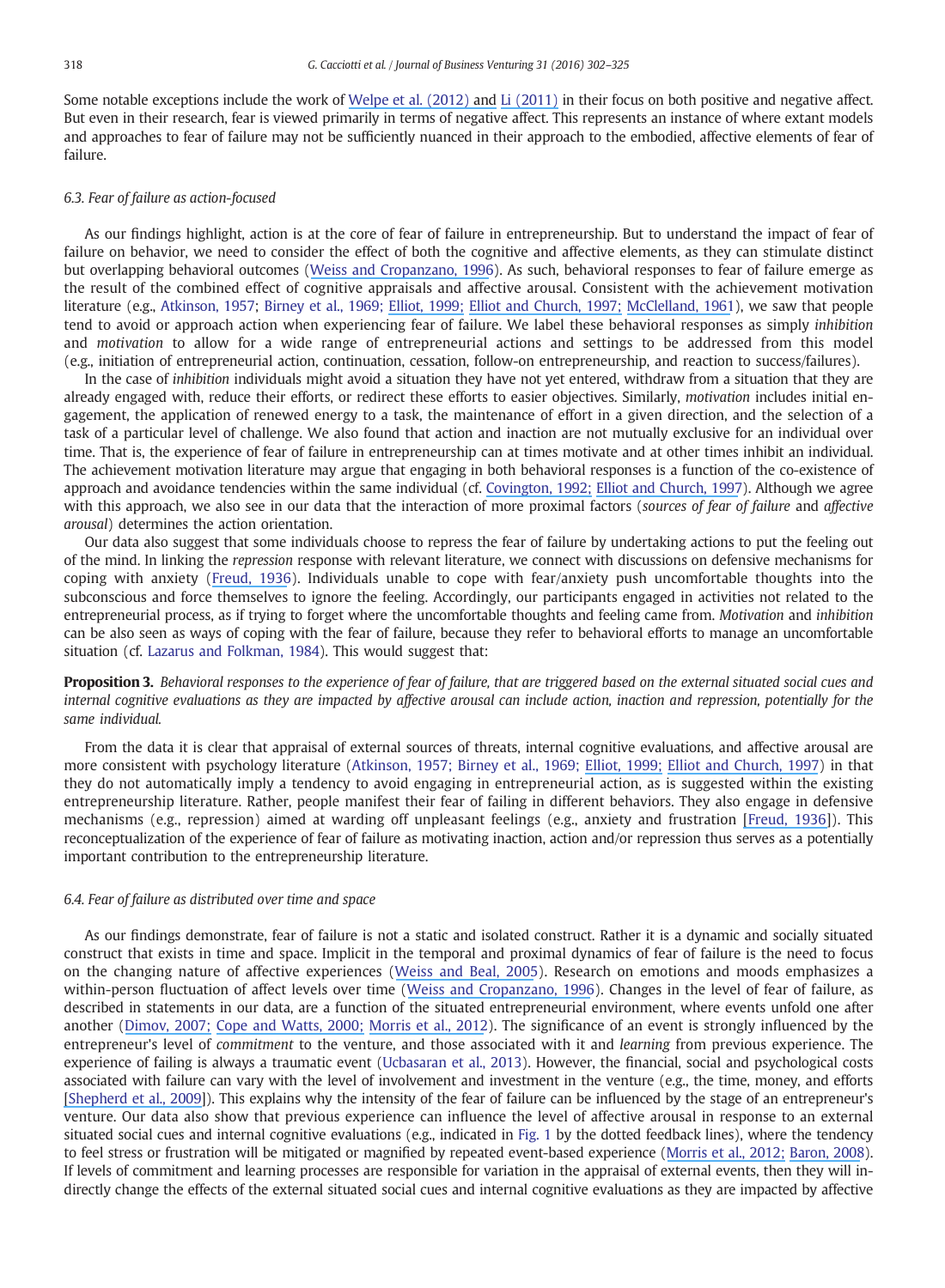arousal. Accordingly, the relationships among the components of the experience of fear of failure in entrepreneurship are subject to constant variability. This would suggest that:

Proposition 4a. The individual experience of fear of failure is temporally and proximately distributed, with commitments in and to the entrepreneurial process, the venture and others involved in the venture, shifting over time and space as the venture develops, leading to a dynamic experience of fear of failure.

Proposition 4b. The individual experience of fear of failure is temporally and proximately distributed with learning processes, with the possibility of both mitigating and magnifying the potential to experience fear of failure.

Although prior entrepreneurship research has investigated the impact of fear of failure on re-engagement in entrepreneurship (e.g., [Autio and Pathak, 2010; Brixi et al., 2012;](#page-21-0) [Hessels et al., 2011\)](#page-22-0), the kinds of measures used have not allowed for the capturing of the temporal dynamics that may exist in the experience of fear of failure in entrepreneurship. In addition, the preconception of fear of failure as a barrier to entrepreneurial action leads these studies to be rather static, impairing any attempt to observe the changing nature of the fear of failure construct throughout the different stages of the entrepreneurial process. In this sense, our data highlight, once again, the importance of using a dynamic approach to examining the experience of fear of failure in entrepreneurship.

#### 6.5. Theoretical implications

In our socially situated conceptualization, fear of failure is articulated as "a constellation of reactions" ([Weiss and Cropanzano,](#page-23-0) [199](https://www.researchgate.net/publication/292525724_Affective_events_theory_A_theoretical_discussion_of_the_structure_causes_and_consequences_of_affective_experiences_and_job_beliefs_on_job_satisfaction_and_variations_in_affective_experiences_over_time?el=1_x_8&enrichId=rgreq-79255f33ff526740e71246f573d8f528-XXX&enrichSource=Y292ZXJQYWdlOzMwMDMxMTExNDtBUzozOTM4NDE3ODcwNjQzMzNAMTQ3MDkxMDYwNzg3MQ==)[6: 17](#page-23-0)) that connects individuals to their environments and environments to individuals [\(Smith and Semin, 2006\)](#page-23-0). This is consistent with definitions of affective experience (e.g., [Plutchik, 1994; Frijda, 1993\)](#page-23-0) as including valenced affect, which is linked with a cognitive appraisal of an eliciting event (internal or external), physiological changes, and a tendency or readiness for action in response to the eliciting event. The responses of active entrepreneurs and nascent entrepreneurs reflect [Frijda's \(1993\)](#page-22-0) notion of emotional episodes, which reflect dynamic, but coherent flows of affective experiences that link together multiple specific affective events around a core relational theme ([Lazarus, 1991](#page-22-0)). They are also consistent with [Weiss and Cropanzano's \(1996\)](#page-23-0) Affective Events Theory, in that these socially situated events act as proximal causes of fear of failure. The cognitive appraisal of these events produces affective arousal (e.g., feeling joy or anger), which in turn influence attitudes and behavior in the work context. The approach we adopt enables us to consider multiple factors that are apparent in the experience of fear of failure to actors in the entrepreneurial field (e.g., affect and situated social cues). Ultimately, fears influence behavior and outcomes, but not always in the anticipated direction.

Building on others' approach to fear of failure as a general affective experience, our research confirms the assumption that it has to be treated as a socially situated phenomenon (cf. [Cacciotti and Hayton, 2015; Mitchell et al., 2011\)](#page-22-0). If fear of failure results from the appraisal of significant experiences in evaluative situations that might threaten an individual's sense of achieving success ([Birney et al., 1969; Conroy, 2001\)](#page-21-0), then we must consider those socially situated events that can generate individuals' fearful reactions. Psychology research has demonstrated that the relevance of these specific events and their role in shaping the fear of failure experience is a function of the achievement domain in which they unfold [\(Conroy et al., 2001\)](#page-22-0). Our data demonstrate that the features of the entrepreneurial setting shape individuals' cognitive beliefs about the aversive consequences of failing in this specific context.

By comparing our results with the dimensions of fear of failure in the psychology literature (e.g., [Birney et al., 1969;](#page-21-0) [Conroy,](https://www.researchgate.net/publication/234710997_Fear_of_Failure_An_Exemplar_for_Social_Development_Research_in_Sport?el=1_x_8&enrichId=rgreq-79255f33ff526740e71246f573d8f528-XXX&enrichSource=Y292ZXJQYWdlOzMwMDMxMTExNDtBUzozOTM4NDE3ODcwNjQzMzNAMTQ3MDkxMDYwNzg3MQ==) [2001](#page-21-0)), we conclude that an appropriate version of fear of failure in entrepreneurship has to take into account three additional dimensions (i.e., ability to finance the venture, potential of the idea and venture's ability to execute), which are needed to account for the situated features of the context. This results in a more robust conceptualization of fear of failure in entrepreneurship. That is, when fear of failure is used to explain entrepreneurial motivation, it is now capable of accounting for sources such as ability to finance the venture, potential of the idea and venture's ability to execute. The results also serve to translate abstract dimensions of fear appraisal such as "fear of non-ego punishment" into context relevant appraisals such as fears over financial security. Moreover, the socially situated conceptualization of fear of failure that we develop represents a more dynamic view of entrepreneurial thinking and feeling that captures how the cognitive, emotional and motivational aspects of entrepreneurship interact in specific social situations (cf. [Mitchell et al., 2011: 774](#page-23-0)).

#### 6.6. Future research

Having outlined a socially situated conceptualization of fear of failure within entrepreneurship, we now seek to address what this conceptualization means for future research. Specifically, we highlight an agenda for fear of failure research moving forward and do so in terms of both theoretical and empirical development (cf. [Cacciotti and Hayton, 2015\)](#page-22-0). We discuss each of these in turn.

#### 6.6.1. Theoretical development

Future research should examine the impact of fear of failure on specific actions undertaken throughout the entrepreneurial process [\(S](#page-23-0)[hane](https://www.researchgate.net/publication/null?el=1_x_8&enrichId=rgreq-79255f33ff526740e71246f573d8f528-XXX&enrichSource=Y292ZXJQYWdlOzMwMDMxMTExNDtBUzozOTM4NDE3ODcwNjQzMzNAMTQ3MDkxMDYwNzg3MQ==)[et](https://www.researchgate.net/publication/null?el=1_x_8&enrichId=rgreq-79255f33ff526740e71246f573d8f528-XXX&enrichSource=Y292ZXJQYWdlOzMwMDMxMTExNDtBUzozOTM4NDE3ODcwNjQzMzNAMTQ3MDkxMDYwNzg3MQ==)[al.,](https://www.researchgate.net/publication/null?el=1_x_8&enrichId=rgreq-79255f33ff526740e71246f573d8f528-XXX&enrichSource=Y292ZXJQYWdlOzMwMDMxMTExNDtBUzozOTM4NDE3ODcwNjQzMzNAMTQ3MDkxMDYwNzg3MQ==)[200](https://www.researchgate.net/publication/null?el=1_x_8&enrichId=rgreq-79255f33ff526740e71246f573d8f528-XXX&enrichSource=Y292ZXJQYWdlOzMwMDMxMTExNDtBUzozOTM4NDE3ODcwNjQzMzNAMTQ3MDkxMDYwNzg3MQ==)[3\)](#page-23-0). However, when examining the influence of entrepreneurial motivation, two important aspects associated with entrepreneurial opportunities should be considered. First, although entrepreneurship is recognized as a purposive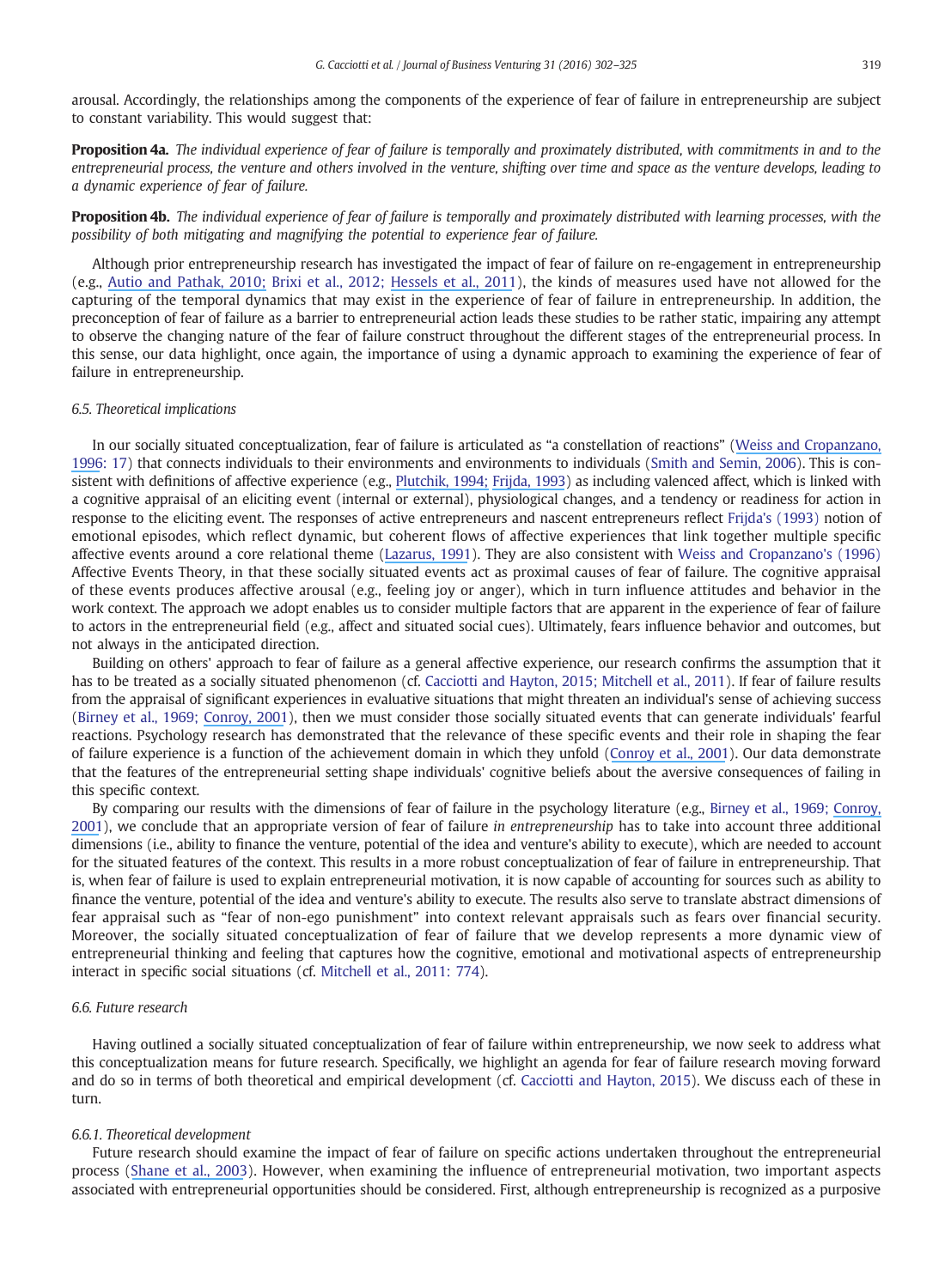behavior ([Morris](https://www.researchgate.net/publication/228270017_Framing_the_Entrepreneurial_Experience?el=1_x_8&enrichId=rgreq-79255f33ff526740e71246f573d8f528-XXX&enrichSource=Y292ZXJQYWdlOzMwMDMxMTExNDtBUzozOTM4NDE3ODcwNjQzMzNAMTQ3MDkxMDYwNzg3MQ==)[et](https://www.researchgate.net/publication/228270017_Framing_the_Entrepreneurial_Experience?el=1_x_8&enrichId=rgreq-79255f33ff526740e71246f573d8f528-XXX&enrichSource=Y292ZXJQYWdlOzMwMDMxMTExNDtBUzozOTM4NDE3ODcwNjQzMzNAMTQ3MDkxMDYwNzg3MQ==)[al.,](https://www.researchgate.net/publication/228270017_Framing_the_Entrepreneurial_Experience?el=1_x_8&enrichId=rgreq-79255f33ff526740e71246f573d8f528-XXX&enrichSource=Y292ZXJQYWdlOzMwMDMxMTExNDtBUzozOTM4NDE3ODcwNjQzMzNAMTQ3MDkxMDYwNzg3MQ==)[201](https://www.researchgate.net/publication/228270017_Framing_the_Entrepreneurial_Experience?el=1_x_8&enrichId=rgreq-79255f33ff526740e71246f573d8f528-XXX&enrichSource=Y292ZXJQYWdlOzMwMDMxMTExNDtBUzozOTM4NDE3ODcwNjQzMzNAMTQ3MDkxMDYwNzg3MQ==)[2](#page-23-0)), some individuals engage in entrepreneurial action because of a perceived lack of alternatives, while others may do so as a positive choice from a variety of alternative occupations [\(Block and Sandner, 2009; Reynolds et al., 2002\)](#page-21-0). The effects of fear of failure on individuals who perceive their options to be constrained are likely to be different from the impact on those who perceive themselves to have alternatives ([Atkinson, 1957; Birney et al., 1969](#page-21-0)). Likewise, entrepreneurial opportunities and incentives are subject to change and evolution, while constraints and commitments may also increase significantly with the passage of time. In our conceptualization of the experience of fear of failure in entrepreneurship, we have suggested that the influence of fear of failure in entrepreneurship is likely to also change over time. Fear may initially inhibit entrepreneurial behavior. However, in later stages, it might motivate greater rather than lesser effort. As also shown in our data, there is a mix of both approach and avoidance motivation in the process of venture emergence and growth (cf. [Locke and Baum, 2007: 93\)](#page-22-0). In this sense, future research needs to go beyond the effect of fear of failure on the decision to start a business to also understanding how and why people react differently to the experience of fear of failure throughout the entire entrepreneurial process.

Research on regulatory focus (promotion versus prevention) and self-regulation effectiveness [\(Higgins,](https://www.researchgate.net/publication/233894880_Promotion_and_Prevention_Regulatory_Focus_as_A_Motivational_Principle?el=1_x_8&enrichId=rgreq-79255f33ff526740e71246f573d8f528-XXX&enrichSource=Y292ZXJQYWdlOzMwMDMxMTExNDtBUzozOTM4NDE3ODcwNjQzMzNAMTQ3MDkxMDYwNzg3MQ==)[199](https://www.researchgate.net/publication/233894880_Promotion_and_Prevention_Regulatory_Focus_as_A_Motivational_Principle?el=1_x_8&enrichId=rgreq-79255f33ff526740e71246f573d8f528-XXX&enrichSource=Y292ZXJQYWdlOzMwMDMxMTExNDtBUzozOTM4NDE3ODcwNjQzMzNAMTQ3MDkxMDYwNzg3MQ==)[8](#page-22-0)) may be helpful to the development of such an understanding. When promotion-focused, individuals are motivated by growth and advancement needs to bring themselves into alignment with their ideal selves. This motivation can magnify the salience of potential gains to be attained, which, in turn, encourages people to engage with action. In contrast, when prevention-focused, people are motivated by security and safety needs that push them to respond to their sense of duty and responsibility. This motivation can increase the salience of potential losses to be avoided, which, in turn, stimulates preference for inaction over action over time [\(Brockner](#page-22-0) [et al., 2004; Higgins, 1998](#page-22-0)). The adoption of a promotion or prevention focus can be a function of both situational and dispositional factors.

Although we have focused on understanding the importance of a socially situated approach to fear of failure, future research should address the role of dispositional factors. That is, while the conceptualization we propose is consistent with the concept of fear of failure as a temporary affective state, affective events theory offers the opportunity to reconcile this approach with dispositional approaches [\(W](#page-23-0)[eiss](https://www.researchgate.net/publication/243459479_Reflections_on_Affective_Events_Theory?el=1_x_8&enrichId=rgreq-79255f33ff526740e71246f573d8f528-XXX&enrichSource=Y292ZXJQYWdlOzMwMDMxMTExNDtBUzozOTM4NDE3ODcwNjQzMzNAMTQ3MDkxMDYwNzg3MQ==)[and](https://www.researchgate.net/publication/243459479_Reflections_on_Affective_Events_Theory?el=1_x_8&enrichId=rgreq-79255f33ff526740e71246f573d8f528-XXX&enrichSource=Y292ZXJQYWdlOzMwMDMxMTExNDtBUzozOTM4NDE3ODcwNjQzMzNAMTQ3MDkxMDYwNzg3MQ==)[Beal,](https://www.researchgate.net/publication/243459479_Reflections_on_Affective_Events_Theory?el=1_x_8&enrichId=rgreq-79255f33ff526740e71246f573d8f528-XXX&enrichSource=Y292ZXJQYWdlOzMwMDMxMTExNDtBUzozOTM4NDE3ODcwNjQzMzNAMTQ3MDkxMDYwNzg3MQ==)[200](https://www.researchgate.net/publication/243459479_Reflections_on_Affective_Events_Theory?el=1_x_8&enrichId=rgreq-79255f33ff526740e71246f573d8f528-XXX&enrichSource=Y292ZXJQYWdlOzMwMDMxMTExNDtBUzozOTM4NDE3ODcwNjQzMzNAMTQ3MDkxMDYwNzg3MQ==)[5\)](#page-23-0). Specifically, it has been demonstrated that dispositional levels of affect predict the strength of within-person relations between momentary affect and momentary attitudes [\(Judge and Ilies, 2004; Beal et al.,](#page-22-0) [200](https://www.researchgate.net/publication/null?el=1_x_8&enrichId=rgreq-79255f33ff526740e71246f573d8f528-XXX&enrichSource=Y292ZXJQYWdlOzMwMDMxMTExNDtBUzozOTM4NDE3ODcwNjQzMzNAMTQ3MDkxMDYwNzg3MQ==)[6\)](#page-22-0). Consistent with this approach, we suggest that the tendency to experience negative emotions (e.g., anxiety proneness) and the dispositional avoidance tendency (e.g., neuroticism) can increase individuals' probability of repeatedly appraising socially situated external events as threats and their preference for inaction over action. Similarly, future research should also assess the role of more positive dispositions (e.g., locus of control, need for achievement, over-confidence). Such traits might explain why and when fear of failure might be more likely to lead to approach behavior. Additional questions to be addressed also include how fear of failure varies over time within individuals, how fear of failure is distributed across individuals, how this distributed cognition across individuals varies, and what the personal and situational correlates of that variation may be. This would also require a move beyond the individual experience to explore fear of failure at team and organizational levels of analysis (cf. [West,](#page-23-0) [2007\)](#page-23-0).

#### 6.6.2. Empirical development

To assist in addressing the above questions and to enable the development of theory, research is needed that operationalizes the fear of failure in entrepreneurship with all of its subcomponents. Although the conceptualization we propose is related to prior empirical work on fear of failure (cf. the PANAS scale [\[Watson](https://www.researchgate.net/publication/235726247_Development_and_Validation_of_Brief_Measures_of_Positive_and_Negative_Affect_The_PANAS_Scales?el=1_x_8&enrichId=rgreq-79255f33ff526740e71246f573d8f528-XXX&enrichSource=Y292ZXJQYWdlOzMwMDMxMTExNDtBUzozOTM4NDE3ODcwNjQzMzNAMTQ3MDkxMDYwNzg3MQ==)[et](https://www.researchgate.net/publication/235726247_Development_and_Validation_of_Brief_Measures_of_Positive_and_Negative_Affect_The_PANAS_Scales?el=1_x_8&enrichId=rgreq-79255f33ff526740e71246f573d8f528-XXX&enrichSource=Y292ZXJQYWdlOzMwMDMxMTExNDtBUzozOTM4NDE3ODcwNjQzMzNAMTQ3MDkxMDYwNzg3MQ==)[al.,](https://www.researchgate.net/publication/235726247_Development_and_Validation_of_Brief_Measures_of_Positive_and_Negative_Affect_The_PANAS_Scales?el=1_x_8&enrichId=rgreq-79255f33ff526740e71246f573d8f528-XXX&enrichSource=Y292ZXJQYWdlOzMwMDMxMTExNDtBUzozOTM4NDE3ODcwNjQzMzNAMTQ3MDkxMDYwNzg3MQ==)[1988\]](https://www.researchgate.net/publication/235726247_Development_and_Validation_of_Brief_Measures_of_Positive_and_Negative_Affect_The_PANAS_Scales?el=1_x_8&enrichId=rgreq-79255f33ff526740e71246f573d8f528-XXX&enrichSource=Y292ZXJQYWdlOzMwMDMxMTExNDtBUzozOTM4NDE3ODcwNjQzMzNAMTQ3MDkxMDYwNzg3MQ==) or the JAWS [\[Van](https://www.researchgate.net/publication/null?el=1_x_8&enrichId=rgreq-79255f33ff526740e71246f573d8f528-XXX&enrichSource=Y292ZXJQYWdlOzMwMDMxMTExNDtBUzozOTM4NDE3ODcwNjQzMzNAMTQ3MDkxMDYwNzg3MQ==)[Katwyk](https://www.researchgate.net/publication/null?el=1_x_8&enrichId=rgreq-79255f33ff526740e71246f573d8f528-XXX&enrichSource=Y292ZXJQYWdlOzMwMDMxMTExNDtBUzozOTM4NDE3ODcwNjQzMzNAMTQ3MDkxMDYwNzg3MQ==)[et](https://www.researchgate.net/publication/null?el=1_x_8&enrichId=rgreq-79255f33ff526740e71246f573d8f528-XXX&enrichSource=Y292ZXJQYWdlOzMwMDMxMTExNDtBUzozOTM4NDE3ODcwNjQzMzNAMTQ3MDkxMDYwNzg3MQ==)[al.,](https://www.researchgate.net/publication/null?el=1_x_8&enrichId=rgreq-79255f33ff526740e71246f573d8f528-XXX&enrichSource=Y292ZXJQYWdlOzMwMDMxMTExNDtBUzozOTM4NDE3ODcwNjQzMzNAMTQ3MDkxMDYwNzg3MQ==)[2000\]](https://www.researchgate.net/publication/null?el=1_x_8&enrichId=rgreq-79255f33ff526740e71246f573d8f528-XXX&enrichSource=Y292ZXJQYWdlOzMwMDMxMTExNDtBUzozOTM4NDE3ODcwNjQzMzNAMTQ3MDkxMDYwNzg3MQ==)), substantial differences nonetheless exist between what is required for our conceptualization and many of the existing measures of fear of failure. Specifically, our conceptualization requires a scale that captures the affective and the cognitive components of the experience of fear of failure in entrepreneurship, while also capturing both the impact of these factors on behavior and the distribution of commitment and learning among entrepreneurs. In the case of prior operationalizations (e.g., the PANAS scale or the JAWS), it is hard to establish that positive affect and negative affect are associated with the process of cognitive evaluation of a specific socially situated event.

While the PFAI scale [\(Conroy et al., 2002, 2003\)](#page-22-0) stands out as being most appropriate for use in the entrepreneurship literature (cf. [Mitchell and Shepherd, 2010, 2011; Wood and Pearson, 2009; Wood and Rowe, 2011; Wood et al., 2013, 2014](#page-23-0)), even it is not a perfect fit for research in entrepreneurship. Indeed, a fundamental element of the experience of fear of failure in entrepreneurship is the notion that cognitive beliefs about the aversive consequences of failure are strongly influenced by the socially situated context. Thus, while certain elements of our conceptualization of fear of failure (e.g., personal ability) can be captured by existing measures of fear of failure (e.g., fear of devaluing self-estimate [\[](https://www.researchgate.net/publication/247515108_Multidimensional_Fear_of_Failure_Measurement_The_Performance_Failure_Appraisal_Inventory?el=1_x_8&enrichId=rgreq-79255f33ff526740e71246f573d8f528-XXX&enrichSource=Y292ZXJQYWdlOzMwMDMxMTExNDtBUzozOTM4NDE3ODcwNjQzMzNAMTQ3MDkxMDYwNzg3MQ==)[Conroy et al., 2002, 2003](#page-22-0)]) or other similar constructs (e.g., self efficacy [\[Bandura,](https://www.researchgate.net/publication/null?el=1_x_8&enrichId=rgreq-79255f33ff526740e71246f573d8f528-XXX&enrichSource=Y292ZXJQYWdlOzMwMDMxMTExNDtBUzozOTM4NDE3ODcwNjQzMzNAMTQ3MDkxMDYwNzg3MQ==)[1977\]](https://www.researchgate.net/publication/null?el=1_x_8&enrichId=rgreq-79255f33ff526740e71246f573d8f528-XXX&enrichSource=Y292ZXJQYWdlOzMwMDMxMTExNDtBUzozOTM4NDE3ODcwNjQzMzNAMTQ3MDkxMDYwNzg3MQ==)), doing so does not provide a comprehensive and socially situated understanding of the experience of fear of failure in entrepreneurship. Future research should thus develop a new measure of the experience of fear of failure in entrepreneurship that is both comprehensive (i.e., capturing all the subcomponents) and socially situated (i.e., doing so in entrepreneurship specifically).

#### 6.7. Practical implications

The present research has implications for potential and active entrepreneurs facing an experience of fear of failure. Contrary to the view that fear of failure is a barrier to entrepreneurship, our results show that it is actually part of the entrepreneurial journey. Existing entrepreneurship research emphasizes the importance of passion, optimism, and need for achievement for entrepreneurial motivation ([Cardon et al., 2009; Hmieleski and Baron, 2009; Shane et al., 2003\)](#page-22-0). Fear of failure also influences entrepreneurial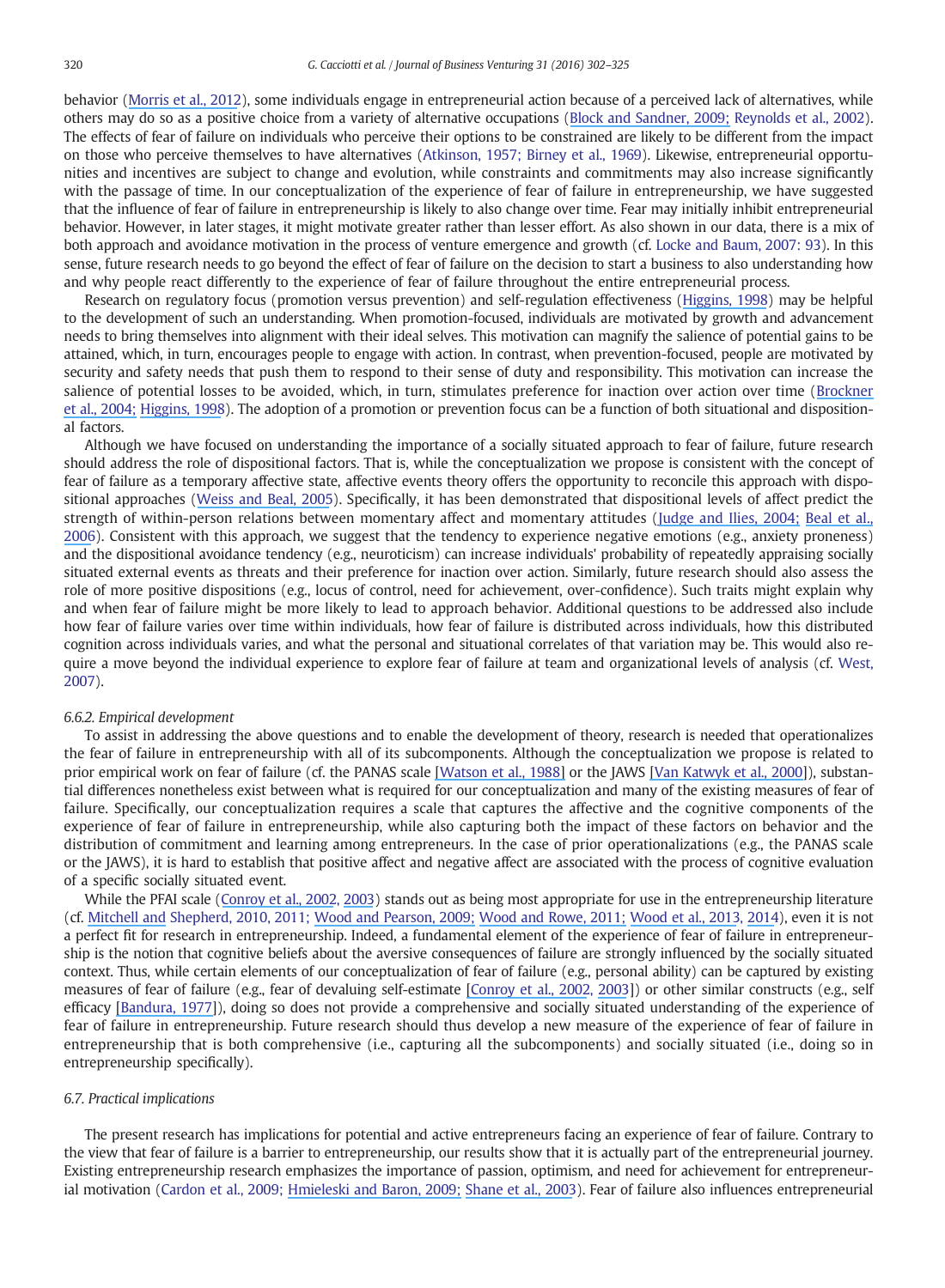<span id="page-20-0"></span>motivation, but not always in the negative direction. In many cases, it can be linked with the decision to approach even more vigorously. Furthermore, it also has implications for entrepreneurial performance and wellbeing. Becoming aware of these consequences can help entrepreneurs adopt the most efficient coping approach. This is especially important for those who tend to repress the fear of failing. In this case, mentorship and other forms of instrumental and social support can be crucial.

Results from this research also have implications for entrepreneurship educators who are preparing future entrepreneurs to the challenges of the entrepreneurial process. As suggested by [Shepherd \(2004\),](#page-23-0) educators should focus on students' feelings and emotions and their consequences for entrepreneurial actions. By exploring the experience of fear of failure in entrepreneurship, this study provides a more realistic perspective of this phenomenon than has been provided in prior research. Our results thus suggest the importance of a narrative of fear of failure that moves away from the idea of 'heroes with no fear' toward a more realistic narrative.

#### 6.8. Limitations of the study

Although this study contributes to a deeper understanding of fear of failure as experienced by entrepreneurs, its research design is not without limitations. First, for the majority of the participants the fear of failure experiences happened in the past months or years. As with any retrospective research, this might result in recall bias and distortion of the self-reported accounts ([Podsakoff](https://www.researchgate.net/publication/284041695_Self-Report_in_Organisational_Research_Problems_and_Prospects?el=1_x_8&enrichId=rgreq-79255f33ff526740e71246f573d8f528-XXX&enrichSource=Y292ZXJQYWdlOzMwMDMxMTExNDtBUzozOTM4NDE3ODcwNjQzMzNAMTQ3MDkxMDYwNzg3MQ==)[and](https://www.researchgate.net/publication/284041695_Self-Report_in_Organisational_Research_Problems_and_Prospects?el=1_x_8&enrichId=rgreq-79255f33ff526740e71246f573d8f528-XXX&enrichSource=Y292ZXJQYWdlOzMwMDMxMTExNDtBUzozOTM4NDE3ODcwNjQzMzNAMTQ3MDkxMDYwNzg3MQ==)[Organ,](https://www.researchgate.net/publication/284041695_Self-Report_in_Organisational_Research_Problems_and_Prospects?el=1_x_8&enrichId=rgreq-79255f33ff526740e71246f573d8f528-XXX&enrichSource=Y292ZXJQYWdlOzMwMDMxMTExNDtBUzozOTM4NDE3ODcwNjQzMzNAMTQ3MDkxMDYwNzg3MQ==)[198](https://www.researchgate.net/publication/284041695_Self-Report_in_Organisational_Research_Problems_and_Prospects?el=1_x_8&enrichId=rgreq-79255f33ff526740e71246f573d8f528-XXX&enrichSource=Y292ZXJQYWdlOzMwMDMxMTExNDtBUzozOTM4NDE3ODcwNjQzMzNAMTQ3MDkxMDYwNzg3MQ==)[6\)](#page-23-0). We note, however, that information related to critical experiences maintains a high degree of accuracy [\(Berney and Blane, 1997; Chell, 2004: 47\)](#page-21-0). While the body's response commonly associated to fear and anxiety (e.g., muscle tension, racing heartbeat, fast breathing) may not remain, the cognitive recall of that experience should not have temporal constraints. This recall consists of a reflection of an on-going individuals' sensemaking regarding the effects of fear of failure on the on-going process of entrepreneurship ([Grégoire et al., 2011\)](#page-22-0). In spite of this limitation, our data nonetheless show the manifestation and transformation of the fear of failure phenomenon within the entrepreneurial process.

Second, although we selected participants from two different countries (United Kingdom and Canada), it was not our intention to create a comparative analysis through a qualitative sample. We primarily aimed to demonstrate that fear of failure is experienced by entrepreneurs at different stages of the entrepreneurial process regardless of location, nationality, or gender. Specifically, in our data collection effort we have tried to include people from different countries and backgrounds to increase generalizability, not as part of a comparative analysis across countries. In this sense, we are not attempting to control for differences in samples, but instead seek to more broadly capture the experience of fear of failure within the entrepreneurial setting, regardless of country. However, we recognize that there might be cross-cultural and gender differences in the attitudes toward failure that can influence this experience and additional variation that we do not capture — even within the same country (e.g., [Langowitz](https://www.researchgate.net/publication/228271099_The_Entrepreneurial_Propensity_of_Women?el=1_x_8&enrichId=rgreq-79255f33ff526740e71246f573d8f528-XXX&enrichSource=Y292ZXJQYWdlOzMwMDMxMTExNDtBUzozOTM4NDE3ODcwNjQzMzNAMTQ3MDkxMDYwNzg3MQ==)[and](https://www.researchgate.net/publication/228271099_The_Entrepreneurial_Propensity_of_Women?el=1_x_8&enrichId=rgreq-79255f33ff526740e71246f573d8f528-XXX&enrichSource=Y292ZXJQYWdlOzMwMDMxMTExNDtBUzozOTM4NDE3ODcwNjQzMzNAMTQ3MDkxMDYwNzg3MQ==)[Minniti,](https://www.researchgate.net/publication/228271099_The_Entrepreneurial_Propensity_of_Women?el=1_x_8&enrichId=rgreq-79255f33ff526740e71246f573d8f528-XXX&enrichSource=Y292ZXJQYWdlOzMwMDMxMTExNDtBUzozOTM4NDE3ODcwNjQzMzNAMTQ3MDkxMDYwNzg3MQ==) [2007; Vaillant and Lafuente, 2007; Shinnar et al., 2012](#page-22-0)). For example, cultural differences in the social stigma attached to failure can vary people sensitivity to specific sources of threat (e.g., threat to social esteem). Similarly, there may be variation between men and women in appraisal of external situated social cues and internal cognitive evaluations. We believe that the conceptualization of fear of failure provided herein can enable future research to address these macro- and micro-level comparative analyses (using, for example, lexical and longitudinal content analysis [see, e.g., [Lichtenstein et al., 2006; Duriau et al., 200](#page-22-0)[7\]](https://www.researchgate.net/publication/234021481_A_Content_Analysis_of_the_Content_Analysis_Literature_in_Organization_Studies_Research_Themes_Data_Sources_and_Methodological_Refinements?el=1_x_8&enrichId=rgreq-79255f33ff526740e71246f573d8f528-XXX&enrichSource=Y292ZXJQYWdlOzMwMDMxMTExNDtBUzozOTM4NDE3ODcwNjQzMzNAMTQ3MDkxMDYwNzg3MQ==)) that will better enable understanding of the comparative and processual elements of fear of failure in entrepreneurship.

Third, we note that we have primarily included individuals who are currently active entrepreneurs or nascent entrepreneurs and individuals who indicated that at a recent time they had an entrepreneurial idea that they pursued and then dropped. What is not prominent in our data are individuals who may have acknowledged that they have at some point in time had an idea, but did not doing anything to actually pursue it. Although this group of individuals would seem to be important to consider, getting greater access to individuals who have said that they have had an idea but have done nothing to move this forward is quite difficult. We note, however, that the individuals included in our study do not need to have met any standard of pursuit beyond talking to a non-profit regional entrepreneurship support organization. In this sense, we do capture with our data some individuals who have done little to move their idea forward. Nonetheless, more research is needed to more fully capture this potentially "invisible" part of the population that may have ideas for businesses that never move forward as a result of fear of failure.

### 7. Conclusion

Our conceptual model of the fear of failure experience offers an exploratory attempt to differentiate the elements of the construct. By relying upon extant theoretical perspectives and relevant evidence, we have attempted to both organize the reflexively reported personal data from our research participants, and to offer some propositions on the expected relationships among the variables identified. It remains for the model to be subjected to further empirical examination. In order to do so, it is likely that new measures will need to be developed and validated. The scope of our propositions is broad. However, we hope that the impact on enhancing our understanding of fear of failure in entrepreneurship will justify increased research attention in future.

#### Appendix A. Sampling and data collection

1. Identified 35 active or nascent entrepreneurs from the UK for phase one (14 had acted upon an entrepreneurial idea; 21 respondents had ceased initial entrepreneurial activities).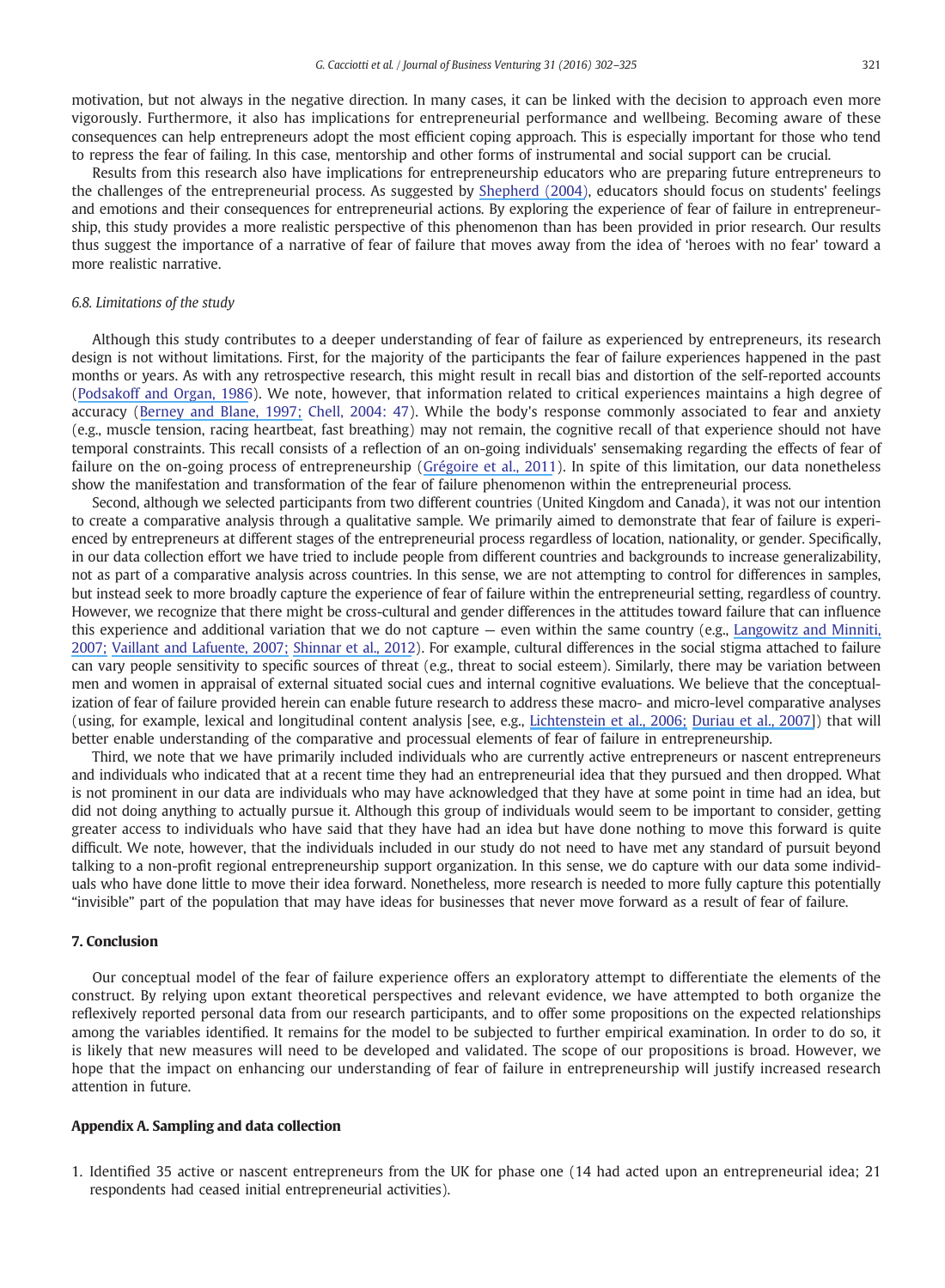- <span id="page-21-0"></span>2. One of the co-authors utilized semi-structured interviews, asking questions such as: When you first acted upon your idea and made it into a reality, did you experience any anxiety? What entrepreneurial activities proved to be a source of anxiety for you and your project? Describe when and how this anxiety related to your entrepreneurial behavior? How have your experiences of anxiety helped your entrepreneurial activity? How have your experience of anxiety hindered your entrepreneurial activity?
- 3. Each interview was recorded and transcribed.
- 4. Identified 30 entrepreneurs from Canada, all of whom had acted upon an entrepreneurial idea.
- 5. A research associate who was briefed and trained by the researchers utilized semi-structured interviews, asking the same questions as in phase one. Additional clarifying questions were also included for added depth.
- 6. Each interview was recorded and transcribed.

#### Appendix B. Theme identification and manual coding (UK data)

- 1. Transcripts were thoroughly read by two of the authors and statements that related to fear of failure were identified and retained
- 2. The relevance of the statements was then agreed upon by two of the authors and disagreements were resolved through discussion (72 relevant statements were retained).
- 3. Each statement was labeled as reflecting a specific theme by two of the authors (working independently)
- 4. These themes were then discussed by two of the authors and disagreements resolved
- 5. Codes were then assigned to each chunk of text using these preliminary themes
- 6. When basic themes occurred frequently, second-level (organizing) themes were identified
- 7. The second-level (organizing) themes were grouped into global themes

#### Appendix C. Validation, refinement and ontological organization (Canada data)

- 1. Transcripts were thoroughly read by three of the authors and statements that related to the fear of failure were identified and retained
- 2. This data was then compiled into an initial list 379 relevant statements
- 3. These statements were manually coded by three of the authors according to the preliminary thematic categories from the UK data
- 4. New categories were suggested when statements could not be put in an existing category
- 5. Existing categories were refined when needed
- 6. Once agreement was reached about a set of thematic categories, statements were re-coded
- 7. A reliability index was calculated at this stage (for the Canada Study)
- 8. The codes for each statement were then discussed and reconciled by three of the authors
- 9. Adjacent statements in transcripts that repeated the same basic meaning were combined
- 10. Statements that were insufficiently clear and where agreement was not possible were deleted

11. In the final analysis, 316 statements were retained

#### References

Alon, I., Yeheskel, O., Lerner, M., Zhang, W., 2013. [I](https://www.researchgate.net/publication/260354395_Internationalization_of_Chinese_Entrepreneurial_Firms?el=1_x_8&enrichId=rgreq-79255f33ff526740e71246f573d8f528-XXX&enrichSource=Y292ZXJQYWdlOzMwMDMxMTExNDtBUzozOTM4NDE3ODcwNjQzMzNAMTQ3MDkxMDYwNzg3MQ==)[nternationalization of Chinese entrepreneurial firms. Thunderbird Int. Bus. Rev. 55 \(5\), 495](http://refhub.elsevier.com/S0883-9026(16)30002-7/rf0005)–512.

Arenius, P., Minniti, M., 2005. [P](https://www.researchgate.net/publication/null?el=1_x_8&enrichId=rgreq-79255f33ff526740e71246f573d8f528-XXX&enrichSource=Y292ZXJQYWdlOzMwMDMxMTExNDtBUzozOTM4NDE3ODcwNjQzMzNAMTQ3MDkxMDYwNzg3MQ==)[erceptual variables and nascent entrepreneurship. Small Bus. Econ. 24, 233](http://refhub.elsevier.com/S0883-9026(16)30002-7/rf0010)–247.

- Asiedu, M., Nduro, K., 2015. [P](https://www.researchgate.net/publication/303157315_Polytechnic_students)[olytechnic students' entrepreneurial knowledge, preferences and perceived barriers to start-up business. Eur. J. Bus. Manag. 7 \(21\), 20](http://refhub.elsevier.com/S0883-9026(16)30002-7/rf0015)–28. Atkinson, J.W., 1957. [Motivational determinants of risk-taking behavior. Psychol. Rev. 64, 359](http://refhub.elsevier.com/S0883-9026(16)30002-7/rf0020)–372.
- Atkinson, J.W., 1966. [M](https://www.researchgate.net/publication/null?el=1_x_8&enrichId=rgreq-79255f33ff526740e71246f573d8f528-XXX&enrichSource=Y292ZXJQYWdlOzMwMDMxMTExNDtBUzozOTM4NDE3ODcwNjQzMzNAMTQ3MDkxMDYwNzg3MQ==)[otivational determinants of risk-taking behaviour. In: Atkinson, J.W., Feather, N.T. \(Eds.\), A Theory of Achievement Motivation. Wiley, New](http://refhub.elsevier.com/S0883-9026(16)30002-7/rf0025) [York, pp. 11](http://refhub.elsevier.com/S0883-9026(16)30002-7/rf0025)–30.
- Atkinson, J.W., Feather, N.T., 1966. [A](https://www.researchgate.net/publication/null?el=1_x_8&enrichId=rgreq-79255f33ff526740e71246f573d8f528-XXX&enrichSource=Y292ZXJQYWdlOzMwMDMxMTExNDtBUzozOTM4NDE3ODcwNjQzMzNAMTQ3MDkxMDYwNzg3MQ==) [Theory of Achievement Motivation. Wiley, New York, NY](http://refhub.elsevier.com/S0883-9026(16)30002-7/rf0030)[.](https://www.researchgate.net/publication/null?el=1_x_8&enrichId=rgreq-79255f33ff526740e71246f573d8f528-XXX&enrichSource=Y292ZXJQYWdlOzMwMDMxMTExNDtBUzozOTM4NDE3ODcwNjQzMzNAMTQ3MDkxMDYwNzg3MQ==)

Atkinson, J.W., Litwin, G.H., 1960. [Achievement motive and test anxiety conceived as motive to avoid failure. J. Abnorm. Soc. Psychol. 60, 52](http://refhub.elsevier.com/S0883-9026(16)30002-7/rf0035)–64.

Atkinson, J.W., Litwin, G.H., 1973. [A](https://www.researchgate.net/publication/null?el=1_x_8&enrichId=rgreq-79255f33ff526740e71246f573d8f528-XXX&enrichSource=Y292ZXJQYWdlOzMwMDMxMTExNDtBUzozOTM4NDE3ODcwNjQzMzNAMTQ3MDkxMDYwNzg3MQ==)[chievement motive and test anxiety conceived as motive to approach success and motive to avoid failure. In: McClelland, D.C.,](http://refhub.elsevier.com/S0883-9026(16)30002-7/rf0040) [Steele, R.S. \(Eds.\), Human Motivation: A Book of Readings. General Learning Press, Morristown, NJ, pp. 145](http://refhub.elsevier.com/S0883-9026(16)30002-7/rf0040)–163.

Attride-Stirling, J., 2001. [T](https://www.researchgate.net/publication/249730897_Thematic_Networks_An_Analytic_Tool_for_Qualitative_Research?el=1_x_8&enrichId=rgreq-79255f33ff526740e71246f573d8f528-XXX&enrichSource=Y292ZXJQYWdlOzMwMDMxMTExNDtBUzozOTM4NDE3ODcwNjQzMzNAMTQ3MDkxMDYwNzg3MQ==)[hematic networks: an analytic tool for qualitative research. Qual. Res. 3, 385](http://refhub.elsevier.com/S0883-9026(16)30002-7/rf0045)–405.

Autio, E., Pathak, S., 2010. [Entrepreneur's exit experience and growth aspirations. Front. Entrep. Res. 30 \(Article 2\)](http://refhub.elsevier.com/S0883-9026(16)30002-7/rf0050)[.](https://www.researchgate.net/publication/254555789_Entrepreneur)

[Bandura, A., 1977. Self-efficacy: towards a unifying theory of behavioral change. Psychol. Rev. 84 \(2\), 191](https://www.researchgate.net/publication/null?el=1_x_8&enrichId=rgreq-79255f33ff526740e71246f573d8f528-XXX&enrichSource=Y292ZXJQYWdlOzMwMDMxMTExNDtBUzozOTM4NDE3ODcwNjQzMzNAMTQ3MDkxMDYwNzg3MQ==)–215. http://dx.doi.org/[10.1037/0033-295X.84.2.191.](http://dx.doi.org/10.1037/0033-295X.84.2.191)

Barlow, D.H., 2000. [Unraveling](https://www.researchgate.net/publication/279143848_Unraveling_the_mysteries_of_anxiety_and_its_disorders_from_the_perspective_of_emotion_theory?el=1_x_8&enrichId=rgreq-79255f33ff526740e71246f573d8f528-XXX&enrichSource=Y292ZXJQYWdlOzMwMDMxMTExNDtBUzozOTM4NDE3ODcwNjQzMzNAMTQ3MDkxMDYwNzg3MQ==)[the](https://www.researchgate.net/publication/279143848_Unraveling_the_mysteries_of_anxiety_and_its_disorders_from_the_perspective_of_emotion_theory?el=1_x_8&enrichId=rgreq-79255f33ff526740e71246f573d8f528-XXX&enrichSource=Y292ZXJQYWdlOzMwMDMxMTExNDtBUzozOTM4NDE3ODcwNjQzMzNAMTQ3MDkxMDYwNzg3MQ==)[mysteries](https://www.researchgate.net/publication/279143848_Unraveling_the_mysteries_of_anxiety_and_its_disorders_from_the_perspective_of_emotion_theory?el=1_x_8&enrichId=rgreq-79255f33ff526740e71246f573d8f528-XXX&enrichSource=Y292ZXJQYWdlOzMwMDMxMTExNDtBUzozOTM4NDE3ODcwNjQzMzNAMTQ3MDkxMDYwNzg3MQ==)[of](https://www.researchgate.net/publication/279143848_Unraveling_the_mysteries_of_anxiety_and_its_disorders_from_the_perspective_of_emotion_theory?el=1_x_8&enrichId=rgreq-79255f33ff526740e71246f573d8f528-XXX&enrichSource=Y292ZXJQYWdlOzMwMDMxMTExNDtBUzozOTM4NDE3ODcwNjQzMzNAMTQ3MDkxMDYwNzg3MQ==)[anxiety](https://www.researchgate.net/publication/279143848_Unraveling_the_mysteries_of_anxiety_and_its_disorders_from_the_perspective_of_emotion_theory?el=1_x_8&enrichId=rgreq-79255f33ff526740e71246f573d8f528-XXX&enrichSource=Y292ZXJQYWdlOzMwMDMxMTExNDtBUzozOTM4NDE3ODcwNjQzMzNAMTQ3MDkxMDYwNzg3MQ==)[and](https://www.researchgate.net/publication/279143848_Unraveling_the_mysteries_of_anxiety_and_its_disorders_from_the_perspective_of_emotion_theory?el=1_x_8&enrichId=rgreq-79255f33ff526740e71246f573d8f528-XXX&enrichSource=Y292ZXJQYWdlOzMwMDMxMTExNDtBUzozOTM4NDE3ODcwNjQzMzNAMTQ3MDkxMDYwNzg3MQ==)[its](https://www.researchgate.net/publication/279143848_Unraveling_the_mysteries_of_anxiety_and_its_disorders_from_the_perspective_of_emotion_theory?el=1_x_8&enrichId=rgreq-79255f33ff526740e71246f573d8f528-XXX&enrichSource=Y292ZXJQYWdlOzMwMDMxMTExNDtBUzozOTM4NDE3ODcwNjQzMzNAMTQ3MDkxMDYwNzg3MQ==)[disorders](https://www.researchgate.net/publication/279143848_Unraveling_the_mysteries_of_anxiety_and_its_disorders_from_the_perspective_of_emotion_theory?el=1_x_8&enrichId=rgreq-79255f33ff526740e71246f573d8f528-XXX&enrichSource=Y292ZXJQYWdlOzMwMDMxMTExNDtBUzozOTM4NDE3ODcwNjQzMzNAMTQ3MDkxMDYwNzg3MQ==)[from](https://www.researchgate.net/publication/279143848_Unraveling_the_mysteries_of_anxiety_and_its_disorders_from_the_perspective_of_emotion_theory?el=1_x_8&enrichId=rgreq-79255f33ff526740e71246f573d8f528-XXX&enrichSource=Y292ZXJQYWdlOzMwMDMxMTExNDtBUzozOTM4NDE3ODcwNjQzMzNAMTQ3MDkxMDYwNzg3MQ==)[the](https://www.researchgate.net/publication/279143848_Unraveling_the_mysteries_of_anxiety_and_its_disorders_from_the_perspective_of_emotion_theory?el=1_x_8&enrichId=rgreq-79255f33ff526740e71246f573d8f528-XXX&enrichSource=Y292ZXJQYWdlOzMwMDMxMTExNDtBUzozOTM4NDE3ODcwNjQzMzNAMTQ3MDkxMDYwNzg3MQ==)[perspective](https://www.researchgate.net/publication/279143848_Unraveling_the_mysteries_of_anxiety_and_its_disorders_from_the_perspective_of_emotion_theory?el=1_x_8&enrichId=rgreq-79255f33ff526740e71246f573d8f528-XXX&enrichSource=Y292ZXJQYWdlOzMwMDMxMTExNDtBUzozOTM4NDE3ODcwNjQzMzNAMTQ3MDkxMDYwNzg3MQ==)[of](https://www.researchgate.net/publication/279143848_Unraveling_the_mysteries_of_anxiety_and_its_disorders_from_the_perspective_of_emotion_theory?el=1_x_8&enrichId=rgreq-79255f33ff526740e71246f573d8f528-XXX&enrichSource=Y292ZXJQYWdlOzMwMDMxMTExNDtBUzozOTM4NDE3ODcwNjQzMzNAMTQ3MDkxMDYwNzg3MQ==)[emotion](https://www.researchgate.net/publication/279143848_Unraveling_the_mysteries_of_anxiety_and_its_disorders_from_the_perspective_of_emotion_theory?el=1_x_8&enrichId=rgreq-79255f33ff526740e71246f573d8f528-XXX&enrichSource=Y292ZXJQYWdlOzMwMDMxMTExNDtBUzozOTM4NDE3ODcwNjQzMzNAMTQ3MDkxMDYwNzg3MQ==)[theory.](https://www.researchgate.net/publication/279143848_Unraveling_the_mysteries_of_anxiety_and_its_disorders_from_the_perspective_of_emotion_theory?el=1_x_8&enrichId=rgreq-79255f33ff526740e71246f573d8f528-XXX&enrichSource=Y292ZXJQYWdlOzMwMDMxMTExNDtBUzozOTM4NDE3ODcwNjQzMzNAMTQ3MDkxMDYwNzg3MQ==)[Am.](https://www.researchgate.net/publication/279143848_Unraveling_the_mysteries_of_anxiety_and_its_disorders_from_the_perspective_of_emotion_theory?el=1_x_8&enrichId=rgreq-79255f33ff526740e71246f573d8f528-XXX&enrichSource=Y292ZXJQYWdlOzMwMDMxMTExNDtBUzozOTM4NDE3ODcwNjQzMzNAMTQ3MDkxMDYwNzg3MQ==)[Psychol.](https://www.researchgate.net/publication/279143848_Unraveling_the_mysteries_of_anxiety_and_its_disorders_from_the_perspective_of_emotion_theory?el=1_x_8&enrichId=rgreq-79255f33ff526740e71246f573d8f528-XXX&enrichSource=Y292ZXJQYWdlOzMwMDMxMTExNDtBUzozOTM4NDE3ODcwNjQzMzNAMTQ3MDkxMDYwNzg3MQ==)[55,](https://www.researchgate.net/publication/279143848_Unraveling_the_mysteries_of_anxiety_and_its_disorders_from_the_perspective_of_emotion_theory?el=1_x_8&enrichId=rgreq-79255f33ff526740e71246f573d8f528-XXX&enrichSource=Y292ZXJQYWdlOzMwMDMxMTExNDtBUzozOTM4NDE3ODcwNjQzMzNAMTQ3MDkxMDYwNzg3MQ==)[1245](https://www.researchgate.net/publication/279143848_Unraveling_the_mysteries_of_anxiety_and_its_disorders_from_the_perspective_of_emotion_theory?el=1_x_8&enrichId=rgreq-79255f33ff526740e71246f573d8f528-XXX&enrichSource=Y292ZXJQYWdlOzMwMDMxMTExNDtBUzozOTM4NDE3ODcwNjQzMzNAMTQ3MDkxMDYwNzg3MQ==)–1263.

Baron, R., 2008. [The](https://www.researchgate.net/publication/237228449_The_Role_of_Affect_in_the_Entrepreneurial_Process?el=1_x_8&enrichId=rgreq-79255f33ff526740e71246f573d8f528-XXX&enrichSource=Y292ZXJQYWdlOzMwMDMxMTExNDtBUzozOTM4NDE3ODcwNjQzMzNAMTQ3MDkxMDYwNzg3MQ==)[role](https://www.researchgate.net/publication/237228449_The_Role_of_Affect_in_the_Entrepreneurial_Process?el=1_x_8&enrichId=rgreq-79255f33ff526740e71246f573d8f528-XXX&enrichSource=Y292ZXJQYWdlOzMwMDMxMTExNDtBUzozOTM4NDE3ODcwNjQzMzNAMTQ3MDkxMDYwNzg3MQ==)[of](https://www.researchgate.net/publication/237228449_The_Role_of_Affect_in_the_Entrepreneurial_Process?el=1_x_8&enrichId=rgreq-79255f33ff526740e71246f573d8f528-XXX&enrichSource=Y292ZXJQYWdlOzMwMDMxMTExNDtBUzozOTM4NDE3ODcwNjQzMzNAMTQ3MDkxMDYwNzg3MQ==)[affect](https://www.researchgate.net/publication/237228449_The_Role_of_Affect_in_the_Entrepreneurial_Process?el=1_x_8&enrichId=rgreq-79255f33ff526740e71246f573d8f528-XXX&enrichSource=Y292ZXJQYWdlOzMwMDMxMTExNDtBUzozOTM4NDE3ODcwNjQzMzNAMTQ3MDkxMDYwNzg3MQ==)[in](https://www.researchgate.net/publication/237228449_The_Role_of_Affect_in_the_Entrepreneurial_Process?el=1_x_8&enrichId=rgreq-79255f33ff526740e71246f573d8f528-XXX&enrichSource=Y292ZXJQYWdlOzMwMDMxMTExNDtBUzozOTM4NDE3ODcwNjQzMzNAMTQ3MDkxMDYwNzg3MQ==)[the](https://www.researchgate.net/publication/237228449_The_Role_of_Affect_in_the_Entrepreneurial_Process?el=1_x_8&enrichId=rgreq-79255f33ff526740e71246f573d8f528-XXX&enrichSource=Y292ZXJQYWdlOzMwMDMxMTExNDtBUzozOTM4NDE3ODcwNjQzMzNAMTQ3MDkxMDYwNzg3MQ==)[entrepreneurial](https://www.researchgate.net/publication/237228449_The_Role_of_Affect_in_the_Entrepreneurial_Process?el=1_x_8&enrichId=rgreq-79255f33ff526740e71246f573d8f528-XXX&enrichSource=Y292ZXJQYWdlOzMwMDMxMTExNDtBUzozOTM4NDE3ODcwNjQzMzNAMTQ3MDkxMDYwNzg3MQ==)[process.](https://www.researchgate.net/publication/237228449_The_Role_of_Affect_in_the_Entrepreneurial_Process?el=1_x_8&enrichId=rgreq-79255f33ff526740e71246f573d8f528-XXX&enrichSource=Y292ZXJQYWdlOzMwMDMxMTExNDtBUzozOTM4NDE3ODcwNjQzMzNAMTQ3MDkxMDYwNzg3MQ==)[Acad.](https://www.researchgate.net/publication/237228449_The_Role_of_Affect_in_the_Entrepreneurial_Process?el=1_x_8&enrichId=rgreq-79255f33ff526740e71246f573d8f528-XXX&enrichSource=Y292ZXJQYWdlOzMwMDMxMTExNDtBUzozOTM4NDE3ODcwNjQzMzNAMTQ3MDkxMDYwNzg3MQ==)[Manag.](https://www.researchgate.net/publication/237228449_The_Role_of_Affect_in_the_Entrepreneurial_Process?el=1_x_8&enrichId=rgreq-79255f33ff526740e71246f573d8f528-XXX&enrichSource=Y292ZXJQYWdlOzMwMDMxMTExNDtBUzozOTM4NDE3ODcwNjQzMzNAMTQ3MDkxMDYwNzg3MQ==)[Rev.](https://www.researchgate.net/publication/237228449_The_Role_of_Affect_in_the_Entrepreneurial_Process?el=1_x_8&enrichId=rgreq-79255f33ff526740e71246f573d8f528-XXX&enrichSource=Y292ZXJQYWdlOzMwMDMxMTExNDtBUzozOTM4NDE3ODcwNjQzMzNAMTQ3MDkxMDYwNzg3MQ==)[33,](https://www.researchgate.net/publication/237228449_The_Role_of_Affect_in_the_Entrepreneurial_Process?el=1_x_8&enrichId=rgreq-79255f33ff526740e71246f573d8f528-XXX&enrichSource=Y292ZXJQYWdlOzMwMDMxMTExNDtBUzozOTM4NDE3ODcwNjQzMzNAMTQ3MDkxMDYwNzg3MQ==)[328](https://www.researchgate.net/publication/237228449_The_Role_of_Affect_in_the_Entrepreneurial_Process?el=1_x_8&enrichId=rgreq-79255f33ff526740e71246f573d8f528-XXX&enrichSource=Y292ZXJQYWdlOzMwMDMxMTExNDtBUzozOTM4NDE3ODcwNjQzMzNAMTQ3MDkxMDYwNzg3MQ==)–340.

Beal, D.J., Trougakos, J.P., Weiss, H.M., Green, S.G., 2006. [Episodic](https://www.researchgate.net/publication/null?el=1_x_8&enrichId=rgreq-79255f33ff526740e71246f573d8f528-XXX&enrichSource=Y292ZXJQYWdlOzMwMDMxMTExNDtBUzozOTM4NDE3ODcwNjQzMzNAMTQ3MDkxMDYwNzg3MQ==)[processes](https://www.researchgate.net/publication/null?el=1_x_8&enrichId=rgreq-79255f33ff526740e71246f573d8f528-XXX&enrichSource=Y292ZXJQYWdlOzMwMDMxMTExNDtBUzozOTM4NDE3ODcwNjQzMzNAMTQ3MDkxMDYwNzg3MQ==)[in](https://www.researchgate.net/publication/null?el=1_x_8&enrichId=rgreq-79255f33ff526740e71246f573d8f528-XXX&enrichSource=Y292ZXJQYWdlOzMwMDMxMTExNDtBUzozOTM4NDE3ODcwNjQzMzNAMTQ3MDkxMDYwNzg3MQ==)[emotional](https://www.researchgate.net/publication/null?el=1_x_8&enrichId=rgreq-79255f33ff526740e71246f573d8f528-XXX&enrichSource=Y292ZXJQYWdlOzMwMDMxMTExNDtBUzozOTM4NDE3ODcwNjQzMzNAMTQ3MDkxMDYwNzg3MQ==)[labor:](https://www.researchgate.net/publication/null?el=1_x_8&enrichId=rgreq-79255f33ff526740e71246f573d8f528-XXX&enrichSource=Y292ZXJQYWdlOzMwMDMxMTExNDtBUzozOTM4NDE3ODcwNjQzMzNAMTQ3MDkxMDYwNzg3MQ==)[perceptions](https://www.researchgate.net/publication/null?el=1_x_8&enrichId=rgreq-79255f33ff526740e71246f573d8f528-XXX&enrichSource=Y292ZXJQYWdlOzMwMDMxMTExNDtBUzozOTM4NDE3ODcwNjQzMzNAMTQ3MDkxMDYwNzg3MQ==)[of](https://www.researchgate.net/publication/null?el=1_x_8&enrichId=rgreq-79255f33ff526740e71246f573d8f528-XXX&enrichSource=Y292ZXJQYWdlOzMwMDMxMTExNDtBUzozOTM4NDE3ODcwNjQzMzNAMTQ3MDkxMDYwNzg3MQ==)[affective](https://www.researchgate.net/publication/null?el=1_x_8&enrichId=rgreq-79255f33ff526740e71246f573d8f528-XXX&enrichSource=Y292ZXJQYWdlOzMwMDMxMTExNDtBUzozOTM4NDE3ODcwNjQzMzNAMTQ3MDkxMDYwNzg3MQ==)[delivery](https://www.researchgate.net/publication/null?el=1_x_8&enrichId=rgreq-79255f33ff526740e71246f573d8f528-XXX&enrichSource=Y292ZXJQYWdlOzMwMDMxMTExNDtBUzozOTM4NDE3ODcwNjQzMzNAMTQ3MDkxMDYwNzg3MQ==)[and](https://www.researchgate.net/publication/null?el=1_x_8&enrichId=rgreq-79255f33ff526740e71246f573d8f528-XXX&enrichSource=Y292ZXJQYWdlOzMwMDMxMTExNDtBUzozOTM4NDE3ODcwNjQzMzNAMTQ3MDkxMDYwNzg3MQ==)[regulation](https://www.researchgate.net/publication/null?el=1_x_8&enrichId=rgreq-79255f33ff526740e71246f573d8f528-XXX&enrichSource=Y292ZXJQYWdlOzMwMDMxMTExNDtBUzozOTM4NDE3ODcwNjQzMzNAMTQ3MDkxMDYwNzg3MQ==)[strategies.](https://www.researchgate.net/publication/null?el=1_x_8&enrichId=rgreq-79255f33ff526740e71246f573d8f528-XXX&enrichSource=Y292ZXJQYWdlOzMwMDMxMTExNDtBUzozOTM4NDE3ODcwNjQzMzNAMTQ3MDkxMDYwNzg3MQ==)[J.](https://www.researchgate.net/publication/null?el=1_x_8&enrichId=rgreq-79255f33ff526740e71246f573d8f528-XXX&enrichSource=Y292ZXJQYWdlOzMwMDMxMTExNDtBUzozOTM4NDE3ODcwNjQzMzNAMTQ3MDkxMDYwNzg3MQ==)[Appl.](https://www.researchgate.net/publication/null?el=1_x_8&enrichId=rgreq-79255f33ff526740e71246f573d8f528-XXX&enrichSource=Y292ZXJQYWdlOzMwMDMxMTExNDtBUzozOTM4NDE3ODcwNjQzMzNAMTQ3MDkxMDYwNzg3MQ==) [Psychol.](https://www.researchgate.net/publication/null?el=1_x_8&enrichId=rgreq-79255f33ff526740e71246f573d8f528-XXX&enrichSource=Y292ZXJQYWdlOzMwMDMxMTExNDtBUzozOTM4NDE3ODcwNjQzMzNAMTQ3MDkxMDYwNzg3MQ==)[91,](https://www.researchgate.net/publication/null?el=1_x_8&enrichId=rgreq-79255f33ff526740e71246f573d8f528-XXX&enrichSource=Y292ZXJQYWdlOzMwMDMxMTExNDtBUzozOTM4NDE3ODcwNjQzMzNAMTQ3MDkxMDYwNzg3MQ==)[1053](https://www.researchgate.net/publication/null?el=1_x_8&enrichId=rgreq-79255f33ff526740e71246f573d8f528-XXX&enrichSource=Y292ZXJQYWdlOzMwMDMxMTExNDtBUzozOTM4NDE3ODcwNjQzMzNAMTQ3MDkxMDYwNzg3MQ==)–1065.

Bernard, H.R., 2002. [Research](https://www.researchgate.net/publication/240218246_Research_Methods_in_Anthropology_-_Qualitative_Quantitative_Approaches?el=1_x_8&enrichId=rgreq-79255f33ff526740e71246f573d8f528-XXX&enrichSource=Y292ZXJQYWdlOzMwMDMxMTExNDtBUzozOTM4NDE3ODcwNjQzMzNAMTQ3MDkxMDYwNzg3MQ==)[Methods](https://www.researchgate.net/publication/240218246_Research_Methods_in_Anthropology_-_Qualitative_Quantitative_Approaches?el=1_x_8&enrichId=rgreq-79255f33ff526740e71246f573d8f528-XXX&enrichSource=Y292ZXJQYWdlOzMwMDMxMTExNDtBUzozOTM4NDE3ODcwNjQzMzNAMTQ3MDkxMDYwNzg3MQ==)[in](https://www.researchgate.net/publication/240218246_Research_Methods_in_Anthropology_-_Qualitative_Quantitative_Approaches?el=1_x_8&enrichId=rgreq-79255f33ff526740e71246f573d8f528-XXX&enrichSource=Y292ZXJQYWdlOzMwMDMxMTExNDtBUzozOTM4NDE3ODcwNjQzMzNAMTQ3MDkxMDYwNzg3MQ==)[Anthropology:](https://www.researchgate.net/publication/240218246_Research_Methods_in_Anthropology_-_Qualitative_Quantitative_Approaches?el=1_x_8&enrichId=rgreq-79255f33ff526740e71246f573d8f528-XXX&enrichSource=Y292ZXJQYWdlOzMwMDMxMTExNDtBUzozOTM4NDE3ODcwNjQzMzNAMTQ3MDkxMDYwNzg3MQ==)[Qualitative](https://www.researchgate.net/publication/240218246_Research_Methods_in_Anthropology_-_Qualitative_Quantitative_Approaches?el=1_x_8&enrichId=rgreq-79255f33ff526740e71246f573d8f528-XXX&enrichSource=Y292ZXJQYWdlOzMwMDMxMTExNDtBUzozOTM4NDE3ODcwNjQzMzNAMTQ3MDkxMDYwNzg3MQ==)[and](https://www.researchgate.net/publication/240218246_Research_Methods_in_Anthropology_-_Qualitative_Quantitative_Approaches?el=1_x_8&enrichId=rgreq-79255f33ff526740e71246f573d8f528-XXX&enrichSource=Y292ZXJQYWdlOzMwMDMxMTExNDtBUzozOTM4NDE3ODcwNjQzMzNAMTQ3MDkxMDYwNzg3MQ==)[Quantitative](https://www.researchgate.net/publication/240218246_Research_Methods_in_Anthropology_-_Qualitative_Quantitative_Approaches?el=1_x_8&enrichId=rgreq-79255f33ff526740e71246f573d8f528-XXX&enrichSource=Y292ZXJQYWdlOzMwMDMxMTExNDtBUzozOTM4NDE3ODcwNjQzMzNAMTQ3MDkxMDYwNzg3MQ==)[Approaches.](https://www.researchgate.net/publication/240218246_Research_Methods_in_Anthropology_-_Qualitative_Quantitative_Approaches?el=1_x_8&enrichId=rgreq-79255f33ff526740e71246f573d8f528-XXX&enrichSource=Y292ZXJQYWdlOzMwMDMxMTExNDtBUzozOTM4NDE3ODcwNjQzMzNAMTQ3MDkxMDYwNzg3MQ==)[Altimira](https://www.researchgate.net/publication/240218246_Research_Methods_in_Anthropology_-_Qualitative_Quantitative_Approaches?el=1_x_8&enrichId=rgreq-79255f33ff526740e71246f573d8f528-XXX&enrichSource=Y292ZXJQYWdlOzMwMDMxMTExNDtBUzozOTM4NDE3ODcwNjQzMzNAMTQ3MDkxMDYwNzg3MQ==)[Press,](https://www.researchgate.net/publication/240218246_Research_Methods_in_Anthropology_-_Qualitative_Quantitative_Approaches?el=1_x_8&enrichId=rgreq-79255f33ff526740e71246f573d8f528-XXX&enrichSource=Y292ZXJQYWdlOzMwMDMxMTExNDtBUzozOTM4NDE3ODcwNjQzMzNAMTQ3MDkxMDYwNzg3MQ==)[Walnut](https://www.researchgate.net/publication/240218246_Research_Methods_in_Anthropology_-_Qualitative_Quantitative_Approaches?el=1_x_8&enrichId=rgreq-79255f33ff526740e71246f573d8f528-XXX&enrichSource=Y292ZXJQYWdlOzMwMDMxMTExNDtBUzozOTM4NDE3ODcwNjQzMzNAMTQ3MDkxMDYwNzg3MQ==)[Creek,](https://www.researchgate.net/publication/240218246_Research_Methods_in_Anthropology_-_Qualitative_Quantitative_Approaches?el=1_x_8&enrichId=rgreq-79255f33ff526740e71246f573d8f528-XXX&enrichSource=Y292ZXJQYWdlOzMwMDMxMTExNDtBUzozOTM4NDE3ODcwNjQzMzNAMTQ3MDkxMDYwNzg3MQ==)[CA.](https://www.researchgate.net/publication/240218246_Research_Methods_in_Anthropology_-_Qualitative_Quantitative_Approaches?el=1_x_8&enrichId=rgreq-79255f33ff526740e71246f573d8f528-XXX&enrichSource=Y292ZXJQYWdlOzMwMDMxMTExNDtBUzozOTM4NDE3ODcwNjQzMzNAMTQ3MDkxMDYwNzg3MQ==)

Berney, L.R., Blane, D.B., 1997. [Collecting](https://www.researchgate.net/publication/null?el=1_x_8&enrichId=rgreq-79255f33ff526740e71246f573d8f528-XXX&enrichSource=Y292ZXJQYWdlOzMwMDMxMTExNDtBUzozOTM4NDE3ODcwNjQzMzNAMTQ3MDkxMDYwNzg3MQ==)[retrospective](https://www.researchgate.net/publication/null?el=1_x_8&enrichId=rgreq-79255f33ff526740e71246f573d8f528-XXX&enrichSource=Y292ZXJQYWdlOzMwMDMxMTExNDtBUzozOTM4NDE3ODcwNjQzMzNAMTQ3MDkxMDYwNzg3MQ==)[data:](https://www.researchgate.net/publication/null?el=1_x_8&enrichId=rgreq-79255f33ff526740e71246f573d8f528-XXX&enrichSource=Y292ZXJQYWdlOzMwMDMxMTExNDtBUzozOTM4NDE3ODcwNjQzMzNAMTQ3MDkxMDYwNzg3MQ==)[accuracy](https://www.researchgate.net/publication/null?el=1_x_8&enrichId=rgreq-79255f33ff526740e71246f573d8f528-XXX&enrichSource=Y292ZXJQYWdlOzMwMDMxMTExNDtBUzozOTM4NDE3ODcwNjQzMzNAMTQ3MDkxMDYwNzg3MQ==)[of](https://www.researchgate.net/publication/null?el=1_x_8&enrichId=rgreq-79255f33ff526740e71246f573d8f528-XXX&enrichSource=Y292ZXJQYWdlOzMwMDMxMTExNDtBUzozOTM4NDE3ODcwNjQzMzNAMTQ3MDkxMDYwNzg3MQ==)[recall](https://www.researchgate.net/publication/null?el=1_x_8&enrichId=rgreq-79255f33ff526740e71246f573d8f528-XXX&enrichSource=Y292ZXJQYWdlOzMwMDMxMTExNDtBUzozOTM4NDE3ODcwNjQzMzNAMTQ3MDkxMDYwNzg3MQ==)[after](https://www.researchgate.net/publication/null?el=1_x_8&enrichId=rgreq-79255f33ff526740e71246f573d8f528-XXX&enrichSource=Y292ZXJQYWdlOzMwMDMxMTExNDtBUzozOTM4NDE3ODcwNjQzMzNAMTQ3MDkxMDYwNzg3MQ==)[50](https://www.researchgate.net/publication/null?el=1_x_8&enrichId=rgreq-79255f33ff526740e71246f573d8f528-XXX&enrichSource=Y292ZXJQYWdlOzMwMDMxMTExNDtBUzozOTM4NDE3ODcwNjQzMzNAMTQ3MDkxMDYwNzg3MQ==)[years](https://www.researchgate.net/publication/null?el=1_x_8&enrichId=rgreq-79255f33ff526740e71246f573d8f528-XXX&enrichSource=Y292ZXJQYWdlOzMwMDMxMTExNDtBUzozOTM4NDE3ODcwNjQzMzNAMTQ3MDkxMDYwNzg3MQ==)[judged](https://www.researchgate.net/publication/null?el=1_x_8&enrichId=rgreq-79255f33ff526740e71246f573d8f528-XXX&enrichSource=Y292ZXJQYWdlOzMwMDMxMTExNDtBUzozOTM4NDE3ODcwNjQzMzNAMTQ3MDkxMDYwNzg3MQ==)[against](https://www.researchgate.net/publication/null?el=1_x_8&enrichId=rgreq-79255f33ff526740e71246f573d8f528-XXX&enrichSource=Y292ZXJQYWdlOzMwMDMxMTExNDtBUzozOTM4NDE3ODcwNjQzMzNAMTQ3MDkxMDYwNzg3MQ==)[historical](https://www.researchgate.net/publication/null?el=1_x_8&enrichId=rgreq-79255f33ff526740e71246f573d8f528-XXX&enrichSource=Y292ZXJQYWdlOzMwMDMxMTExNDtBUzozOTM4NDE3ODcwNjQzMzNAMTQ3MDkxMDYwNzg3MQ==)[records.](https://www.researchgate.net/publication/null?el=1_x_8&enrichId=rgreq-79255f33ff526740e71246f573d8f528-XXX&enrichSource=Y292ZXJQYWdlOzMwMDMxMTExNDtBUzozOTM4NDE3ODcwNjQzMzNAMTQ3MDkxMDYwNzg3MQ==)[Soc.](https://www.researchgate.net/publication/null?el=1_x_8&enrichId=rgreq-79255f33ff526740e71246f573d8f528-XXX&enrichSource=Y292ZXJQYWdlOzMwMDMxMTExNDtBUzozOTM4NDE3ODcwNjQzMzNAMTQ3MDkxMDYwNzg3MQ==)[Sci.](https://www.researchgate.net/publication/null?el=1_x_8&enrichId=rgreq-79255f33ff526740e71246f573d8f528-XXX&enrichSource=Y292ZXJQYWdlOzMwMDMxMTExNDtBUzozOTM4NDE3ODcwNjQzMzNAMTQ3MDkxMDYwNzg3MQ==)[Med.](https://www.researchgate.net/publication/null?el=1_x_8&enrichId=rgreq-79255f33ff526740e71246f573d8f528-XXX&enrichSource=Y292ZXJQYWdlOzMwMDMxMTExNDtBUzozOTM4NDE3ODcwNjQzMzNAMTQ3MDkxMDYwNzg3MQ==)[45,](https://www.researchgate.net/publication/null?el=1_x_8&enrichId=rgreq-79255f33ff526740e71246f573d8f528-XXX&enrichSource=Y292ZXJQYWdlOzMwMDMxMTExNDtBUzozOTM4NDE3ODcwNjQzMzNAMTQ3MDkxMDYwNzg3MQ==)[1519](https://www.researchgate.net/publication/null?el=1_x_8&enrichId=rgreq-79255f33ff526740e71246f573d8f528-XXX&enrichSource=Y292ZXJQYWdlOzMwMDMxMTExNDtBUzozOTM4NDE3ODcwNjQzMzNAMTQ3MDkxMDYwNzg3MQ==)–1525. Bird, B.J., 1989. [Entrepreneurial Behavior. Scott Foreseman, Glenview, IL](http://refhub.elsevier.com/S0883-9026(16)30002-7/rf0085).

Birney, R.C., Burdick, H., Teevan, R.C., 1969. [Fear of Failure. Van Nostrand-Reinhold Company, New York](http://refhub.elsevier.com/S0883-9026(16)30002-7/rf0090).

Bosma, N., Jones, K., Autio, E., Levie, J., 2007. [G](https://www.researchgate.net/publication/null?el=1_x_8&enrichId=rgreq-79255f33ff526740e71246f573d8f528-XXX&enrichSource=Y292ZXJQYWdlOzMwMDMxMTExNDtBUzozOTM4NDE3ODcwNjQzMzNAMTQ3MDkxMDYwNzg3MQ==)[lobal Entrepreneurship Monitor: 2007 Executive Report. London Business School, Londo](http://refhub.elsevier.com/S0883-9026(16)30002-7/rf0100)[n.](https://www.researchgate.net/publication/null?el=1_x_8&enrichId=rgreq-79255f33ff526740e71246f573d8f528-XXX&enrichSource=Y292ZXJQYWdlOzMwMDMxMTExNDtBUzozOTM4NDE3ODcwNjQzMzNAMTQ3MDkxMDYwNzg3MQ==)

Bosman, R., van Winden, F., 2002. [E](https://www.researchgate.net/publication/null?el=1_x_8&enrichId=rgreq-79255f33ff526740e71246f573d8f528-XXX&enrichSource=Y292ZXJQYWdlOzMwMDMxMTExNDtBUzozOTM4NDE3ODcwNjQzMzNAMTQ3MDkxMDYwNzg3MQ==)[motional hazard in a power-to-take experiment. Econ. J. 112, 146](http://refhub.elsevier.com/S0883-9026(16)30002-7/rf0105)–169.

Boyatzis, R.E., 1998. [Transforming Qualitative Information: Thematic Analysis and Code Development. Sage, Thousand Oaks, C](http://refhub.elsevier.com/S0883-9026(16)30002-7/rf0110)[A.](https://www.researchgate.net/publication/289675589_Transforming_qualitative_information_Thematic_analysis_code_development_sage_thousand_oaks?el=1_x_8&enrichId=rgreq-79255f33ff526740e71246f573d8f528-XXX&enrichSource=Y292ZXJQYWdlOzMwMDMxMTExNDtBUzozOTM4NDE3ODcwNjQzMzNAMTQ3MDkxMDYwNzg3MQ==) Braun, V., Clarke, V., 2006. [U](https://www.researchgate.net/publication/235356393_Using_Thematic_Analysis_in_Psychology?el=1_x_8&enrichId=rgreq-79255f33ff526740e71246f573d8f528-XXX&enrichSource=Y292ZXJQYWdlOzMwMDMxMTExNDtBUzozOTM4NDE3ODcwNjQzMzNAMTQ3MDkxMDYwNzg3MQ==)[sing thematic analysis in psychology. Qual. Res. Psychol. 3, 77](http://refhub.elsevier.com/S0883-9026(16)30002-7/rf0115)–101.

Block, J., Sandner, P., 2009. [Necessity](https://www.researchgate.net/publication/null?el=1_x_8&enrichId=rgreq-79255f33ff526740e71246f573d8f528-XXX&enrichSource=Y292ZXJQYWdlOzMwMDMxMTExNDtBUzozOTM4NDE3ODcwNjQzMzNAMTQ3MDkxMDYwNzg3MQ==)[and](https://www.researchgate.net/publication/null?el=1_x_8&enrichId=rgreq-79255f33ff526740e71246f573d8f528-XXX&enrichSource=Y292ZXJQYWdlOzMwMDMxMTExNDtBUzozOTM4NDE3ODcwNjQzMzNAMTQ3MDkxMDYwNzg3MQ==)[opportunity](https://www.researchgate.net/publication/null?el=1_x_8&enrichId=rgreq-79255f33ff526740e71246f573d8f528-XXX&enrichSource=Y292ZXJQYWdlOzMwMDMxMTExNDtBUzozOTM4NDE3ODcwNjQzMzNAMTQ3MDkxMDYwNzg3MQ==)[entrepreneurs](https://www.researchgate.net/publication/null?el=1_x_8&enrichId=rgreq-79255f33ff526740e71246f573d8f528-XXX&enrichSource=Y292ZXJQYWdlOzMwMDMxMTExNDtBUzozOTM4NDE3ODcwNjQzMzNAMTQ3MDkxMDYwNzg3MQ==)[and](https://www.researchgate.net/publication/null?el=1_x_8&enrichId=rgreq-79255f33ff526740e71246f573d8f528-XXX&enrichSource=Y292ZXJQYWdlOzMwMDMxMTExNDtBUzozOTM4NDE3ODcwNjQzMzNAMTQ3MDkxMDYwNzg3MQ==)[their](https://www.researchgate.net/publication/null?el=1_x_8&enrichId=rgreq-79255f33ff526740e71246f573d8f528-XXX&enrichSource=Y292ZXJQYWdlOzMwMDMxMTExNDtBUzozOTM4NDE3ODcwNjQzMzNAMTQ3MDkxMDYwNzg3MQ==)[duration](https://www.researchgate.net/publication/null?el=1_x_8&enrichId=rgreq-79255f33ff526740e71246f573d8f528-XXX&enrichSource=Y292ZXJQYWdlOzMwMDMxMTExNDtBUzozOTM4NDE3ODcwNjQzMzNAMTQ3MDkxMDYwNzg3MQ==)[in](https://www.researchgate.net/publication/null?el=1_x_8&enrichId=rgreq-79255f33ff526740e71246f573d8f528-XXX&enrichSource=Y292ZXJQYWdlOzMwMDMxMTExNDtBUzozOTM4NDE3ODcwNjQzMzNAMTQ3MDkxMDYwNzg3MQ==)[self-employment:](https://www.researchgate.net/publication/null?el=1_x_8&enrichId=rgreq-79255f33ff526740e71246f573d8f528-XXX&enrichSource=Y292ZXJQYWdlOzMwMDMxMTExNDtBUzozOTM4NDE3ODcwNjQzMzNAMTQ3MDkxMDYwNzg3MQ==)[evidence](https://www.researchgate.net/publication/null?el=1_x_8&enrichId=rgreq-79255f33ff526740e71246f573d8f528-XXX&enrichSource=Y292ZXJQYWdlOzMwMDMxMTExNDtBUzozOTM4NDE3ODcwNjQzMzNAMTQ3MDkxMDYwNzg3MQ==)[from](https://www.researchgate.net/publication/null?el=1_x_8&enrichId=rgreq-79255f33ff526740e71246f573d8f528-XXX&enrichSource=Y292ZXJQYWdlOzMwMDMxMTExNDtBUzozOTM4NDE3ODcwNjQzMzNAMTQ3MDkxMDYwNzg3MQ==)[German](https://www.researchgate.net/publication/null?el=1_x_8&enrichId=rgreq-79255f33ff526740e71246f573d8f528-XXX&enrichSource=Y292ZXJQYWdlOzMwMDMxMTExNDtBUzozOTM4NDE3ODcwNjQzMzNAMTQ3MDkxMDYwNzg3MQ==)[micro](https://www.researchgate.net/publication/null?el=1_x_8&enrichId=rgreq-79255f33ff526740e71246f573d8f528-XXX&enrichSource=Y292ZXJQYWdlOzMwMDMxMTExNDtBUzozOTM4NDE3ODcwNjQzMzNAMTQ3MDkxMDYwNzg3MQ==)[data.](https://www.researchgate.net/publication/null?el=1_x_8&enrichId=rgreq-79255f33ff526740e71246f573d8f528-XXX&enrichSource=Y292ZXJQYWdlOzMwMDMxMTExNDtBUzozOTM4NDE3ODcwNjQzMzNAMTQ3MDkxMDYwNzg3MQ==)[J.](https://www.researchgate.net/publication/null?el=1_x_8&enrichId=rgreq-79255f33ff526740e71246f573d8f528-XXX&enrichSource=Y292ZXJQYWdlOzMwMDMxMTExNDtBUzozOTM4NDE3ODcwNjQzMzNAMTQ3MDkxMDYwNzg3MQ==)[Ind.](https://www.researchgate.net/publication/null?el=1_x_8&enrichId=rgreq-79255f33ff526740e71246f573d8f528-XXX&enrichSource=Y292ZXJQYWdlOzMwMDMxMTExNDtBUzozOTM4NDE3ODcwNjQzMzNAMTQ3MDkxMDYwNzg3MQ==)[Compet.](https://www.researchgate.net/publication/null?el=1_x_8&enrichId=rgreq-79255f33ff526740e71246f573d8f528-XXX&enrichSource=Y292ZXJQYWdlOzMwMDMxMTExNDtBUzozOTM4NDE3ODcwNjQzMzNAMTQ3MDkxMDYwNzg3MQ==)[Trade](https://www.researchgate.net/publication/null?el=1_x_8&enrichId=rgreq-79255f33ff526740e71246f573d8f528-XXX&enrichSource=Y292ZXJQYWdlOzMwMDMxMTExNDtBUzozOTM4NDE3ODcwNjQzMzNAMTQ3MDkxMDYwNzg3MQ==)[9,](https://www.researchgate.net/publication/null?el=1_x_8&enrichId=rgreq-79255f33ff526740e71246f573d8f528-XXX&enrichSource=Y292ZXJQYWdlOzMwMDMxMTExNDtBUzozOTM4NDE3ODcwNjQzMzNAMTQ3MDkxMDYwNzg3MQ==) 117–[137](http://refhub.elsevier.com/S0883-9026(16)30002-7/rf0095)[.](https://www.researchgate.net/publication/null?el=1_x_8&enrichId=rgreq-79255f33ff526740e71246f573d8f528-XXX&enrichSource=Y292ZXJQYWdlOzMwMDMxMTExNDtBUzozOTM4NDE3ODcwNjQzMzNAMTQ3MDkxMDYwNzg3MQ==)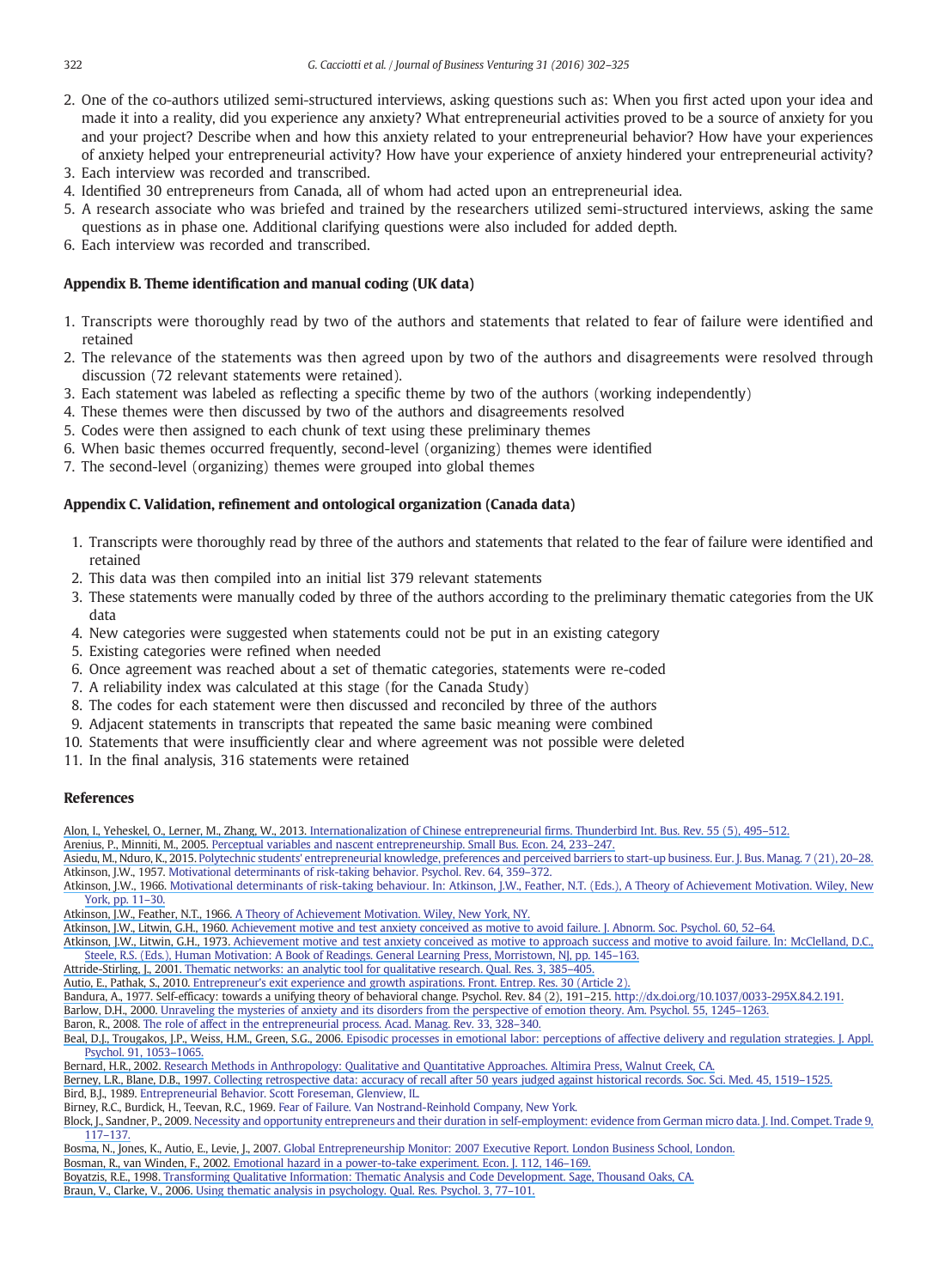<span id="page-22-0"></span>Brixi, U., Stenberg, R., Stuber, H., 2012. [The selectiveness of the entrepreneurial process. J. Small Bus. Manag. 50, 105](http://refhub.elsevier.com/S0883-9026(16)30002-7/rf0120)–131.

Brockner, J., Higgins, E.T., Low, M.B., 2004. [Regulatory focus theory and the entrepreneurial process. J. Bus. Ventur. 19, 203](http://refhub.elsevier.com/S0883-9026(16)30002-7/rf0125)–220.

Burman, E., Parker, I., 1993. [Discourse Analytic Research: Repertoires and Readings of Texts in Action. Routledge, London](http://refhub.elsevier.com/S0883-9026(16)30002-7/rf0130).

Cacciotti, G., Hayton, J.C., 2015. Fear and entrepreneurship: a review and research agenda. Int. J. Manag. Rev. 17, 165–190. http://dx.doi.org[/10.1111/ijmr.12052](http://dx.doi.org/10.1111/ijmr.12052).

Cardon, M.S., Wincent, J., Sing, J., Drnvosek, M., 2009. [The nature and experience of entrepreneurial passion. Acad. Manag. Rev. 34, 511](http://refhub.elsevier.com/S0883-9026(16)30002-7/rf0140)–532.

Cardon, M.S., Zietsma, C., Saparito, P., Matherne, B., Davis, C., 2005. [A tale of passion: new insights into entrepreneurship from a parenthood metaphor. J. Bus. Ventur.](http://refhub.elsevier.com/S0883-9026(16)30002-7/rf0145) [20, 23](http://refhub.elsevier.com/S0883-9026(16)30002-7/rf0145)–45.

Chell, E., 2004. [C](https://www.researchgate.net/publication/284652688_Critical_incident_technique?el=1_x_8&enrichId=rgreq-79255f33ff526740e71246f573d8f528-XXX&enrichSource=Y292ZXJQYWdlOzMwMDMxMTExNDtBUzozOTM4NDE3ODcwNjQzMzNAMTQ3MDkxMDYwNzg3MQ==)[ritical incident technique. In: Cassell, C., Symon, G. \(Eds.\), Essential Guide to Qualitative Methods in Organizational Research. Sage Publications,](http://refhub.elsevier.com/S0883-9026(16)30002-7/rf0150) [Londo](http://refhub.elsevier.com/S0883-9026(16)30002-7/rf0150)[n.](https://www.researchgate.net/publication/284652688_Critical_incident_technique?el=1_x_8&enrichId=rgreq-79255f33ff526740e71246f573d8f528-XXX&enrichSource=Y292ZXJQYWdlOzMwMDMxMTExNDtBUzozOTM4NDE3ODcwNjQzMzNAMTQ3MDkxMDYwNzg3MQ==)

Chua, H.S., Bedford, O., 2015. [A](https://www.researchgate.net/publication/282419619_A_Qualitative_Exploration_of_Fear_of_Failure_and_Entrepreneurial_Intent_in_Singapore?el=1_x_8&enrichId=rgreq-79255f33ff526740e71246f573d8f528-XXX&enrichSource=Y292ZXJQYWdlOzMwMDMxMTExNDtBUzozOTM4NDE3ODcwNjQzMzNAMTQ3MDkxMDYwNzg3MQ==) [qualitative exploration of fear of failure and entrepreneurial intent in Singapore. J. Career Dev. 9, 1](http://refhub.elsevier.com/S0883-9026(16)30002-7/rf0155)–16.

Clark, R.A., Teevan, R., Ricciuti, H.N., 1956. [H](https://www.researchgate.net/publication/null?el=1_x_8&enrichId=rgreq-79255f33ff526740e71246f573d8f528-XXX&enrichSource=Y292ZXJQYWdlOzMwMDMxMTExNDtBUzozOTM4NDE3ODcwNjQzMzNAMTQ3MDkxMDYwNzg3MQ==)[ope of success and fear of failure as aspects of need for achievement. J. Abnorm. Soc. Psychol. 53 \(2\), 18](http://refhub.elsevier.com/S0883-9026(16)30002-7/rf0160)[2.](https://www.researchgate.net/publication/null?el=1_x_8&enrichId=rgreq-79255f33ff526740e71246f573d8f528-XXX&enrichSource=Y292ZXJQYWdlOzMwMDMxMTExNDtBUzozOTM4NDE3ODcwNjQzMzNAMTQ3MDkxMDYwNzg3MQ==)

Clore, G.C., Huntsinger, J.R., 2007. [How emotions inform judgment and regulate thought. Trends Cogn. Sci. 11, 393](http://refhub.elsevier.com/S0883-9026(16)30002-7/rf0165)–399.

Conroy, D.E., 2001. [Fear of failure: an exemplar for social development research in sport. Quest 53, 165](http://refhub.elsevier.com/S0883-9026(16)30002-7/rf0170)–183.

Conroy, D.E., Elliot, A.J., 2004. [F](https://www.researchgate.net/publication/228738891_Fear_of_failure_and_achievement_goals_in_sport_Addressing_the_issue_of_the_chicken_and_the_egg?el=1_x_8&enrichId=rgreq-79255f33ff526740e71246f573d8f528-XXX&enrichSource=Y292ZXJQYWdlOzMwMDMxMTExNDtBUzozOTM4NDE3ODcwNjQzMzNAMTQ3MDkxMDYwNzg3MQ==)[ear of failure and achievement goals in sport: addressing the issue of the chicken and the egg. Anxiety Stress Coping 17 \(3\), 271](http://refhub.elsevier.com/S0883-9026(16)30002-7/rf0175)–285. Conroy, D.E., Elliot, [A](https://www.researchgate.net/publication/232435914_A_2_2_Achievement_Goals_Questionnaire_for_Sport_Evidence_for_Factorial_Invariance_Temporal_Stability_and_External_Validity?el=1_x_8&enrichId=rgreq-79255f33ff526740e71246f573d8f528-XXX&enrichSource=Y292ZXJQYWdlOzMwMDMxMTExNDtBUzozOTM4NDE3ODcwNjQzMzNAMTQ3MDkxMDYwNzg3MQ==)[.](https://www.researchgate.net/publication/232435914_A_2_2_Achievement_Goals_Questionnaire_for_Sport_Evidence_for_Factorial_Invariance_Temporal_Stability_and_External_Validity?el=1_x_8&enrichId=rgreq-79255f33ff526740e71246f573d8f528-XXX&enrichSource=Y292ZXJQYWdlOzMwMDMxMTExNDtBUzozOTM4NDE3ODcwNjQzMzNAMTQ3MDkxMDYwNzg3MQ==)J., Hofer, S.M., 2003. A  $2 \times 2$  achievement goals questionnaire for sport: evidence for factorial invariance, temporal stability, and external validity. [J. Sport Exerc. Psychol. 25, 456](http://refhub.elsevier.com/S0883-9026(16)30002-7/rf0180)–476.

Conroy, D.E., Metzler, J.N., Willow, J.P., 2002. [Multidimensional fear of failure measurement: the performance failure appraisal inventory. J. Appl. Sport Psychol. 14,](http://refhub.elsevier.com/S0883-9026(16)30002-7/rf0185) [76](http://refhub.elsevier.com/S0883-9026(16)30002-7/rf0185)–[90.](https://www.researchgate.net/publication/247515108_Multidimensional_Fear_of_Failure_Measurement_The_Performance_Failure_Appraisal_Inventory?el=1_x_8&enrichId=rgreq-79255f33ff526740e71246f573d8f528-XXX&enrichSource=Y292ZXJQYWdlOzMwMDMxMTExNDtBUzozOTM4NDE3ODcwNjQzMzNAMTQ3MDkxMDYwNzg3MQ==)

Conroy, D.E., Poczwardowski, A., Henschen, K.P., 2001. [Evaluative](https://www.researchgate.net/publication/229009577_Evaluative_Criteria_and_Consequences_Associated_with_Failure_and_Success_for_Elite_Athletes_and_Performing_Artists?el=1_x_8&enrichId=rgreq-79255f33ff526740e71246f573d8f528-XXX&enrichSource=Y292ZXJQYWdlOzMwMDMxMTExNDtBUzozOTM4NDE3ODcwNjQzMzNAMTQ3MDkxMDYwNzg3MQ==)[criteria](https://www.researchgate.net/publication/229009577_Evaluative_Criteria_and_Consequences_Associated_with_Failure_and_Success_for_Elite_Athletes_and_Performing_Artists?el=1_x_8&enrichId=rgreq-79255f33ff526740e71246f573d8f528-XXX&enrichSource=Y292ZXJQYWdlOzMwMDMxMTExNDtBUzozOTM4NDE3ODcwNjQzMzNAMTQ3MDkxMDYwNzg3MQ==)[and](https://www.researchgate.net/publication/229009577_Evaluative_Criteria_and_Consequences_Associated_with_Failure_and_Success_for_Elite_Athletes_and_Performing_Artists?el=1_x_8&enrichId=rgreq-79255f33ff526740e71246f573d8f528-XXX&enrichSource=Y292ZXJQYWdlOzMwMDMxMTExNDtBUzozOTM4NDE3ODcwNjQzMzNAMTQ3MDkxMDYwNzg3MQ==)[consequences](https://www.researchgate.net/publication/229009577_Evaluative_Criteria_and_Consequences_Associated_with_Failure_and_Success_for_Elite_Athletes_and_Performing_Artists?el=1_x_8&enrichId=rgreq-79255f33ff526740e71246f573d8f528-XXX&enrichSource=Y292ZXJQYWdlOzMwMDMxMTExNDtBUzozOTM4NDE3ODcwNjQzMzNAMTQ3MDkxMDYwNzg3MQ==)[associated](https://www.researchgate.net/publication/229009577_Evaluative_Criteria_and_Consequences_Associated_with_Failure_and_Success_for_Elite_Athletes_and_Performing_Artists?el=1_x_8&enrichId=rgreq-79255f33ff526740e71246f573d8f528-XXX&enrichSource=Y292ZXJQYWdlOzMwMDMxMTExNDtBUzozOTM4NDE3ODcwNjQzMzNAMTQ3MDkxMDYwNzg3MQ==)[with](https://www.researchgate.net/publication/229009577_Evaluative_Criteria_and_Consequences_Associated_with_Failure_and_Success_for_Elite_Athletes_and_Performing_Artists?el=1_x_8&enrichId=rgreq-79255f33ff526740e71246f573d8f528-XXX&enrichSource=Y292ZXJQYWdlOzMwMDMxMTExNDtBUzozOTM4NDE3ODcwNjQzMzNAMTQ3MDkxMDYwNzg3MQ==)[failure](https://www.researchgate.net/publication/229009577_Evaluative_Criteria_and_Consequences_Associated_with_Failure_and_Success_for_Elite_Athletes_and_Performing_Artists?el=1_x_8&enrichId=rgreq-79255f33ff526740e71246f573d8f528-XXX&enrichSource=Y292ZXJQYWdlOzMwMDMxMTExNDtBUzozOTM4NDE3ODcwNjQzMzNAMTQ3MDkxMDYwNzg3MQ==)[and](https://www.researchgate.net/publication/229009577_Evaluative_Criteria_and_Consequences_Associated_with_Failure_and_Success_for_Elite_Athletes_and_Performing_Artists?el=1_x_8&enrichId=rgreq-79255f33ff526740e71246f573d8f528-XXX&enrichSource=Y292ZXJQYWdlOzMwMDMxMTExNDtBUzozOTM4NDE3ODcwNjQzMzNAMTQ3MDkxMDYwNzg3MQ==)[success](https://www.researchgate.net/publication/229009577_Evaluative_Criteria_and_Consequences_Associated_with_Failure_and_Success_for_Elite_Athletes_and_Performing_Artists?el=1_x_8&enrichId=rgreq-79255f33ff526740e71246f573d8f528-XXX&enrichSource=Y292ZXJQYWdlOzMwMDMxMTExNDtBUzozOTM4NDE3ODcwNjQzMzNAMTQ3MDkxMDYwNzg3MQ==)[for](https://www.researchgate.net/publication/229009577_Evaluative_Criteria_and_Consequences_Associated_with_Failure_and_Success_for_Elite_Athletes_and_Performing_Artists?el=1_x_8&enrichId=rgreq-79255f33ff526740e71246f573d8f528-XXX&enrichSource=Y292ZXJQYWdlOzMwMDMxMTExNDtBUzozOTM4NDE3ODcwNjQzMzNAMTQ3MDkxMDYwNzg3MQ==)[elite](https://www.researchgate.net/publication/229009577_Evaluative_Criteria_and_Consequences_Associated_with_Failure_and_Success_for_Elite_Athletes_and_Performing_Artists?el=1_x_8&enrichId=rgreq-79255f33ff526740e71246f573d8f528-XXX&enrichSource=Y292ZXJQYWdlOzMwMDMxMTExNDtBUzozOTM4NDE3ODcwNjQzMzNAMTQ3MDkxMDYwNzg3MQ==)[athletes](https://www.researchgate.net/publication/229009577_Evaluative_Criteria_and_Consequences_Associated_with_Failure_and_Success_for_Elite_Athletes_and_Performing_Artists?el=1_x_8&enrichId=rgreq-79255f33ff526740e71246f573d8f528-XXX&enrichSource=Y292ZXJQYWdlOzMwMDMxMTExNDtBUzozOTM4NDE3ODcwNjQzMzNAMTQ3MDkxMDYwNzg3MQ==)[and](https://www.researchgate.net/publication/229009577_Evaluative_Criteria_and_Consequences_Associated_with_Failure_and_Success_for_Elite_Athletes_and_Performing_Artists?el=1_x_8&enrichId=rgreq-79255f33ff526740e71246f573d8f528-XXX&enrichSource=Y292ZXJQYWdlOzMwMDMxMTExNDtBUzozOTM4NDE3ODcwNjQzMzNAMTQ3MDkxMDYwNzg3MQ==)[performing](https://www.researchgate.net/publication/229009577_Evaluative_Criteria_and_Consequences_Associated_with_Failure_and_Success_for_Elite_Athletes_and_Performing_Artists?el=1_x_8&enrichId=rgreq-79255f33ff526740e71246f573d8f528-XXX&enrichSource=Y292ZXJQYWdlOzMwMDMxMTExNDtBUzozOTM4NDE3ODcwNjQzMzNAMTQ3MDkxMDYwNzg3MQ==)[artists.](https://www.researchgate.net/publication/229009577_Evaluative_Criteria_and_Consequences_Associated_with_Failure_and_Success_for_Elite_Athletes_and_Performing_Artists?el=1_x_8&enrichId=rgreq-79255f33ff526740e71246f573d8f528-XXX&enrichSource=Y292ZXJQYWdlOzMwMDMxMTExNDtBUzozOTM4NDE3ODcwNjQzMzNAMTQ3MDkxMDYwNzg3MQ==) [J.](https://www.researchgate.net/publication/229009577_Evaluative_Criteria_and_Consequences_Associated_with_Failure_and_Success_for_Elite_Athletes_and_Performing_Artists?el=1_x_8&enrichId=rgreq-79255f33ff526740e71246f573d8f528-XXX&enrichSource=Y292ZXJQYWdlOzMwMDMxMTExNDtBUzozOTM4NDE3ODcwNjQzMzNAMTQ3MDkxMDYwNzg3MQ==)[Appl.](https://www.researchgate.net/publication/229009577_Evaluative_Criteria_and_Consequences_Associated_with_Failure_and_Success_for_Elite_Athletes_and_Performing_Artists?el=1_x_8&enrichId=rgreq-79255f33ff526740e71246f573d8f528-XXX&enrichSource=Y292ZXJQYWdlOzMwMDMxMTExNDtBUzozOTM4NDE3ODcwNjQzMzNAMTQ3MDkxMDYwNzg3MQ==)[Sport](https://www.researchgate.net/publication/229009577_Evaluative_Criteria_and_Consequences_Associated_with_Failure_and_Success_for_Elite_Athletes_and_Performing_Artists?el=1_x_8&enrichId=rgreq-79255f33ff526740e71246f573d8f528-XXX&enrichSource=Y292ZXJQYWdlOzMwMDMxMTExNDtBUzozOTM4NDE3ODcwNjQzMzNAMTQ3MDkxMDYwNzg3MQ==)[Psychol.](https://www.researchgate.net/publication/229009577_Evaluative_Criteria_and_Consequences_Associated_with_Failure_and_Success_for_Elite_Athletes_and_Performing_Artists?el=1_x_8&enrichId=rgreq-79255f33ff526740e71246f573d8f528-XXX&enrichSource=Y292ZXJQYWdlOzMwMDMxMTExNDtBUzozOTM4NDE3ODcwNjQzMzNAMTQ3MDkxMDYwNzg3MQ==)[13,](https://www.researchgate.net/publication/229009577_Evaluative_Criteria_and_Consequences_Associated_with_Failure_and_Success_for_Elite_Athletes_and_Performing_Artists?el=1_x_8&enrichId=rgreq-79255f33ff526740e71246f573d8f528-XXX&enrichSource=Y292ZXJQYWdlOzMwMDMxMTExNDtBUzozOTM4NDE3ODcwNjQzMzNAMTQ3MDkxMDYwNzg3MQ==)[300](https://www.researchgate.net/publication/229009577_Evaluative_Criteria_and_Consequences_Associated_with_Failure_and_Success_for_Elite_Athletes_and_Performing_Artists?el=1_x_8&enrichId=rgreq-79255f33ff526740e71246f573d8f528-XXX&enrichSource=Y292ZXJQYWdlOzMwMDMxMTExNDtBUzozOTM4NDE3ODcwNjQzMzNAMTQ3MDkxMDYwNzg3MQ==)–322.

Cope, J., Watts, G., 2000. Learning by doing — [an](https://www.researchgate.net/publication/235288785_Learning_by_doing_-_An_exploration_of_experience_critical_incidents_and_reflection_in_entrepreneurial_learning?el=1_x_8&enrichId=rgreq-79255f33ff526740e71246f573d8f528-XXX&enrichSource=Y292ZXJQYWdlOzMwMDMxMTExNDtBUzozOTM4NDE3ODcwNjQzMzNAMTQ3MDkxMDYwNzg3MQ==)[exploration](https://www.researchgate.net/publication/235288785_Learning_by_doing_-_An_exploration_of_experience_critical_incidents_and_reflection_in_entrepreneurial_learning?el=1_x_8&enrichId=rgreq-79255f33ff526740e71246f573d8f528-XXX&enrichSource=Y292ZXJQYWdlOzMwMDMxMTExNDtBUzozOTM4NDE3ODcwNjQzMzNAMTQ3MDkxMDYwNzg3MQ==)[of](https://www.researchgate.net/publication/235288785_Learning_by_doing_-_An_exploration_of_experience_critical_incidents_and_reflection_in_entrepreneurial_learning?el=1_x_8&enrichId=rgreq-79255f33ff526740e71246f573d8f528-XXX&enrichSource=Y292ZXJQYWdlOzMwMDMxMTExNDtBUzozOTM4NDE3ODcwNjQzMzNAMTQ3MDkxMDYwNzg3MQ==)[experience,](https://www.researchgate.net/publication/235288785_Learning_by_doing_-_An_exploration_of_experience_critical_incidents_and_reflection_in_entrepreneurial_learning?el=1_x_8&enrichId=rgreq-79255f33ff526740e71246f573d8f528-XXX&enrichSource=Y292ZXJQYWdlOzMwMDMxMTExNDtBUzozOTM4NDE3ODcwNjQzMzNAMTQ3MDkxMDYwNzg3MQ==)[critical](https://www.researchgate.net/publication/235288785_Learning_by_doing_-_An_exploration_of_experience_critical_incidents_and_reflection_in_entrepreneurial_learning?el=1_x_8&enrichId=rgreq-79255f33ff526740e71246f573d8f528-XXX&enrichSource=Y292ZXJQYWdlOzMwMDMxMTExNDtBUzozOTM4NDE3ODcwNjQzMzNAMTQ3MDkxMDYwNzg3MQ==)[incidents](https://www.researchgate.net/publication/235288785_Learning_by_doing_-_An_exploration_of_experience_critical_incidents_and_reflection_in_entrepreneurial_learning?el=1_x_8&enrichId=rgreq-79255f33ff526740e71246f573d8f528-XXX&enrichSource=Y292ZXJQYWdlOzMwMDMxMTExNDtBUzozOTM4NDE3ODcwNjQzMzNAMTQ3MDkxMDYwNzg3MQ==)[and](https://www.researchgate.net/publication/235288785_Learning_by_doing_-_An_exploration_of_experience_critical_incidents_and_reflection_in_entrepreneurial_learning?el=1_x_8&enrichId=rgreq-79255f33ff526740e71246f573d8f528-XXX&enrichSource=Y292ZXJQYWdlOzMwMDMxMTExNDtBUzozOTM4NDE3ODcwNjQzMzNAMTQ3MDkxMDYwNzg3MQ==)[reflection](https://www.researchgate.net/publication/235288785_Learning_by_doing_-_An_exploration_of_experience_critical_incidents_and_reflection_in_entrepreneurial_learning?el=1_x_8&enrichId=rgreq-79255f33ff526740e71246f573d8f528-XXX&enrichSource=Y292ZXJQYWdlOzMwMDMxMTExNDtBUzozOTM4NDE3ODcwNjQzMzNAMTQ3MDkxMDYwNzg3MQ==)[in](https://www.researchgate.net/publication/235288785_Learning_by_doing_-_An_exploration_of_experience_critical_incidents_and_reflection_in_entrepreneurial_learning?el=1_x_8&enrichId=rgreq-79255f33ff526740e71246f573d8f528-XXX&enrichSource=Y292ZXJQYWdlOzMwMDMxMTExNDtBUzozOTM4NDE3ODcwNjQzMzNAMTQ3MDkxMDYwNzg3MQ==)[entrepreneurial](https://www.researchgate.net/publication/235288785_Learning_by_doing_-_An_exploration_of_experience_critical_incidents_and_reflection_in_entrepreneurial_learning?el=1_x_8&enrichId=rgreq-79255f33ff526740e71246f573d8f528-XXX&enrichSource=Y292ZXJQYWdlOzMwMDMxMTExNDtBUzozOTM4NDE3ODcwNjQzMzNAMTQ3MDkxMDYwNzg3MQ==)[learning.](https://www.researchgate.net/publication/235288785_Learning_by_doing_-_An_exploration_of_experience_critical_incidents_and_reflection_in_entrepreneurial_learning?el=1_x_8&enrichId=rgreq-79255f33ff526740e71246f573d8f528-XXX&enrichSource=Y292ZXJQYWdlOzMwMDMxMTExNDtBUzozOTM4NDE3ODcwNjQzMzNAMTQ3MDkxMDYwNzg3MQ==)[Int.](https://www.researchgate.net/publication/235288785_Learning_by_doing_-_An_exploration_of_experience_critical_incidents_and_reflection_in_entrepreneurial_learning?el=1_x_8&enrichId=rgreq-79255f33ff526740e71246f573d8f528-XXX&enrichSource=Y292ZXJQYWdlOzMwMDMxMTExNDtBUzozOTM4NDE3ODcwNjQzMzNAMTQ3MDkxMDYwNzg3MQ==)[J.](https://www.researchgate.net/publication/235288785_Learning_by_doing_-_An_exploration_of_experience_critical_incidents_and_reflection_in_entrepreneurial_learning?el=1_x_8&enrichId=rgreq-79255f33ff526740e71246f573d8f528-XXX&enrichSource=Y292ZXJQYWdlOzMwMDMxMTExNDtBUzozOTM4NDE3ODcwNjQzMzNAMTQ3MDkxMDYwNzg3MQ==)[Entrep.](https://www.researchgate.net/publication/235288785_Learning_by_doing_-_An_exploration_of_experience_critical_incidents_and_reflection_in_entrepreneurial_learning?el=1_x_8&enrichId=rgreq-79255f33ff526740e71246f573d8f528-XXX&enrichSource=Y292ZXJQYWdlOzMwMDMxMTExNDtBUzozOTM4NDE3ODcwNjQzMzNAMTQ3MDkxMDYwNzg3MQ==)[Behav.](https://www.researchgate.net/publication/235288785_Learning_by_doing_-_An_exploration_of_experience_critical_incidents_and_reflection_in_entrepreneurial_learning?el=1_x_8&enrichId=rgreq-79255f33ff526740e71246f573d8f528-XXX&enrichSource=Y292ZXJQYWdlOzMwMDMxMTExNDtBUzozOTM4NDE3ODcwNjQzMzNAMTQ3MDkxMDYwNzg3MQ==)[Res.](https://www.researchgate.net/publication/235288785_Learning_by_doing_-_An_exploration_of_experience_critical_incidents_and_reflection_in_entrepreneurial_learning?el=1_x_8&enrichId=rgreq-79255f33ff526740e71246f573d8f528-XXX&enrichSource=Y292ZXJQYWdlOzMwMDMxMTExNDtBUzozOTM4NDE3ODcwNjQzMzNAMTQ3MDkxMDYwNzg3MQ==)[6,](https://www.researchgate.net/publication/235288785_Learning_by_doing_-_An_exploration_of_experience_critical_incidents_and_reflection_in_entrepreneurial_learning?el=1_x_8&enrichId=rgreq-79255f33ff526740e71246f573d8f528-XXX&enrichSource=Y292ZXJQYWdlOzMwMDMxMTExNDtBUzozOTM4NDE3ODcwNjQzMzNAMTQ3MDkxMDYwNzg3MQ==) [104](http://refhub.elsevier.com/S0883-9026(16)30002-7/rf0195)–[124.](https://www.researchgate.net/publication/235288785_Learning_by_doing_-_An_exploration_of_experience_critical_incidents_and_reflection_in_entrepreneurial_learning?el=1_x_8&enrichId=rgreq-79255f33ff526740e71246f573d8f528-XXX&enrichSource=Y292ZXJQYWdlOzMwMDMxMTExNDtBUzozOTM4NDE3ODcwNjQzMzNAMTQ3MDkxMDYwNzg3MQ==)

Corbin, J., Strauss, A., 1990. [Grounded](https://www.researchgate.net/publication/272177823_Grounded_Theory_Research_Procedures_Canons_and_Evaluative_Criteria?el=1_x_8&enrichId=rgreq-79255f33ff526740e71246f573d8f528-XXX&enrichSource=Y292ZXJQYWdlOzMwMDMxMTExNDtBUzozOTM4NDE3ODcwNjQzMzNAMTQ3MDkxMDYwNzg3MQ==)[theory](https://www.researchgate.net/publication/272177823_Grounded_Theory_Research_Procedures_Canons_and_Evaluative_Criteria?el=1_x_8&enrichId=rgreq-79255f33ff526740e71246f573d8f528-XXX&enrichSource=Y292ZXJQYWdlOzMwMDMxMTExNDtBUzozOTM4NDE3ODcwNjQzMzNAMTQ3MDkxMDYwNzg3MQ==)[research:](https://www.researchgate.net/publication/272177823_Grounded_Theory_Research_Procedures_Canons_and_Evaluative_Criteria?el=1_x_8&enrichId=rgreq-79255f33ff526740e71246f573d8f528-XXX&enrichSource=Y292ZXJQYWdlOzMwMDMxMTExNDtBUzozOTM4NDE3ODcwNjQzMzNAMTQ3MDkxMDYwNzg3MQ==)[procedures,](https://www.researchgate.net/publication/272177823_Grounded_Theory_Research_Procedures_Canons_and_Evaluative_Criteria?el=1_x_8&enrichId=rgreq-79255f33ff526740e71246f573d8f528-XXX&enrichSource=Y292ZXJQYWdlOzMwMDMxMTExNDtBUzozOTM4NDE3ODcwNjQzMzNAMTQ3MDkxMDYwNzg3MQ==)[canons](https://www.researchgate.net/publication/272177823_Grounded_Theory_Research_Procedures_Canons_and_Evaluative_Criteria?el=1_x_8&enrichId=rgreq-79255f33ff526740e71246f573d8f528-XXX&enrichSource=Y292ZXJQYWdlOzMwMDMxMTExNDtBUzozOTM4NDE3ODcwNjQzMzNAMTQ3MDkxMDYwNzg3MQ==)[and](https://www.researchgate.net/publication/272177823_Grounded_Theory_Research_Procedures_Canons_and_Evaluative_Criteria?el=1_x_8&enrichId=rgreq-79255f33ff526740e71246f573d8f528-XXX&enrichSource=Y292ZXJQYWdlOzMwMDMxMTExNDtBUzozOTM4NDE3ODcwNjQzMzNAMTQ3MDkxMDYwNzg3MQ==)[evaluative](https://www.researchgate.net/publication/272177823_Grounded_Theory_Research_Procedures_Canons_and_Evaluative_Criteria?el=1_x_8&enrichId=rgreq-79255f33ff526740e71246f573d8f528-XXX&enrichSource=Y292ZXJQYWdlOzMwMDMxMTExNDtBUzozOTM4NDE3ODcwNjQzMzNAMTQ3MDkxMDYwNzg3MQ==)[criteria.](https://www.researchgate.net/publication/272177823_Grounded_Theory_Research_Procedures_Canons_and_Evaluative_Criteria?el=1_x_8&enrichId=rgreq-79255f33ff526740e71246f573d8f528-XXX&enrichSource=Y292ZXJQYWdlOzMwMDMxMTExNDtBUzozOTM4NDE3ODcwNjQzMzNAMTQ3MDkxMDYwNzg3MQ==)[Qual.](https://www.researchgate.net/publication/272177823_Grounded_Theory_Research_Procedures_Canons_and_Evaluative_Criteria?el=1_x_8&enrichId=rgreq-79255f33ff526740e71246f573d8f528-XXX&enrichSource=Y292ZXJQYWdlOzMwMDMxMTExNDtBUzozOTM4NDE3ODcwNjQzMzNAMTQ3MDkxMDYwNzg3MQ==)[Sociol.](https://www.researchgate.net/publication/272177823_Grounded_Theory_Research_Procedures_Canons_and_Evaluative_Criteria?el=1_x_8&enrichId=rgreq-79255f33ff526740e71246f573d8f528-XXX&enrichSource=Y292ZXJQYWdlOzMwMDMxMTExNDtBUzozOTM4NDE3ODcwNjQzMzNAMTQ3MDkxMDYwNzg3MQ==)[13,](https://www.researchgate.net/publication/272177823_Grounded_Theory_Research_Procedures_Canons_and_Evaluative_Criteria?el=1_x_8&enrichId=rgreq-79255f33ff526740e71246f573d8f528-XXX&enrichSource=Y292ZXJQYWdlOzMwMDMxMTExNDtBUzozOTM4NDE3ODcwNjQzMzNAMTQ3MDkxMDYwNzg3MQ==)[3](https://www.researchgate.net/publication/272177823_Grounded_Theory_Research_Procedures_Canons_and_Evaluative_Criteria?el=1_x_8&enrichId=rgreq-79255f33ff526740e71246f573d8f528-XXX&enrichSource=Y292ZXJQYWdlOzMwMDMxMTExNDtBUzozOTM4NDE3ODcwNjQzMzNAMTQ3MDkxMDYwNzg3MQ==)–21.

Covington, M.V., 1992. [Making](https://www.researchgate.net/publication/232575560_Making_the_Grade_A_Self-Worth_Perspective_on_Motivation_and_School_Reform?el=1_x_8&enrichId=rgreq-79255f33ff526740e71246f573d8f528-XXX&enrichSource=Y292ZXJQYWdlOzMwMDMxMTExNDtBUzozOTM4NDE3ODcwNjQzMzNAMTQ3MDkxMDYwNzg3MQ==)[the](https://www.researchgate.net/publication/232575560_Making_the_Grade_A_Self-Worth_Perspective_on_Motivation_and_School_Reform?el=1_x_8&enrichId=rgreq-79255f33ff526740e71246f573d8f528-XXX&enrichSource=Y292ZXJQYWdlOzMwMDMxMTExNDtBUzozOTM4NDE3ODcwNjQzMzNAMTQ3MDkxMDYwNzg3MQ==)[Grade:](https://www.researchgate.net/publication/232575560_Making_the_Grade_A_Self-Worth_Perspective_on_Motivation_and_School_Reform?el=1_x_8&enrichId=rgreq-79255f33ff526740e71246f573d8f528-XXX&enrichSource=Y292ZXJQYWdlOzMwMDMxMTExNDtBUzozOTM4NDE3ODcwNjQzMzNAMTQ3MDkxMDYwNzg3MQ==)[A](https://www.researchgate.net/publication/232575560_Making_the_Grade_A_Self-Worth_Perspective_on_Motivation_and_School_Reform?el=1_x_8&enrichId=rgreq-79255f33ff526740e71246f573d8f528-XXX&enrichSource=Y292ZXJQYWdlOzMwMDMxMTExNDtBUzozOTM4NDE3ODcwNjQzMzNAMTQ3MDkxMDYwNzg3MQ==)[Self-worth](https://www.researchgate.net/publication/232575560_Making_the_Grade_A_Self-Worth_Perspective_on_Motivation_and_School_Reform?el=1_x_8&enrichId=rgreq-79255f33ff526740e71246f573d8f528-XXX&enrichSource=Y292ZXJQYWdlOzMwMDMxMTExNDtBUzozOTM4NDE3ODcwNjQzMzNAMTQ3MDkxMDYwNzg3MQ==)[Perspective](https://www.researchgate.net/publication/232575560_Making_the_Grade_A_Self-Worth_Perspective_on_Motivation_and_School_Reform?el=1_x_8&enrichId=rgreq-79255f33ff526740e71246f573d8f528-XXX&enrichSource=Y292ZXJQYWdlOzMwMDMxMTExNDtBUzozOTM4NDE3ODcwNjQzMzNAMTQ3MDkxMDYwNzg3MQ==)[on](https://www.researchgate.net/publication/232575560_Making_the_Grade_A_Self-Worth_Perspective_on_Motivation_and_School_Reform?el=1_x_8&enrichId=rgreq-79255f33ff526740e71246f573d8f528-XXX&enrichSource=Y292ZXJQYWdlOzMwMDMxMTExNDtBUzozOTM4NDE3ODcwNjQzMzNAMTQ3MDkxMDYwNzg3MQ==)[Motivation](https://www.researchgate.net/publication/232575560_Making_the_Grade_A_Self-Worth_Perspective_on_Motivation_and_School_Reform?el=1_x_8&enrichId=rgreq-79255f33ff526740e71246f573d8f528-XXX&enrichSource=Y292ZXJQYWdlOzMwMDMxMTExNDtBUzozOTM4NDE3ODcwNjQzMzNAMTQ3MDkxMDYwNzg3MQ==)[and](https://www.researchgate.net/publication/232575560_Making_the_Grade_A_Self-Worth_Perspective_on_Motivation_and_School_Reform?el=1_x_8&enrichId=rgreq-79255f33ff526740e71246f573d8f528-XXX&enrichSource=Y292ZXJQYWdlOzMwMDMxMTExNDtBUzozOTM4NDE3ODcwNjQzMzNAMTQ3MDkxMDYwNzg3MQ==)[School](https://www.researchgate.net/publication/232575560_Making_the_Grade_A_Self-Worth_Perspective_on_Motivation_and_School_Reform?el=1_x_8&enrichId=rgreq-79255f33ff526740e71246f573d8f528-XXX&enrichSource=Y292ZXJQYWdlOzMwMDMxMTExNDtBUzozOTM4NDE3ODcwNjQzMzNAMTQ3MDkxMDYwNzg3MQ==)[Reform.](https://www.researchgate.net/publication/232575560_Making_the_Grade_A_Self-Worth_Perspective_on_Motivation_and_School_Reform?el=1_x_8&enrichId=rgreq-79255f33ff526740e71246f573d8f528-XXX&enrichSource=Y292ZXJQYWdlOzMwMDMxMTExNDtBUzozOTM4NDE3ODcwNjQzMzNAMTQ3MDkxMDYwNzg3MQ==)[Cambridge](https://www.researchgate.net/publication/232575560_Making_the_Grade_A_Self-Worth_Perspective_on_Motivation_and_School_Reform?el=1_x_8&enrichId=rgreq-79255f33ff526740e71246f573d8f528-XXX&enrichSource=Y292ZXJQYWdlOzMwMDMxMTExNDtBUzozOTM4NDE3ODcwNjQzMzNAMTQ3MDkxMDYwNzg3MQ==)[University](https://www.researchgate.net/publication/232575560_Making_the_Grade_A_Self-Worth_Perspective_on_Motivation_and_School_Reform?el=1_x_8&enrichId=rgreq-79255f33ff526740e71246f573d8f528-XXX&enrichSource=Y292ZXJQYWdlOzMwMDMxMTExNDtBUzozOTM4NDE3ODcwNjQzMzNAMTQ3MDkxMDYwNzg3MQ==)[Press,](https://www.researchgate.net/publication/232575560_Making_the_Grade_A_Self-Worth_Perspective_on_Motivation_and_School_Reform?el=1_x_8&enrichId=rgreq-79255f33ff526740e71246f573d8f528-XXX&enrichSource=Y292ZXJQYWdlOzMwMDMxMTExNDtBUzozOTM4NDE3ODcwNjQzMzNAMTQ3MDkxMDYwNzg3MQ==)[Cambridge,](https://www.researchgate.net/publication/232575560_Making_the_Grade_A_Self-Worth_Perspective_on_Motivation_and_School_Reform?el=1_x_8&enrichId=rgreq-79255f33ff526740e71246f573d8f528-XXX&enrichSource=Y292ZXJQYWdlOzMwMDMxMTExNDtBUzozOTM4NDE3ODcwNjQzMzNAMTQ3MDkxMDYwNzg3MQ==)[England.](https://www.researchgate.net/publication/232575560_Making_the_Grade_A_Self-Worth_Perspective_on_Motivation_and_School_Reform?el=1_x_8&enrichId=rgreq-79255f33ff526740e71246f573d8f528-XXX&enrichSource=Y292ZXJQYWdlOzMwMDMxMTExNDtBUzozOTM4NDE3ODcwNjQzMzNAMTQ3MDkxMDYwNzg3MQ==) Covington, M.V., Beery, R.G., 1976. [Self-worth](https://www.researchgate.net/publication/232443790_Self-Worth_and_School_Learning?el=1_x_8&enrichId=rgreq-79255f33ff526740e71246f573d8f528-XXX&enrichSource=Y292ZXJQYWdlOzMwMDMxMTExNDtBUzozOTM4NDE3ODcwNjQzMzNAMTQ3MDkxMDYwNzg3MQ==)[and](https://www.researchgate.net/publication/232443790_Self-Worth_and_School_Learning?el=1_x_8&enrichId=rgreq-79255f33ff526740e71246f573d8f528-XXX&enrichSource=Y292ZXJQYWdlOzMwMDMxMTExNDtBUzozOTM4NDE3ODcwNjQzMzNAMTQ3MDkxMDYwNzg3MQ==)[School](https://www.researchgate.net/publication/232443790_Self-Worth_and_School_Learning?el=1_x_8&enrichId=rgreq-79255f33ff526740e71246f573d8f528-XXX&enrichSource=Y292ZXJQYWdlOzMwMDMxMTExNDtBUzozOTM4NDE3ODcwNjQzMzNAMTQ3MDkxMDYwNzg3MQ==)[Learning.](https://www.researchgate.net/publication/232443790_Self-Worth_and_School_Learning?el=1_x_8&enrichId=rgreq-79255f33ff526740e71246f573d8f528-XXX&enrichSource=Y292ZXJQYWdlOzMwMDMxMTExNDtBUzozOTM4NDE3ODcwNjQzMzNAMTQ3MDkxMDYwNzg3MQ==)[Holt,](https://www.researchgate.net/publication/232443790_Self-Worth_and_School_Learning?el=1_x_8&enrichId=rgreq-79255f33ff526740e71246f573d8f528-XXX&enrichSource=Y292ZXJQYWdlOzMwMDMxMTExNDtBUzozOTM4NDE3ODcwNjQzMzNAMTQ3MDkxMDYwNzg3MQ==)[Rinehart,](https://www.researchgate.net/publication/232443790_Self-Worth_and_School_Learning?el=1_x_8&enrichId=rgreq-79255f33ff526740e71246f573d8f528-XXX&enrichSource=Y292ZXJQYWdlOzMwMDMxMTExNDtBUzozOTM4NDE3ODcwNjQzMzNAMTQ3MDkxMDYwNzg3MQ==)[and](https://www.researchgate.net/publication/232443790_Self-Worth_and_School_Learning?el=1_x_8&enrichId=rgreq-79255f33ff526740e71246f573d8f528-XXX&enrichSource=Y292ZXJQYWdlOzMwMDMxMTExNDtBUzozOTM4NDE3ODcwNjQzMzNAMTQ3MDkxMDYwNzg3MQ==)[Winston,](https://www.researchgate.net/publication/232443790_Self-Worth_and_School_Learning?el=1_x_8&enrichId=rgreq-79255f33ff526740e71246f573d8f528-XXX&enrichSource=Y292ZXJQYWdlOzMwMDMxMTExNDtBUzozOTM4NDE3ODcwNjQzMzNAMTQ3MDkxMDYwNzg3MQ==)[New](https://www.researchgate.net/publication/232443790_Self-Worth_and_School_Learning?el=1_x_8&enrichId=rgreq-79255f33ff526740e71246f573d8f528-XXX&enrichSource=Y292ZXJQYWdlOzMwMDMxMTExNDtBUzozOTM4NDE3ODcwNjQzMzNAMTQ3MDkxMDYwNzg3MQ==)[York.](https://www.researchgate.net/publication/232443790_Self-Worth_and_School_Learning?el=1_x_8&enrichId=rgreq-79255f33ff526740e71246f573d8f528-XXX&enrichSource=Y292ZXJQYWdlOzMwMDMxMTExNDtBUzozOTM4NDE3ODcwNjQzMzNAMTQ3MDkxMDYwNzg3MQ==)

Crowne, D., Marlowe, D., 1964. [T](https://www.researchgate.net/publication/273069246_The_Approval_Motive_Studies_in_Evaluative_Dependence?el=1_x_8&enrichId=rgreq-79255f33ff526740e71246f573d8f528-XXX&enrichSource=Y292ZXJQYWdlOzMwMDMxMTExNDtBUzozOTM4NDE3ODcwNjQzMzNAMTQ3MDkxMDYwNzg3MQ==)[he Approval Motive: Studies in Evaluative Dependence. Wiley, New Yor](http://refhub.elsevier.com/S0883-9026(16)30002-7/rf0215)[k.](https://www.researchgate.net/publication/273069246_The_Approval_Motive_Studies_in_Evaluative_Dependence?el=1_x_8&enrichId=rgreq-79255f33ff526740e71246f573d8f528-XXX&enrichSource=Y292ZXJQYWdlOzMwMDMxMTExNDtBUzozOTM4NDE3ODcwNjQzMzNAMTQ3MDkxMDYwNzg3MQ==)

Denzin, N.K., Lincoln, Y.S., 1994. [I](https://www.researchgate.net/publication/246524194_Introduction_Entering_the_field_of_qualitative_research?el=1_x_8&enrichId=rgreq-79255f33ff526740e71246f573d8f528-XXX&enrichSource=Y292ZXJQYWdlOzMwMDMxMTExNDtBUzozOTM4NDE3ODcwNjQzMzNAMTQ3MDkxMDYwNzg3MQ==)[n: Denzin, N.K., Lincoln, Y.W. \(Eds.\), Introduction: Entering the Field of Qualitative ResearchHandbook of Qualitative Research. Sage,](http://refhub.elsevier.com/S0883-9026(16)30002-7/rf0220) [Thousand Oaks, CA, pp. 1](http://refhub.elsevier.com/S0883-9026(16)30002-7/rf0220)–17.

Dimov, D., 2007. [B](https://www.researchgate.net/publication/227837437_Beyond_the_Single-Person_Single-Insight_Attribution_in_Understanding_Entrepreneurial_Opportunities?el=1_x_8&enrichId=rgreq-79255f33ff526740e71246f573d8f528-XXX&enrichSource=Y292ZXJQYWdlOzMwMDMxMTExNDtBUzozOTM4NDE3ODcwNjQzMzNAMTQ3MDkxMDYwNzg3MQ==)[eyond the single-person, single-insight attribution in understanding entrepreneurial opportunities. Enterp. Theory Pract. 31, 713](http://refhub.elsevier.com/S0883-9026(16)30002-7/rf0225)–731.

Duriau, V.J., Reger, R.K., Pfarrer, M.D., 2007. [A content analysis of the content analysis literature in organization studies: research themes, data sources, and method](http://refhub.elsevier.com/S0883-9026(16)30002-7/rf0230)[ological refinements. Organ. Res. Methods 10 \(1\), 5](http://refhub.elsevier.com/S0883-9026(16)30002-7/rf0230)–34.

Ekman, P., 1992. [An argument for basic emotions. Cogn. Emot. 6, 169](http://refhub.elsevier.com/S0883-9026(16)30002-7/rf0235)–200.

Ekore, J.O., Okekeocha, O.C., 2012. [F](https://www.researchgate.net/publication/303164831_Fear_of_entrepreneurship_among_university_graduates_A_psychological_analysis?el=1_x_8&enrichId=rgreq-79255f33ff526740e71246f573d8f528-XXX&enrichSource=Y292ZXJQYWdlOzMwMDMxMTExNDtBUzozOTM4NDE3ODcwNjQzMzNAMTQ3MDkxMDYwNzg3MQ==)[ear of entrepreneurship among university graduates: a psychological analysis. Int. J. Manag. 29, 515](http://refhub.elsevier.com/S0883-9026(16)30002-7/rf0240)–524.

Elliot, A., Church, M., 1997. [A hierarchical model of approach and avoidance achievement motivation. J. Pers. Soc. Psychol. 72, 218](http://refhub.elsevier.com/S0883-9026(16)30002-7/rf0245)–232.

Elliot, A.J., 1999. [Approach and avoidance motivation and achievement goals. Educ. Psychol. 34, 149](http://refhub.elsevier.com/S0883-9026(16)30002-7/rf0250)–169.

Feather, N.T., 1965. [The relationship of expectation of success to achievement and test anxiety. J. Pers. Soc. Psychol. 1, 118](http://refhub.elsevier.com/S0883-9026(16)30002-7/rf0255)–126.

Frese, M., Gielnik, M.M., 2014. [The psychology of entrepreneurship. Ann. Rev. Organ. Psychol. Organ. Behav. 1, 413](http://refhub.elsevier.com/S0883-9026(16)30002-7/rf0260)–438.

Freud, A., 1936. [The Ego and the Mechanisms of Defence. Kamac Book](http://refhub.elsevier.com/S0883-9026(16)30002-7/rf0265)[.](https://www.researchgate.net/publication/247864720_The_Ego_and_Mechanisms_of_Defence?el=1_x_8&enrichId=rgreq-79255f33ff526740e71246f573d8f528-XXX&enrichSource=Y292ZXJQYWdlOzMwMDMxMTExNDtBUzozOTM4NDE3ODcwNjQzMzNAMTQ3MDkxMDYwNzg3MQ==)

Frijda, N.H., 1993. [Moods, emotion episodes, and emotions. In: Lewis, M., Haviland, J.M. \(Eds.\), Handbook of Emotions. Guilford Press, New York, NY, pp. 381](http://refhub.elsevier.com/S0883-9026(16)30002-7/rf0270)–404. Gasper, K., Clore, G.L., 2002. [A](https://www.researchgate.net/publication/null?el=1_x_8&enrichId=rgreq-79255f33ff526740e71246f573d8f528-XXX&enrichSource=Y292ZXJQYWdlOzMwMDMxMTExNDtBUzozOTM4NDE3ODcwNjQzMzNAMTQ3MDkxMDYwNzg3MQ==)[ttending to the big picture: mood and global versus local processing of visual information. Psychol. Sci. 13, 33](http://refhub.elsevier.com/S0883-9026(16)30002-7/rf0275)–39.

Gill, M.J., 2014. [The possibilities of phenomenology for organizational research. Organ. Res. Methods, 1094428113518348](http://refhub.elsevier.com/S0883-9026(16)30002-7/rf0280)[.](https://www.researchgate.net/publication/266378460_The_Possibilities_of_Phenomenology_for_Organizational_Research?el=1_x_8&enrichId=rgreq-79255f33ff526740e71246f573d8f528-XXX&enrichSource=Y292ZXJQYWdlOzMwMDMxMTExNDtBUzozOTM4NDE3ODcwNjQzMzNAMTQ3MDkxMDYwNzg3MQ==)

Glaser, B., Strauss, A., 1967. [The Discovery of Grounded Theory. Aldine Publishing, Company, Hawthorne, NY.](http://refhub.elsevier.com/S0883-9026(16)30002-7/rf0285) Gómez-Araujo, E., Lafuentel, E., Vaillant, Y., Gómez Núñez, L.M., 2015. [The differential impact of self-confidence, reference models and the fear of failure in young en-](http://refhub.elsevier.com/S0883-9026(16)30002-7/rf0290)

[trepreneurs. Innovar 25 \(57\), 157](http://refhub.elsevier.com/S0883-9026(16)30002-7/rf0290)–174.

Grégoire, D.A., Corbett, A.C., McMullen, J.S., 2011. [T](https://www.researchgate.net/publication/227375541_The_Cognitive_Perspective_in_Entrepreneurship_An_Agenda_for_Future_Research?el=1_x_8&enrichId=rgreq-79255f33ff526740e71246f573d8f528-XXX&enrichSource=Y292ZXJQYWdlOzMwMDMxMTExNDtBUzozOTM4NDE3ODcwNjQzMzNAMTQ3MDkxMDYwNzg3MQ==)[he cognitive perspective in entrepreneurship: an agenda for future research. J. Manag. Stud. 48, 1443](http://refhub.elsevier.com/S0883-9026(16)30002-7/rf0295)–1477. Hancock, J.G., Teevan, R.C., 1964. [Fear of failure and risk-taking behavior. J. Pers. 32 \(2\), 207](http://refhub.elsevier.com/S0883-9026(16)30002-7/rf0300)–209.

Hassan, E.U., Shahzeb, F., Shaheen, M., 2013. [I](https://www.researchgate.net/publication/252931918_Impact_of_Affect_Heuristic_Fear_and_Anger_on_Decision_Making_of_Individual_Investor_A_Conceptual_Study?el=1_x_8&enrichId=rgreq-79255f33ff526740e71246f573d8f528-XXX&enrichSource=Y292ZXJQYWdlOzMwMDMxMTExNDtBUzozOTM4NDE3ODcwNjQzMzNAMTQ3MDkxMDYwNzg3MQ==)[mpact of affect heuristic, fear and anger on the decision making of individual investor: a conceptual study. World Appl.](http://refhub.elsevier.com/S0883-9026(16)30002-7/rf0305) [Sci. J. 23, 510](http://refhub.elsevier.com/S0883-9026(16)30002-7/rf0305)–514

Hatala, J.P., 2005. [I](https://www.researchgate.net/publication/229737921_Identifying_Barriers_to_Self-employment_The_Development_and_Validation_of_the_Barriers_to_Entrepreneurship_Success_Tool?el=1_x_8&enrichId=rgreq-79255f33ff526740e71246f573d8f528-XXX&enrichSource=Y292ZXJQYWdlOzMwMDMxMTExNDtBUzozOTM4NDE3ODcwNjQzMzNAMTQ3MDkxMDYwNzg3MQ==)[dentifying barriers to self-employment: the development and validation of the barriers to entrepreneurship success tool. Perform. Improv. Q. 18,](http://refhub.elsevier.com/S0883-9026(16)30002-7/rf0310) [50](http://refhub.elsevier.com/S0883-9026(16)30002-7/rf0310)–[70.](https://www.researchgate.net/publication/229737921_Identifying_Barriers_to_Self-employment_The_Development_and_Validation_of_the_Barriers_to_Entrepreneurship_Success_Tool?el=1_x_8&enrichId=rgreq-79255f33ff526740e71246f573d8f528-XXX&enrichSource=Y292ZXJQYWdlOzMwMDMxMTExNDtBUzozOTM4NDE3ODcwNjQzMzNAMTQ3MDkxMDYwNzg3MQ==)

Hayton, J.C., Cholakova, M., 2012. [The](https://www.researchgate.net/publication/228270009_The_Role_of_Affect_in_the_Creation_and_Intentional_Pursuit_of_Entrepreneurial_Ideas?el=1_x_8&enrichId=rgreq-79255f33ff526740e71246f573d8f528-XXX&enrichSource=Y292ZXJQYWdlOzMwMDMxMTExNDtBUzozOTM4NDE3ODcwNjQzMzNAMTQ3MDkxMDYwNzg3MQ==)[role](https://www.researchgate.net/publication/228270009_The_Role_of_Affect_in_the_Creation_and_Intentional_Pursuit_of_Entrepreneurial_Ideas?el=1_x_8&enrichId=rgreq-79255f33ff526740e71246f573d8f528-XXX&enrichSource=Y292ZXJQYWdlOzMwMDMxMTExNDtBUzozOTM4NDE3ODcwNjQzMzNAMTQ3MDkxMDYwNzg3MQ==)[of](https://www.researchgate.net/publication/228270009_The_Role_of_Affect_in_the_Creation_and_Intentional_Pursuit_of_Entrepreneurial_Ideas?el=1_x_8&enrichId=rgreq-79255f33ff526740e71246f573d8f528-XXX&enrichSource=Y292ZXJQYWdlOzMwMDMxMTExNDtBUzozOTM4NDE3ODcwNjQzMzNAMTQ3MDkxMDYwNzg3MQ==)[affect](https://www.researchgate.net/publication/228270009_The_Role_of_Affect_in_the_Creation_and_Intentional_Pursuit_of_Entrepreneurial_Ideas?el=1_x_8&enrichId=rgreq-79255f33ff526740e71246f573d8f528-XXX&enrichSource=Y292ZXJQYWdlOzMwMDMxMTExNDtBUzozOTM4NDE3ODcwNjQzMzNAMTQ3MDkxMDYwNzg3MQ==)[in](https://www.researchgate.net/publication/228270009_The_Role_of_Affect_in_the_Creation_and_Intentional_Pursuit_of_Entrepreneurial_Ideas?el=1_x_8&enrichId=rgreq-79255f33ff526740e71246f573d8f528-XXX&enrichSource=Y292ZXJQYWdlOzMwMDMxMTExNDtBUzozOTM4NDE3ODcwNjQzMzNAMTQ3MDkxMDYwNzg3MQ==)[the](https://www.researchgate.net/publication/228270009_The_Role_of_Affect_in_the_Creation_and_Intentional_Pursuit_of_Entrepreneurial_Ideas?el=1_x_8&enrichId=rgreq-79255f33ff526740e71246f573d8f528-XXX&enrichSource=Y292ZXJQYWdlOzMwMDMxMTExNDtBUzozOTM4NDE3ODcwNjQzMzNAMTQ3MDkxMDYwNzg3MQ==)[creation](https://www.researchgate.net/publication/228270009_The_Role_of_Affect_in_the_Creation_and_Intentional_Pursuit_of_Entrepreneurial_Ideas?el=1_x_8&enrichId=rgreq-79255f33ff526740e71246f573d8f528-XXX&enrichSource=Y292ZXJQYWdlOzMwMDMxMTExNDtBUzozOTM4NDE3ODcwNjQzMzNAMTQ3MDkxMDYwNzg3MQ==)[and](https://www.researchgate.net/publication/228270009_The_Role_of_Affect_in_the_Creation_and_Intentional_Pursuit_of_Entrepreneurial_Ideas?el=1_x_8&enrichId=rgreq-79255f33ff526740e71246f573d8f528-XXX&enrichSource=Y292ZXJQYWdlOzMwMDMxMTExNDtBUzozOTM4NDE3ODcwNjQzMzNAMTQ3MDkxMDYwNzg3MQ==)[intentional](https://www.researchgate.net/publication/228270009_The_Role_of_Affect_in_the_Creation_and_Intentional_Pursuit_of_Entrepreneurial_Ideas?el=1_x_8&enrichId=rgreq-79255f33ff526740e71246f573d8f528-XXX&enrichSource=Y292ZXJQYWdlOzMwMDMxMTExNDtBUzozOTM4NDE3ODcwNjQzMzNAMTQ3MDkxMDYwNzg3MQ==)[pursuit](https://www.researchgate.net/publication/228270009_The_Role_of_Affect_in_the_Creation_and_Intentional_Pursuit_of_Entrepreneurial_Ideas?el=1_x_8&enrichId=rgreq-79255f33ff526740e71246f573d8f528-XXX&enrichSource=Y292ZXJQYWdlOzMwMDMxMTExNDtBUzozOTM4NDE3ODcwNjQzMzNAMTQ3MDkxMDYwNzg3MQ==)[of](https://www.researchgate.net/publication/228270009_The_Role_of_Affect_in_the_Creation_and_Intentional_Pursuit_of_Entrepreneurial_Ideas?el=1_x_8&enrichId=rgreq-79255f33ff526740e71246f573d8f528-XXX&enrichSource=Y292ZXJQYWdlOzMwMDMxMTExNDtBUzozOTM4NDE3ODcwNjQzMzNAMTQ3MDkxMDYwNzg3MQ==)[entrepreneurial](https://www.researchgate.net/publication/228270009_The_Role_of_Affect_in_the_Creation_and_Intentional_Pursuit_of_Entrepreneurial_Ideas?el=1_x_8&enrichId=rgreq-79255f33ff526740e71246f573d8f528-XXX&enrichSource=Y292ZXJQYWdlOzMwMDMxMTExNDtBUzozOTM4NDE3ODcwNjQzMzNAMTQ3MDkxMDYwNzg3MQ==)[ideas.](https://www.researchgate.net/publication/228270009_The_Role_of_Affect_in_the_Creation_and_Intentional_Pursuit_of_Entrepreneurial_Ideas?el=1_x_8&enrichId=rgreq-79255f33ff526740e71246f573d8f528-XXX&enrichSource=Y292ZXJQYWdlOzMwMDMxMTExNDtBUzozOTM4NDE3ODcwNjQzMzNAMTQ3MDkxMDYwNzg3MQ==)[Enterp.](https://www.researchgate.net/publication/228270009_The_Role_of_Affect_in_the_Creation_and_Intentional_Pursuit_of_Entrepreneurial_Ideas?el=1_x_8&enrichId=rgreq-79255f33ff526740e71246f573d8f528-XXX&enrichSource=Y292ZXJQYWdlOzMwMDMxMTExNDtBUzozOTM4NDE3ODcwNjQzMzNAMTQ3MDkxMDYwNzg3MQ==)[Theory](https://www.researchgate.net/publication/228270009_The_Role_of_Affect_in_the_Creation_and_Intentional_Pursuit_of_Entrepreneurial_Ideas?el=1_x_8&enrichId=rgreq-79255f33ff526740e71246f573d8f528-XXX&enrichSource=Y292ZXJQYWdlOzMwMDMxMTExNDtBUzozOTM4NDE3ODcwNjQzMzNAMTQ3MDkxMDYwNzg3MQ==)[Pract.](https://www.researchgate.net/publication/228270009_The_Role_of_Affect_in_the_Creation_and_Intentional_Pursuit_of_Entrepreneurial_Ideas?el=1_x_8&enrichId=rgreq-79255f33ff526740e71246f573d8f528-XXX&enrichSource=Y292ZXJQYWdlOzMwMDMxMTExNDtBUzozOTM4NDE3ODcwNjQzMzNAMTQ3MDkxMDYwNzg3MQ==)[36,](https://www.researchgate.net/publication/228270009_The_Role_of_Affect_in_the_Creation_and_Intentional_Pursuit_of_Entrepreneurial_Ideas?el=1_x_8&enrichId=rgreq-79255f33ff526740e71246f573d8f528-XXX&enrichSource=Y292ZXJQYWdlOzMwMDMxMTExNDtBUzozOTM4NDE3ODcwNjQzMzNAMTQ3MDkxMDYwNzg3MQ==)[41](https://www.researchgate.net/publication/228270009_The_Role_of_Affect_in_the_Creation_and_Intentional_Pursuit_of_Entrepreneurial_Ideas?el=1_x_8&enrichId=rgreq-79255f33ff526740e71246f573d8f528-XXX&enrichSource=Y292ZXJQYWdlOzMwMDMxMTExNDtBUzozOTM4NDE3ODcwNjQzMzNAMTQ3MDkxMDYwNzg3MQ==)–68.

Henderson, R., Robertson, M., 1999. [Who](https://www.researchgate.net/publication/235310308_Who_Wants_to_Be_an_Entrepreneur_Young_Adult_Attitudes_to_Entrepreneurship_as_a_Career?el=1_x_8&enrichId=rgreq-79255f33ff526740e71246f573d8f528-XXX&enrichSource=Y292ZXJQYWdlOzMwMDMxMTExNDtBUzozOTM4NDE3ODcwNjQzMzNAMTQ3MDkxMDYwNzg3MQ==)[wants](https://www.researchgate.net/publication/235310308_Who_Wants_to_Be_an_Entrepreneur_Young_Adult_Attitudes_to_Entrepreneurship_as_a_Career?el=1_x_8&enrichId=rgreq-79255f33ff526740e71246f573d8f528-XXX&enrichSource=Y292ZXJQYWdlOzMwMDMxMTExNDtBUzozOTM4NDE3ODcwNjQzMzNAMTQ3MDkxMDYwNzg3MQ==)[to](https://www.researchgate.net/publication/235310308_Who_Wants_to_Be_an_Entrepreneur_Young_Adult_Attitudes_to_Entrepreneurship_as_a_Career?el=1_x_8&enrichId=rgreq-79255f33ff526740e71246f573d8f528-XXX&enrichSource=Y292ZXJQYWdlOzMwMDMxMTExNDtBUzozOTM4NDE3ODcwNjQzMzNAMTQ3MDkxMDYwNzg3MQ==)[be](https://www.researchgate.net/publication/235310308_Who_Wants_to_Be_an_Entrepreneur_Young_Adult_Attitudes_to_Entrepreneurship_as_a_Career?el=1_x_8&enrichId=rgreq-79255f33ff526740e71246f573d8f528-XXX&enrichSource=Y292ZXJQYWdlOzMwMDMxMTExNDtBUzozOTM4NDE3ODcwNjQzMzNAMTQ3MDkxMDYwNzg3MQ==)[an](https://www.researchgate.net/publication/235310308_Who_Wants_to_Be_an_Entrepreneur_Young_Adult_Attitudes_to_Entrepreneurship_as_a_Career?el=1_x_8&enrichId=rgreq-79255f33ff526740e71246f573d8f528-XXX&enrichSource=Y292ZXJQYWdlOzMwMDMxMTExNDtBUzozOTM4NDE3ODcwNjQzMzNAMTQ3MDkxMDYwNzg3MQ==)[entrepreneur?](https://www.researchgate.net/publication/235310308_Who_Wants_to_Be_an_Entrepreneur_Young_Adult_Attitudes_to_Entrepreneurship_as_a_Career?el=1_x_8&enrichId=rgreq-79255f33ff526740e71246f573d8f528-XXX&enrichSource=Y292ZXJQYWdlOzMwMDMxMTExNDtBUzozOTM4NDE3ODcwNjQzMzNAMTQ3MDkxMDYwNzg3MQ==)[Young](https://www.researchgate.net/publication/235310308_Who_Wants_to_Be_an_Entrepreneur_Young_Adult_Attitudes_to_Entrepreneurship_as_a_Career?el=1_x_8&enrichId=rgreq-79255f33ff526740e71246f573d8f528-XXX&enrichSource=Y292ZXJQYWdlOzMwMDMxMTExNDtBUzozOTM4NDE3ODcwNjQzMzNAMTQ3MDkxMDYwNzg3MQ==)[attitudes](https://www.researchgate.net/publication/235310308_Who_Wants_to_Be_an_Entrepreneur_Young_Adult_Attitudes_to_Entrepreneurship_as_a_Career?el=1_x_8&enrichId=rgreq-79255f33ff526740e71246f573d8f528-XXX&enrichSource=Y292ZXJQYWdlOzMwMDMxMTExNDtBUzozOTM4NDE3ODcwNjQzMzNAMTQ3MDkxMDYwNzg3MQ==)[to](https://www.researchgate.net/publication/235310308_Who_Wants_to_Be_an_Entrepreneur_Young_Adult_Attitudes_to_Entrepreneurship_as_a_Career?el=1_x_8&enrichId=rgreq-79255f33ff526740e71246f573d8f528-XXX&enrichSource=Y292ZXJQYWdlOzMwMDMxMTExNDtBUzozOTM4NDE3ODcwNjQzMzNAMTQ3MDkxMDYwNzg3MQ==)[entrepreneurship](https://www.researchgate.net/publication/235310308_Who_Wants_to_Be_an_Entrepreneur_Young_Adult_Attitudes_to_Entrepreneurship_as_a_Career?el=1_x_8&enrichId=rgreq-79255f33ff526740e71246f573d8f528-XXX&enrichSource=Y292ZXJQYWdlOzMwMDMxMTExNDtBUzozOTM4NDE3ODcwNjQzMzNAMTQ3MDkxMDYwNzg3MQ==)[as](https://www.researchgate.net/publication/235310308_Who_Wants_to_Be_an_Entrepreneur_Young_Adult_Attitudes_to_Entrepreneurship_as_a_Career?el=1_x_8&enrichId=rgreq-79255f33ff526740e71246f573d8f528-XXX&enrichSource=Y292ZXJQYWdlOzMwMDMxMTExNDtBUzozOTM4NDE3ODcwNjQzMzNAMTQ3MDkxMDYwNzg3MQ==)[a](https://www.researchgate.net/publication/235310308_Who_Wants_to_Be_an_Entrepreneur_Young_Adult_Attitudes_to_Entrepreneurship_as_a_Career?el=1_x_8&enrichId=rgreq-79255f33ff526740e71246f573d8f528-XXX&enrichSource=Y292ZXJQYWdlOzMwMDMxMTExNDtBUzozOTM4NDE3ODcwNjQzMzNAMTQ3MDkxMDYwNzg3MQ==)[career.](https://www.researchgate.net/publication/235310308_Who_Wants_to_Be_an_Entrepreneur_Young_Adult_Attitudes_to_Entrepreneurship_as_a_Career?el=1_x_8&enrichId=rgreq-79255f33ff526740e71246f573d8f528-XXX&enrichSource=Y292ZXJQYWdlOzMwMDMxMTExNDtBUzozOTM4NDE3ODcwNjQzMzNAMTQ3MDkxMDYwNzg3MQ==)[Educ.](https://www.researchgate.net/publication/235310308_Who_Wants_to_Be_an_Entrepreneur_Young_Adult_Attitudes_to_Entrepreneurship_as_a_Career?el=1_x_8&enrichId=rgreq-79255f33ff526740e71246f573d8f528-XXX&enrichSource=Y292ZXJQYWdlOzMwMDMxMTExNDtBUzozOTM4NDE3ODcwNjQzMzNAMTQ3MDkxMDYwNzg3MQ==)[Train.](https://www.researchgate.net/publication/235310308_Who_Wants_to_Be_an_Entrepreneur_Young_Adult_Attitudes_to_Entrepreneurship_as_a_Career?el=1_x_8&enrichId=rgreq-79255f33ff526740e71246f573d8f528-XXX&enrichSource=Y292ZXJQYWdlOzMwMDMxMTExNDtBUzozOTM4NDE3ODcwNjQzMzNAMTQ3MDkxMDYwNzg3MQ==)[41,](https://www.researchgate.net/publication/235310308_Who_Wants_to_Be_an_Entrepreneur_Young_Adult_Attitudes_to_Entrepreneurship_as_a_Career?el=1_x_8&enrichId=rgreq-79255f33ff526740e71246f573d8f528-XXX&enrichSource=Y292ZXJQYWdlOzMwMDMxMTExNDtBUzozOTM4NDE3ODcwNjQzMzNAMTQ3MDkxMDYwNzg3MQ==)[236](https://www.researchgate.net/publication/235310308_Who_Wants_to_Be_an_Entrepreneur_Young_Adult_Attitudes_to_Entrepreneurship_as_a_Career?el=1_x_8&enrichId=rgreq-79255f33ff526740e71246f573d8f528-XXX&enrichSource=Y292ZXJQYWdlOzMwMDMxMTExNDtBUzozOTM4NDE3ODcwNjQzMzNAMTQ3MDkxMDYwNzg3MQ==)–245.

Hessels, J., Grilo, I., Thurik, R., van der Zwan, P., 2011. [Entrepreneurial](https://www.researchgate.net/publication/227135589_Entrepreneurial_exit_and_entrepreneurial_engagement?el=1_x_8&enrichId=rgreq-79255f33ff526740e71246f573d8f528-XXX&enrichSource=Y292ZXJQYWdlOzMwMDMxMTExNDtBUzozOTM4NDE3ODcwNjQzMzNAMTQ3MDkxMDYwNzg3MQ==)[exit](https://www.researchgate.net/publication/227135589_Entrepreneurial_exit_and_entrepreneurial_engagement?el=1_x_8&enrichId=rgreq-79255f33ff526740e71246f573d8f528-XXX&enrichSource=Y292ZXJQYWdlOzMwMDMxMTExNDtBUzozOTM4NDE3ODcwNjQzMzNAMTQ3MDkxMDYwNzg3MQ==)[and](https://www.researchgate.net/publication/227135589_Entrepreneurial_exit_and_entrepreneurial_engagement?el=1_x_8&enrichId=rgreq-79255f33ff526740e71246f573d8f528-XXX&enrichSource=Y292ZXJQYWdlOzMwMDMxMTExNDtBUzozOTM4NDE3ODcwNjQzMzNAMTQ3MDkxMDYwNzg3MQ==)[entrepreneurial](https://www.researchgate.net/publication/227135589_Entrepreneurial_exit_and_entrepreneurial_engagement?el=1_x_8&enrichId=rgreq-79255f33ff526740e71246f573d8f528-XXX&enrichSource=Y292ZXJQYWdlOzMwMDMxMTExNDtBUzozOTM4NDE3ODcwNjQzMzNAMTQ3MDkxMDYwNzg3MQ==)[engagement.](https://www.researchgate.net/publication/227135589_Entrepreneurial_exit_and_entrepreneurial_engagement?el=1_x_8&enrichId=rgreq-79255f33ff526740e71246f573d8f528-XXX&enrichSource=Y292ZXJQYWdlOzMwMDMxMTExNDtBUzozOTM4NDE3ODcwNjQzMzNAMTQ3MDkxMDYwNzg3MQ==)[J.](https://www.researchgate.net/publication/227135589_Entrepreneurial_exit_and_entrepreneurial_engagement?el=1_x_8&enrichId=rgreq-79255f33ff526740e71246f573d8f528-XXX&enrichSource=Y292ZXJQYWdlOzMwMDMxMTExNDtBUzozOTM4NDE3ODcwNjQzMzNAMTQ3MDkxMDYwNzg3MQ==)[Evol.](https://www.researchgate.net/publication/227135589_Entrepreneurial_exit_and_entrepreneurial_engagement?el=1_x_8&enrichId=rgreq-79255f33ff526740e71246f573d8f528-XXX&enrichSource=Y292ZXJQYWdlOzMwMDMxMTExNDtBUzozOTM4NDE3ODcwNjQzMzNAMTQ3MDkxMDYwNzg3MQ==)[Econ.](https://www.researchgate.net/publication/227135589_Entrepreneurial_exit_and_entrepreneurial_engagement?el=1_x_8&enrichId=rgreq-79255f33ff526740e71246f573d8f528-XXX&enrichSource=Y292ZXJQYWdlOzMwMDMxMTExNDtBUzozOTM4NDE3ODcwNjQzMzNAMTQ3MDkxMDYwNzg3MQ==)[21,](https://www.researchgate.net/publication/227135589_Entrepreneurial_exit_and_entrepreneurial_engagement?el=1_x_8&enrichId=rgreq-79255f33ff526740e71246f573d8f528-XXX&enrichSource=Y292ZXJQYWdlOzMwMDMxMTExNDtBUzozOTM4NDE3ODcwNjQzMzNAMTQ3MDkxMDYwNzg3MQ==)[447](https://www.researchgate.net/publication/227135589_Entrepreneurial_exit_and_entrepreneurial_engagement?el=1_x_8&enrichId=rgreq-79255f33ff526740e71246f573d8f528-XXX&enrichSource=Y292ZXJQYWdlOzMwMDMxMTExNDtBUzozOTM4NDE3ODcwNjQzMzNAMTQ3MDkxMDYwNzg3MQ==)–471.

Higgins, E.T., 1998. [Promotion](https://www.researchgate.net/publication/233894880_Promotion_and_Prevention_Regulatory_Focus_as_A_Motivational_Principle?el=1_x_8&enrichId=rgreq-79255f33ff526740e71246f573d8f528-XXX&enrichSource=Y292ZXJQYWdlOzMwMDMxMTExNDtBUzozOTM4NDE3ODcwNjQzMzNAMTQ3MDkxMDYwNzg3MQ==)[and](https://www.researchgate.net/publication/233894880_Promotion_and_Prevention_Regulatory_Focus_as_A_Motivational_Principle?el=1_x_8&enrichId=rgreq-79255f33ff526740e71246f573d8f528-XXX&enrichSource=Y292ZXJQYWdlOzMwMDMxMTExNDtBUzozOTM4NDE3ODcwNjQzMzNAMTQ3MDkxMDYwNzg3MQ==)[prevention:](https://www.researchgate.net/publication/233894880_Promotion_and_Prevention_Regulatory_Focus_as_A_Motivational_Principle?el=1_x_8&enrichId=rgreq-79255f33ff526740e71246f573d8f528-XXX&enrichSource=Y292ZXJQYWdlOzMwMDMxMTExNDtBUzozOTM4NDE3ODcwNjQzMzNAMTQ3MDkxMDYwNzg3MQ==)[regulatory](https://www.researchgate.net/publication/233894880_Promotion_and_Prevention_Regulatory_Focus_as_A_Motivational_Principle?el=1_x_8&enrichId=rgreq-79255f33ff526740e71246f573d8f528-XXX&enrichSource=Y292ZXJQYWdlOzMwMDMxMTExNDtBUzozOTM4NDE3ODcwNjQzMzNAMTQ3MDkxMDYwNzg3MQ==)[focus](https://www.researchgate.net/publication/233894880_Promotion_and_Prevention_Regulatory_Focus_as_A_Motivational_Principle?el=1_x_8&enrichId=rgreq-79255f33ff526740e71246f573d8f528-XXX&enrichSource=Y292ZXJQYWdlOzMwMDMxMTExNDtBUzozOTM4NDE3ODcwNjQzMzNAMTQ3MDkxMDYwNzg3MQ==)[as](https://www.researchgate.net/publication/233894880_Promotion_and_Prevention_Regulatory_Focus_as_A_Motivational_Principle?el=1_x_8&enrichId=rgreq-79255f33ff526740e71246f573d8f528-XXX&enrichSource=Y292ZXJQYWdlOzMwMDMxMTExNDtBUzozOTM4NDE3ODcwNjQzMzNAMTQ3MDkxMDYwNzg3MQ==)[a](https://www.researchgate.net/publication/233894880_Promotion_and_Prevention_Regulatory_Focus_as_A_Motivational_Principle?el=1_x_8&enrichId=rgreq-79255f33ff526740e71246f573d8f528-XXX&enrichSource=Y292ZXJQYWdlOzMwMDMxMTExNDtBUzozOTM4NDE3ODcwNjQzMzNAMTQ3MDkxMDYwNzg3MQ==)[motivational](https://www.researchgate.net/publication/233894880_Promotion_and_Prevention_Regulatory_Focus_as_A_Motivational_Principle?el=1_x_8&enrichId=rgreq-79255f33ff526740e71246f573d8f528-XXX&enrichSource=Y292ZXJQYWdlOzMwMDMxMTExNDtBUzozOTM4NDE3ODcwNjQzMzNAMTQ3MDkxMDYwNzg3MQ==)[principle.](https://www.researchgate.net/publication/233894880_Promotion_and_Prevention_Regulatory_Focus_as_A_Motivational_Principle?el=1_x_8&enrichId=rgreq-79255f33ff526740e71246f573d8f528-XXX&enrichSource=Y292ZXJQYWdlOzMwMDMxMTExNDtBUzozOTM4NDE3ODcwNjQzMzNAMTQ3MDkxMDYwNzg3MQ==)[In:](https://www.researchgate.net/publication/233894880_Promotion_and_Prevention_Regulatory_Focus_as_A_Motivational_Principle?el=1_x_8&enrichId=rgreq-79255f33ff526740e71246f573d8f528-XXX&enrichSource=Y292ZXJQYWdlOzMwMDMxMTExNDtBUzozOTM4NDE3ODcwNjQzMzNAMTQ3MDkxMDYwNzg3MQ==)[M.P.,](https://www.researchgate.net/publication/233894880_Promotion_and_Prevention_Regulatory_Focus_as_A_Motivational_Principle?el=1_x_8&enrichId=rgreq-79255f33ff526740e71246f573d8f528-XXX&enrichSource=Y292ZXJQYWdlOzMwMDMxMTExNDtBUzozOTM4NDE3ODcwNjQzMzNAMTQ3MDkxMDYwNzg3MQ==)[Zanna](https://www.researchgate.net/publication/233894880_Promotion_and_Prevention_Regulatory_Focus_as_A_Motivational_Principle?el=1_x_8&enrichId=rgreq-79255f33ff526740e71246f573d8f528-XXX&enrichSource=Y292ZXJQYWdlOzMwMDMxMTExNDtBUzozOTM4NDE3ODcwNjQzMzNAMTQ3MDkxMDYwNzg3MQ==)[\(Ed.\),](https://www.researchgate.net/publication/233894880_Promotion_and_Prevention_Regulatory_Focus_as_A_Motivational_Principle?el=1_x_8&enrichId=rgreq-79255f33ff526740e71246f573d8f528-XXX&enrichSource=Y292ZXJQYWdlOzMwMDMxMTExNDtBUzozOTM4NDE3ODcwNjQzMzNAMTQ3MDkxMDYwNzg3MQ==)[Advances](https://www.researchgate.net/publication/233894880_Promotion_and_Prevention_Regulatory_Focus_as_A_Motivational_Principle?el=1_x_8&enrichId=rgreq-79255f33ff526740e71246f573d8f528-XXX&enrichSource=Y292ZXJQYWdlOzMwMDMxMTExNDtBUzozOTM4NDE3ODcwNjQzMzNAMTQ3MDkxMDYwNzg3MQ==)[in](https://www.researchgate.net/publication/233894880_Promotion_and_Prevention_Regulatory_Focus_as_A_Motivational_Principle?el=1_x_8&enrichId=rgreq-79255f33ff526740e71246f573d8f528-XXX&enrichSource=Y292ZXJQYWdlOzMwMDMxMTExNDtBUzozOTM4NDE3ODcwNjQzMzNAMTQ3MDkxMDYwNzg3MQ==)[Experimental](https://www.researchgate.net/publication/233894880_Promotion_and_Prevention_Regulatory_Focus_as_A_Motivational_Principle?el=1_x_8&enrichId=rgreq-79255f33ff526740e71246f573d8f528-XXX&enrichSource=Y292ZXJQYWdlOzMwMDMxMTExNDtBUzozOTM4NDE3ODcwNjQzMzNAMTQ3MDkxMDYwNzg3MQ==)[Social](https://www.researchgate.net/publication/233894880_Promotion_and_Prevention_Regulatory_Focus_as_A_Motivational_Principle?el=1_x_8&enrichId=rgreq-79255f33ff526740e71246f573d8f528-XXX&enrichSource=Y292ZXJQYWdlOzMwMDMxMTExNDtBUzozOTM4NDE3ODcwNjQzMzNAMTQ3MDkxMDYwNzg3MQ==)[Psychology.](https://www.researchgate.net/publication/233894880_Promotion_and_Prevention_Regulatory_Focus_as_A_Motivational_Principle?el=1_x_8&enrichId=rgreq-79255f33ff526740e71246f573d8f528-XXX&enrichSource=Y292ZXJQYWdlOzMwMDMxMTExNDtBUzozOTM4NDE3ODcwNjQzMzNAMTQ3MDkxMDYwNzg3MQ==)[Academ](https://www.researchgate.net/publication/233894880_Promotion_and_Prevention_Regulatory_Focus_as_A_Motivational_Principle?el=1_x_8&enrichId=rgreq-79255f33ff526740e71246f573d8f528-XXX&enrichSource=Y292ZXJQYWdlOzMwMDMxMTExNDtBUzozOTM4NDE3ODcwNjQzMzNAMTQ3MDkxMDYwNzg3MQ==)[ic](https://www.researchgate.net/publication/233894880_Promotion_and_Prevention_Regulatory_Focus_as_A_Motivational_Principle?el=1_x_8&enrichId=rgreq-79255f33ff526740e71246f573d8f528-XXX&enrichSource=Y292ZXJQYWdlOzMwMDMxMTExNDtBUzozOTM4NDE3ODcwNjQzMzNAMTQ3MDkxMDYwNzg3MQ==)[Press,](https://www.researchgate.net/publication/233894880_Promotion_and_Prevention_Regulatory_Focus_as_A_Motivational_Principle?el=1_x_8&enrichId=rgreq-79255f33ff526740e71246f573d8f528-XXX&enrichSource=Y292ZXJQYWdlOzMwMDMxMTExNDtBUzozOTM4NDE3ODcwNjQzMzNAMTQ3MDkxMDYwNzg3MQ==)[New](https://www.researchgate.net/publication/233894880_Promotion_and_Prevention_Regulatory_Focus_as_A_Motivational_Principle?el=1_x_8&enrichId=rgreq-79255f33ff526740e71246f573d8f528-XXX&enrichSource=Y292ZXJQYWdlOzMwMDMxMTExNDtBUzozOTM4NDE3ODcwNjQzMzNAMTQ3MDkxMDYwNzg3MQ==)[York,](https://www.researchgate.net/publication/233894880_Promotion_and_Prevention_Regulatory_Focus_as_A_Motivational_Principle?el=1_x_8&enrichId=rgreq-79255f33ff526740e71246f573d8f528-XXX&enrichSource=Y292ZXJQYWdlOzMwMDMxMTExNDtBUzozOTM4NDE3ODcwNjQzMzNAMTQ3MDkxMDYwNzg3MQ==)[pp.](https://www.researchgate.net/publication/233894880_Promotion_and_Prevention_Regulatory_Focus_as_A_Motivational_Principle?el=1_x_8&enrichId=rgreq-79255f33ff526740e71246f573d8f528-XXX&enrichSource=Y292ZXJQYWdlOzMwMDMxMTExNDtBUzozOTM4NDE3ODcwNjQzMzNAMTQ3MDkxMDYwNzg3MQ==)[1](https://www.researchgate.net/publication/233894880_Promotion_and_Prevention_Regulatory_Focus_as_A_Motivational_Principle?el=1_x_8&enrichId=rgreq-79255f33ff526740e71246f573d8f528-XXX&enrichSource=Y292ZXJQYWdlOzMwMDMxMTExNDtBUzozOTM4NDE3ODcwNjQzMzNAMTQ3MDkxMDYwNzg3MQ==)–46.

Hmieleski, K.M., Baron, R.A., 2009. [Entrepreneurs'](https://www.researchgate.net/publication/253845159_Entrepreneurs)[optimism](https://www.researchgate.net/publication/253845159_Entrepreneurs)[and](https://www.researchgate.net/publication/253845159_Entrepreneurs)[new](https://www.researchgate.net/publication/253845159_Entrepreneurs)[venture](https://www.researchgate.net/publication/253845159_Entrepreneurs)[performance:](https://www.researchgate.net/publication/253845159_Entrepreneurs)[a](https://www.researchgate.net/publication/253845159_Entrepreneurs)[social](https://www.researchgate.net/publication/253845159_Entrepreneurs)[cognitive](https://www.researchgate.net/publication/253845159_Entrepreneurs)[perspective.](https://www.researchgate.net/publication/253845159_Entrepreneurs)[Acad.](https://www.researchgate.net/publication/253845159_Entrepreneurs)[Manag.](https://www.researchgate.net/publication/253845159_Entrepreneurs)[J.](https://www.researchgate.net/publication/253845159_Entrepreneurs)[52,](https://www.researchgate.net/publication/253845159_Entrepreneurs)[473](https://www.researchgate.net/publication/253845159_Entrepreneurs)–488. Isen, A.M., 2000. [Positive](https://www.researchgate.net/publication/232509156_Positive_Affect_and_Decision_Making?el=1_x_8&enrichId=rgreq-79255f33ff526740e71246f573d8f528-XXX&enrichSource=Y292ZXJQYWdlOzMwMDMxMTExNDtBUzozOTM4NDE3ODcwNjQzMzNAMTQ3MDkxMDYwNzg3MQ==)[affect](https://www.researchgate.net/publication/232509156_Positive_Affect_and_Decision_Making?el=1_x_8&enrichId=rgreq-79255f33ff526740e71246f573d8f528-XXX&enrichSource=Y292ZXJQYWdlOzMwMDMxMTExNDtBUzozOTM4NDE3ODcwNjQzMzNAMTQ3MDkxMDYwNzg3MQ==)[and](https://www.researchgate.net/publication/232509156_Positive_Affect_and_Decision_Making?el=1_x_8&enrichId=rgreq-79255f33ff526740e71246f573d8f528-XXX&enrichSource=Y292ZXJQYWdlOzMwMDMxMTExNDtBUzozOTM4NDE3ODcwNjQzMzNAMTQ3MDkxMDYwNzg3MQ==)[decision](https://www.researchgate.net/publication/232509156_Positive_Affect_and_Decision_Making?el=1_x_8&enrichId=rgreq-79255f33ff526740e71246f573d8f528-XXX&enrichSource=Y292ZXJQYWdlOzMwMDMxMTExNDtBUzozOTM4NDE3ODcwNjQzMzNAMTQ3MDkxMDYwNzg3MQ==)[making.](https://www.researchgate.net/publication/232509156_Positive_Affect_and_Decision_Making?el=1_x_8&enrichId=rgreq-79255f33ff526740e71246f573d8f528-XXX&enrichSource=Y292ZXJQYWdlOzMwMDMxMTExNDtBUzozOTM4NDE3ODcwNjQzMzNAMTQ3MDkxMDYwNzg3MQ==)[In:](https://www.researchgate.net/publication/232509156_Positive_Affect_and_Decision_Making?el=1_x_8&enrichId=rgreq-79255f33ff526740e71246f573d8f528-XXX&enrichSource=Y292ZXJQYWdlOzMwMDMxMTExNDtBUzozOTM4NDE3ODcwNjQzMzNAMTQ3MDkxMDYwNzg3MQ==)[Lewis,](https://www.researchgate.net/publication/232509156_Positive_Affect_and_Decision_Making?el=1_x_8&enrichId=rgreq-79255f33ff526740e71246f573d8f528-XXX&enrichSource=Y292ZXJQYWdlOzMwMDMxMTExNDtBUzozOTM4NDE3ODcwNjQzMzNAMTQ3MDkxMDYwNzg3MQ==)[M.,](https://www.researchgate.net/publication/232509156_Positive_Affect_and_Decision_Making?el=1_x_8&enrichId=rgreq-79255f33ff526740e71246f573d8f528-XXX&enrichSource=Y292ZXJQYWdlOzMwMDMxMTExNDtBUzozOTM4NDE3ODcwNjQzMzNAMTQ3MDkxMDYwNzg3MQ==)[Haviland-](https://www.researchgate.net/publication/232509156_Positive_Affect_and_Decision_Making?el=1_x_8&enrichId=rgreq-79255f33ff526740e71246f573d8f528-XXX&enrichSource=Y292ZXJQYWdlOzMwMDMxMTExNDtBUzozOTM4NDE3ODcwNjQzMzNAMTQ3MDkxMDYwNzg3MQ==)[Jones,](https://www.researchgate.net/publication/232509156_Positive_Affect_and_Decision_Making?el=1_x_8&enrichId=rgreq-79255f33ff526740e71246f573d8f528-XXX&enrichSource=Y292ZXJQYWdlOzMwMDMxMTExNDtBUzozOTM4NDE3ODcwNjQzMzNAMTQ3MDkxMDYwNzg3MQ==)[J.M.](https://www.researchgate.net/publication/232509156_Positive_Affect_and_Decision_Making?el=1_x_8&enrichId=rgreq-79255f33ff526740e71246f573d8f528-XXX&enrichSource=Y292ZXJQYWdlOzMwMDMxMTExNDtBUzozOTM4NDE3ODcwNjQzMzNAMTQ3MDkxMDYwNzg3MQ==)[\(Eds.\),](https://www.researchgate.net/publication/232509156_Positive_Affect_and_Decision_Making?el=1_x_8&enrichId=rgreq-79255f33ff526740e71246f573d8f528-XXX&enrichSource=Y292ZXJQYWdlOzMwMDMxMTExNDtBUzozOTM4NDE3ODcwNjQzMzNAMTQ3MDkxMDYwNzg3MQ==)[Handbook](https://www.researchgate.net/publication/232509156_Positive_Affect_and_Decision_Making?el=1_x_8&enrichId=rgreq-79255f33ff526740e71246f573d8f528-XXX&enrichSource=Y292ZXJQYWdlOzMwMDMxMTExNDtBUzozOTM4NDE3ODcwNjQzMzNAMTQ3MDkxMDYwNzg3MQ==)[of](https://www.researchgate.net/publication/232509156_Positive_Affect_and_Decision_Making?el=1_x_8&enrichId=rgreq-79255f33ff526740e71246f573d8f528-XXX&enrichSource=Y292ZXJQYWdlOzMwMDMxMTExNDtBUzozOTM4NDE3ODcwNjQzMzNAMTQ3MDkxMDYwNzg3MQ==)[Emotions,](https://www.researchgate.net/publication/232509156_Positive_Affect_and_Decision_Making?el=1_x_8&enrichId=rgreq-79255f33ff526740e71246f573d8f528-XXX&enrichSource=Y292ZXJQYWdlOzMwMDMxMTExNDtBUzozOTM4NDE3ODcwNjQzMzNAMTQ3MDkxMDYwNzg3MQ==)[second](https://www.researchgate.net/publication/232509156_Positive_Affect_and_Decision_Making?el=1_x_8&enrichId=rgreq-79255f33ff526740e71246f573d8f528-XXX&enrichSource=Y292ZXJQYWdlOzMwMDMxMTExNDtBUzozOTM4NDE3ODcwNjQzMzNAMTQ3MDkxMDYwNzg3MQ==)[ed.](https://www.researchgate.net/publication/232509156_Positive_Affect_and_Decision_Making?el=1_x_8&enrichId=rgreq-79255f33ff526740e71246f573d8f528-XXX&enrichSource=Y292ZXJQYWdlOzMwMDMxMTExNDtBUzozOTM4NDE3ODcwNjQzMzNAMTQ3MDkxMDYwNzg3MQ==)[Guilford](https://www.researchgate.net/publication/232509156_Positive_Affect_and_Decision_Making?el=1_x_8&enrichId=rgreq-79255f33ff526740e71246f573d8f528-XXX&enrichSource=Y292ZXJQYWdlOzMwMDMxMTExNDtBUzozOTM4NDE3ODcwNjQzMzNAMTQ3MDkxMDYwNzg3MQ==)[Press,](https://www.researchgate.net/publication/232509156_Positive_Affect_and_Decision_Making?el=1_x_8&enrichId=rgreq-79255f33ff526740e71246f573d8f528-XXX&enrichSource=Y292ZXJQYWdlOzMwMDMxMTExNDtBUzozOTM4NDE3ODcwNjQzMzNAMTQ3MDkxMDYwNzg3MQ==)[New](https://www.researchgate.net/publication/232509156_Positive_Affect_and_Decision_Making?el=1_x_8&enrichId=rgreq-79255f33ff526740e71246f573d8f528-XXX&enrichSource=Y292ZXJQYWdlOzMwMDMxMTExNDtBUzozOTM4NDE3ODcwNjQzMzNAMTQ3MDkxMDYwNzg3MQ==)[York,](https://www.researchgate.net/publication/232509156_Positive_Affect_and_Decision_Making?el=1_x_8&enrichId=rgreq-79255f33ff526740e71246f573d8f528-XXX&enrichSource=Y292ZXJQYWdlOzMwMDMxMTExNDtBUzozOTM4NDE3ODcwNjQzMzNAMTQ3MDkxMDYwNzg3MQ==) [pp.](https://www.researchgate.net/publication/232509156_Positive_Affect_and_Decision_Making?el=1_x_8&enrichId=rgreq-79255f33ff526740e71246f573d8f528-XXX&enrichSource=Y292ZXJQYWdlOzMwMDMxMTExNDtBUzozOTM4NDE3ODcwNjQzMzNAMTQ3MDkxMDYwNzg3MQ==)[417](https://www.researchgate.net/publication/232509156_Positive_Affect_and_Decision_Making?el=1_x_8&enrichId=rgreq-79255f33ff526740e71246f573d8f528-XXX&enrichSource=Y292ZXJQYWdlOzMwMDMxMTExNDtBUzozOTM4NDE3ODcwNjQzMzNAMTQ3MDkxMDYwNzg3MQ==)–435.

Isen, A.M., Baron, R., 1991. [Positive](https://www.researchgate.net/publication/303165115_Positive_affect_as_a_factor_in_organizational_behavior?el=1_x_8&enrichId=rgreq-79255f33ff526740e71246f573d8f528-XXX&enrichSource=Y292ZXJQYWdlOzMwMDMxMTExNDtBUzozOTM4NDE3ODcwNjQzMzNAMTQ3MDkxMDYwNzg3MQ==)[affect](https://www.researchgate.net/publication/303165115_Positive_affect_as_a_factor_in_organizational_behavior?el=1_x_8&enrichId=rgreq-79255f33ff526740e71246f573d8f528-XXX&enrichSource=Y292ZXJQYWdlOzMwMDMxMTExNDtBUzozOTM4NDE3ODcwNjQzMzNAMTQ3MDkxMDYwNzg3MQ==)[as](https://www.researchgate.net/publication/303165115_Positive_affect_as_a_factor_in_organizational_behavior?el=1_x_8&enrichId=rgreq-79255f33ff526740e71246f573d8f528-XXX&enrichSource=Y292ZXJQYWdlOzMwMDMxMTExNDtBUzozOTM4NDE3ODcwNjQzMzNAMTQ3MDkxMDYwNzg3MQ==)[a](https://www.researchgate.net/publication/303165115_Positive_affect_as_a_factor_in_organizational_behavior?el=1_x_8&enrichId=rgreq-79255f33ff526740e71246f573d8f528-XXX&enrichSource=Y292ZXJQYWdlOzMwMDMxMTExNDtBUzozOTM4NDE3ODcwNjQzMzNAMTQ3MDkxMDYwNzg3MQ==)[factor](https://www.researchgate.net/publication/303165115_Positive_affect_as_a_factor_in_organizational_behavior?el=1_x_8&enrichId=rgreq-79255f33ff526740e71246f573d8f528-XXX&enrichSource=Y292ZXJQYWdlOzMwMDMxMTExNDtBUzozOTM4NDE3ODcwNjQzMzNAMTQ3MDkxMDYwNzg3MQ==)[in](https://www.researchgate.net/publication/303165115_Positive_affect_as_a_factor_in_organizational_behavior?el=1_x_8&enrichId=rgreq-79255f33ff526740e71246f573d8f528-XXX&enrichSource=Y292ZXJQYWdlOzMwMDMxMTExNDtBUzozOTM4NDE3ODcwNjQzMzNAMTQ3MDkxMDYwNzg3MQ==)[organizational](https://www.researchgate.net/publication/303165115_Positive_affect_as_a_factor_in_organizational_behavior?el=1_x_8&enrichId=rgreq-79255f33ff526740e71246f573d8f528-XXX&enrichSource=Y292ZXJQYWdlOzMwMDMxMTExNDtBUzozOTM4NDE3ODcwNjQzMzNAMTQ3MDkxMDYwNzg3MQ==)[behavior.](https://www.researchgate.net/publication/303165115_Positive_affect_as_a_factor_in_organizational_behavior?el=1_x_8&enrichId=rgreq-79255f33ff526740e71246f573d8f528-XXX&enrichSource=Y292ZXJQYWdlOzMwMDMxMTExNDtBUzozOTM4NDE3ODcwNjQzMzNAMTQ3MDkxMDYwNzg3MQ==)[In:](https://www.researchgate.net/publication/303165115_Positive_affect_as_a_factor_in_organizational_behavior?el=1_x_8&enrichId=rgreq-79255f33ff526740e71246f573d8f528-XXX&enrichSource=Y292ZXJQYWdlOzMwMDMxMTExNDtBUzozOTM4NDE3ODcwNjQzMzNAMTQ3MDkxMDYwNzg3MQ==)[Cummings,](https://www.researchgate.net/publication/303165115_Positive_affect_as_a_factor_in_organizational_behavior?el=1_x_8&enrichId=rgreq-79255f33ff526740e71246f573d8f528-XXX&enrichSource=Y292ZXJQYWdlOzMwMDMxMTExNDtBUzozOTM4NDE3ODcwNjQzMzNAMTQ3MDkxMDYwNzg3MQ==)[L.L.,](https://www.researchgate.net/publication/303165115_Positive_affect_as_a_factor_in_organizational_behavior?el=1_x_8&enrichId=rgreq-79255f33ff526740e71246f573d8f528-XXX&enrichSource=Y292ZXJQYWdlOzMwMDMxMTExNDtBUzozOTM4NDE3ODcwNjQzMzNAMTQ3MDkxMDYwNzg3MQ==)[Staw,](https://www.researchgate.net/publication/303165115_Positive_affect_as_a_factor_in_organizational_behavior?el=1_x_8&enrichId=rgreq-79255f33ff526740e71246f573d8f528-XXX&enrichSource=Y292ZXJQYWdlOzMwMDMxMTExNDtBUzozOTM4NDE3ODcwNjQzMzNAMTQ3MDkxMDYwNzg3MQ==)[B.W.](https://www.researchgate.net/publication/303165115_Positive_affect_as_a_factor_in_organizational_behavior?el=1_x_8&enrichId=rgreq-79255f33ff526740e71246f573d8f528-XXX&enrichSource=Y292ZXJQYWdlOzMwMDMxMTExNDtBUzozOTM4NDE3ODcwNjQzMzNAMTQ3MDkxMDYwNzg3MQ==)[\(Eds.\),](https://www.researchgate.net/publication/303165115_Positive_affect_as_a_factor_in_organizational_behavior?el=1_x_8&enrichId=rgreq-79255f33ff526740e71246f573d8f528-XXX&enrichSource=Y292ZXJQYWdlOzMwMDMxMTExNDtBUzozOTM4NDE3ODcwNjQzMzNAMTQ3MDkxMDYwNzg3MQ==)[Research](https://www.researchgate.net/publication/303165115_Positive_affect_as_a_factor_in_organizational_behavior?el=1_x_8&enrichId=rgreq-79255f33ff526740e71246f573d8f528-XXX&enrichSource=Y292ZXJQYWdlOzMwMDMxMTExNDtBUzozOTM4NDE3ODcwNjQzMzNAMTQ3MDkxMDYwNzg3MQ==)[in](https://www.researchgate.net/publication/303165115_Positive_affect_as_a_factor_in_organizational_behavior?el=1_x_8&enrichId=rgreq-79255f33ff526740e71246f573d8f528-XXX&enrichSource=Y292ZXJQYWdlOzMwMDMxMTExNDtBUzozOTM4NDE3ODcwNjQzMzNAMTQ3MDkxMDYwNzg3MQ==)[Organizational](https://www.researchgate.net/publication/303165115_Positive_affect_as_a_factor_in_organizational_behavior?el=1_x_8&enrichId=rgreq-79255f33ff526740e71246f573d8f528-XXX&enrichSource=Y292ZXJQYWdlOzMwMDMxMTExNDtBUzozOTM4NDE3ODcwNjQzMzNAMTQ3MDkxMDYwNzg3MQ==)[Behavior.](https://www.researchgate.net/publication/303165115_Positive_affect_as_a_factor_in_organizational_behavior?el=1_x_8&enrichId=rgreq-79255f33ff526740e71246f573d8f528-XXX&enrichSource=Y292ZXJQYWdlOzMwMDMxMTExNDtBUzozOTM4NDE3ODcwNjQzMzNAMTQ3MDkxMDYwNzg3MQ==)[JAI](https://www.researchgate.net/publication/303165115_Positive_affect_as_a_factor_in_organizational_behavior?el=1_x_8&enrichId=rgreq-79255f33ff526740e71246f573d8f528-XXX&enrichSource=Y292ZXJQYWdlOzMwMDMxMTExNDtBUzozOTM4NDE3ODcwNjQzMzNAMTQ3MDkxMDYwNzg3MQ==)[Press,](https://www.researchgate.net/publication/303165115_Positive_affect_as_a_factor_in_organizational_behavior?el=1_x_8&enrichId=rgreq-79255f33ff526740e71246f573d8f528-XXX&enrichSource=Y292ZXJQYWdlOzMwMDMxMTExNDtBUzozOTM4NDE3ODcwNjQzMzNAMTQ3MDkxMDYwNzg3MQ==) [Greenwich, CT, pp. 1](http://refhub.elsevier.com/S0883-9026(16)30002-7/rf0345)–53.

Iyengar, A.S., Wells, R.E., Schwartz, B., 2006. [Doing better but feeling worse. Psychol. Sci. 17, 143](http://refhub.elsevier.com/S0883-9026(16)30002-7/rf0350)–150.

James, K., Broderson, M., Eisenberg, J., 2004. [Workplace affect and workplace creativity: a review and preliminary model. Hum. Perform. 17, 169](http://refhub.elsevier.com/S0883-9026(16)30002-7/rf0355)–194.

Jones, M.V., Coviello, N., Tang, Y.K., 2011. International entrepreneurship research (1989–[2009\): a domain ontology and thematic analysis. J. Bus. Ventur. 26,](http://refhub.elsevier.com/S0883-9026(16)30002-7/rf0360) [632](http://refhub.elsevier.com/S0883-9026(16)30002-7/rf0360)–659.

Judge, T.A., Ilies, R., 2004. [Affect and job satisfaction: a study of their relationship at work and at home. J. Appl. Psychol. 89, 661](http://refhub.elsevier.com/S0883-9026(16)30002-7/rf0365)–673.

Kihlstrom, R.E., Laffont, J.J., 1979. [A](https://www.researchgate.net/publication/null?el=1_x_8&enrichId=rgreq-79255f33ff526740e71246f573d8f528-XXX&enrichSource=Y292ZXJQYWdlOzMwMDMxMTExNDtBUzozOTM4NDE3ODcwNjQzMzNAMTQ3MDkxMDYwNzg3MQ==) [general equilibrium entrepreneurial theory of firm formation based on risk aversion. J. Polit. Econ. 87, 719](http://refhub.elsevier.com/S0883-9026(16)30002-7/rf0370)–748.

Krueger, N.F., 1993. [The impact of prior entrepreneurial exposure on perceptions of new venture feasibility and desirability. Enterp. Theory Pract. 18, 5](http://refhub.elsevier.com/S0883-9026(16)30002-7/rf0375)–21.

Langowitz, N., Minniti, M., 2007. [The entrepreneurial propensity of women. Enterp. Theory Pract. 31, 341](http://refhub.elsevier.com/S0883-9026(16)30002-7/rf0380)–364.

Lazarus, R.S., 1991. [Emotion and Adaptation. Oxford University Press, New York](http://refhub.elsevier.com/S0883-9026(16)30002-7/rf0385)[.](https://www.researchgate.net/publication/null?el=1_x_8&enrichId=rgreq-79255f33ff526740e71246f573d8f528-XXX&enrichSource=Y292ZXJQYWdlOzMwMDMxMTExNDtBUzozOTM4NDE3ODcwNjQzMzNAMTQ3MDkxMDYwNzg3MQ==)

Lazarus, R.S., 1999. [Stress and Emotion: A New Synthesis. Springer, New York.](http://refhub.elsevier.com/S0883-9026(16)30002-7/rf0390)

Lazarus, R.S., Folkman, S., 1984. [Stress, Appraisal, and Coping. Springer, New York](http://refhub.elsevier.com/S0883-9026(16)30002-7/rf0395).

Li, Y., 2011. [Emotions and new venture judgment in China. Asia Pac. J. Manag. 28, 277](http://refhub.elsevier.com/S0883-9026(16)30002-7/rf0400)–298.

Lichtenstein, B.B., Dooley, K.J., Lumpkin, G.T., 2006. [M](https://www.researchgate.net/publication/223224015_Measuring_Emergence_in_the_Dynamics_of_New_Venture_Creation?el=1_x_8&enrichId=rgreq-79255f33ff526740e71246f573d8f528-XXX&enrichSource=Y292ZXJQYWdlOzMwMDMxMTExNDtBUzozOTM4NDE3ODcwNjQzMzNAMTQ3MDkxMDYwNzg3MQ==)[easuring emergence in the dynamics of new venture creation. J. Bus. Ventur. 21 \(2\), 153](http://refhub.elsevier.com/S0883-9026(16)30002-7/rf0405)–175.

Locke, E.A., Baum, J.R., 2007. [Entrepreneurial motivation. In: Baum, J.R., Frese, M., Baron, R.A. \(Eds.\), The Psychology of Entrepreneurship. Erlbaum, Mahwah, NJ,](http://refhub.elsevier.com/S0883-9026(16)30002-7/rf0410) [pp. 93](http://refhub.elsevier.com/S0883-9026(16)30002-7/rf0410)–112.

Loewenstein, G., Weber, E.U., Hsee, C.K., Welch, N., 2001. [Risk as feelings. Psychol. Bull. 127, 267](http://refhub.elsevier.com/S0883-9026(16)30002-7/rf0415)–286.

Lombard, M., Snyder-Duch, J., Bracken, C.C., 2002. [C](https://www.researchgate.net/publication/227605219_Content_Analysis_in_Mass_Communication_Assessment_and_Reporting_of_Intercoder_Reliability?el=1_x_8&enrichId=rgreq-79255f33ff526740e71246f573d8f528-XXX&enrichSource=Y292ZXJQYWdlOzMwMDMxMTExNDtBUzozOTM4NDE3ODcwNjQzMzNAMTQ3MDkxMDYwNzg3MQ==)[ontent analysis in mass communication: assessment and reporting of intercoder reliability. Hum. Commun. Res. 28,](http://refhub.elsevier.com/S0883-9026(16)30002-7/rf0420) [587](http://refhub.elsevier.com/S0883-9026(16)30002-7/rf0420)–[604.](https://www.researchgate.net/publication/227605219_Content_Analysis_in_Mass_Communication_Assessment_and_Reporting_of_Intercoder_Reliability?el=1_x_8&enrichId=rgreq-79255f33ff526740e71246f573d8f528-XXX&enrichSource=Y292ZXJQYWdlOzMwMDMxMTExNDtBUzozOTM4NDE3ODcwNjQzMzNAMTQ3MDkxMDYwNzg3MQ==)

Mantere, S., Aula, P., Schildt, H., Vaara, E., 2013. [Narrative attributions of entrepreneurial failure. J. Bus. Ventur. 28, 459](http://refhub.elsevier.com/S0883-9026(16)30002-7/rf0425)–473.

Mantere, S., Schildt, H.A., Sillince, J.A.A., 2012. [R](https://www.researchgate.net/publication/274444434_Reversal_of_Strategic_Change?el=1_x_8&enrichId=rgreq-79255f33ff526740e71246f573d8f528-XXX&enrichSource=Y292ZXJQYWdlOzMwMDMxMTExNDtBUzozOTM4NDE3ODcwNjQzMzNAMTQ3MDkxMDYwNzg3MQ==)[eversal of strategic change. Acad. Manag. J. 55, 172](http://refhub.elsevier.com/S0883-9026(16)30002-7/rf0430)–196.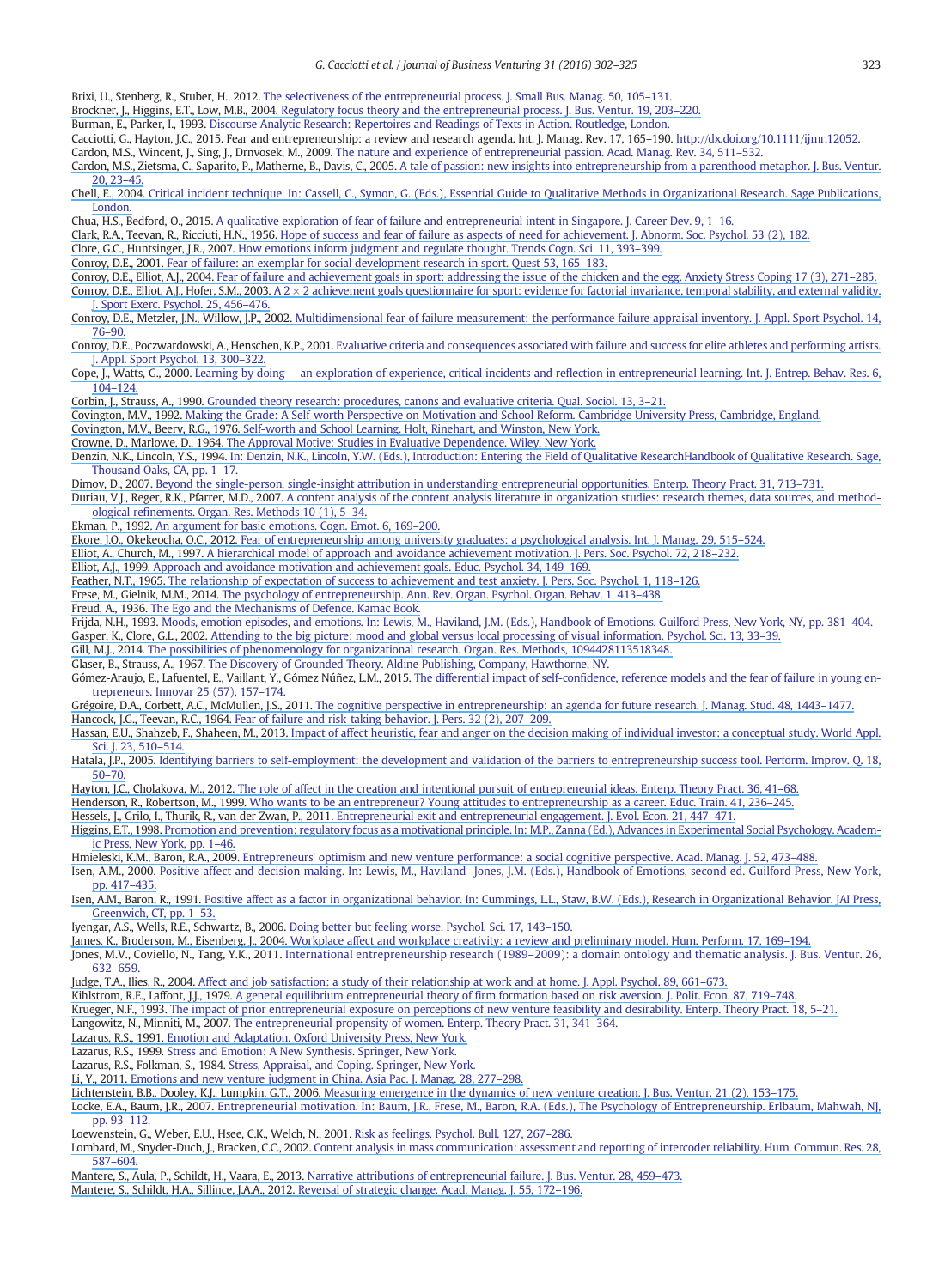- <span id="page-23-0"></span>Martin, A.J., Marsh, H.W., 2003. [Fear of failure: friend or foe? Aust. Psychol. 38, 31](http://refhub.elsevier.com/S0883-9026(16)30002-7/rf0435)–38.
- Matlin, M.W., Foley, H.J., 2001. [Sensation and Perception. Allyn and Bacon, Boston](http://refhub.elsevier.com/S0883-9026(16)30002-7/rf0440).
- McClelland, D.C., 1961. [The Achieving Society. Van Nostrand, Princeton, N.J.](http://refhub.elsevier.com/S0883-9026(16)30002-7/rf0445)
- McClelland, D.C., Atkinson, J.W., Clark, R.A., Lowell, E.L., 1953. [The Achievement Motive. Appleton-Century-Crofts, East Norwalk, C](http://refhub.elsevier.com/S0883-9026(16)30002-7/rf0450)[T.](https://www.researchgate.net/publication/232427653_The_Achievement_Motive?el=1_x_8&enrichId=rgreq-79255f33ff526740e71246f573d8f528-XXX&enrichSource=Y292ZXJQYWdlOzMwMDMxMTExNDtBUzozOTM4NDE3ODcwNjQzMzNAMTQ3MDkxMDYwNzg3MQ==)
- McGregor, H.A., Elliot, A.J., 2005. [The shame of failure: examining the link between fear of failure and shame. Personal. Soc. Psychol. Bull. 31, 218](http://refhub.elsevier.com/S0883-9026(16)30002-7/rf0455)–231.
- [McMullen, J.S., Dimov, D., 2013. Time and the entrepreneurial journey: the problems and promise of studying entrepreneurship as a process. J. Manag. Stud. 50 \(8\),](https://www.researchgate.net/publication/256453851_Time_and_the_Entrepreneurial_Journey_The_Problems_and_Promise_of_Studying_Entrepreneurship_as_a_Process?el=1_x_8&enrichId=rgreq-79255f33ff526740e71246f573d8f528-XXX&enrichSource=Y292ZXJQYWdlOzMwMDMxMTExNDtBUzozOTM4NDE3ODcwNjQzMzNAMTQ3MDkxMDYwNzg3MQ==) 1481–1512. [http://dx.doi.org/1](https://www.researchgate.net/publication/256453851_Time_and_the_Entrepreneurial_Journey_The_Problems_and_Promise_of_Studying_Entrepreneurship_as_a_Process?el=1_x_8&enrichId=rgreq-79255f33ff526740e71246f573d8f528-XXX&enrichSource=Y292ZXJQYWdlOzMwMDMxMTExNDtBUzozOTM4NDE3ODcwNjQzMzNAMTQ3MDkxMDYwNzg3MQ==)[0.1111/joms.12049](http://dx.doi.org/10.1111/joms.12049)[.](https://www.researchgate.net/publication/256453851_Time_and_the_Entrepreneurial_Journey_The_Problems_and_Promise_of_Studying_Entrepreneurship_as_a_Process?el=1_x_8&enrichId=rgreq-79255f33ff526740e71246f573d8f528-XXX&enrichSource=Y292ZXJQYWdlOzMwMDMxMTExNDtBUzozOTM4NDE3ODcwNjQzMzNAMTQ3MDkxMDYwNzg3MQ==)
- Miles, M.B., Huberman, A.M., 1994. [Q](https://www.researchgate.net/publication/251880092_Qualitative_Data_Analysis?el=1_x_8&enrichId=rgreq-79255f33ff526740e71246f573d8f528-XXX&enrichSource=Y292ZXJQYWdlOzMwMDMxMTExNDtBUzozOTM4NDE3ODcwNjQzMzNAMTQ3MDkxMDYwNzg3MQ==)[ualitative Data Analysis. second ed. Sage Publications, Thousand Oaks, C](http://refhub.elsevier.com/S0883-9026(16)30002-7/rf0465)[A.](https://www.researchgate.net/publication/251880092_Qualitative_Data_Analysis?el=1_x_8&enrichId=rgreq-79255f33ff526740e71246f573d8f528-XXX&enrichSource=Y292ZXJQYWdlOzMwMDMxMTExNDtBUzozOTM4NDE3ODcwNjQzMzNAMTQ3MDkxMDYwNzg3MQ==)
- Minniti, M., Nardone, C., 2007. [B](https://www.researchgate.net/publication/null?el=1_x_8&enrichId=rgreq-79255f33ff526740e71246f573d8f528-XXX&enrichSource=Y292ZXJQYWdlOzMwMDMxMTExNDtBUzozOTM4NDE3ODcwNjQzMzNAMTQ3MDkxMDYwNzg3MQ==)[eing in someone else's shoes: the role of gender in entrepreneurship. Small Bus. Econ. 28, 223](http://refhub.elsevier.com/S0883-9026(16)30002-7/rf0470)–238.
- Mitchell, J.R., Shepherd, D.A., 2010. [To thine own self be true: images of self, images of opportunity, and entrepreneurial action. J. Bus. Ventur. 25, 138](http://refhub.elsevier.com/S0883-9026(16)30002-7/rf0475)–154.
- Mitchell, J.R., Shepherd, D.A., 2011. [Afraid of opportunity: the effects of fear of failure on entrepreneurial decisions. Front. Entrep. Res. 31 \(Article 1\)](http://refhub.elsevier.com/S0883-9026(16)30002-7/rf0480)[.](https://www.researchgate.net/publication/254556022_Afraid_of_opportunity_the_effects_of_fear_of_failure_on_entrepreneurial_decisions?el=1_x_8&enrichId=rgreq-79255f33ff526740e71246f573d8f528-XXX&enrichSource=Y292ZXJQYWdlOzMwMDMxMTExNDtBUzozOTM4NDE3ODcwNjQzMzNAMTQ3MDkxMDYwNzg3MQ==)
- Mitchell, J.R., Mitchell, R.K., Randolph-Seng, B., 2014. [H](https://www.researchgate.net/publication/298095577_Introduction_Historical_context_present_trends_and_future_directions_in_entrepreneurial_cognition_research?el=1_x_8&enrichId=rgreq-79255f33ff526740e71246f573d8f528-XXX&enrichSource=Y292ZXJQYWdlOzMwMDMxMTExNDtBUzozOTM4NDE3ODcwNjQzMzNAMTQ3MDkxMDYwNzg3MQ==)[andbook of Entrepreneurial Cognition. Edward Elgar, London UK](http://refhub.elsevier.com/S0883-9026(16)30002-7/rf0485)[.](https://www.researchgate.net/publication/298095577_Introduction_Historical_context_present_trends_and_future_directions_in_entrepreneurial_cognition_research?el=1_x_8&enrichId=rgreq-79255f33ff526740e71246f573d8f528-XXX&enrichSource=Y292ZXJQYWdlOzMwMDMxMTExNDtBUzozOTM4NDE3ODcwNjQzMzNAMTQ3MDkxMDYwNzg3MQ==)
- Mitchell, R.K., 1996. [O](https://www.researchgate.net/publication/235298855_Oral_History_and_Expert_Scripts_Demystifying_the_Entrepreneurial_Experience?el=1_x_8&enrichId=rgreq-79255f33ff526740e71246f573d8f528-XXX&enrichSource=Y292ZXJQYWdlOzMwMDMxMTExNDtBUzozOTM4NDE3ODcwNjQzMzNAMTQ3MDkxMDYwNzg3MQ==)[ral history and expert scripts: demystifying the entrepreneurial experience. J. Manag. Hist. 2 \(3\), 50](http://refhub.elsevier.com/S0883-9026(16)30002-7/rf0490)–67.
- Mitchell, R.K., Randolph-Seng, B., Mitchell, J.R., 2011. [Socially situated cognition: imagining new opportunities for entrepreneurship research. Acad. Manag. Rev. Dia](http://refhub.elsevier.com/S0883-9026(16)30002-7/rf0495)[logue 36, 774](http://refhub.elsevier.com/S0883-9026(16)30002-7/rf0495)–778.
- Morales-Gualdron, S.T., Roig, S., 2005. [The new venture decision: an analysis based on the Gem Project Database. Int. Entrep. Manag. J. 1, 479](http://refhub.elsevier.com/S0883-9026(16)30002-7/rf0500)–499.
- Morgan, J., Sisak, D., 2016. [A](https://www.researchgate.net/publication/284085318_Aspiring_to_succeed_A_model_of_entrepreneurship_and_fear_of_failure?el=1_x_8&enrichId=rgreq-79255f33ff526740e71246f573d8f528-XXX&enrichSource=Y292ZXJQYWdlOzMwMDMxMTExNDtBUzozOTM4NDE3ODcwNjQzMzNAMTQ3MDkxMDYwNzg3MQ==)[spiring to succeed: a model of entrepreneurship and fear of failure. J. Bus. Ventur. 31, 1](http://refhub.elsevier.com/S0883-9026(16)30002-7/rf0505)–21.
- Morris, M.H., Kuratko, D.F., Schindehutte, M., Spivack, A.J., 2012. [Framing](https://www.researchgate.net/publication/228270017_Framing_the_Entrepreneurial_Experience?el=1_x_8&enrichId=rgreq-79255f33ff526740e71246f573d8f528-XXX&enrichSource=Y292ZXJQYWdlOzMwMDMxMTExNDtBUzozOTM4NDE3ODcwNjQzMzNAMTQ3MDkxMDYwNzg3MQ==)[the](https://www.researchgate.net/publication/228270017_Framing_the_Entrepreneurial_Experience?el=1_x_8&enrichId=rgreq-79255f33ff526740e71246f573d8f528-XXX&enrichSource=Y292ZXJQYWdlOzMwMDMxMTExNDtBUzozOTM4NDE3ODcwNjQzMzNAMTQ3MDkxMDYwNzg3MQ==)[entrepreneurial](https://www.researchgate.net/publication/228270017_Framing_the_Entrepreneurial_Experience?el=1_x_8&enrichId=rgreq-79255f33ff526740e71246f573d8f528-XXX&enrichSource=Y292ZXJQYWdlOzMwMDMxMTExNDtBUzozOTM4NDE3ODcwNjQzMzNAMTQ3MDkxMDYwNzg3MQ==)[experience.](https://www.researchgate.net/publication/228270017_Framing_the_Entrepreneurial_Experience?el=1_x_8&enrichId=rgreq-79255f33ff526740e71246f573d8f528-XXX&enrichSource=Y292ZXJQYWdlOzMwMDMxMTExNDtBUzozOTM4NDE3ODcwNjQzMzNAMTQ3MDkxMDYwNzg3MQ==)[Enterp.](https://www.researchgate.net/publication/228270017_Framing_the_Entrepreneurial_Experience?el=1_x_8&enrichId=rgreq-79255f33ff526740e71246f573d8f528-XXX&enrichSource=Y292ZXJQYWdlOzMwMDMxMTExNDtBUzozOTM4NDE3ODcwNjQzMzNAMTQ3MDkxMDYwNzg3MQ==)[Theory](https://www.researchgate.net/publication/228270017_Framing_the_Entrepreneurial_Experience?el=1_x_8&enrichId=rgreq-79255f33ff526740e71246f573d8f528-XXX&enrichSource=Y292ZXJQYWdlOzMwMDMxMTExNDtBUzozOTM4NDE3ODcwNjQzMzNAMTQ3MDkxMDYwNzg3MQ==)[Pract.](https://www.researchgate.net/publication/228270017_Framing_the_Entrepreneurial_Experience?el=1_x_8&enrichId=rgreq-79255f33ff526740e71246f573d8f528-XXX&enrichSource=Y292ZXJQYWdlOzMwMDMxMTExNDtBUzozOTM4NDE3ODcwNjQzMzNAMTQ3MDkxMDYwNzg3MQ==)[36,](https://www.researchgate.net/publication/228270017_Framing_the_Entrepreneurial_Experience?el=1_x_8&enrichId=rgreq-79255f33ff526740e71246f573d8f528-XXX&enrichSource=Y292ZXJQYWdlOzMwMDMxMTExNDtBUzozOTM4NDE3ODcwNjQzMzNAMTQ3MDkxMDYwNzg3MQ==)[11](https://www.researchgate.net/publication/228270017_Framing_the_Entrepreneurial_Experience?el=1_x_8&enrichId=rgreq-79255f33ff526740e71246f573d8f528-XXX&enrichSource=Y292ZXJQYWdlOzMwMDMxMTExNDtBUzozOTM4NDE3ODcwNjQzMzNAMTQ3MDkxMDYwNzg3MQ==)–40.
- Morris, W.N., 1989. [Mood:](https://www.researchgate.net/publication/246869471_Mood_The_Frame_of_Mind?el=1_x_8&enrichId=rgreq-79255f33ff526740e71246f573d8f528-XXX&enrichSource=Y292ZXJQYWdlOzMwMDMxMTExNDtBUzozOTM4NDE3ODcwNjQzMzNAMTQ3MDkxMDYwNzg3MQ==)[The](https://www.researchgate.net/publication/246869471_Mood_The_Frame_of_Mind?el=1_x_8&enrichId=rgreq-79255f33ff526740e71246f573d8f528-XXX&enrichSource=Y292ZXJQYWdlOzMwMDMxMTExNDtBUzozOTM4NDE3ODcwNjQzMzNAMTQ3MDkxMDYwNzg3MQ==)[Frame](https://www.researchgate.net/publication/246869471_Mood_The_Frame_of_Mind?el=1_x_8&enrichId=rgreq-79255f33ff526740e71246f573d8f528-XXX&enrichSource=Y292ZXJQYWdlOzMwMDMxMTExNDtBUzozOTM4NDE3ODcwNjQzMzNAMTQ3MDkxMDYwNzg3MQ==)[of](https://www.researchgate.net/publication/246869471_Mood_The_Frame_of_Mind?el=1_x_8&enrichId=rgreq-79255f33ff526740e71246f573d8f528-XXX&enrichSource=Y292ZXJQYWdlOzMwMDMxMTExNDtBUzozOTM4NDE3ODcwNjQzMzNAMTQ3MDkxMDYwNzg3MQ==)[Mind.](https://www.researchgate.net/publication/246869471_Mood_The_Frame_of_Mind?el=1_x_8&enrichId=rgreq-79255f33ff526740e71246f573d8f528-XXX&enrichSource=Y292ZXJQYWdlOzMwMDMxMTExNDtBUzozOTM4NDE3ODcwNjQzMzNAMTQ3MDkxMDYwNzg3MQ==)[SpringerVerlag,](https://www.researchgate.net/publication/246869471_Mood_The_Frame_of_Mind?el=1_x_8&enrichId=rgreq-79255f33ff526740e71246f573d8f528-XXX&enrichSource=Y292ZXJQYWdlOzMwMDMxMTExNDtBUzozOTM4NDE3ODcwNjQzMzNAMTQ3MDkxMDYwNzg3MQ==)[New](https://www.researchgate.net/publication/246869471_Mood_The_Frame_of_Mind?el=1_x_8&enrichId=rgreq-79255f33ff526740e71246f573d8f528-XXX&enrichSource=Y292ZXJQYWdlOzMwMDMxMTExNDtBUzozOTM4NDE3ODcwNjQzMzNAMTQ3MDkxMDYwNzg3MQ==)[York.](https://www.researchgate.net/publication/246869471_Mood_The_Frame_of_Mind?el=1_x_8&enrichId=rgreq-79255f33ff526740e71246f573d8f528-XXX&enrichSource=Y292ZXJQYWdlOzMwMDMxMTExNDtBUzozOTM4NDE3ODcwNjQzMzNAMTQ3MDkxMDYwNzg3MQ==)
- Morse, J., 1991. [Strategies](https://www.researchgate.net/publication/229071135_Qualitative_nursing_research_A_contemporary_dialogue_rev?el=1_x_8&enrichId=rgreq-79255f33ff526740e71246f573d8f528-XXX&enrichSource=Y292ZXJQYWdlOzMwMDMxMTExNDtBUzozOTM4NDE3ODcwNjQzMzNAMTQ3MDkxMDYwNzg3MQ==)[for](https://www.researchgate.net/publication/229071135_Qualitative_nursing_research_A_contemporary_dialogue_rev?el=1_x_8&enrichId=rgreq-79255f33ff526740e71246f573d8f528-XXX&enrichSource=Y292ZXJQYWdlOzMwMDMxMTExNDtBUzozOTM4NDE3ODcwNjQzMzNAMTQ3MDkxMDYwNzg3MQ==)[sampling.](https://www.researchgate.net/publication/229071135_Qualitative_nursing_research_A_contemporary_dialogue_rev?el=1_x_8&enrichId=rgreq-79255f33ff526740e71246f573d8f528-XXX&enrichSource=Y292ZXJQYWdlOzMwMDMxMTExNDtBUzozOTM4NDE3ODcwNjQzMzNAMTQ3MDkxMDYwNzg3MQ==)[In:](https://www.researchgate.net/publication/229071135_Qualitative_nursing_research_A_contemporary_dialogue_rev?el=1_x_8&enrichId=rgreq-79255f33ff526740e71246f573d8f528-XXX&enrichSource=Y292ZXJQYWdlOzMwMDMxMTExNDtBUzozOTM4NDE3ODcwNjQzMzNAMTQ3MDkxMDYwNzg3MQ==)[J.,](https://www.researchgate.net/publication/229071135_Qualitative_nursing_research_A_contemporary_dialogue_rev?el=1_x_8&enrichId=rgreq-79255f33ff526740e71246f573d8f528-XXX&enrichSource=Y292ZXJQYWdlOzMwMDMxMTExNDtBUzozOTM4NDE3ODcwNjQzMzNAMTQ3MDkxMDYwNzg3MQ==)[Morse](https://www.researchgate.net/publication/229071135_Qualitative_nursing_research_A_contemporary_dialogue_rev?el=1_x_8&enrichId=rgreq-79255f33ff526740e71246f573d8f528-XXX&enrichSource=Y292ZXJQYWdlOzMwMDMxMTExNDtBUzozOTM4NDE3ODcwNjQzMzNAMTQ3MDkxMDYwNzg3MQ==)[\(Ed.\),](https://www.researchgate.net/publication/229071135_Qualitative_nursing_research_A_contemporary_dialogue_rev?el=1_x_8&enrichId=rgreq-79255f33ff526740e71246f573d8f528-XXX&enrichSource=Y292ZXJQYWdlOzMwMDMxMTExNDtBUzozOTM4NDE3ODcwNjQzMzNAMTQ3MDkxMDYwNzg3MQ==)[Qualitative](https://www.researchgate.net/publication/229071135_Qualitative_nursing_research_A_contemporary_dialogue_rev?el=1_x_8&enrichId=rgreq-79255f33ff526740e71246f573d8f528-XXX&enrichSource=Y292ZXJQYWdlOzMwMDMxMTExNDtBUzozOTM4NDE3ODcwNjQzMzNAMTQ3MDkxMDYwNzg3MQ==)[Nursing](https://www.researchgate.net/publication/229071135_Qualitative_nursing_research_A_contemporary_dialogue_rev?el=1_x_8&enrichId=rgreq-79255f33ff526740e71246f573d8f528-XXX&enrichSource=Y292ZXJQYWdlOzMwMDMxMTExNDtBUzozOTM4NDE3ODcwNjQzMzNAMTQ3MDkxMDYwNzg3MQ==)[Research:](https://www.researchgate.net/publication/229071135_Qualitative_nursing_research_A_contemporary_dialogue_rev?el=1_x_8&enrichId=rgreq-79255f33ff526740e71246f573d8f528-XXX&enrichSource=Y292ZXJQYWdlOzMwMDMxMTExNDtBUzozOTM4NDE3ODcwNjQzMzNAMTQ3MDkxMDYwNzg3MQ==)[A](https://www.researchgate.net/publication/229071135_Qualitative_nursing_research_A_contemporary_dialogue_rev?el=1_x_8&enrichId=rgreq-79255f33ff526740e71246f573d8f528-XXX&enrichSource=Y292ZXJQYWdlOzMwMDMxMTExNDtBUzozOTM4NDE3ODcwNjQzMzNAMTQ3MDkxMDYwNzg3MQ==)[Contemporary](https://www.researchgate.net/publication/229071135_Qualitative_nursing_research_A_contemporary_dialogue_rev?el=1_x_8&enrichId=rgreq-79255f33ff526740e71246f573d8f528-XXX&enrichSource=Y292ZXJQYWdlOzMwMDMxMTExNDtBUzozOTM4NDE3ODcwNjQzMzNAMTQ3MDkxMDYwNzg3MQ==)[Dialogue.](https://www.researchgate.net/publication/229071135_Qualitative_nursing_research_A_contemporary_dialogue_rev?el=1_x_8&enrichId=rgreq-79255f33ff526740e71246f573d8f528-XXX&enrichSource=Y292ZXJQYWdlOzMwMDMxMTExNDtBUzozOTM4NDE3ODcwNjQzMzNAMTQ3MDkxMDYwNzg3MQ==)[Sage](https://www.researchgate.net/publication/229071135_Qualitative_nursing_research_A_contemporary_dialogue_rev?el=1_x_8&enrichId=rgreq-79255f33ff526740e71246f573d8f528-XXX&enrichSource=Y292ZXJQYWdlOzMwMDMxMTExNDtBUzozOTM4NDE3ODcwNjQzMzNAMTQ3MDkxMDYwNzg3MQ==)[Publications,](https://www.researchgate.net/publication/229071135_Qualitative_nursing_research_A_contemporary_dialogue_rev?el=1_x_8&enrichId=rgreq-79255f33ff526740e71246f573d8f528-XXX&enrichSource=Y292ZXJQYWdlOzMwMDMxMTExNDtBUzozOTM4NDE3ODcwNjQzMzNAMTQ3MDkxMDYwNzg3MQ==) Newbury Park, CA, pp. 127–145. Neergaard, H., 2007. [Sampling](https://www.researchgate.net/publication/298493306_Handbook_of_qualitative_research_methods_in_entrepreneurship?el=1_x_8&enrichId=rgreq-79255f33ff526740e71246f573d8f528-XXX&enrichSource=Y292ZXJQYWdlOzMwMDMxMTExNDtBUzozOTM4NDE3ODcwNjQzMzNAMTQ3MDkxMDYwNzg3MQ==)[in](https://www.researchgate.net/publication/298493306_Handbook_of_qualitative_research_methods_in_entrepreneurship?el=1_x_8&enrichId=rgreq-79255f33ff526740e71246f573d8f528-XXX&enrichSource=Y292ZXJQYWdlOzMwMDMxMTExNDtBUzozOTM4NDE3ODcwNjQzMzNAMTQ3MDkxMDYwNzg3MQ==)[entrepreneurial](https://www.researchgate.net/publication/298493306_Handbook_of_qualitative_research_methods_in_entrepreneurship?el=1_x_8&enrichId=rgreq-79255f33ff526740e71246f573d8f528-XXX&enrichSource=Y292ZXJQYWdlOzMwMDMxMTExNDtBUzozOTM4NDE3ODcwNjQzMzNAMTQ3MDkxMDYwNzg3MQ==)[settings.](https://www.researchgate.net/publication/298493306_Handbook_of_qualitative_research_methods_in_entrepreneurship?el=1_x_8&enrichId=rgreq-79255f33ff526740e71246f573d8f528-XXX&enrichSource=Y292ZXJQYWdlOzMwMDMxMTExNDtBUzozOTM4NDE3ODcwNjQzMzNAMTQ3MDkxMDYwNzg3MQ==)[In:](https://www.researchgate.net/publication/298493306_Handbook_of_qualitative_research_methods_in_entrepreneurship?el=1_x_8&enrichId=rgreq-79255f33ff526740e71246f573d8f528-XXX&enrichSource=Y292ZXJQYWdlOzMwMDMxMTExNDtBUzozOTM4NDE3ODcwNjQzMzNAMTQ3MDkxMDYwNzg3MQ==)[H.,](https://www.researchgate.net/publication/298493306_Handbook_of_qualitative_research_methods_in_entrepreneurship?el=1_x_8&enrichId=rgreq-79255f33ff526740e71246f573d8f528-XXX&enrichSource=Y292ZXJQYWdlOzMwMDMxMTExNDtBUzozOTM4NDE3ODcwNjQzMzNAMTQ3MDkxMDYwNzg3MQ==)[Neergaard,](https://www.researchgate.net/publication/298493306_Handbook_of_qualitative_research_methods_in_entrepreneurship?el=1_x_8&enrichId=rgreq-79255f33ff526740e71246f573d8f528-XXX&enrichSource=Y292ZXJQYWdlOzMwMDMxMTExNDtBUzozOTM4NDE3ODcwNjQzMzNAMTQ3MDkxMDYwNzg3MQ==)[J.P.,](https://www.researchgate.net/publication/298493306_Handbook_of_qualitative_research_methods_in_entrepreneurship?el=1_x_8&enrichId=rgreq-79255f33ff526740e71246f573d8f528-XXX&enrichSource=Y292ZXJQYWdlOzMwMDMxMTExNDtBUzozOTM4NDE3ODcwNjQzMzNAMTQ3MDkxMDYwNzg3MQ==)[Ulhøi](https://www.researchgate.net/publication/298493306_Handbook_of_qualitative_research_methods_in_entrepreneurship?el=1_x_8&enrichId=rgreq-79255f33ff526740e71246f573d8f528-XXX&enrichSource=Y292ZXJQYWdlOzMwMDMxMTExNDtBUzozOTM4NDE3ODcwNjQzMzNAMTQ3MDkxMDYwNzg3MQ==)[\(Eds.\),](https://www.researchgate.net/publication/298493306_Handbook_of_qualitative_research_methods_in_entrepreneurship?el=1_x_8&enrichId=rgreq-79255f33ff526740e71246f573d8f528-XXX&enrichSource=Y292ZXJQYWdlOzMwMDMxMTExNDtBUzozOTM4NDE3ODcwNjQzMzNAMTQ3MDkxMDYwNzg3MQ==)[Handbook](https://www.researchgate.net/publication/298493306_Handbook_of_qualitative_research_methods_in_entrepreneurship?el=1_x_8&enrichId=rgreq-79255f33ff526740e71246f573d8f528-XXX&enrichSource=Y292ZXJQYWdlOzMwMDMxMTExNDtBUzozOTM4NDE3ODcwNjQzMzNAMTQ3MDkxMDYwNzg3MQ==)[of](https://www.researchgate.net/publication/298493306_Handbook_of_qualitative_research_methods_in_entrepreneurship?el=1_x_8&enrichId=rgreq-79255f33ff526740e71246f573d8f528-XXX&enrichSource=Y292ZXJQYWdlOzMwMDMxMTExNDtBUzozOTM4NDE3ODcwNjQzMzNAMTQ3MDkxMDYwNzg3MQ==)[Qualitative](https://www.researchgate.net/publication/298493306_Handbook_of_qualitative_research_methods_in_entrepreneurship?el=1_x_8&enrichId=rgreq-79255f33ff526740e71246f573d8f528-XXX&enrichSource=Y292ZXJQYWdlOzMwMDMxMTExNDtBUzozOTM4NDE3ODcwNjQzMzNAMTQ3MDkxMDYwNzg3MQ==)[Research](https://www.researchgate.net/publication/298493306_Handbook_of_qualitative_research_methods_in_entrepreneurship?el=1_x_8&enrichId=rgreq-79255f33ff526740e71246f573d8f528-XXX&enrichSource=Y292ZXJQYWdlOzMwMDMxMTExNDtBUzozOTM4NDE3ODcwNjQzMzNAMTQ3MDkxMDYwNzg3MQ==)[Methods](https://www.researchgate.net/publication/298493306_Handbook_of_qualitative_research_methods_in_entrepreneurship?el=1_x_8&enrichId=rgreq-79255f33ff526740e71246f573d8f528-XXX&enrichSource=Y292ZXJQYWdlOzMwMDMxMTExNDtBUzozOTM4NDE3ODcwNjQzMzNAMTQ3MDkxMDYwNzg3MQ==)[in](https://www.researchgate.net/publication/298493306_Handbook_of_qualitative_research_methods_in_entrepreneurship?el=1_x_8&enrichId=rgreq-79255f33ff526740e71246f573d8f528-XXX&enrichSource=Y292ZXJQYWdlOzMwMDMxMTExNDtBUzozOTM4NDE3ODcwNjQzMzNAMTQ3MDkxMDYwNzg3MQ==)[Entrepreneurship.](https://www.researchgate.net/publication/298493306_Handbook_of_qualitative_research_methods_in_entrepreneurship?el=1_x_8&enrichId=rgreq-79255f33ff526740e71246f573d8f528-XXX&enrichSource=Y292ZXJQYWdlOzMwMDMxMTExNDtBUzozOTM4NDE3ODcwNjQzMzNAMTQ3MDkxMDYwNzg3MQ==)[Edward](https://www.researchgate.net/publication/298493306_Handbook_of_qualitative_research_methods_in_entrepreneurship?el=1_x_8&enrichId=rgreq-79255f33ff526740e71246f573d8f528-XXX&enrichSource=Y292ZXJQYWdlOzMwMDMxMTExNDtBUzozOTM4NDE3ODcwNjQzMzNAMTQ3MDkxMDYwNzg3MQ==) [Elgar](https://www.researchgate.net/publication/298493306_Handbook_of_qualitative_research_methods_in_entrepreneurship?el=1_x_8&enrichId=rgreq-79255f33ff526740e71246f573d8f528-XXX&enrichSource=Y292ZXJQYWdlOzMwMDMxMTExNDtBUzozOTM4NDE3ODcwNjQzMzNAMTQ3MDkxMDYwNzg3MQ==)[Publishing,](https://www.researchgate.net/publication/298493306_Handbook_of_qualitative_research_methods_in_entrepreneurship?el=1_x_8&enrichId=rgreq-79255f33ff526740e71246f573d8f528-XXX&enrichSource=Y292ZXJQYWdlOzMwMDMxMTExNDtBUzozOTM4NDE3ODcwNjQzMzNAMTQ3MDkxMDYwNzg3MQ==)[Great](https://www.researchgate.net/publication/298493306_Handbook_of_qualitative_research_methods_in_entrepreneurship?el=1_x_8&enrichId=rgreq-79255f33ff526740e71246f573d8f528-XXX&enrichSource=Y292ZXJQYWdlOzMwMDMxMTExNDtBUzozOTM4NDE3ODcwNjQzMzNAMTQ3MDkxMDYwNzg3MQ==)[Britain,](https://www.researchgate.net/publication/298493306_Handbook_of_qualitative_research_methods_in_entrepreneurship?el=1_x_8&enrichId=rgreq-79255f33ff526740e71246f573d8f528-XXX&enrichSource=Y292ZXJQYWdlOzMwMDMxMTExNDtBUzozOTM4NDE3ODcwNjQzMzNAMTQ3MDkxMDYwNzg3MQ==)[pp.](https://www.researchgate.net/publication/298493306_Handbook_of_qualitative_research_methods_in_entrepreneurship?el=1_x_8&enrichId=rgreq-79255f33ff526740e71246f573d8f528-XXX&enrichSource=Y292ZXJQYWdlOzMwMDMxMTExNDtBUzozOTM4NDE3ODcwNjQzMzNAMTQ3MDkxMDYwNzg3MQ==)[275](https://www.researchgate.net/publication/298493306_Handbook_of_qualitative_research_methods_in_entrepreneurship?el=1_x_8&enrichId=rgreq-79255f33ff526740e71246f573d8f528-XXX&enrichSource=Y292ZXJQYWdlOzMwMDMxMTExNDtBUzozOTM4NDE3ODcwNjQzMzNAMTQ3MDkxMDYwNzg3MQ==)–278.
- Neuendorf, K.A., 2002. [The](https://www.researchgate.net/publication/247817272_The_Content_Analysis_Guidebook?el=1_x_8&enrichId=rgreq-79255f33ff526740e71246f573d8f528-XXX&enrichSource=Y292ZXJQYWdlOzMwMDMxMTExNDtBUzozOTM4NDE3ODcwNjQzMzNAMTQ3MDkxMDYwNzg3MQ==)[Content](https://www.researchgate.net/publication/247817272_The_Content_Analysis_Guidebook?el=1_x_8&enrichId=rgreq-79255f33ff526740e71246f573d8f528-XXX&enrichSource=Y292ZXJQYWdlOzMwMDMxMTExNDtBUzozOTM4NDE3ODcwNjQzMzNAMTQ3MDkxMDYwNzg3MQ==)[Analysis](https://www.researchgate.net/publication/247817272_The_Content_Analysis_Guidebook?el=1_x_8&enrichId=rgreq-79255f33ff526740e71246f573d8f528-XXX&enrichSource=Y292ZXJQYWdlOzMwMDMxMTExNDtBUzozOTM4NDE3ODcwNjQzMzNAMTQ3MDkxMDYwNzg3MQ==)[Guidebook.](https://www.researchgate.net/publication/247817272_The_Content_Analysis_Guidebook?el=1_x_8&enrichId=rgreq-79255f33ff526740e71246f573d8f528-XXX&enrichSource=Y292ZXJQYWdlOzMwMDMxMTExNDtBUzozOTM4NDE3ODcwNjQzMzNAMTQ3MDkxMDYwNzg3MQ==)[Sage,](https://www.researchgate.net/publication/247817272_The_Content_Analysis_Guidebook?el=1_x_8&enrichId=rgreq-79255f33ff526740e71246f573d8f528-XXX&enrichSource=Y292ZXJQYWdlOzMwMDMxMTExNDtBUzozOTM4NDE3ODcwNjQzMzNAMTQ3MDkxMDYwNzg3MQ==)[Thousand](https://www.researchgate.net/publication/247817272_The_Content_Analysis_Guidebook?el=1_x_8&enrichId=rgreq-79255f33ff526740e71246f573d8f528-XXX&enrichSource=Y292ZXJQYWdlOzMwMDMxMTExNDtBUzozOTM4NDE3ODcwNjQzMzNAMTQ3MDkxMDYwNzg3MQ==)[Oaks,](https://www.researchgate.net/publication/247817272_The_Content_Analysis_Guidebook?el=1_x_8&enrichId=rgreq-79255f33ff526740e71246f573d8f528-XXX&enrichSource=Y292ZXJQYWdlOzMwMDMxMTExNDtBUzozOTM4NDE3ODcwNjQzMzNAMTQ3MDkxMDYwNzg3MQ==)[CA.](https://www.researchgate.net/publication/247817272_The_Content_Analysis_Guidebook?el=1_x_8&enrichId=rgreq-79255f33ff526740e71246f573d8f528-XXX&enrichSource=Y292ZXJQYWdlOzMwMDMxMTExNDtBUzozOTM4NDE3ODcwNjQzMzNAMTQ3MDkxMDYwNzg3MQ==)
- Plutchik, R., 1994. [The](https://www.researchgate.net/publication/232282323_The_Psychology_and_Biology_of_Emotion?el=1_x_8&enrichId=rgreq-79255f33ff526740e71246f573d8f528-XXX&enrichSource=Y292ZXJQYWdlOzMwMDMxMTExNDtBUzozOTM4NDE3ODcwNjQzMzNAMTQ3MDkxMDYwNzg3MQ==)[Psychology](https://www.researchgate.net/publication/232282323_The_Psychology_and_Biology_of_Emotion?el=1_x_8&enrichId=rgreq-79255f33ff526740e71246f573d8f528-XXX&enrichSource=Y292ZXJQYWdlOzMwMDMxMTExNDtBUzozOTM4NDE3ODcwNjQzMzNAMTQ3MDkxMDYwNzg3MQ==)[and](https://www.researchgate.net/publication/232282323_The_Psychology_and_Biology_of_Emotion?el=1_x_8&enrichId=rgreq-79255f33ff526740e71246f573d8f528-XXX&enrichSource=Y292ZXJQYWdlOzMwMDMxMTExNDtBUzozOTM4NDE3ODcwNjQzMzNAMTQ3MDkxMDYwNzg3MQ==)[Biology](https://www.researchgate.net/publication/232282323_The_Psychology_and_Biology_of_Emotion?el=1_x_8&enrichId=rgreq-79255f33ff526740e71246f573d8f528-XXX&enrichSource=Y292ZXJQYWdlOzMwMDMxMTExNDtBUzozOTM4NDE3ODcwNjQzMzNAMTQ3MDkxMDYwNzg3MQ==)[of](https://www.researchgate.net/publication/232282323_The_Psychology_and_Biology_of_Emotion?el=1_x_8&enrichId=rgreq-79255f33ff526740e71246f573d8f528-XXX&enrichSource=Y292ZXJQYWdlOzMwMDMxMTExNDtBUzozOTM4NDE3ODcwNjQzMzNAMTQ3MDkxMDYwNzg3MQ==)[Emotion.](https://www.researchgate.net/publication/232282323_The_Psychology_and_Biology_of_Emotion?el=1_x_8&enrichId=rgreq-79255f33ff526740e71246f573d8f528-XXX&enrichSource=Y292ZXJQYWdlOzMwMDMxMTExNDtBUzozOTM4NDE3ODcwNjQzMzNAMTQ3MDkxMDYwNzg3MQ==)[Harper](https://www.researchgate.net/publication/232282323_The_Psychology_and_Biology_of_Emotion?el=1_x_8&enrichId=rgreq-79255f33ff526740e71246f573d8f528-XXX&enrichSource=Y292ZXJQYWdlOzMwMDMxMTExNDtBUzozOTM4NDE3ODcwNjQzMzNAMTQ3MDkxMDYwNzg3MQ==)[&](https://www.researchgate.net/publication/232282323_The_Psychology_and_Biology_of_Emotion?el=1_x_8&enrichId=rgreq-79255f33ff526740e71246f573d8f528-XXX&enrichSource=Y292ZXJQYWdlOzMwMDMxMTExNDtBUzozOTM4NDE3ODcwNjQzMzNAMTQ3MDkxMDYwNzg3MQ==)[Collins,](https://www.researchgate.net/publication/232282323_The_Psychology_and_Biology_of_Emotion?el=1_x_8&enrichId=rgreq-79255f33ff526740e71246f573d8f528-XXX&enrichSource=Y292ZXJQYWdlOzMwMDMxMTExNDtBUzozOTM4NDE3ODcwNjQzMzNAMTQ3MDkxMDYwNzg3MQ==)[New](https://www.researchgate.net/publication/232282323_The_Psychology_and_Biology_of_Emotion?el=1_x_8&enrichId=rgreq-79255f33ff526740e71246f573d8f528-XXX&enrichSource=Y292ZXJQYWdlOzMwMDMxMTExNDtBUzozOTM4NDE3ODcwNjQzMzNAMTQ3MDkxMDYwNzg3MQ==)[York.](https://www.researchgate.net/publication/232282323_The_Psychology_and_Biology_of_Emotion?el=1_x_8&enrichId=rgreq-79255f33ff526740e71246f573d8f528-XXX&enrichSource=Y292ZXJQYWdlOzMwMDMxMTExNDtBUzozOTM4NDE3ODcwNjQzMzNAMTQ3MDkxMDYwNzg3MQ==)
- Podsakoff, P.M., Organ, D.W., 1986. [Self-report](https://www.researchgate.net/publication/284041695_Self-Report_in_Organisational_Research_Problems_and_Prospects?el=1_x_8&enrichId=rgreq-79255f33ff526740e71246f573d8f528-XXX&enrichSource=Y292ZXJQYWdlOzMwMDMxMTExNDtBUzozOTM4NDE3ODcwNjQzMzNAMTQ3MDkxMDYwNzg3MQ==)[problems](https://www.researchgate.net/publication/284041695_Self-Report_in_Organisational_Research_Problems_and_Prospects?el=1_x_8&enrichId=rgreq-79255f33ff526740e71246f573d8f528-XXX&enrichSource=Y292ZXJQYWdlOzMwMDMxMTExNDtBUzozOTM4NDE3ODcwNjQzMzNAMTQ3MDkxMDYwNzg3MQ==)[in](https://www.researchgate.net/publication/284041695_Self-Report_in_Organisational_Research_Problems_and_Prospects?el=1_x_8&enrichId=rgreq-79255f33ff526740e71246f573d8f528-XXX&enrichSource=Y292ZXJQYWdlOzMwMDMxMTExNDtBUzozOTM4NDE3ODcwNjQzMzNAMTQ3MDkxMDYwNzg3MQ==)[organizational](https://www.researchgate.net/publication/284041695_Self-Report_in_Organisational_Research_Problems_and_Prospects?el=1_x_8&enrichId=rgreq-79255f33ff526740e71246f573d8f528-XXX&enrichSource=Y292ZXJQYWdlOzMwMDMxMTExNDtBUzozOTM4NDE3ODcwNjQzMzNAMTQ3MDkxMDYwNzg3MQ==)[research:](https://www.researchgate.net/publication/284041695_Self-Report_in_Organisational_Research_Problems_and_Prospects?el=1_x_8&enrichId=rgreq-79255f33ff526740e71246f573d8f528-XXX&enrichSource=Y292ZXJQYWdlOzMwMDMxMTExNDtBUzozOTM4NDE3ODcwNjQzMzNAMTQ3MDkxMDYwNzg3MQ==)[problems](https://www.researchgate.net/publication/284041695_Self-Report_in_Organisational_Research_Problems_and_Prospects?el=1_x_8&enrichId=rgreq-79255f33ff526740e71246f573d8f528-XXX&enrichSource=Y292ZXJQYWdlOzMwMDMxMTExNDtBUzozOTM4NDE3ODcwNjQzMzNAMTQ3MDkxMDYwNzg3MQ==)[and](https://www.researchgate.net/publication/284041695_Self-Report_in_Organisational_Research_Problems_and_Prospects?el=1_x_8&enrichId=rgreq-79255f33ff526740e71246f573d8f528-XXX&enrichSource=Y292ZXJQYWdlOzMwMDMxMTExNDtBUzozOTM4NDE3ODcwNjQzMzNAMTQ3MDkxMDYwNzg3MQ==)[prospects.](https://www.researchgate.net/publication/284041695_Self-Report_in_Organisational_Research_Problems_and_Prospects?el=1_x_8&enrichId=rgreq-79255f33ff526740e71246f573d8f528-XXX&enrichSource=Y292ZXJQYWdlOzMwMDMxMTExNDtBUzozOTM4NDE3ODcwNjQzMzNAMTQ3MDkxMDYwNzg3MQ==)[J.](https://www.researchgate.net/publication/284041695_Self-Report_in_Organisational_Research_Problems_and_Prospects?el=1_x_8&enrichId=rgreq-79255f33ff526740e71246f573d8f528-XXX&enrichSource=Y292ZXJQYWdlOzMwMDMxMTExNDtBUzozOTM4NDE3ODcwNjQzMzNAMTQ3MDkxMDYwNzg3MQ==)[Manag.](https://www.researchgate.net/publication/284041695_Self-Report_in_Organisational_Research_Problems_and_Prospects?el=1_x_8&enrichId=rgreq-79255f33ff526740e71246f573d8f528-XXX&enrichSource=Y292ZXJQYWdlOzMwMDMxMTExNDtBUzozOTM4NDE3ODcwNjQzMzNAMTQ3MDkxMDYwNzg3MQ==)[12,](https://www.researchgate.net/publication/284041695_Self-Report_in_Organisational_Research_Problems_and_Prospects?el=1_x_8&enrichId=rgreq-79255f33ff526740e71246f573d8f528-XXX&enrichSource=Y292ZXJQYWdlOzMwMDMxMTExNDtBUzozOTM4NDE3ODcwNjQzMzNAMTQ3MDkxMDYwNzg3MQ==)[531](https://www.researchgate.net/publication/284041695_Self-Report_in_Organisational_Research_Problems_and_Prospects?el=1_x_8&enrichId=rgreq-79255f33ff526740e71246f573d8f528-XXX&enrichSource=Y292ZXJQYWdlOzMwMDMxMTExNDtBUzozOTM4NDE3ODcwNjQzMzNAMTQ3MDkxMDYwNzg3MQ==)–544.
- Podsakoff, P.M., MacKenzie, S.B., Lee, J.Y., Podsakoff, N.P., 2003. [C](https://www.researchgate.net/publication/279796507_Common_Method_Biases_in_Behavioral_Research_A_Critical_Review_of_the_Literature_and_Recommended_Remedies?el=1_x_8&enrichId=rgreq-79255f33ff526740e71246f573d8f528-XXX&enrichSource=Y292ZXJQYWdlOzMwMDMxMTExNDtBUzozOTM4NDE3ODcwNjQzMzNAMTQ3MDkxMDYwNzg3MQ==)[ommon method biases in behavioral research: a critical review of the literature and recommended](http://refhub.elsevier.com/S0883-9026(16)30002-7/rf0545) [remedies. J. Appl. Psychol. 88 \(5\), 879](http://refhub.elsevier.com/S0883-9026(16)30002-7/rf0545)–903.
- Polit, D.F., Hungler, B.P., 1999. [Nursing Research: Principles and Methods, Sixth Ed. Lippincott Williams and Wilkins, Philadelphia, P](http://refhub.elsevier.com/S0883-9026(16)30002-7/rf0550)[A.](https://www.researchgate.net/publication/237036447_Nursing_Research_Principles_and_Methods?el=1_x_8&enrichId=rgreq-79255f33ff526740e71246f573d8f528-XXX&enrichSource=Y292ZXJQYWdlOzMwMDMxMTExNDtBUzozOTM4NDE3ODcwNjQzMzNAMTQ3MDkxMDYwNzg3MQ==)
- Randolph-Seng, B., Mitchell, J.R., Mitchell, R.K., 2014. [Introduction: historical context, present trends and future directions in entrepreneurial cognition research. In:](http://refhub.elsevier.com/S0883-9026(16)30002-7/rf0555) [Mitchell, J.R., Mitchell, R.K., Randolph-Seng, B. \(Eds.\), Handbook of Entrepreneurial Cognition. Edward Elgar, Northampton, MA, pp. 1](http://refhub.elsevier.com/S0883-9026(16)30002-7/rf0555)–60.
- Ravindra, J., Wajid, A.S., 2013. [A](https://www.researchgate.net/publication/303179181_A_review_of_facilitators_barriers_and_gateways_to_entrepreneurship_directions_for_future_research?el=1_x_8&enrichId=rgreq-79255f33ff526740e71246f573d8f528-XXX&enrichSource=Y292ZXJQYWdlOzMwMDMxMTExNDtBUzozOTM4NDE3ODcwNjQzMzNAMTQ3MDkxMDYwNzg3MQ==) [review of facilitators, barriers and gateways to entrepreneurship: directions for future research. South Asian J. Manag. 20 \(3\), 122](http://refhub.elsevier.com/S0883-9026(16)30002-7/rf0560)–163. Ray, D.M., 1994. [The role of risk-taking in Singapore. J. Bus. Ventur. 9, 157](http://refhub.elsevier.com/S0883-9026(16)30002-7/rf0565)–177.
- Reynolds, P., Camp, P.S., Bygrave, W.D., Autio, E., Hay, M., 2002. [Global Entrepreneurship Monitor 2001 Executive Report. Babson College and London Business School,](http://refhub.elsevier.com/S0883-9026(16)30002-7/rf0570) [Babson Park/London](http://refhub.elsevier.com/S0883-9026(16)30002-7/rf0570).
- Sarasvathy, S.D., 2004. [Making it happen: beyond theories of the firm to theories of firm design. Enterp. Theory Pract. 28, 519](http://refhub.elsevier.com/S0883-9026(16)30002-7/rf0575)–531.
- Shane, S., Locke, E.A., Collins, C.J., 2003. [Entrepreneurial motivation. Hum. Resour. Manag. 13, 257](http://refhub.elsevier.com/S0883-9026(16)30002-7/rf0580)–279.
- Shepherd, D., Wiklund, J., Haynie, J., 2009. [M](https://www.researchgate.net/publication/null?el=1_x_8&enrichId=rgreq-79255f33ff526740e71246f573d8f528-XXX&enrichSource=Y292ZXJQYWdlOzMwMDMxMTExNDtBUzozOTM4NDE3ODcwNjQzMzNAMTQ3MDkxMDYwNzg3MQ==)[oving forward: balancing the financial and emotional costs of business failure. J. Bus. Ventur. 24, 134](http://refhub.elsevier.com/S0883-9026(16)30002-7/rf0585)–148.
- Shepherd, D.A., 2003. [Learning from business failure: propositions of grief recovery for the self-employed. Acad. Manag. Rev. 28, 318](http://refhub.elsevier.com/S0883-9026(16)30002-7/rf0590)–328.
- Shepherd, D.A., 2004. [Educating entrepreneurship students about emotion and learning from failure. Acad. Manag. Learn. Educ. 3 \(3\), 274](http://refhub.elsevier.com/S0883-9026(16)30002-7/rf0595)–287.
- Shepherd, D.A., Haynie, J.M., 2011. [Venture failure, stigma, and impression management: a self-verification, self-determination view. Strateg. Entrep. J. 5 \(2\), 178](http://refhub.elsevier.com/S0883-9026(16)30002-7/rf0600)–197.
- Shepherd, D.A., McMullen, J.S., Jennings, P.D., 2007. [T](https://www.researchgate.net/publication/227763231_The_Formation_of_Opportunity_Beliefs_Overcoming_Ignorance_and_Reducing_Doubt?el=1_x_8&enrichId=rgreq-79255f33ff526740e71246f573d8f528-XXX&enrichSource=Y292ZXJQYWdlOzMwMDMxMTExNDtBUzozOTM4NDE3ODcwNjQzMzNAMTQ3MDkxMDYwNzg3MQ==)[he formation of opportunity beliefs: overcoming ignorance and reducing doubt. Strateg. Entrep. J. 95, 75](http://refhub.elsevier.com/S0883-9026(16)30002-7/rf0605)–95. Shinnar, R.S., Giacomin, O., Janssen, F., 2012. [E](https://www.researchgate.net/publication/230627743_Entrepreneurial_Perceptions_and_Intentions_The_Role_of_Gender_and_Culture?el=1_x_8&enrichId=rgreq-79255f33ff526740e71246f573d8f528-XXX&enrichSource=Y292ZXJQYWdlOzMwMDMxMTExNDtBUzozOTM4NDE3ODcwNjQzMzNAMTQ3MDkxMDYwNzg3MQ==)[ntrepreneurial perceptions and intentions: the role of gender and culture. Entrep. Theory Pract. 36, 465](http://refhub.elsevier.com/S0883-9026(16)30002-7/rf0610)–493.
- Siggelkow, N., 2007. [P](https://www.researchgate.net/publication/234021898_Persuasion_With_Case_Studies?el=1_x_8&enrichId=rgreq-79255f33ff526740e71246f573d8f528-XXX&enrichSource=Y292ZXJQYWdlOzMwMDMxMTExNDtBUzozOTM4NDE3ODcwNjQzMzNAMTQ3MDkxMDYwNzg3MQ==)[ersuasion with case studies. Acad. Manag. Rev. 50, 20](http://refhub.elsevier.com/S0883-9026(16)30002-7/rf0615)–24.
- Smith, E.R., Semin, G.R., 2004. [S](https://www.researchgate.net/publication/251449621_Socially_Situated_Cognition_Cognition_in_its_Social_Context?el=1_x_8&enrichId=rgreq-79255f33ff526740e71246f573d8f528-XXX&enrichSource=Y292ZXJQYWdlOzMwMDMxMTExNDtBUzozOTM4NDE3ODcwNjQzMzNAMTQ3MDkxMDYwNzg3MQ==)[ocially situated cognition: cognition in its social context. Adv. Exp. Soc. Psychol. 36, 53](http://refhub.elsevier.com/S0883-9026(16)30002-7/rf0620)–117.
- Smith, E.R., Semin, G.R., 2006. [Socially situated cognition as a bridge. In: Van Lange, P.A.M. \(Ed.\), Bridging Social Psychology: Benefits of Transdisciplinary Approaches.](http://refhub.elsevier.com/S0883-9026(16)30002-7/rf0625) [Lawrence Erlbaum Associates, Mahwah, NJ, pp. 145](http://refhub.elsevier.com/S0883-9026(16)30002-7/rf0625)–150.
- Smith, J.A., Osborn, M., 2003. [Interpretative phenomenological analysis. In: Smith, J.A. \(Ed.\), Qualitative Psychology: A Practical Guide to Methods. Sage, London](http://refhub.elsevier.com/S0883-9026(16)30002-7/rf0630).
- Sonpar, K., Golden-Biddle, K., 2008. [Using content analysis to elaborate adolescent theories of organization. Organ. Res. Methods](http://refhub.elsevier.com/S0883-9026(16)30002-7/rf0635) 11 (4), 795–814.
- Spielberger, C.D., 1972. [A](https://www.researchgate.net/publication/288894445_Anxiety_as_an_emotional_state_Anxiety_Current_trends_in_theory_and_researchVol?el=1_x_8&enrichId=rgreq-79255f33ff526740e71246f573d8f528-XXX&enrichSource=Y292ZXJQYWdlOzMwMDMxMTExNDtBUzozOTM4NDE3ODcwNjQzMzNAMTQ3MDkxMDYwNzg3MQ==)[nxiety as an emotional state. In: Spielberger, C.D. \(Ed.\), Anxiety: Current Trends in Theory and Research. Academic Press, New York,](http://refhub.elsevier.com/S0883-9026(16)30002-7/rf0640) [pp. 23](http://refhub.elsevier.com/S0883-9026(16)30002-7/rf0640)–49.
- Spivack, A.J., McKelvie, A., Haynie, J.M., 2014. [Habitual](https://www.researchgate.net/publication/259516457_Habitual_entrepreneurs_Possible_cases_of_entrepreneurship_addiction?el=1_x_8&enrichId=rgreq-79255f33ff526740e71246f573d8f528-XXX&enrichSource=Y292ZXJQYWdlOzMwMDMxMTExNDtBUzozOTM4NDE3ODcwNjQzMzNAMTQ3MDkxMDYwNzg3MQ==)[entrepreneurship:](https://www.researchgate.net/publication/259516457_Habitual_entrepreneurs_Possible_cases_of_entrepreneurship_addiction?el=1_x_8&enrichId=rgreq-79255f33ff526740e71246f573d8f528-XXX&enrichSource=Y292ZXJQYWdlOzMwMDMxMTExNDtBUzozOTM4NDE3ODcwNjQzMzNAMTQ3MDkxMDYwNzg3MQ==)[possible](https://www.researchgate.net/publication/259516457_Habitual_entrepreneurs_Possible_cases_of_entrepreneurship_addiction?el=1_x_8&enrichId=rgreq-79255f33ff526740e71246f573d8f528-XXX&enrichSource=Y292ZXJQYWdlOzMwMDMxMTExNDtBUzozOTM4NDE3ODcwNjQzMzNAMTQ3MDkxMDYwNzg3MQ==)[cases](https://www.researchgate.net/publication/259516457_Habitual_entrepreneurs_Possible_cases_of_entrepreneurship_addiction?el=1_x_8&enrichId=rgreq-79255f33ff526740e71246f573d8f528-XXX&enrichSource=Y292ZXJQYWdlOzMwMDMxMTExNDtBUzozOTM4NDE3ODcwNjQzMzNAMTQ3MDkxMDYwNzg3MQ==)[of](https://www.researchgate.net/publication/259516457_Habitual_entrepreneurs_Possible_cases_of_entrepreneurship_addiction?el=1_x_8&enrichId=rgreq-79255f33ff526740e71246f573d8f528-XXX&enrichSource=Y292ZXJQYWdlOzMwMDMxMTExNDtBUzozOTM4NDE3ODcwNjQzMzNAMTQ3MDkxMDYwNzg3MQ==)[entrepreneurship](https://www.researchgate.net/publication/259516457_Habitual_entrepreneurs_Possible_cases_of_entrepreneurship_addiction?el=1_x_8&enrichId=rgreq-79255f33ff526740e71246f573d8f528-XXX&enrichSource=Y292ZXJQYWdlOzMwMDMxMTExNDtBUzozOTM4NDE3ODcwNjQzMzNAMTQ3MDkxMDYwNzg3MQ==)[addiction?](https://www.researchgate.net/publication/259516457_Habitual_entrepreneurs_Possible_cases_of_entrepreneurship_addiction?el=1_x_8&enrichId=rgreq-79255f33ff526740e71246f573d8f528-XXX&enrichSource=Y292ZXJQYWdlOzMwMDMxMTExNDtBUzozOTM4NDE3ODcwNjQzMzNAMTQ3MDkxMDYwNzg3MQ==)[J.](https://www.researchgate.net/publication/259516457_Habitual_entrepreneurs_Possible_cases_of_entrepreneurship_addiction?el=1_x_8&enrichId=rgreq-79255f33ff526740e71246f573d8f528-XXX&enrichSource=Y292ZXJQYWdlOzMwMDMxMTExNDtBUzozOTM4NDE3ODcwNjQzMzNAMTQ3MDkxMDYwNzg3MQ==)[Bus.](https://www.researchgate.net/publication/259516457_Habitual_entrepreneurs_Possible_cases_of_entrepreneurship_addiction?el=1_x_8&enrichId=rgreq-79255f33ff526740e71246f573d8f528-XXX&enrichSource=Y292ZXJQYWdlOzMwMDMxMTExNDtBUzozOTM4NDE3ODcwNjQzMzNAMTQ3MDkxMDYwNzg3MQ==)[Ventur.](https://www.researchgate.net/publication/259516457_Habitual_entrepreneurs_Possible_cases_of_entrepreneurship_addiction?el=1_x_8&enrichId=rgreq-79255f33ff526740e71246f573d8f528-XXX&enrichSource=Y292ZXJQYWdlOzMwMDMxMTExNDtBUzozOTM4NDE3ODcwNjQzMzNAMTQ3MDkxMDYwNzg3MQ==)[29,](https://www.researchgate.net/publication/259516457_Habitual_entrepreneurs_Possible_cases_of_entrepreneurship_addiction?el=1_x_8&enrichId=rgreq-79255f33ff526740e71246f573d8f528-XXX&enrichSource=Y292ZXJQYWdlOzMwMDMxMTExNDtBUzozOTM4NDE3ODcwNjQzMzNAMTQ3MDkxMDYwNzg3MQ==)[651](https://www.researchgate.net/publication/259516457_Habitual_entrepreneurs_Possible_cases_of_entrepreneurship_addiction?el=1_x_8&enrichId=rgreq-79255f33ff526740e71246f573d8f528-XXX&enrichSource=Y292ZXJQYWdlOzMwMDMxMTExNDtBUzozOTM4NDE3ODcwNjQzMzNAMTQ3MDkxMDYwNzg3MQ==)–667.
- Strauss, A., Corbin, J., 1990. [Basics](https://www.researchgate.net/publication/245581479_Basics_Of_Qualitative_Research_Grounded_Theory_Procedures_And_Techniques?el=1_x_8&enrichId=rgreq-79255f33ff526740e71246f573d8f528-XXX&enrichSource=Y292ZXJQYWdlOzMwMDMxMTExNDtBUzozOTM4NDE3ODcwNjQzMzNAMTQ3MDkxMDYwNzg3MQ==)[of](https://www.researchgate.net/publication/245581479_Basics_Of_Qualitative_Research_Grounded_Theory_Procedures_And_Techniques?el=1_x_8&enrichId=rgreq-79255f33ff526740e71246f573d8f528-XXX&enrichSource=Y292ZXJQYWdlOzMwMDMxMTExNDtBUzozOTM4NDE3ODcwNjQzMzNAMTQ3MDkxMDYwNzg3MQ==)[Qualitative](https://www.researchgate.net/publication/245581479_Basics_Of_Qualitative_Research_Grounded_Theory_Procedures_And_Techniques?el=1_x_8&enrichId=rgreq-79255f33ff526740e71246f573d8f528-XXX&enrichSource=Y292ZXJQYWdlOzMwMDMxMTExNDtBUzozOTM4NDE3ODcwNjQzMzNAMTQ3MDkxMDYwNzg3MQ==)[Research:](https://www.researchgate.net/publication/245581479_Basics_Of_Qualitative_Research_Grounded_Theory_Procedures_And_Techniques?el=1_x_8&enrichId=rgreq-79255f33ff526740e71246f573d8f528-XXX&enrichSource=Y292ZXJQYWdlOzMwMDMxMTExNDtBUzozOTM4NDE3ODcwNjQzMzNAMTQ3MDkxMDYwNzg3MQ==)[Grounded](https://www.researchgate.net/publication/245581479_Basics_Of_Qualitative_Research_Grounded_Theory_Procedures_And_Techniques?el=1_x_8&enrichId=rgreq-79255f33ff526740e71246f573d8f528-XXX&enrichSource=Y292ZXJQYWdlOzMwMDMxMTExNDtBUzozOTM4NDE3ODcwNjQzMzNAMTQ3MDkxMDYwNzg3MQ==)[Theory](https://www.researchgate.net/publication/245581479_Basics_Of_Qualitative_Research_Grounded_Theory_Procedures_And_Techniques?el=1_x_8&enrichId=rgreq-79255f33ff526740e71246f573d8f528-XXX&enrichSource=Y292ZXJQYWdlOzMwMDMxMTExNDtBUzozOTM4NDE3ODcwNjQzMzNAMTQ3MDkxMDYwNzg3MQ==)[Procedures](https://www.researchgate.net/publication/245581479_Basics_Of_Qualitative_Research_Grounded_Theory_Procedures_And_Techniques?el=1_x_8&enrichId=rgreq-79255f33ff526740e71246f573d8f528-XXX&enrichSource=Y292ZXJQYWdlOzMwMDMxMTExNDtBUzozOTM4NDE3ODcwNjQzMzNAMTQ3MDkxMDYwNzg3MQ==)[and](https://www.researchgate.net/publication/245581479_Basics_Of_Qualitative_Research_Grounded_Theory_Procedures_And_Techniques?el=1_x_8&enrichId=rgreq-79255f33ff526740e71246f573d8f528-XXX&enrichSource=Y292ZXJQYWdlOzMwMDMxMTExNDtBUzozOTM4NDE3ODcwNjQzMzNAMTQ3MDkxMDYwNzg3MQ==)[Techniques.](https://www.researchgate.net/publication/245581479_Basics_Of_Qualitative_Research_Grounded_Theory_Procedures_And_Techniques?el=1_x_8&enrichId=rgreq-79255f33ff526740e71246f573d8f528-XXX&enrichSource=Y292ZXJQYWdlOzMwMDMxMTExNDtBUzozOTM4NDE3ODcwNjQzMzNAMTQ3MDkxMDYwNzg3MQ==)[Sage,](https://www.researchgate.net/publication/245581479_Basics_Of_Qualitative_Research_Grounded_Theory_Procedures_And_Techniques?el=1_x_8&enrichId=rgreq-79255f33ff526740e71246f573d8f528-XXX&enrichSource=Y292ZXJQYWdlOzMwMDMxMTExNDtBUzozOTM4NDE3ODcwNjQzMzNAMTQ3MDkxMDYwNzg3MQ==)[Newbury](https://www.researchgate.net/publication/245581479_Basics_Of_Qualitative_Research_Grounded_Theory_Procedures_And_Techniques?el=1_x_8&enrichId=rgreq-79255f33ff526740e71246f573d8f528-XXX&enrichSource=Y292ZXJQYWdlOzMwMDMxMTExNDtBUzozOTM4NDE3ODcwNjQzMzNAMTQ3MDkxMDYwNzg3MQ==)[Park,](https://www.researchgate.net/publication/245581479_Basics_Of_Qualitative_Research_Grounded_Theory_Procedures_And_Techniques?el=1_x_8&enrichId=rgreq-79255f33ff526740e71246f573d8f528-XXX&enrichSource=Y292ZXJQYWdlOzMwMDMxMTExNDtBUzozOTM4NDE3ODcwNjQzMzNAMTQ3MDkxMDYwNzg3MQ==)[CA.](https://www.researchgate.net/publication/245581479_Basics_Of_Qualitative_Research_Grounded_Theory_Procedures_And_Techniques?el=1_x_8&enrichId=rgreq-79255f33ff526740e71246f573d8f528-XXX&enrichSource=Y292ZXJQYWdlOzMwMDMxMTExNDtBUzozOTM4NDE3ODcwNjQzMzNAMTQ3MDkxMDYwNzg3MQ==)
- Tezuka, H., 1997. [Success as the source of failure? competition and cooperation in the Japanese economy. Sloan Manage. Rev. 38, 83](http://refhub.elsevier.com/S0883-9026(16)30002-7/rf0655)–89.
- Tiedens, L.Z., Linton, S., 2001. [Judgment](https://www.researchgate.net/publication/null?el=1_x_8&enrichId=rgreq-79255f33ff526740e71246f573d8f528-XXX&enrichSource=Y292ZXJQYWdlOzMwMDMxMTExNDtBUzozOTM4NDE3ODcwNjQzMzNAMTQ3MDkxMDYwNzg3MQ==)[under](https://www.researchgate.net/publication/null?el=1_x_8&enrichId=rgreq-79255f33ff526740e71246f573d8f528-XXX&enrichSource=Y292ZXJQYWdlOzMwMDMxMTExNDtBUzozOTM4NDE3ODcwNjQzMzNAMTQ3MDkxMDYwNzg3MQ==)[emotional](https://www.researchgate.net/publication/null?el=1_x_8&enrichId=rgreq-79255f33ff526740e71246f573d8f528-XXX&enrichSource=Y292ZXJQYWdlOzMwMDMxMTExNDtBUzozOTM4NDE3ODcwNjQzMzNAMTQ3MDkxMDYwNzg3MQ==)[certainty](https://www.researchgate.net/publication/null?el=1_x_8&enrichId=rgreq-79255f33ff526740e71246f573d8f528-XXX&enrichSource=Y292ZXJQYWdlOzMwMDMxMTExNDtBUzozOTM4NDE3ODcwNjQzMzNAMTQ3MDkxMDYwNzg3MQ==)[and](https://www.researchgate.net/publication/null?el=1_x_8&enrichId=rgreq-79255f33ff526740e71246f573d8f528-XXX&enrichSource=Y292ZXJQYWdlOzMwMDMxMTExNDtBUzozOTM4NDE3ODcwNjQzMzNAMTQ3MDkxMDYwNzg3MQ==)[uncertainty:](https://www.researchgate.net/publication/null?el=1_x_8&enrichId=rgreq-79255f33ff526740e71246f573d8f528-XXX&enrichSource=Y292ZXJQYWdlOzMwMDMxMTExNDtBUzozOTM4NDE3ODcwNjQzMzNAMTQ3MDkxMDYwNzg3MQ==)[the](https://www.researchgate.net/publication/null?el=1_x_8&enrichId=rgreq-79255f33ff526740e71246f573d8f528-XXX&enrichSource=Y292ZXJQYWdlOzMwMDMxMTExNDtBUzozOTM4NDE3ODcwNjQzMzNAMTQ3MDkxMDYwNzg3MQ==)[effects](https://www.researchgate.net/publication/null?el=1_x_8&enrichId=rgreq-79255f33ff526740e71246f573d8f528-XXX&enrichSource=Y292ZXJQYWdlOzMwMDMxMTExNDtBUzozOTM4NDE3ODcwNjQzMzNAMTQ3MDkxMDYwNzg3MQ==)[of](https://www.researchgate.net/publication/null?el=1_x_8&enrichId=rgreq-79255f33ff526740e71246f573d8f528-XXX&enrichSource=Y292ZXJQYWdlOzMwMDMxMTExNDtBUzozOTM4NDE3ODcwNjQzMzNAMTQ3MDkxMDYwNzg3MQ==)[specific](https://www.researchgate.net/publication/null?el=1_x_8&enrichId=rgreq-79255f33ff526740e71246f573d8f528-XXX&enrichSource=Y292ZXJQYWdlOzMwMDMxMTExNDtBUzozOTM4NDE3ODcwNjQzMzNAMTQ3MDkxMDYwNzg3MQ==)[emotions](https://www.researchgate.net/publication/null?el=1_x_8&enrichId=rgreq-79255f33ff526740e71246f573d8f528-XXX&enrichSource=Y292ZXJQYWdlOzMwMDMxMTExNDtBUzozOTM4NDE3ODcwNjQzMzNAMTQ3MDkxMDYwNzg3MQ==)[on](https://www.researchgate.net/publication/null?el=1_x_8&enrichId=rgreq-79255f33ff526740e71246f573d8f528-XXX&enrichSource=Y292ZXJQYWdlOzMwMDMxMTExNDtBUzozOTM4NDE3ODcwNjQzMzNAMTQ3MDkxMDYwNzg3MQ==)[information](https://www.researchgate.net/publication/null?el=1_x_8&enrichId=rgreq-79255f33ff526740e71246f573d8f528-XXX&enrichSource=Y292ZXJQYWdlOzMwMDMxMTExNDtBUzozOTM4NDE3ODcwNjQzMzNAMTQ3MDkxMDYwNzg3MQ==)[processing.](https://www.researchgate.net/publication/null?el=1_x_8&enrichId=rgreq-79255f33ff526740e71246f573d8f528-XXX&enrichSource=Y292ZXJQYWdlOzMwMDMxMTExNDtBUzozOTM4NDE3ODcwNjQzMzNAMTQ3MDkxMDYwNzg3MQ==)[J.](https://www.researchgate.net/publication/null?el=1_x_8&enrichId=rgreq-79255f33ff526740e71246f573d8f528-XXX&enrichSource=Y292ZXJQYWdlOzMwMDMxMTExNDtBUzozOTM4NDE3ODcwNjQzMzNAMTQ3MDkxMDYwNzg3MQ==)[Pers.](https://www.researchgate.net/publication/null?el=1_x_8&enrichId=rgreq-79255f33ff526740e71246f573d8f528-XXX&enrichSource=Y292ZXJQYWdlOzMwMDMxMTExNDtBUzozOTM4NDE3ODcwNjQzMzNAMTQ3MDkxMDYwNzg3MQ==)[Soc.](https://www.researchgate.net/publication/null?el=1_x_8&enrichId=rgreq-79255f33ff526740e71246f573d8f528-XXX&enrichSource=Y292ZXJQYWdlOzMwMDMxMTExNDtBUzozOTM4NDE3ODcwNjQzMzNAMTQ3MDkxMDYwNzg3MQ==)[Psychol.](https://www.researchgate.net/publication/null?el=1_x_8&enrichId=rgreq-79255f33ff526740e71246f573d8f528-XXX&enrichSource=Y292ZXJQYWdlOzMwMDMxMTExNDtBUzozOTM4NDE3ODcwNjQzMzNAMTQ3MDkxMDYwNzg3MQ==)[81](https://www.researchgate.net/publication/null?el=1_x_8&enrichId=rgreq-79255f33ff526740e71246f573d8f528-XXX&enrichSource=Y292ZXJQYWdlOzMwMDMxMTExNDtBUzozOTM4NDE3ODcwNjQzMzNAMTQ3MDkxMDYwNzg3MQ==) [\(6\),](https://www.researchgate.net/publication/null?el=1_x_8&enrichId=rgreq-79255f33ff526740e71246f573d8f528-XXX&enrichSource=Y292ZXJQYWdlOzMwMDMxMTExNDtBUzozOTM4NDE3ODcwNjQzMzNAMTQ3MDkxMDYwNzg3MQ==)[973](https://www.researchgate.net/publication/null?el=1_x_8&enrichId=rgreq-79255f33ff526740e71246f573d8f528-XXX&enrichSource=Y292ZXJQYWdlOzMwMDMxMTExNDtBUzozOTM4NDE3ODcwNjQzMzNAMTQ3MDkxMDYwNzg3MQ==)–988.
- Ucbasaran, D., Shepherd, D.A., Lockett, A., Lyon, J., 2013. [Life after business failure: the process and consequences of business failure for entrepreneurs. J. Manag. 39,](http://refhub.elsevier.com/S0883-9026(16)30002-7/rf0665) 163–[202.](http://refhub.elsevier.com/S0883-9026(16)30002-7/rf0665)
- Vaillant, Y., Lafuente, E., 2007. [Do](https://www.researchgate.net/publication/237933920_Do_Different_Institutional_Frameworks_Condition_the_Influence_of_Local_Fear_of_Failure_and_Entrepreneurial_Examples_Over_Entrepreneurial_Activity?el=1_x_8&enrichId=rgreq-79255f33ff526740e71246f573d8f528-XXX&enrichSource=Y292ZXJQYWdlOzMwMDMxMTExNDtBUzozOTM4NDE3ODcwNjQzMzNAMTQ3MDkxMDYwNzg3MQ==)[different](https://www.researchgate.net/publication/237933920_Do_Different_Institutional_Frameworks_Condition_the_Influence_of_Local_Fear_of_Failure_and_Entrepreneurial_Examples_Over_Entrepreneurial_Activity?el=1_x_8&enrichId=rgreq-79255f33ff526740e71246f573d8f528-XXX&enrichSource=Y292ZXJQYWdlOzMwMDMxMTExNDtBUzozOTM4NDE3ODcwNjQzMzNAMTQ3MDkxMDYwNzg3MQ==)[institutional](https://www.researchgate.net/publication/237933920_Do_Different_Institutional_Frameworks_Condition_the_Influence_of_Local_Fear_of_Failure_and_Entrepreneurial_Examples_Over_Entrepreneurial_Activity?el=1_x_8&enrichId=rgreq-79255f33ff526740e71246f573d8f528-XXX&enrichSource=Y292ZXJQYWdlOzMwMDMxMTExNDtBUzozOTM4NDE3ODcwNjQzMzNAMTQ3MDkxMDYwNzg3MQ==)[frameworks](https://www.researchgate.net/publication/237933920_Do_Different_Institutional_Frameworks_Condition_the_Influence_of_Local_Fear_of_Failure_and_Entrepreneurial_Examples_Over_Entrepreneurial_Activity?el=1_x_8&enrichId=rgreq-79255f33ff526740e71246f573d8f528-XXX&enrichSource=Y292ZXJQYWdlOzMwMDMxMTExNDtBUzozOTM4NDE3ODcwNjQzMzNAMTQ3MDkxMDYwNzg3MQ==)[condition](https://www.researchgate.net/publication/237933920_Do_Different_Institutional_Frameworks_Condition_the_Influence_of_Local_Fear_of_Failure_and_Entrepreneurial_Examples_Over_Entrepreneurial_Activity?el=1_x_8&enrichId=rgreq-79255f33ff526740e71246f573d8f528-XXX&enrichSource=Y292ZXJQYWdlOzMwMDMxMTExNDtBUzozOTM4NDE3ODcwNjQzMzNAMTQ3MDkxMDYwNzg3MQ==)[the](https://www.researchgate.net/publication/237933920_Do_Different_Institutional_Frameworks_Condition_the_Influence_of_Local_Fear_of_Failure_and_Entrepreneurial_Examples_Over_Entrepreneurial_Activity?el=1_x_8&enrichId=rgreq-79255f33ff526740e71246f573d8f528-XXX&enrichSource=Y292ZXJQYWdlOzMwMDMxMTExNDtBUzozOTM4NDE3ODcwNjQzMzNAMTQ3MDkxMDYwNzg3MQ==)[influence](https://www.researchgate.net/publication/237933920_Do_Different_Institutional_Frameworks_Condition_the_Influence_of_Local_Fear_of_Failure_and_Entrepreneurial_Examples_Over_Entrepreneurial_Activity?el=1_x_8&enrichId=rgreq-79255f33ff526740e71246f573d8f528-XXX&enrichSource=Y292ZXJQYWdlOzMwMDMxMTExNDtBUzozOTM4NDE3ODcwNjQzMzNAMTQ3MDkxMDYwNzg3MQ==)[of](https://www.researchgate.net/publication/237933920_Do_Different_Institutional_Frameworks_Condition_the_Influence_of_Local_Fear_of_Failure_and_Entrepreneurial_Examples_Over_Entrepreneurial_Activity?el=1_x_8&enrichId=rgreq-79255f33ff526740e71246f573d8f528-XXX&enrichSource=Y292ZXJQYWdlOzMwMDMxMTExNDtBUzozOTM4NDE3ODcwNjQzMzNAMTQ3MDkxMDYwNzg3MQ==)[local](https://www.researchgate.net/publication/237933920_Do_Different_Institutional_Frameworks_Condition_the_Influence_of_Local_Fear_of_Failure_and_Entrepreneurial_Examples_Over_Entrepreneurial_Activity?el=1_x_8&enrichId=rgreq-79255f33ff526740e71246f573d8f528-XXX&enrichSource=Y292ZXJQYWdlOzMwMDMxMTExNDtBUzozOTM4NDE3ODcwNjQzMzNAMTQ3MDkxMDYwNzg3MQ==)[fear](https://www.researchgate.net/publication/237933920_Do_Different_Institutional_Frameworks_Condition_the_Influence_of_Local_Fear_of_Failure_and_Entrepreneurial_Examples_Over_Entrepreneurial_Activity?el=1_x_8&enrichId=rgreq-79255f33ff526740e71246f573d8f528-XXX&enrichSource=Y292ZXJQYWdlOzMwMDMxMTExNDtBUzozOTM4NDE3ODcwNjQzMzNAMTQ3MDkxMDYwNzg3MQ==)[of](https://www.researchgate.net/publication/237933920_Do_Different_Institutional_Frameworks_Condition_the_Influence_of_Local_Fear_of_Failure_and_Entrepreneurial_Examples_Over_Entrepreneurial_Activity?el=1_x_8&enrichId=rgreq-79255f33ff526740e71246f573d8f528-XXX&enrichSource=Y292ZXJQYWdlOzMwMDMxMTExNDtBUzozOTM4NDE3ODcwNjQzMzNAMTQ3MDkxMDYwNzg3MQ==)[failure](https://www.researchgate.net/publication/237933920_Do_Different_Institutional_Frameworks_Condition_the_Influence_of_Local_Fear_of_Failure_and_Entrepreneurial_Examples_Over_Entrepreneurial_Activity?el=1_x_8&enrichId=rgreq-79255f33ff526740e71246f573d8f528-XXX&enrichSource=Y292ZXJQYWdlOzMwMDMxMTExNDtBUzozOTM4NDE3ODcwNjQzMzNAMTQ3MDkxMDYwNzg3MQ==)[and](https://www.researchgate.net/publication/237933920_Do_Different_Institutional_Frameworks_Condition_the_Influence_of_Local_Fear_of_Failure_and_Entrepreneurial_Examples_Over_Entrepreneurial_Activity?el=1_x_8&enrichId=rgreq-79255f33ff526740e71246f573d8f528-XXX&enrichSource=Y292ZXJQYWdlOzMwMDMxMTExNDtBUzozOTM4NDE3ODcwNjQzMzNAMTQ3MDkxMDYwNzg3MQ==)[entrepreneurial](https://www.researchgate.net/publication/237933920_Do_Different_Institutional_Frameworks_Condition_the_Influence_of_Local_Fear_of_Failure_and_Entrepreneurial_Examples_Over_Entrepreneurial_Activity?el=1_x_8&enrichId=rgreq-79255f33ff526740e71246f573d8f528-XXX&enrichSource=Y292ZXJQYWdlOzMwMDMxMTExNDtBUzozOTM4NDE3ODcwNjQzMzNAMTQ3MDkxMDYwNzg3MQ==)[examples](https://www.researchgate.net/publication/237933920_Do_Different_Institutional_Frameworks_Condition_the_Influence_of_Local_Fear_of_Failure_and_Entrepreneurial_Examples_Over_Entrepreneurial_Activity?el=1_x_8&enrichId=rgreq-79255f33ff526740e71246f573d8f528-XXX&enrichSource=Y292ZXJQYWdlOzMwMDMxMTExNDtBUzozOTM4NDE3ODcwNjQzMzNAMTQ3MDkxMDYwNzg3MQ==)[over](https://www.researchgate.net/publication/237933920_Do_Different_Institutional_Frameworks_Condition_the_Influence_of_Local_Fear_of_Failure_and_Entrepreneurial_Examples_Over_Entrepreneurial_Activity?el=1_x_8&enrichId=rgreq-79255f33ff526740e71246f573d8f528-XXX&enrichSource=Y292ZXJQYWdlOzMwMDMxMTExNDtBUzozOTM4NDE3ODcwNjQzMzNAMTQ3MDkxMDYwNzg3MQ==)[entrepreneurial](https://www.researchgate.net/publication/237933920_Do_Different_Institutional_Frameworks_Condition_the_Influence_of_Local_Fear_of_Failure_and_Entrepreneurial_Examples_Over_Entrepreneurial_Activity?el=1_x_8&enrichId=rgreq-79255f33ff526740e71246f573d8f528-XXX&enrichSource=Y292ZXJQYWdlOzMwMDMxMTExNDtBUzozOTM4NDE3ODcwNjQzMzNAMTQ3MDkxMDYwNzg3MQ==) [activity?](https://www.researchgate.net/publication/237933920_Do_Different_Institutional_Frameworks_Condition_the_Influence_of_Local_Fear_of_Failure_and_Entrepreneurial_Examples_Over_Entrepreneurial_Activity?el=1_x_8&enrichId=rgreq-79255f33ff526740e71246f573d8f528-XXX&enrichSource=Y292ZXJQYWdlOzMwMDMxMTExNDtBUzozOTM4NDE3ODcwNjQzMzNAMTQ3MDkxMDYwNzg3MQ==)[Entrep.](https://www.researchgate.net/publication/237933920_Do_Different_Institutional_Frameworks_Condition_the_Influence_of_Local_Fear_of_Failure_and_Entrepreneurial_Examples_Over_Entrepreneurial_Activity?el=1_x_8&enrichId=rgreq-79255f33ff526740e71246f573d8f528-XXX&enrichSource=Y292ZXJQYWdlOzMwMDMxMTExNDtBUzozOTM4NDE3ODcwNjQzMzNAMTQ3MDkxMDYwNzg3MQ==)[Reg.](https://www.researchgate.net/publication/237933920_Do_Different_Institutional_Frameworks_Condition_the_Influence_of_Local_Fear_of_Failure_and_Entrepreneurial_Examples_Over_Entrepreneurial_Activity?el=1_x_8&enrichId=rgreq-79255f33ff526740e71246f573d8f528-XXX&enrichSource=Y292ZXJQYWdlOzMwMDMxMTExNDtBUzozOTM4NDE3ODcwNjQzMzNAMTQ3MDkxMDYwNzg3MQ==)[Dev.](https://www.researchgate.net/publication/237933920_Do_Different_Institutional_Frameworks_Condition_the_Influence_of_Local_Fear_of_Failure_and_Entrepreneurial_Examples_Over_Entrepreneurial_Activity?el=1_x_8&enrichId=rgreq-79255f33ff526740e71246f573d8f528-XXX&enrichSource=Y292ZXJQYWdlOzMwMDMxMTExNDtBUzozOTM4NDE3ODcwNjQzMzNAMTQ3MDkxMDYwNzg3MQ==)[19,](https://www.researchgate.net/publication/237933920_Do_Different_Institutional_Frameworks_Condition_the_Influence_of_Local_Fear_of_Failure_and_Entrepreneurial_Examples_Over_Entrepreneurial_Activity?el=1_x_8&enrichId=rgreq-79255f33ff526740e71246f573d8f528-XXX&enrichSource=Y292ZXJQYWdlOzMwMDMxMTExNDtBUzozOTM4NDE3ODcwNjQzMzNAMTQ3MDkxMDYwNzg3MQ==)[313](https://www.researchgate.net/publication/237933920_Do_Different_Institutional_Frameworks_Condition_the_Influence_of_Local_Fear_of_Failure_and_Entrepreneurial_Examples_Over_Entrepreneurial_Activity?el=1_x_8&enrichId=rgreq-79255f33ff526740e71246f573d8f528-XXX&enrichSource=Y292ZXJQYWdlOzMwMDMxMTExNDtBUzozOTM4NDE3ODcwNjQzMzNAMTQ3MDkxMDYwNzg3MQ==)–337.
- Van de Ven, A.H., 2007. [Engaged Scholarship: A Guide for Organizational and Social Research. Oxford University Press, Oxford, U.K.](http://refhub.elsevier.com/S0883-9026(16)30002-7/rf0675)
- Van de Ven, A.H., Engleman, R.M., 2004. [Event- and outcome-driven explanations of entrepreneurship. J. Bus. Ventur. 19, 343](http://refhub.elsevier.com/S0883-9026(16)30002-7/rf0680)–358.
- Van Katwyk, P.T., Fox, S., Spector, P.E., Kelloway, E.K., 2000. [U](https://www.researchgate.net/publication/null?el=1_x_8&enrichId=rgreq-79255f33ff526740e71246f573d8f528-XXX&enrichSource=Y292ZXJQYWdlOzMwMDMxMTExNDtBUzozOTM4NDE3ODcwNjQzMzNAMTQ3MDkxMDYwNzg3MQ==)[sing the Job-related Affective Well-being Scale \(JAWS\) to investigate affective responses to work stressors.](http://refhub.elsevier.com/S0883-9026(16)30002-7/rf0685) [J. Occup. Health Psychol. 5, 219](http://refhub.elsevier.com/S0883-9026(16)30002-7/rf0685)–230.
- Wagner, J., 2007. What difference a Y makes [female and male nascent entrepreneurs in Germany. Small Bus. Econ. 28, 1](http://refhub.elsevier.com/S0883-9026(16)30002-7/rf0690)-21.
- Watson, D., Clark, L.A., 1994. [The PANAS-X. Manual for the Positive and Negative Affect Schedule](http://refhub.elsevier.com/S0883-9026(16)30002-7/rf0695)—Expanded Form. The University of Iowa, Ames.
- Watson, D., Clark, L.A., Tellegen, A., 1988. [Development and validation of brief measures of positive and negative affect: the PANAS scales. J. Pers. Soc. Psychol. 54 \(6\),](http://refhub.elsevier.com/S0883-9026(16)30002-7/rf0700) 1063–[1070](http://refhub.elsevier.com/S0883-9026(16)30002-7/rf0700)[.](https://www.researchgate.net/publication/235726247_Development_and_Validation_of_Brief_Measures_of_Positive_and_Negative_Affect_The_PANAS_Scales?el=1_x_8&enrichId=rgreq-79255f33ff526740e71246f573d8f528-XXX&enrichSource=Y292ZXJQYWdlOzMwMDMxMTExNDtBUzozOTM4NDE3ODcwNjQzMzNAMTQ3MDkxMDYwNzg3MQ==)
- Weiss, H.M., Beal, D.J., 2005. [Reflections on affective events theory. In: Weiss, H.M., J.B. \(Eds.\), The Effect of Affect in Organizational Settings, pp. 1](http://refhub.elsevier.com/S0883-9026(16)30002-7/rf0705)–21 (Published [online](http://refhub.elsevier.com/S0883-9026(16)30002-7/rf0705)[\).](https://www.researchgate.net/publication/243459479_Reflections_on_Affective_Events_Theory?el=1_x_8&enrichId=rgreq-79255f33ff526740e71246f573d8f528-XXX&enrichSource=Y292ZXJQYWdlOzMwMDMxMTExNDtBUzozOTM4NDE3ODcwNjQzMzNAMTQ3MDkxMDYwNzg3MQ==)
- Weiss, H.M., Cropanzano, R., 1996. [Affective events theory: a theoretical discussion of the structure, causes and consequences of affective experiences at work. Res.](http://refhub.elsevier.com/S0883-9026(16)30002-7/rf0710) [Organ. Behav. 18, 1](http://refhub.elsevier.com/S0883-9026(16)30002-7/rf0710)–74.
- Welpe, I.M., Spörrle, M., Grichnik, D., Michl, T., Audretsch, D.B., 2012. [E](https://www.researchgate.net/publication/227980856_Emotions_and_Opportunities_The_Interplay_of_Opportunity_Evaluation_Fear_Joy_and_Anger_as_Antecedent_of_Entrepreneurial_Exploitation?el=1_x_8&enrichId=rgreq-79255f33ff526740e71246f573d8f528-XXX&enrichSource=Y292ZXJQYWdlOzMwMDMxMTExNDtBUzozOTM4NDE3ODcwNjQzMzNAMTQ3MDkxMDYwNzg3MQ==)[motions and opportunities: the interplay of opportunity evaluation, fear, joy, and anger as](http://refhub.elsevier.com/S0883-9026(16)30002-7/rf0715) [antecedent of entrepreneurial exploitation. Enterp. Theory Pract. 36, 69](http://refhub.elsevier.com/S0883-9026(16)30002-7/rf0715)–96.
- Wennberg, K., Pathak, S., Autio, E., 2013. [How culture moulds the effects of self-efficacy and fear of failure on entrepreneurship. Entrep. Reg. Dev. Int. J. 25 \(9](http://refhub.elsevier.com/S0883-9026(16)30002-7/rf0720)-10), 756–[780](http://refhub.elsevier.com/S0883-9026(16)30002-7/rf0720)[.](https://www.researchgate.net/publication/263417325_How_culture_moulds_the_effects_of_self-efficacy_and_fear_of_failure_on_entrepreneurship?el=1_x_8&enrichId=rgreq-79255f33ff526740e71246f573d8f528-XXX&enrichSource=Y292ZXJQYWdlOzMwMDMxMTExNDtBUzozOTM4NDE3ODcwNjQzMzNAMTQ3MDkxMDYwNzg3MQ==)
- West, G.P., 2007. [Collective cognition: when entrepreneurial teams, not individuals, make decisions. Enterp. Theory Pract. 31 \(1\), 77](http://refhub.elsevier.com/S0883-9026(16)30002-7/rf0725)-102.
- Whetten, D.A., 2009. [An examination of the interface between context and theory applied to the study of Chinese organizations. Manag. Organ. Rev. 5, 29](http://refhub.elsevier.com/S0883-9026(16)30002-7/rf0730)–55.
- Wood, M.S., Pearson, J.M., 2009. [T](https://www.researchgate.net/publication/237938434_Taken_on_Faith_The_Impact_of_Uncertainty_Knowledge_Relatedness_and_Richness_of_Information_on_Entrepreneurial_Opportunity_Exploitation?el=1_x_8&enrichId=rgreq-79255f33ff526740e71246f573d8f528-XXX&enrichSource=Y292ZXJQYWdlOzMwMDMxMTExNDtBUzozOTM4NDE3ODcwNjQzMzNAMTQ3MDkxMDYwNzg3MQ==)[aken on faith? The impact of uncertainty, knowledge relatedness, and richness of information on entrepreneurial opportunity exploi](http://refhub.elsevier.com/S0883-9026(16)30002-7/rf0735)[tation. J. Leadersh. Organ. Stud. 12, 117](http://refhub.elsevier.com/S0883-9026(16)30002-7/rf0735)–130.